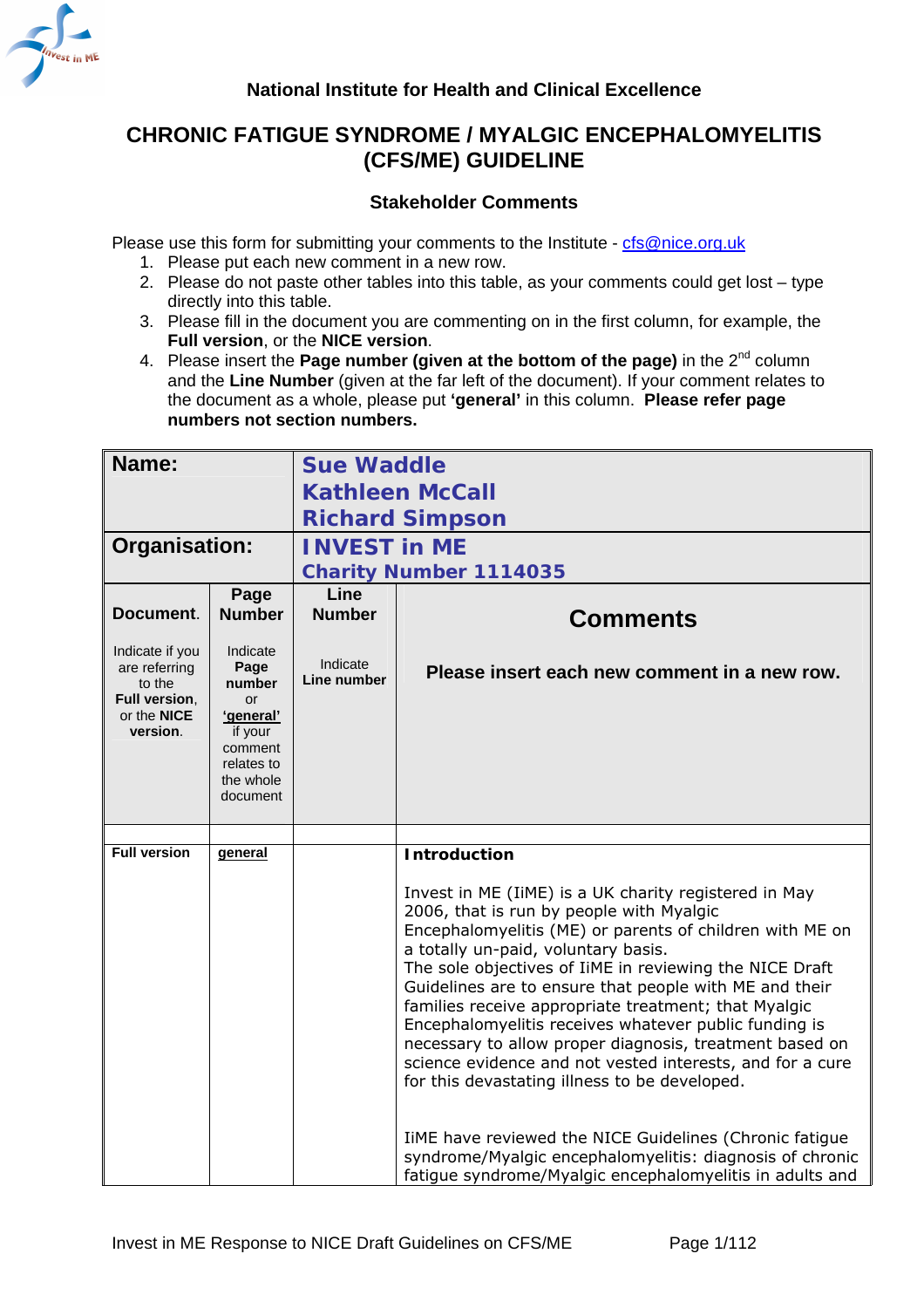

|                     |         | children) and wish to record the enclosed comments.<br>Although NICE has taken two years to formulate these<br>proposed Draft Guidelines, IiME, along with the ME<br>community, have been limited to two months to respond<br>with comments.                                                                                                           |
|---------------------|---------|--------------------------------------------------------------------------------------------------------------------------------------------------------------------------------------------------------------------------------------------------------------------------------------------------------------------------------------------------------|
|                     |         | Within the constraints of this deadline, while enduring ME<br>and caring for ME sufferers, we have provided this<br>response with as much detail as we are able and we<br>submit this response document to NICE for consideration.                                                                                                                     |
|                     |         | Itemised comments referencing the Draft Guidelines text<br>can be found in Section 5 of this response.                                                                                                                                                                                                                                                 |
|                     |         | We have submitted the comments in this document to<br>NICE.                                                                                                                                                                                                                                                                                            |
|                     |         |                                                                                                                                                                                                                                                                                                                                                        |
| <b>Full version</b> | General |                                                                                                                                                                                                                                                                                                                                                        |
|                     |         | <b>Summary of IIME Comments on These Guidelines</b>                                                                                                                                                                                                                                                                                                    |
|                     |         | People with ME (pwme) hope that their illness will be<br>taken seriously by the medical profession as the<br>neurological illness that is ME and that research is publicly<br>funded to provide early diagnosis, treatment, and<br>eventually a cure.                                                                                                  |
|                     |         | TIME find the NICE draft guidelines document a travesty of<br>the real requirements for people with ME and their carers.<br>We believe these guidelines provide little to further the<br>treatment of ME and this is, essentially, an opportunity<br>missed by those entrusted with the responsibility for<br>producing these guidelines.              |
|                     |         | The NICE draft guidelines lack any vision in moving<br>forward the treatment of people with ME (pwme).                                                                                                                                                                                                                                                 |
|                     |         | Although we agree, and welcome the areas of the<br>guidelines which state that the patient/carer is in control<br>of actions and decisions relating to the illness, the<br>statement that "treatments which are offered allow the<br>person with the CFS/ME to refuse without compromising<br>the further therapeutic relationship" must apply always. |
|                     |         | We agree, and welcome, the offer of information about<br>ME support groups. Although we have doubts about the<br>use of the NHS Expert Patient web site as it contains<br>erroneous information.                                                                                                                                                       |
|                     |         | We cannot accept that these guidelines use as broad a<br>section of fatigue states as possible in describing ME.                                                                                                                                                                                                                                       |
|                     |         | Psychiatric paradigms are referred to and recommended<br>as therapies and as treatments for ME despite ME patients<br>and groups stating they are ineffective or harmful.                                                                                                                                                                              |
|                     |         | In fact Graded Exercise Therapy (GET) has been shown to                                                                                                                                                                                                                                                                                                |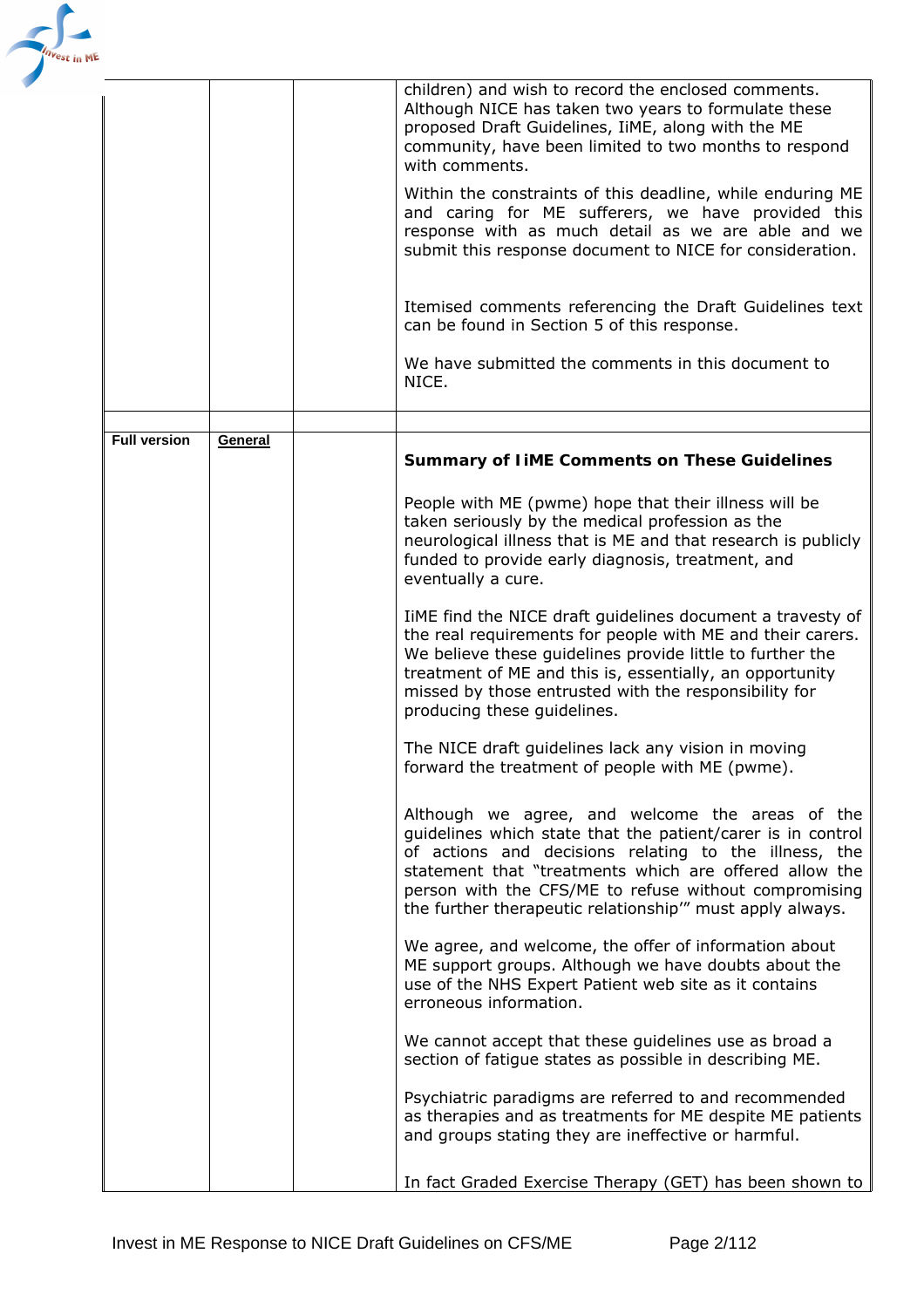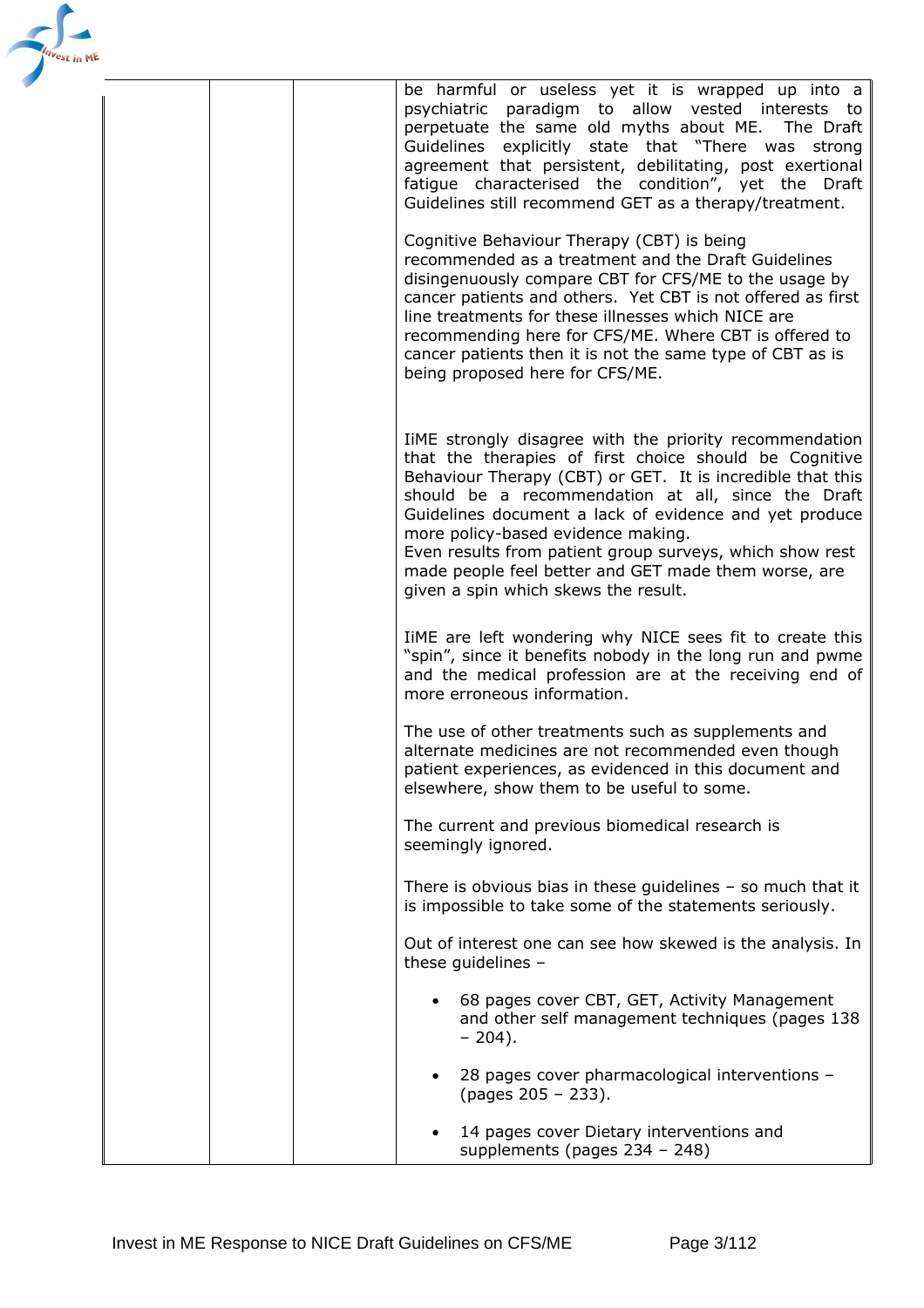

|                     |         | 4 pages cover Complementary therapies (pages<br>249 - 253)                                                                                                                                                                                                                                                                                                                                                                                                                                                    |
|---------------------|---------|---------------------------------------------------------------------------------------------------------------------------------------------------------------------------------------------------------------------------------------------------------------------------------------------------------------------------------------------------------------------------------------------------------------------------------------------------------------------------------------------------------------|
|                     |         | Doesn't this say something about these guidelines? Are<br>the objectives and the result already predetermined<br>before the publication?                                                                                                                                                                                                                                                                                                                                                                      |
|                     |         |                                                                                                                                                                                                                                                                                                                                                                                                                                                                                                               |
| <b>Full version</b> | General | <b>Views from the ME Community</b>                                                                                                                                                                                                                                                                                                                                                                                                                                                                            |
|                     |         | Perhaps some of the most illuminating parts of the draft<br>guidelines, and seemingly unused in many of the<br>recommendations, are the three personal testimonies<br>from people with ME.                                                                                                                                                                                                                                                                                                                    |
|                     |         | The testimony from Ute Elliot, for example, shows clearly<br>how dangerous the recommendation to get people active<br>and back to work is.                                                                                                                                                                                                                                                                                                                                                                    |
|                     |         | Such results are only too familiar to the patients with ME.<br>Yet these guidelines want to enforce more graded<br>exercise and force people to be active rather than take<br>adequate rest.                                                                                                                                                                                                                                                                                                                  |
|                     |         | How many patients might have recovered had they<br>followed sound advice to rest until their bodies told them<br>it was possible to be active?                                                                                                                                                                                                                                                                                                                                                                |
|                     |         | Yet the recommendations for CBT and GET seem to ignore<br>what ME patients themselves are saying. They do not<br>work.                                                                                                                                                                                                                                                                                                                                                                                        |
|                     |         | It is a pity that Sophia Mirza could not have given<br>evidence or participated in these studies as we are sure<br>that her experience would also have been compelling.                                                                                                                                                                                                                                                                                                                                       |
|                     |         | Unfortunately, Sophia Mirza is dead. The Cause of Death<br>was noted to be ME on the Death Certificate [Appendix 6]<br>$-16$ .                                                                                                                                                                                                                                                                                                                                                                                |
|                     |         | <b>TiME believe these Draft Guidelines should state</b><br>unequivocally that it is unacceptable for patients<br>with ME to be subjected to "sectioning" by<br>psychiatrists, supported by Social Services and the<br>Police, simply because the person has ME.                                                                                                                                                                                                                                               |
|                     |         | It is also rather short-sighted to ignore all of the politics<br>which have been going on for years as the vested<br>interests of psychiatrists, including the original Beard<br>analysis back in the eighties, have effectively clouded the<br>issue of ME and allows the myths (which are perpetuated<br>in the draft guidelines) to distort thinking and action and<br>so adversely affect the chance of ME patients to get<br>sensible and proper consideration for the underlying<br>biological illness. |
|                     |         | We dispute the frequent statements characterised by this                                                                                                                                                                                                                                                                                                                                                                                                                                                      |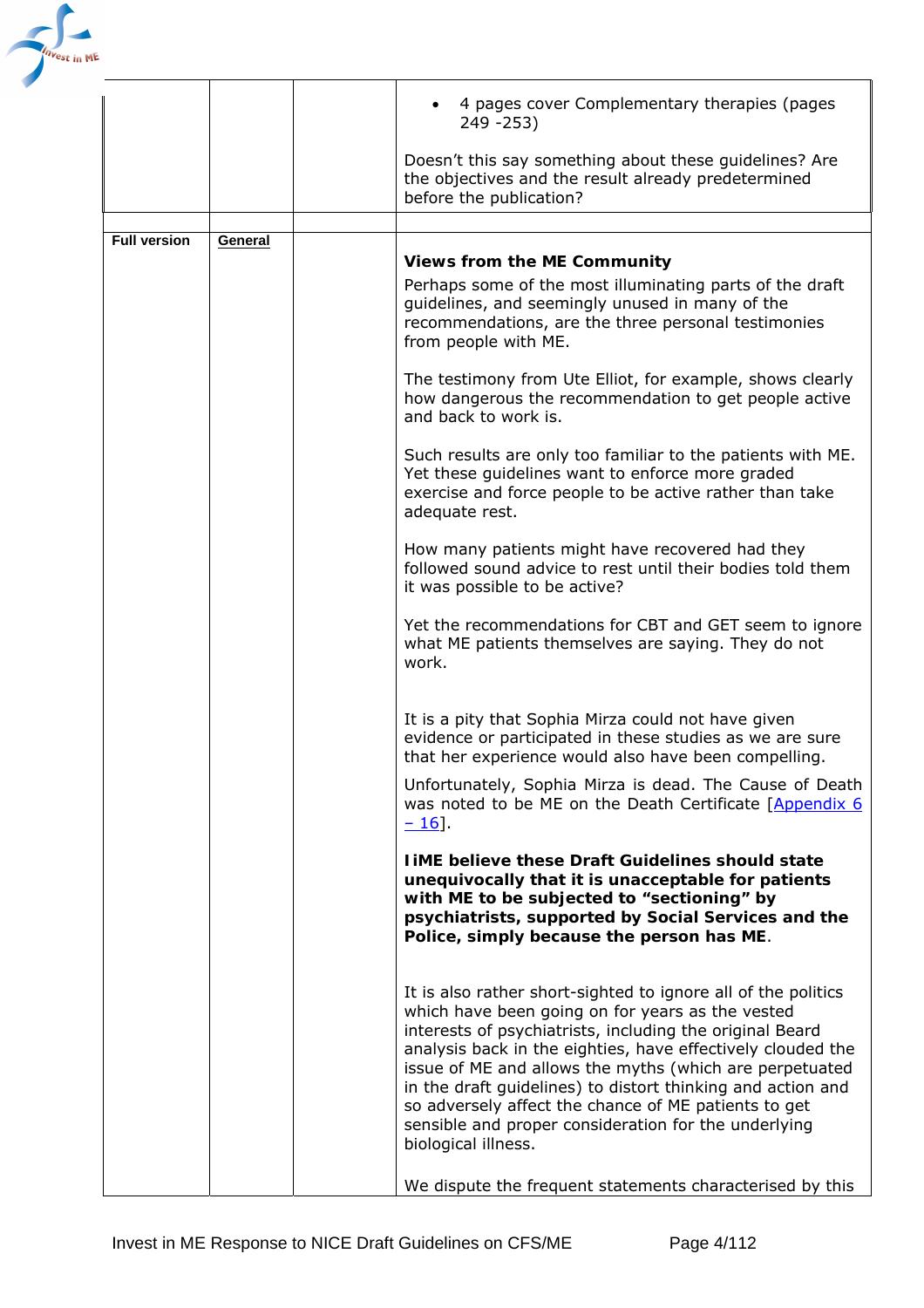| est in ME |                     |         |                                                                                                                                                                                                                                                                                                                                                                                                             |
|-----------|---------------------|---------|-------------------------------------------------------------------------------------------------------------------------------------------------------------------------------------------------------------------------------------------------------------------------------------------------------------------------------------------------------------------------------------------------------------|
|           |                     |         | text 'There is little understanding of the nature of the<br>disease). There are over 4000 biomedical research papers<br>on the illness which the NICE searches should have seen<br>and analysed.                                                                                                                                                                                                            |
|           |                     |         | Views by ME support groups show that ME must be seen<br>as a distinct and separate illness from CFS so we fail to<br>understand why NICE often use the term CFS alone in<br>these guidelines.<br>This, we feel, is part of the problem with healthcare staff<br>and others - by broadening the view of what ME is it will<br>inevitably dilute the requirements for diagnosing and<br>treating ME patients. |
|           |                     |         | The fact that these guidelines do not address the stress to<br>pwme caused by being disbelieved by healthcare<br>'professionals' and having to endure the humiliation of<br>applying to DWP for benefits seems only to re-enforce the<br>conviction that these guidelines are pre-determined and<br>will do little to improve the situation.                                                                |
|           |                     |         | The guidelines are a quite biased and narrow-looking<br>report which mixes up far too many illnesses and research<br>information simply to prove the original intention of the<br>document - to force pwme to be given psychological<br>therapies and repeat the myths of the past.                                                                                                                         |
|           |                     |         | It also attempts to subjugate ME into a bag of common<br>illnesses all falling under the term CFS. In this NICE have<br>done a major disservice to people with ME who are<br>needlessly suffering from the perceptions of biased<br>healthcare professionals who maintain their views with<br>little good scientific evidence.                                                                              |
|           |                     |         | This questions the impartiality of NICE and the Draft<br>Guidelines.                                                                                                                                                                                                                                                                                                                                        |
|           |                     |         |                                                                                                                                                                                                                                                                                                                                                                                                             |
|           | <b>Full version</b> | General | Epidemiological Data<br>The NICE guidelines admit that there is a lack of<br>epidemiological data for the UK. So why is the UK DoH<br>not collecting epidemiological data? How old is this data<br>that states "prevalence of at least 0.2-0.4%"? What is<br>the latest estimate for the UK?                                                                                                                |
|           |                     |         | It has been reported by one leading charity study that ME<br>is now the leading cause of long-term absence from<br>school for children. Yet this is not addressed in these<br>NICE Draft Guidelines.                                                                                                                                                                                                        |
|           |                     |         | Why does NICE not take the opportunity to join Invest in<br>ME in making ME a notifiable illness in schools to allow                                                                                                                                                                                                                                                                                        |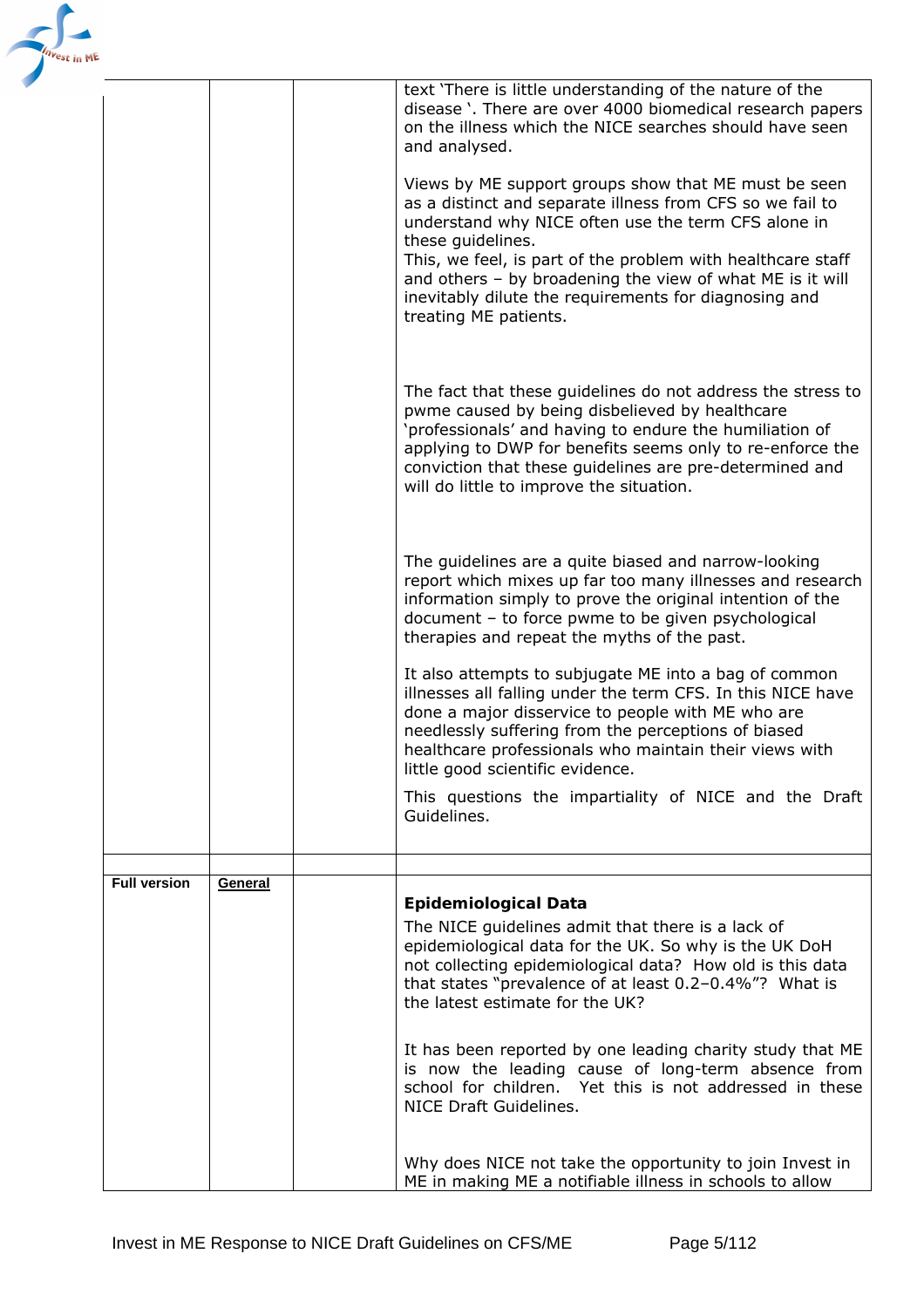| 'est in ME |                     |         |                                                                                                                                                                                                                                                                                                                                                                                                                                                                 |
|------------|---------------------|---------|-----------------------------------------------------------------------------------------------------------------------------------------------------------------------------------------------------------------------------------------------------------------------------------------------------------------------------------------------------------------------------------------------------------------------------------------------------------------|
|            |                     |         | epidemiological studies to be augmented? This would help<br>the epidemiological analysis as well as ensuring that<br>schools take this illness seriously. It also would reduce<br>stress on children and their families as it would likely be<br>taken more seriously.                                                                                                                                                                                          |
|            |                     |         | The NICE guidelines do not carry a single reference to<br>vaccinations despite research being present from over ten<br>years ago (see $\Delta$ ppendix 6 - 21). Why?                                                                                                                                                                                                                                                                                            |
|            |                     |         | The recent investigations in Norway (published prior to<br>NICE's August review of new research information) reveal<br>the extent of ME cases caused by vaccinations (see<br>Appendix $6 - 22$ and (see Appendix $6 - 23$ ).                                                                                                                                                                                                                                    |
|            |                     |         | None of this has been mentioned by NICE. Why?                                                                                                                                                                                                                                                                                                                                                                                                                   |
|            |                     |         | The NICE guidelines do not carry one reference to<br>epidemics despite strong evidence to support this from<br>numerous references (detailed in Appendix 2). Why?                                                                                                                                                                                                                                                                                               |
|            |                     |         | The NICE guidelines do not carry any reference to organo-<br>phosphate poisoning despite the evidence indicating it<br>causes ME. Why?                                                                                                                                                                                                                                                                                                                          |
|            |                     |         | These are all major oversights by NICE. IIME consider that<br>these links are important and should at least be included<br>in any serious review of the bio-medical situation for<br>patients who present with conditions similar to ME.                                                                                                                                                                                                                        |
|            |                     |         | TIME suggests that research ought to be performed on<br>historical evidence from epidemics and vaccinations that<br>have resulted in similar conditions to ME and the NICE<br>GDG ought to have analysed these topics sufficiently to<br>include comment as the information can directly affect<br>diagnosis and management. Yet again, NICE could have<br>taken the initiative here, but yet again another<br>opportunity to provide leadership has been lost. |
|            |                     |         |                                                                                                                                                                                                                                                                                                                                                                                                                                                                 |
|            | <b>Full version</b> | General | <b>Terminology</b><br>The terminology may be crucial in dealing with ME,<br>especially as GPs, paediatricians, other healthcare<br>personnel and the media use different terms.<br>These guidelines state -                                                                                                                                                                                                                                                     |
|            |                     |         | 'Appropriate and agreeable terminology and<br>understanding is important when making a<br>diagnosis and establishing a therapeutic<br>relationship.'.                                                                                                                                                                                                                                                                                                           |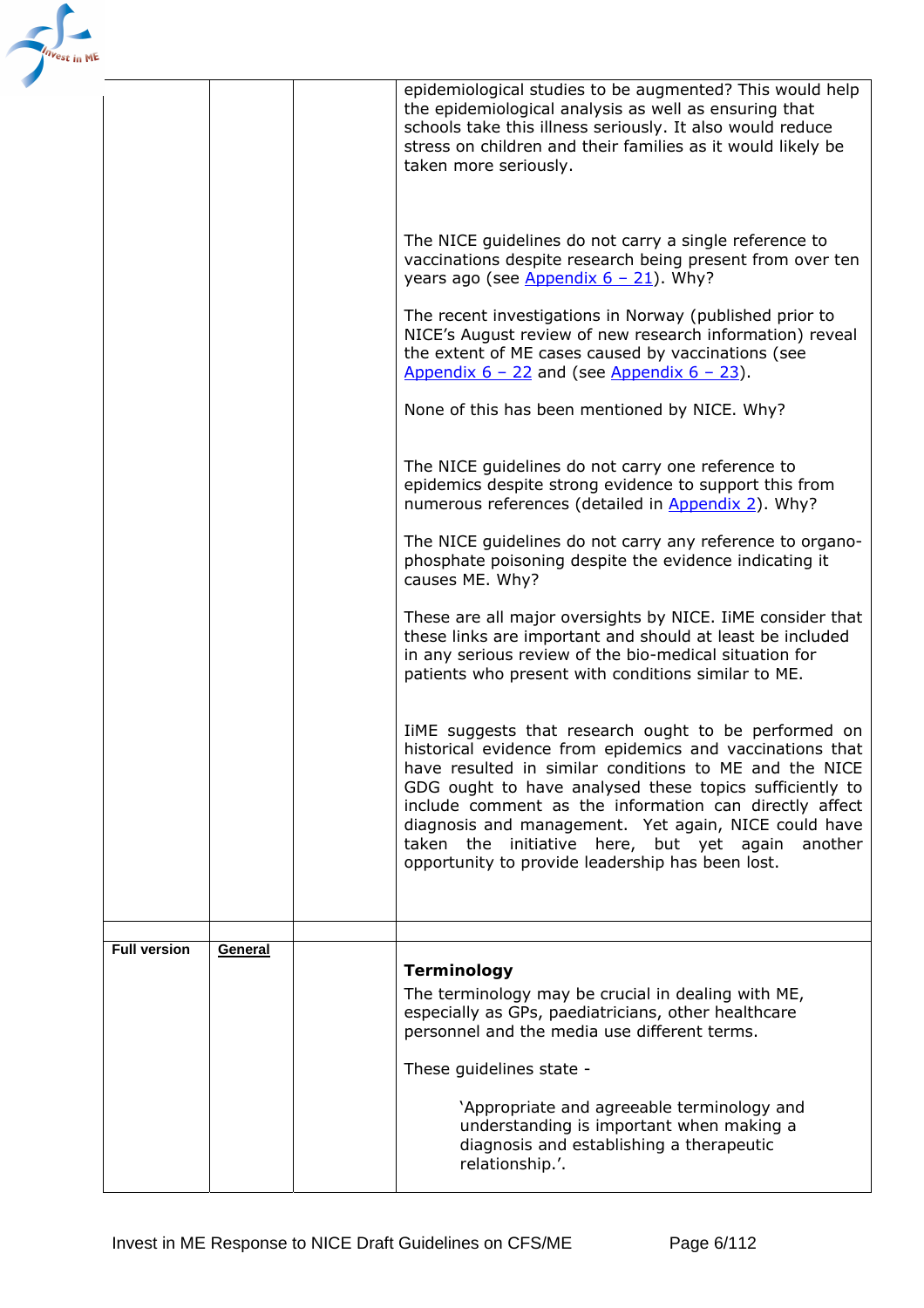| 'est in ME          |         |                                                                                                                                                                                                                                                                                                                                                                                                                                                                                                      |
|---------------------|---------|------------------------------------------------------------------------------------------------------------------------------------------------------------------------------------------------------------------------------------------------------------------------------------------------------------------------------------------------------------------------------------------------------------------------------------------------------------------------------------------------------|
|                     |         | IiME totally agree with this statement.<br>So it is even more surprising that NICE remains<br>committed to perpetuating the terminological mess<br>around ME.                                                                                                                                                                                                                                                                                                                                        |
|                     |         | Perhaps the principal problem is that ME/CFS is not a<br>"clean" diagnosis. Indeed, the terms Myalgic<br>Encephalomyelitis (ME) and Chronic Fatigue Syndrome<br>(CFS) mean different things to different people. None of<br>the professionals in medical schools use the term "ME",<br>they use CFS since the 1994 definition of CFS - flawed<br>though it is - has come to be the dominant catch-all<br>definition.                                                                                 |
|                     |         | These guidelines could have moved this issue on by using<br>and recommending the term recognised and used by the<br>WHO - under ICD 10 G93.3. However, NICE has chosen<br>to ignore this international definition.                                                                                                                                                                                                                                                                                   |
|                     |         | The Draft Guidelines also refer to research into chronic<br>fatigue. Let us be unequivocal - Chronic Fatigue is a<br>symptom, not a disease or illness. This means that the<br>guidelines and evidence are flawed as we are supposedly<br>dealing with CFS/ME. Indeed the lack of precision in the<br>document allows CFS to be used sometimes and CFS/ME<br>at other times.                                                                                                                         |
|                     |         | It also allows "encephalopathy" to be used, which merely<br>serves certain organisations or individuals who benefit<br>from having as wide a set of paying subscribers/patients<br>as possible.                                                                                                                                                                                                                                                                                                      |
|                     |         | TIME suggests that Myalgic Encephalopathy does not<br>exist, save in the fictional arguments between<br>parties with vested<br>interests in<br>maintaining<br>vagueness.                                                                                                                                                                                                                                                                                                                             |
|                     |         | IiME believe that NICE should have had the courage, and<br>the morals, to demand that the proper terminology is to<br>be used by all healthcare staff. ME/CFS is the name that<br>should be used. Instead, by its own statements and by its<br>recommendations, NICE has allowed itself to be seen as<br>hypocritical in stating the need for consistent terminology<br>yet allowing the current subterfuge to continue.<br>This alone undermines the draft guidelines and the<br>integrity of NICE. |
|                     |         |                                                                                                                                                                                                                                                                                                                                                                                                                                                                                                      |
| <b>Full version</b> | General | <b>Diagnosis</b><br>The recommendations regarding diagnosis of ME in the<br>Draft Guidelines are conspicuous by their absence.<br>To disqualify a check for Lyme Disease is<br>incomprehensible, especially with the latest evidence of<br>misdiagnosis in many patients. We believe that these<br>guidelines should state that there is a need to check for<br>Lyme disease and that the current UK check should be<br>upgraded to ensure that it is as accurate as can be to                       |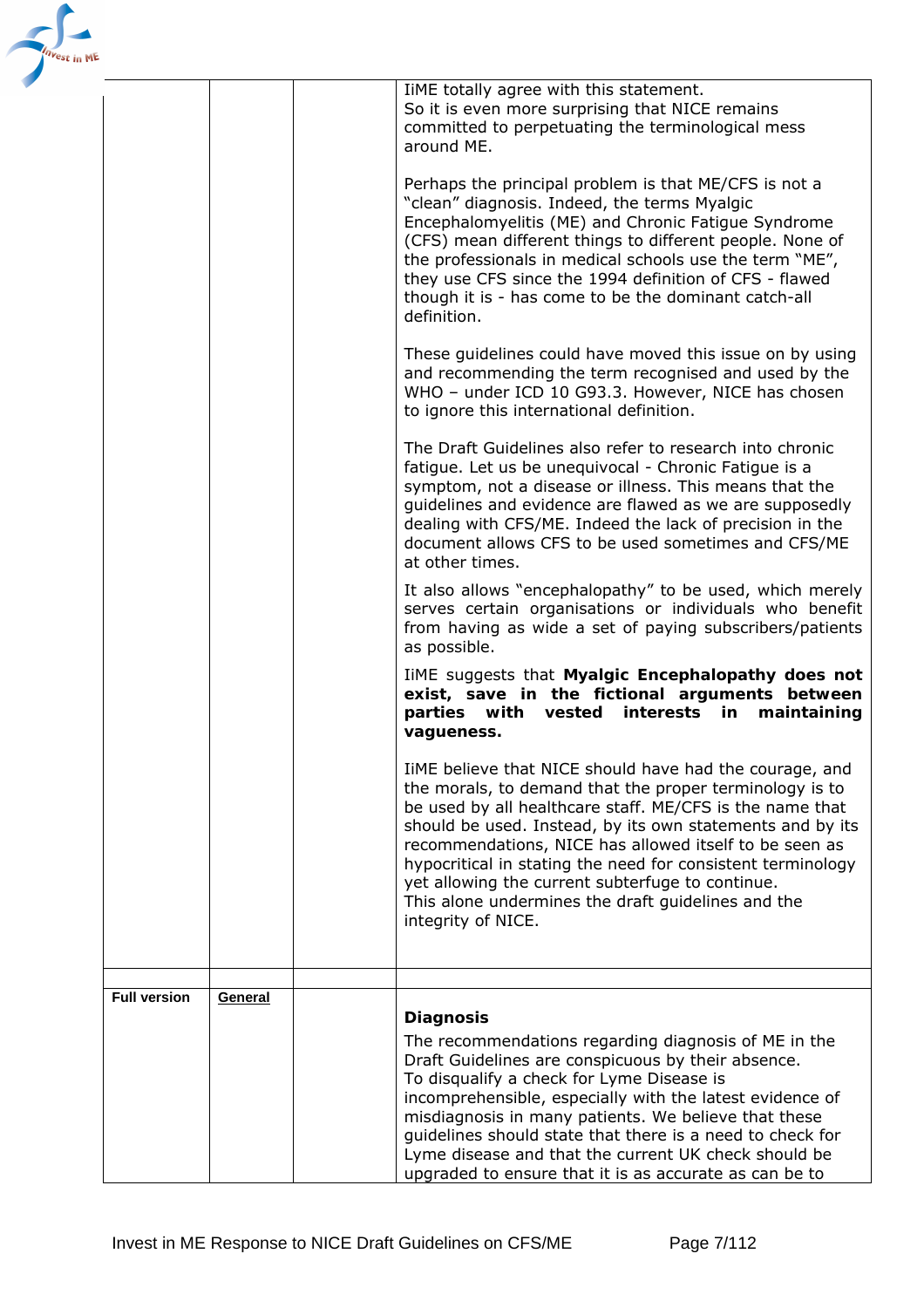

avoid misdiagnosis.

There are at least ten definitions of Chronic Fatigue Syndrome (Appendix  $6 - 19$ ). In these guidelines a frequently used case definition is the [Oxford Criteria](http://www.investinme.org/InfoCentre%20Guidelines.htm) which includes patients with no physical signs and selects subgroups of patients with high levels of psychiatric diagnoses (Appendix 6 – 20).

IiME feels that the use of the Oxford criteria for any discussion/diagnosis or treatment for ME has long since reached its sell-by date and should be terminated forthwith. Most sections of the ME community, who have no desire to retain as wide a selection of subscribers for their own financial gain, now ignore the Oxford guidelines as they believe them to be worthless. The NICE guidelines should not be using research based on these criteria as they are flawed and biased – something which will cause all results based on these criteria to be worthless.

The 2003 Canadian definition states that cardinal symptoms are no longer optional and that patients must have neurological, immune and/or neuroendocrine manifestations.

*In section 5.3.2.2* Summary of evidence presented in these guidelines admit that the number of varying diagnostic guidelines is a problem. It is something the ME community has been saying for a long time.

IiME feel that NICE have again lost an opportunity here to bring discipline and consistency to this area by not adopting the latest and most **stringent** (the word used by NICE themselves in these Guidelines) guidelines available – the Canadian Guidelines. This would have led to a substantial shift in the diagnosis and treatment of ME in the UK.

NICE have failed in this respect.

On Page 35 lines 24-27 the Draft Guidelines state that 'several factors have been suggested (as to the cause), including: immunological, genetic, viral, psychological and neuroendocrine.'

If this is accepted as a biological illness then why is the report slanted at psychological paradigms to manage the illness?

From this approach, IiME can only conclude that the basis of these Draft Guidelines is in viewing as broad a section of fatigue states as possible, where high quality biomedical research into ME/CFS has been ignored. Essential research showing the multi-system nature of ME has been ignored and is not considered or discussed, e.g. enteroviruses, orthostatic intolerance and oxidative stress.

There is little in the guidelines that would persuade a GP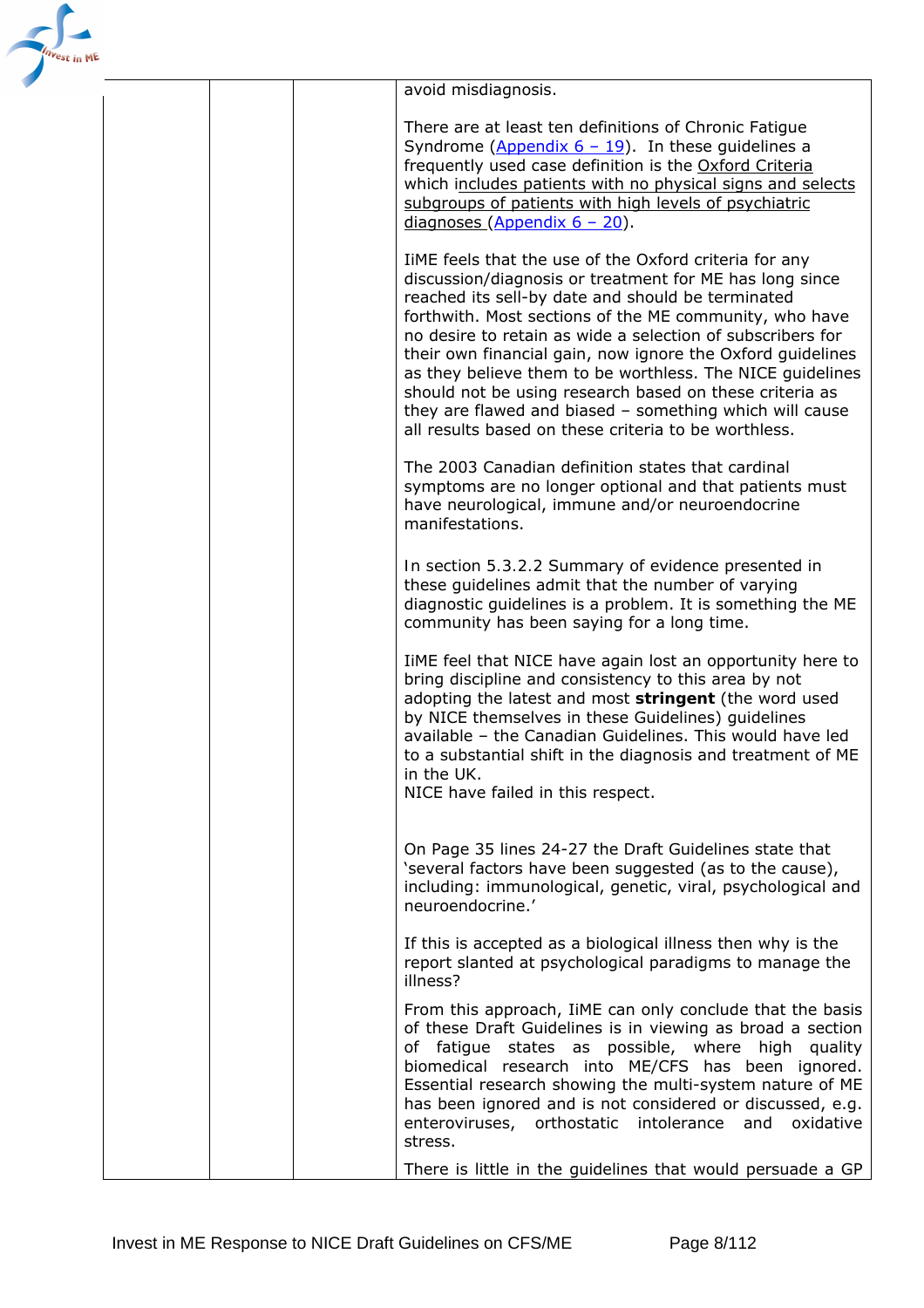

|                     |         | to conduct a proper and full medical examination before<br>Imaging is mentioned once as regards<br>diagnosis.<br>recommendations. It is never mentioned anywhere else,<br>although many doctors now believe proper medical<br>examination to exclude other illnesses should include<br>SPECT scans.                                                                                                                                                                         |
|---------------------|---------|-----------------------------------------------------------------------------------------------------------------------------------------------------------------------------------------------------------------------------------------------------------------------------------------------------------------------------------------------------------------------------------------------------------------------------------------------------------------------------|
|                     |         |                                                                                                                                                                                                                                                                                                                                                                                                                                                                             |
| <b>Full version</b> | General |                                                                                                                                                                                                                                                                                                                                                                                                                                                                             |
|                     |         | Management<br>IIME find this section one of the most disappointing $-$ and<br>quite biased. The true agenda for these guidelines seems<br>to be illustrated in this section.                                                                                                                                                                                                                                                                                                |
|                     |         | The comments in the management section are often<br>worthless as they seem to be dealing with patients<br>suffering from burn-out rather than from a neurological<br>illness. They also seem to be contradictory with a great<br>deal of print sometimes emphasizing the use of<br>psychological therapies such as GET and CBT and at other<br>times stating that the choices are the patients'.                                                                            |
|                     |         | The complete disparity between the amount of space<br>given to non-psychological treatments/therapies as<br>compared to psychological treatments/therapies shows an<br>obvious and unscientific bias in these Draft Guidelines.<br>The information on CBT and GET in these guidelines often<br>seems to read more like propaganda than a scientific,<br>analytical review of management aids.                                                                               |
|                     |         | The bias shown in favour of psychological therapies<br>undermines the value of these Draft Guidelines.                                                                                                                                                                                                                                                                                                                                                                      |
|                     |         | The Draft Guidelines contain an inordinate number of<br>pages on management using psychological therapies<br>compared to other management aids. Apparently so<br>much time has been spent with cherry-picked research<br>from psychiatrists, most of whom have no credit or<br>respect in the ME community, yet where is the biomedical<br>research analysis. It appears that the biomedical research<br>is dealt with in a limited, dismissive and unscientific<br>manner. |
|                     |         | In Appendix A of the draft guidelines the membership of<br>the Guideline Development Group appears to have very<br>little expertise in the clinical definition, analysis and<br>research of neurological ME as defined by WHO ICD-10<br>G93.3. If there are specific levels of expertise, then these<br>should be included but none of the nationally or<br>internationally recognised bio-medical experts in ME are<br>included.                                           |
|                     |         | TIME would like NICE to state whether these experts are<br>to be included in the Guideline Review Panel. Proposals<br>can be made from the ME Research Community and ME                                                                                                                                                                                                                                                                                                     |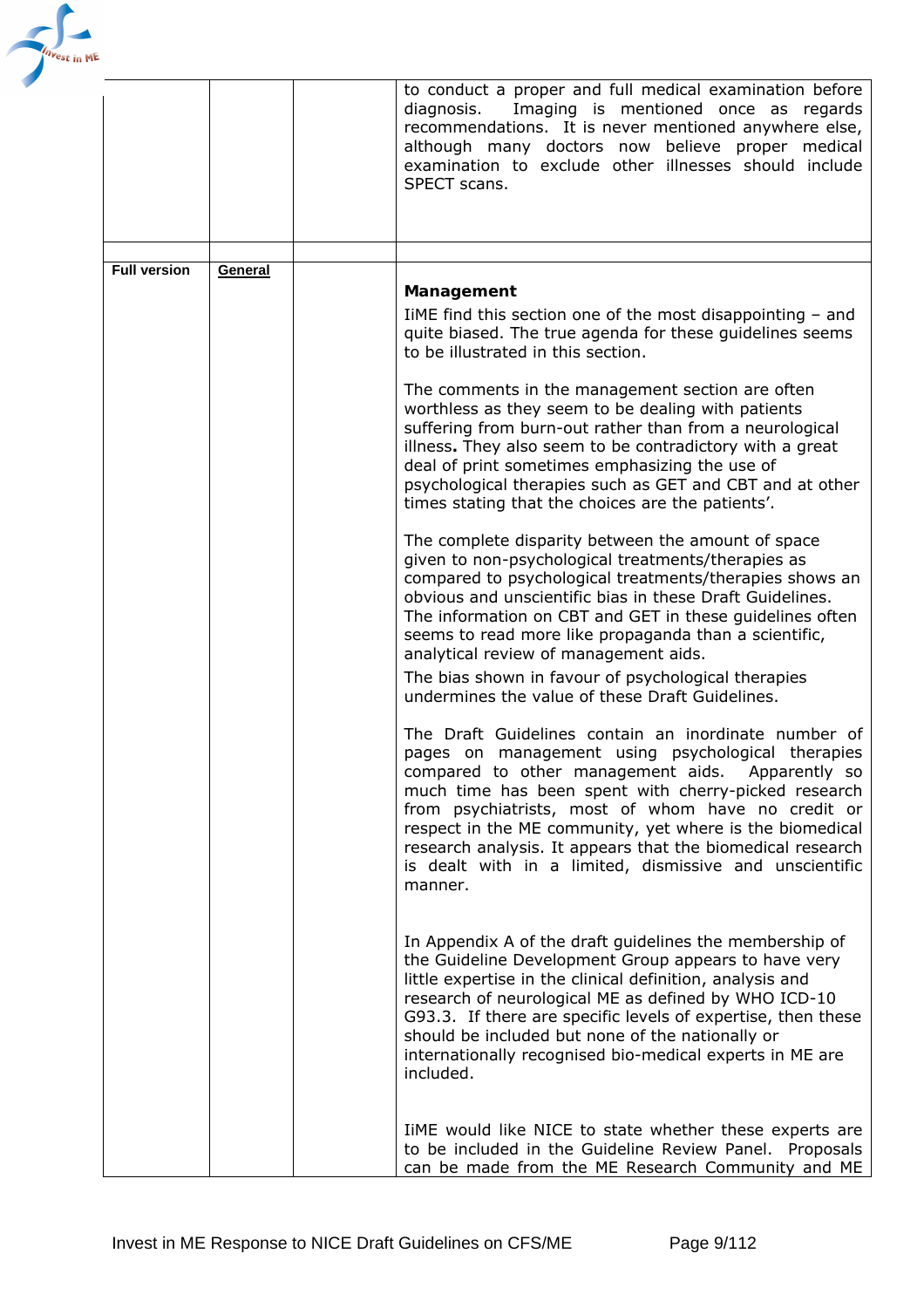| ′est in ME |                     |         |                                                                                                                                                                                                                                                                                                                                                                                                                                                                                                                                                                                                                                                                                                |
|------------|---------------------|---------|------------------------------------------------------------------------------------------------------------------------------------------------------------------------------------------------------------------------------------------------------------------------------------------------------------------------------------------------------------------------------------------------------------------------------------------------------------------------------------------------------------------------------------------------------------------------------------------------------------------------------------------------------------------------------------------------|
|            |                     |         | Charities involved in research.                                                                                                                                                                                                                                                                                                                                                                                                                                                                                                                                                                                                                                                                |
|            |                     |         | The psychological approach has been comprehensively<br>covered in this initial proposal for a NICE Guideline. Any<br>future iteration needs to clearly demonstrate a balanced<br>approach and include the compelling biomedical research<br>that shows the organic nature of ME and which will likely<br>dictate the diagnosis and treatment of ME.<br>For example, the work of Prof Puri at the Hammersmith<br>Hospital is indicating a "fingerprint" marker using elevated<br>Choline levels in brain chemistry SPECT-scan results.<br>There is also the work by Dr Spence at ME Research UK<br>that shows post-exertional oxidative stress that appears<br>to be unique to neurological ME. |
|            |                     |         | Careful consideration should be given to the inclusion of<br>related NICE guidelines, since there are a number of<br>psychological and clinical<br>related<br>illnesses.<br>The<br>differentiation should clearly distinguish ME from other<br>fatiguing syndromes and illnesses.<br>It should<br>be<br>remembered that ME has been found<br>have<br>to<br>inflammation of the brain and central nervous system and<br>that pathology will provide increasing evidence. Some<br>charities are proposing to support a protocol for<br>pathologists where evidence is collected.<br>NICE should<br>consider this further in the Draft Guidelines.                                                |
|            |                     |         |                                                                                                                                                                                                                                                                                                                                                                                                                                                                                                                                                                                                                                                                                                |
|            | <b>Full version</b> | General | <b>CBT</b><br>CBT is stated to be a treatment for ME. It then is stated<br>that it is a therapy and compares its use with ME to the<br>use with cancer and heart disease etc<br>These guidelines infer that CBT is a first line treatment for<br>these illnesses - which it is not.<br>Here the NICE guidelines and those behind them are<br>shown to be totally disingenuous.                                                                                                                                                                                                                                                                                                                 |
|            |                     |         | CBT is not used as first line treatment for cancer or<br>diabetes. Yet this is what NICE are proposing for ME. The<br>CBT offered to cancer patients is not the same as that<br>offered to ME patients where patients are asked to change<br>their illness beliefs! (The CBT used for CFS/ME in the<br>guidelines relates to 'the relationship between thoughts,<br>feelings, behaviours and symptoms, and the distinction<br>between causal and perpetuating factors' (Page 185)).                                                                                                                                                                                                            |
|            |                     |         | The attempt to compare CBT usage with cancer and<br>diabetes is an appalling obfuscation of the true facts and<br>can only be seen as a shameful act by those responsible<br>to misrepresent this information in such a skewed<br>fashion.                                                                                                                                                                                                                                                                                                                                                                                                                                                     |
|            |                     |         | We have also included comment from the president of the<br>Norwegian ME Association as they are somewhat ahead of<br>their UK counterparts in discussions with the proposed<br>Norwegian NICE guidelines. It is indicative of that fact<br>that mistakes are being made (or planned) across the                                                                                                                                                                                                                                                                                                                                                                                                |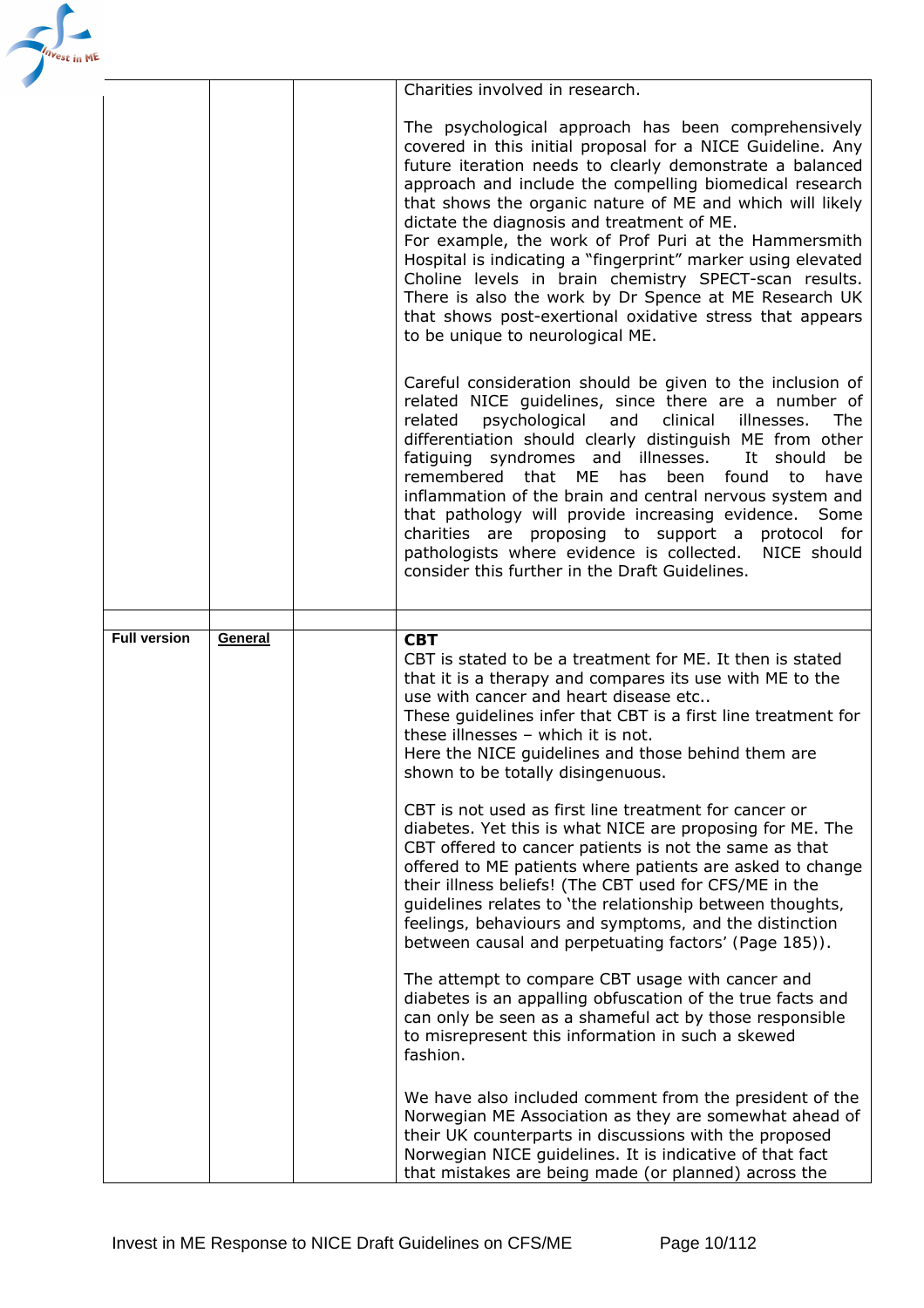

|                     |         | world. [See Appendix 1].                                                                                                |  |
|---------------------|---------|-------------------------------------------------------------------------------------------------------------------------|--|
|                     |         |                                                                                                                         |  |
|                     |         | In NICE's own words these guidelines have stated that -                                                                 |  |
|                     |         | 'trials (to) look at the effect of CBT performed over                                                                   |  |
|                     |         | only 6 sessions did find considerably poorer                                                                            |  |
|                     |         | outcomes from 6 sessions of CBT in people with                                                                          |  |
|                     |         | CFS/ME than with general chronic fatigue'.                                                                              |  |
|                     |         | This has no place in a set of guidelines meant to be used                                                               |  |
|                     |         | for a neurological illness and certainly has no place being                                                             |  |
|                     |         | used as a first-line treatment.                                                                                         |  |
|                     |         |                                                                                                                         |  |
| <b>Full version</b> | General | <b>GET</b>                                                                                                              |  |
|                     |         | A primary recommendation for treatment of ME/CFS in                                                                     |  |
|                     |         | the NICE draft<br>guidelines for those who are "mild to moderately affected"                                            |  |
|                     |         | are                                                                                                                     |  |
|                     |         | Cognitive Behavioural Therapy (CBT) and GET. In making                                                                  |  |
|                     |         | this recommendation, the Guideline Development Group                                                                    |  |
|                     |         | seem to be ignoring credible evidence that such                                                                         |  |
|                     |         | treatments are potentially dangerous for those who suffer                                                               |  |
|                     |         | from this illness, particularly in the case of GET.                                                                     |  |
|                     |         | Of particular concern is a mounting body of evidence that                                                               |  |
|                     |         | shows that                                                                                                              |  |
|                     |         | exercise or over-exertion can worsen the health of                                                                      |  |
|                     |         | ME/CFS sufferers and that, as such, GET has the potential                                                               |  |
|                     |         | to induce relapse, rather than being an effective<br>recuperative therapy.                                              |  |
|                     |         |                                                                                                                         |  |
|                     |         | GET, as practiced today with ME patients, does not take                                                                 |  |
|                     |         | into account a patient's preferences. How can a recovery                                                                |  |
|                     |         | be an objective with the use of GET when the causes of<br>ME are unknown? Yet this is what the NICE guidelines          |  |
|                     |         | propose.                                                                                                                |  |
|                     |         |                                                                                                                         |  |
|                     |         | GET cannot be recommended for severely, or even                                                                         |  |
|                     |         | moderately affected ME patients. It is tantamount to                                                                    |  |
|                     |         | inviting diabetics to take more sugar. This is where the<br>NICE agenda for imposing psychological therapies onto       |  |
|                     |         | ME patients shows the basic irresponsibility behind the                                                                 |  |
|                     |         | policy.                                                                                                                 |  |
|                     |         |                                                                                                                         |  |
|                     |         | Whilst activity management is essentially a common-                                                                     |  |
|                     |         | sense approach to managing symptoms GET is totally<br>unacceptable. What benefit does GET hold for a tube-fed,          |  |
|                     |         | incontinent, bed bound patient? The proposition is risible.                                                             |  |
|                     |         |                                                                                                                         |  |
|                     |         | It is well known that those who perform GET studies do                                                                  |  |
|                     |         | "cherry-pick" their patients (i.e., choose only those                                                                   |  |
|                     |         | patients well enough to be able to exercise in the first<br>place and thus contribute to the overall 'success' of the   |  |
|                     |         | trials). No severely affected ME patients have ever                                                                     |  |
|                     |         | been shown to benefit from the use of GET.                                                                              |  |
|                     |         |                                                                                                                         |  |
|                     |         | Every medication has to have a list of side-effects $-$ these<br>need to be stated here also with reference to GET. GET |  |
|                     |         |                                                                                                                         |  |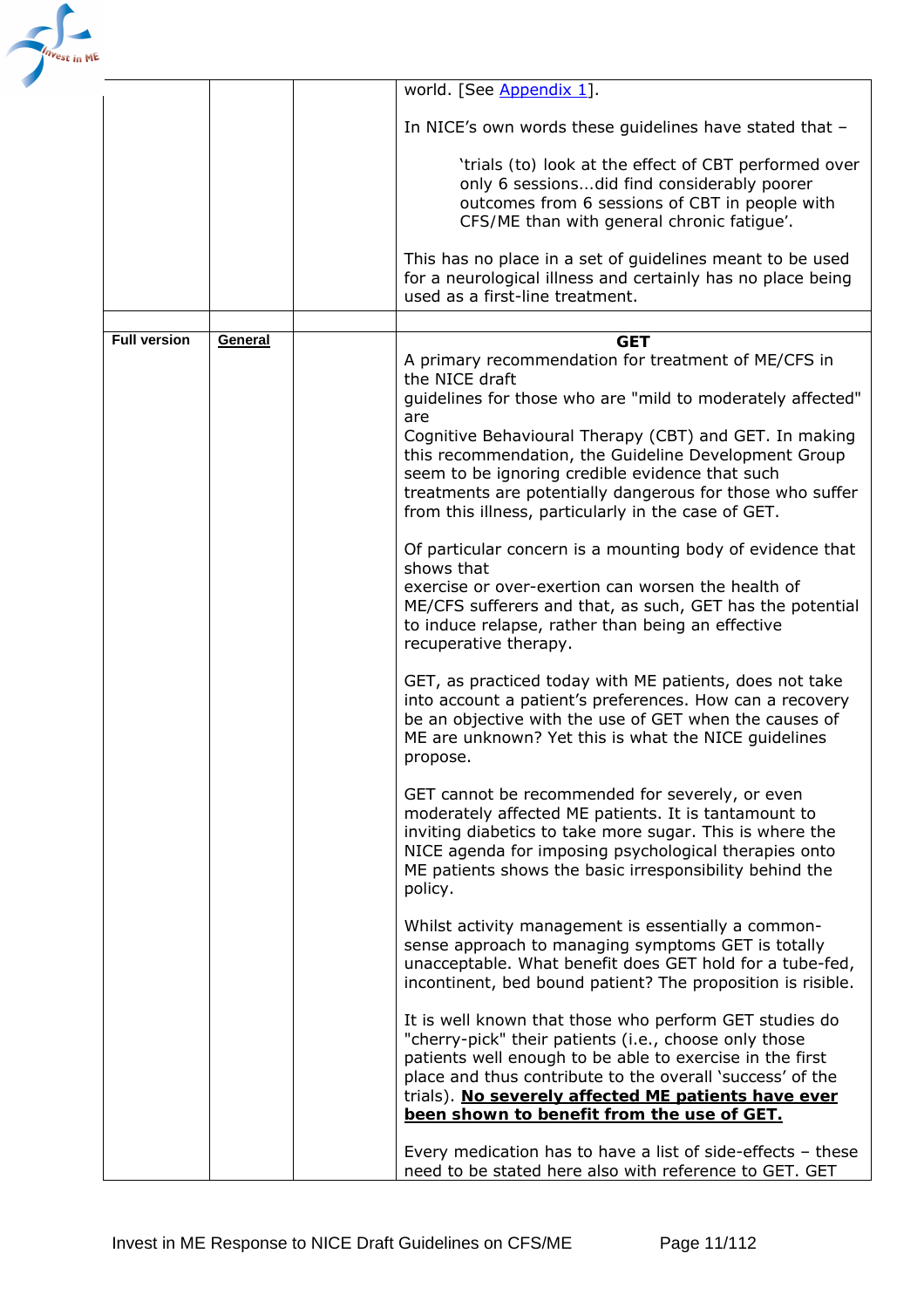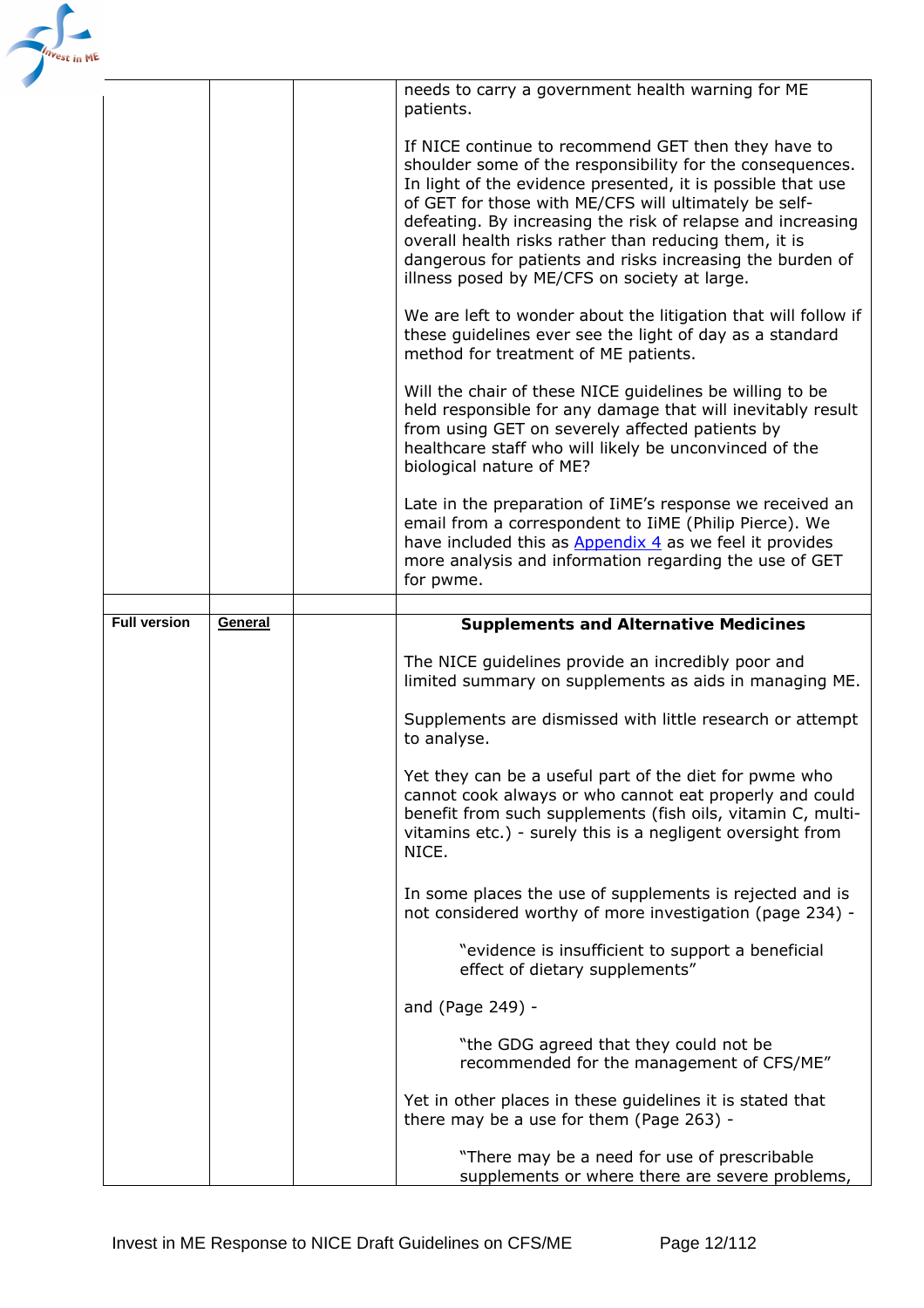

|                     |         | tube feeding may be required."                                                                                                                                                                                                                                                                                                                              |  |  |
|---------------------|---------|-------------------------------------------------------------------------------------------------------------------------------------------------------------------------------------------------------------------------------------------------------------------------------------------------------------------------------------------------------------|--|--|
|                     |         | It becomes totally confusing which recommendations are<br>meant to be used. Imagine how GPs must react when<br>reading these guidelines!!                                                                                                                                                                                                                   |  |  |
|                     |         | The inconsistency is appalling.                                                                                                                                                                                                                                                                                                                             |  |  |
|                     |         |                                                                                                                                                                                                                                                                                                                                                             |  |  |
| <b>Full version</b> | General | <b>Other Points</b><br>NICE recommend against resting after a relapse or during<br>the illness. This shows little understanding of the real<br>world.                                                                                                                                                                                                       |  |  |
|                     |         | During the early onset of ME rest is of paramount<br>importance.                                                                                                                                                                                                                                                                                            |  |  |
|                     |         | The wording by NICE is easily able to be misconstrued, or<br>misunderstood, by healthcare staff lacking in real<br>knowledge of ME and will severely impact many ME<br>patients if promoted via these guidelines.                                                                                                                                           |  |  |
|                     |         | The emphasis on exercise at the expense of proper rest is<br>appalling. Guidelines such as these ought to be for the<br>benefit of the patient. These guidelines do not fulfil this<br>objective.                                                                                                                                                           |  |  |
|                     |         |                                                                                                                                                                                                                                                                                                                                                             |  |  |
| <b>Full version</b> | General | <b>Human Rights</b>                                                                                                                                                                                                                                                                                                                                         |  |  |
|                     |         | It is not for sensation that IIME would like to see a lawyer<br>added to the NICE consultation group. The lawyer would<br>be there to represent ME patients as, undoubtedly, there<br>will be litigation against the people making these<br>recommendations for use of GET/CBT when yet another<br>patient dies from putting into practice such guidelines. |  |  |
|                     |         | It has also been stated that by ignoring the serious<br>issues with regard to CBT and GET, the NICE guidelines,<br>as currently drafted, may violate the right of clinicians<br>and patients to the highest, safest standards of medical<br>practice and care, amounting to a violation of their<br>Human Rights.                                           |  |  |
|                     |         | Late in the preparation of IiME's response we received an<br>email form a correspondent to IiME asking us to<br>incorporate into our response some information<br>concerning the use of GET and CBT. Rather than<br>incorporate them into the body of our response we have<br>included this documentation in full in Appendix 3 for<br>more legibility.     |  |  |
|                     |         | Apart from major concerns about the efficacy of use of<br>CBT or about the danger in the use of GET the<br>information in Appendix 3 refers to the human rights of<br>patients being subjected to these therapies via a set of                                                                                                                              |  |  |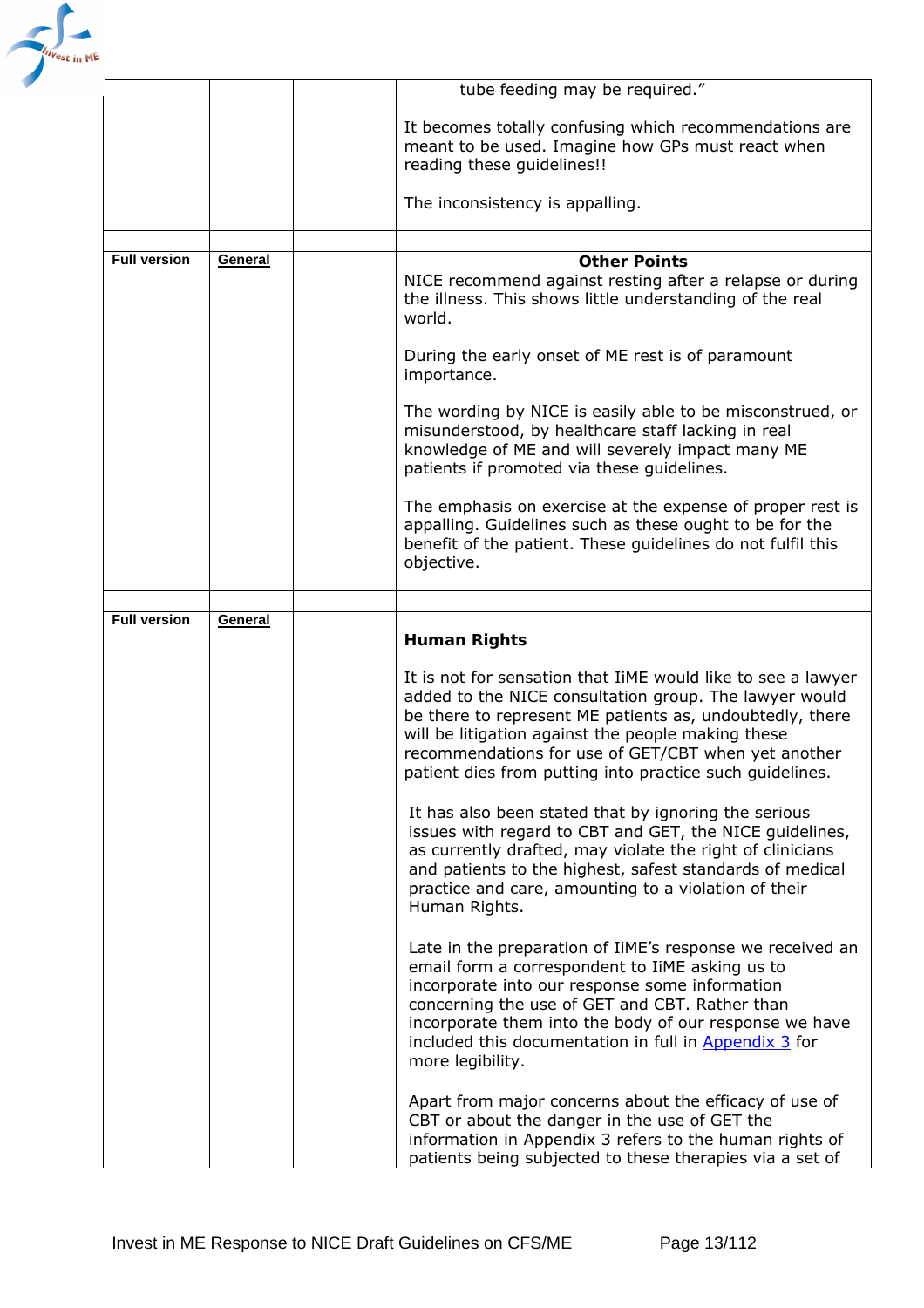

|                     |         | guidelines from an organisation such as NICE.                                      |
|---------------------|---------|------------------------------------------------------------------------------------|
|                     |         |                                                                                    |
|                     |         | The email points out that there seems to be no                                     |
|                     |         | regulatory framework governing the development and                                 |
|                     |         | use of CBT and GET thus leaving ME patients vulnerable                             |
|                     |         | to exploitation and abuse at the hands of the vagaries of                          |
|                     |         | power, politics and prejudice.                                                     |
|                     |         |                                                                                    |
|                     |         | TIME would state that this is already the case, as frequent                        |
|                     |         | letters to our information mailbox attest to this fact.                            |
|                     |         |                                                                                    |
|                     |         | The NICE guidelines will allow such exploitation to<br>continue and even increase. |
|                     |         |                                                                                    |
|                     |         |                                                                                    |
|                     |         |                                                                                    |
| <b>Full version</b> | General |                                                                                    |
|                     |         | Sub-Grouping                                                                       |
|                     |         |                                                                                    |
|                     |         | The guidelines make no mention of the need for sub-                                |
|                     |         | grouping of the current CFS and ME patients. The only                              |
|                     |         | reference the NICE guidelines make to sub-grouping is in                           |
|                     |         | relation to the use of CBT or GET!                                                 |
|                     |         | Professor Leonard Jason of DePaul University, Chicago                              |
|                     |         | published in 2005 [Appendix $6 - 15$ ] an excellent review                         |
|                     |         | on the need for sub-grouping of the over-broad                                     |
|                     |         | "diagnostic category" CFS which can catch widely different                         |
|                     |         | groups of patients in its net. As he said,                                         |
|                     |         |                                                                                    |
|                     |         | "This review suggests that there is a need for                                     |
|                     |         | greater diagnostic clarity and that this might be                                  |
|                     |         | accomplished by subgroups that integrate multiple                                  |
|                     |         | variables including genetic, neurological,                                         |
|                     |         | psychological and biological domains."                                             |
|                     |         |                                                                                    |
|                     |         | To quote Dr. Vance Spence of ME Research UK                                        |
|                     |         | "This illness is very big, very complicated and we                                 |
|                     |         | are not going to solve anything by pushing                                         |
|                     |         | everyone in to one large group called CFS At                                       |
|                     |         | present, what patients are left with is a "devalued"                               |
|                     |         | diagnosis consisting of (in one researcher's words)                                |
|                     |         | a "ragbag of common non-specific symptoms                                          |
|                     |         | with many causes, mistakenly labelled as a                                         |
|                     |         | syndrome"."                                                                        |
|                     |         |                                                                                    |
|                     |         |                                                                                    |
| <b>Full version</b> | General |                                                                                    |
|                     |         | <b>Implementation</b>                                                              |
|                     |         | One section which was included in the short version but                            |
|                     |         | not present in the full version was implementation.                                |
|                     |         | As for the cost of all of the psychological therapies                              |
|                     |         | (posing as treatments) are concerned it is difficult to                            |
|                     |         | understand how this will be paid for with an estimated                             |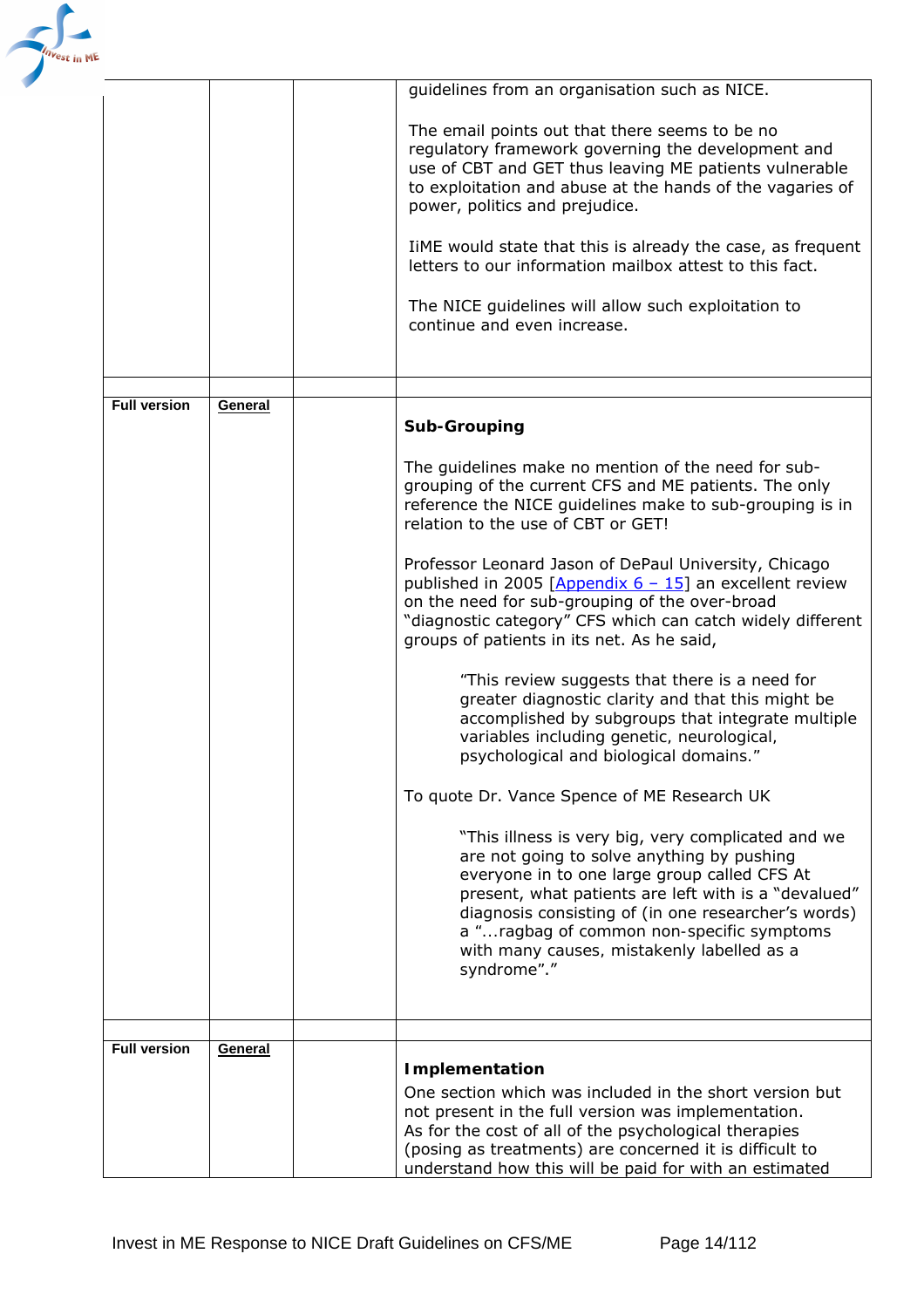| est in ME |                     |         |                                                                                                                                                                                                                                                                                                                                                                                                                                                                                                                                                                                                                                                                                                                                                                                                                                                                                                                                                                          |
|-----------|---------------------|---------|--------------------------------------------------------------------------------------------------------------------------------------------------------------------------------------------------------------------------------------------------------------------------------------------------------------------------------------------------------------------------------------------------------------------------------------------------------------------------------------------------------------------------------------------------------------------------------------------------------------------------------------------------------------------------------------------------------------------------------------------------------------------------------------------------------------------------------------------------------------------------------------------------------------------------------------------------------------------------|
|           |                     |         | 250,000 people suffering from CFS/ME in the UK,<br>especially considering the low priority and lack of funding<br>given to ME in the past. To have sparse resources<br>squandered on therapies which the ME community do not<br>need or want is an appalling waste.<br>Perhaps implementation should consider what is the need<br>of the medical community, especially clinicians to assist in<br>the diagnosis of ME and the exclusion of related non-<br>specific fatiguing conditions.<br>The greatest factor in the UK and the Rest of the World is<br>the lack of a clear diagnostic tool and the mixing of<br>patient cohorts with numerous fatiguing conditions.<br>The use of the WHO ICD-10 G93.3 for Myalgic<br>Encephalomyelitis and the development of a "fingerprint<br>test" possibly based on the elevated levels of Choline in<br>the brain blood chemistry, which has been the only<br>unique identifier found to-date, could be used and<br>validated. |
|           |                     |         |                                                                                                                                                                                                                                                                                                                                                                                                                                                                                                                                                                                                                                                                                                                                                                                                                                                                                                                                                                          |
|           | <b>Full version</b> | General | <b>Document Structure</b><br>We find the full version of the guidelines document poorly<br>structured and cumbersome to read. They are very<br>unwieldy and the shortened version is probably the only<br>version which will be read fully. This would then lead to<br>the fuller guidelines being ignored as regards supporting<br>evidence. But if this evidence is flawed then the whole<br>draft is suspect.<br>The way the document is composed, with<br>recommendations all over the place, references<br>everywhere, sections which should be broken down into<br>more manageable entries and tables and pagesets of<br>varying formats - the whole document is badly formatted.<br>Even a healthy person would find it difficult to read the<br>full version.                                                                                                                                                                                                    |
|           | <b>Full version</b> | General | <b>Guideline objectives</b>                                                                                                                                                                                                                                                                                                                                                                                                                                                                                                                                                                                                                                                                                                                                                                                                                                                                                                                                              |
|           |                     |         | These were the stated aims of the document as written on<br>Page 21 Executive summary and recommendations Aims<br>of the guideline.<br>It is appropriate to determine if these objectives were met<br>by this draft document.                                                                                                                                                                                                                                                                                                                                                                                                                                                                                                                                                                                                                                                                                                                                            |
|           |                     |         | The Guideline Development Group developed this<br>guideline with the aims of -<br><b>Increasing the recognition of CFS/ME</b><br>It is doubtful if this has been met as it provides nothing                                                                                                                                                                                                                                                                                                                                                                                                                                                                                                                                                                                                                                                                                                                                                                              |
|           |                     |         | new for sufferers and carers.                                                                                                                                                                                                                                                                                                                                                                                                                                                                                                                                                                                                                                                                                                                                                                                                                                                                                                                                            |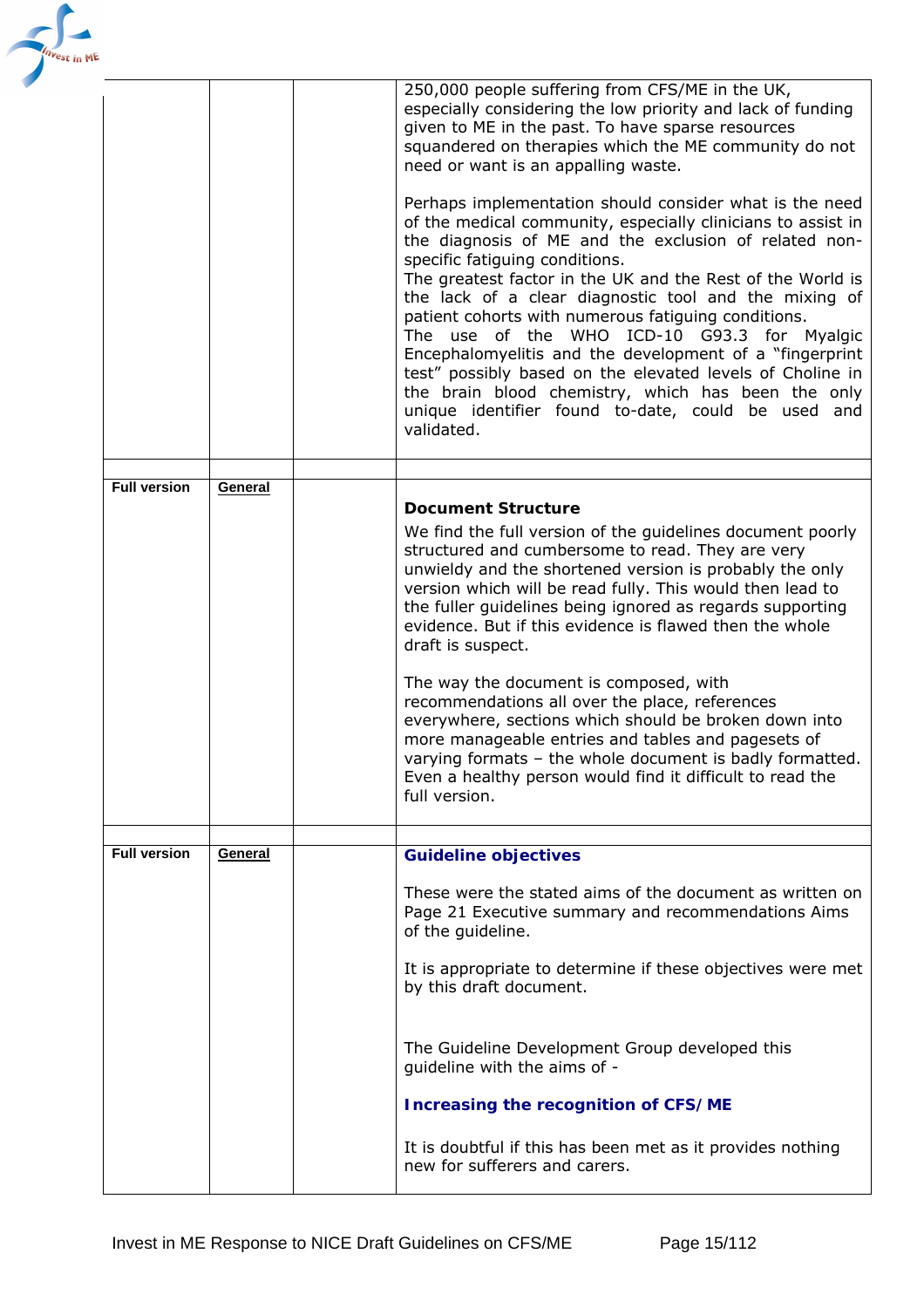

The few places where the document has requested that healthcare professionals take the illness seriously and that the recognition of this is paramount is good.

Essential research showing the multi-system nature of ME is not discussed – enteroviruses, orthostatic intolerance, oxidative stress – none of these are allowed to be discussed in detail. Yet without a basic understanding or awareness of the pathology of the illness how are healthcare staff supposed to recognise the true nature of ME. Increasing the recognition of ME can only be achieved by increasing the knowledge of the illness itself.

However, the recommendations that once again force non-functional and biased psychiatric therapies as a management technique will lead to more harm and probably contribute to fostering even more antagonism between healthcare staff (especially those who are untrained in ME) and the patient/carer.

Increasing recognition of the illness could also have been assisted by the use of the correct terminology – as detailed by the WHO. ME/CFS is the correct term and myalgic encephalomyelitis is the correct name for the acronym ME. By pandering to organisations and individuals, who have a vested interest in using other terms, NICE does nothing but harm to itself as the consensus amongst patients will be that NICE cannot be trusted.

### *Influencing practice in the 'real world'*

It is doubtful if this has been met as it provides nothing new for sufferers and carers. By immediately stating that CBT and GET are the most useful therapies NICE has shown it is not willing to move the issue of ME into an area which offers any real hope of progress. These guidelines will not influence practice but will lead to already established myths being perpetuated. The lack of a decision on endorsing one set of diagnostic guidelines – the '*more stringent*' Canadian guidelines – is a travesty. It seems that NICE is intent on using as broad a definition for ME as possible. This will result in little change in the 'real world'. The absence of emphasis on the lack of funding for biomedical research into ME will not help to alter the government's position on this subject and therefore gives little to change the current unsatisfactory position where patients are given possible harmful GET. It will not inform healthcare staff of the missing link in research into ME –

funding for biomedical research.

It shows little awareness of other biomedical research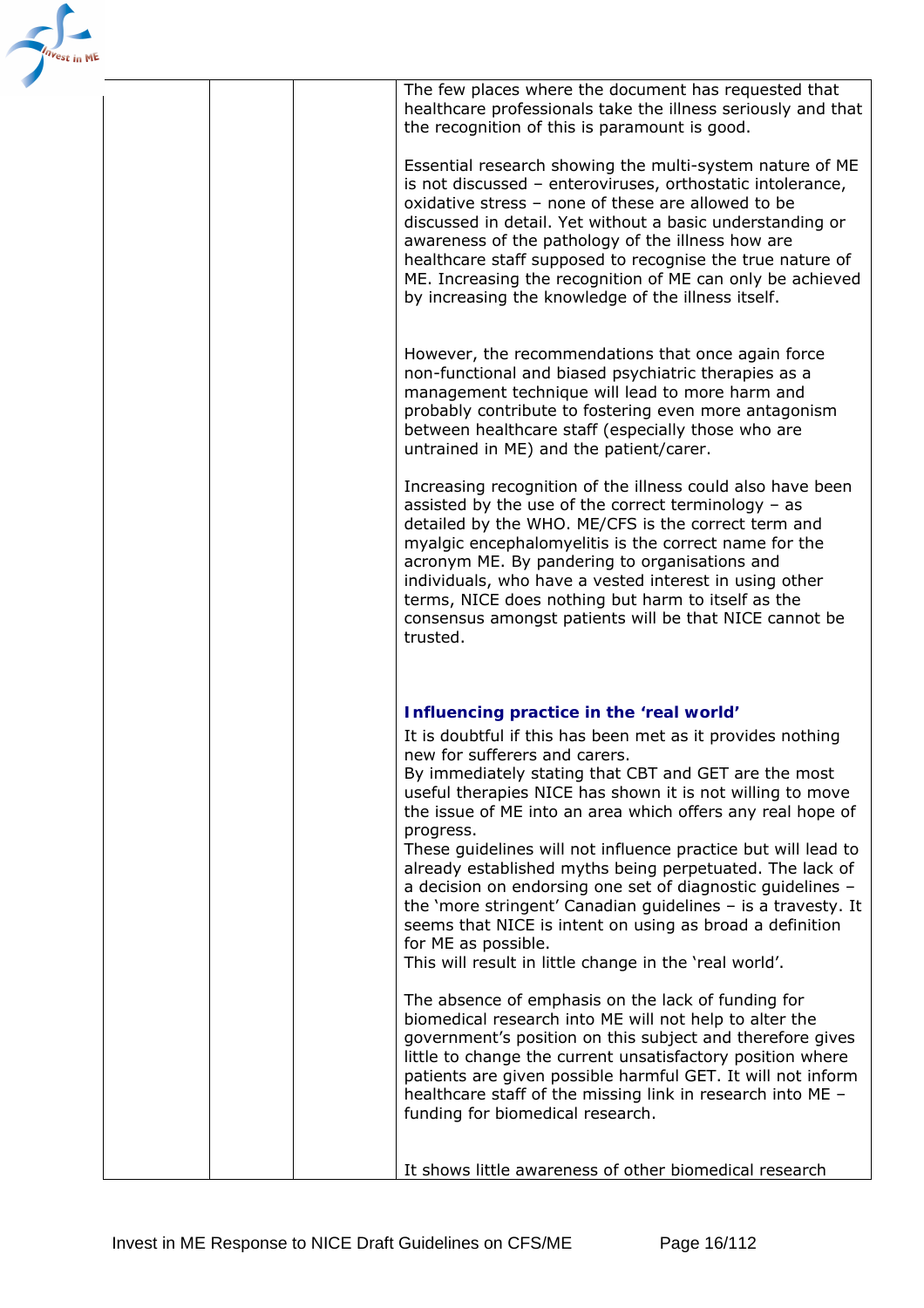

|  | being carried out or performed in the past. It should<br>include references to new research in this area so that<br>healthcare staff can be aware of the overwhelming<br>evidence of the neurological source of this illness.                                                                                                                                                                                                                                                                                                                                                                                                                                                                                                                                                                               |
|--|-------------------------------------------------------------------------------------------------------------------------------------------------------------------------------------------------------------------------------------------------------------------------------------------------------------------------------------------------------------------------------------------------------------------------------------------------------------------------------------------------------------------------------------------------------------------------------------------------------------------------------------------------------------------------------------------------------------------------------------------------------------------------------------------------------------|
|  | The guidelines state that a patient/carer can refuse any<br>therapy without it impacting the relationship with the<br>healthcare practitioner(s). We would like to see this occur<br>but we are afraid that it will not.<br>In the face of insurance companies and DWP staff forcing<br>an ME patient to undergo potentially harmful or useless<br>GET or CBT then we doubt if these guidelines are forceful<br>enough to avoid this happening.<br>In such instances recourse to litigation will be the only<br>possibility for ME patients.<br>It might have been useful for these guidelines to detail<br>what avenues are open for legal aid for ME patients who<br>wish to challenge insurance companies and healthcare<br>staff who insist on ME patients undergoing GET or CBT<br>against their will. |
|  | The guidelines make little headway in influencing 'real<br>world' issues such as insurance companies forcing<br>claimants with ME to undergo psychiatric therapies.                                                                                                                                                                                                                                                                                                                                                                                                                                                                                                                                                                                                                                         |
|  | The guidelines do little to influence 'real world' issues<br>such as the requirements from the DWP to go through<br>elaborate processes to prove they are ill.                                                                                                                                                                                                                                                                                                                                                                                                                                                                                                                                                                                                                                              |
|  | The guidelines do little to influence 'real world' issues<br>such as the need for parents to battle with schools for the<br>rights of their children with ME.                                                                                                                                                                                                                                                                                                                                                                                                                                                                                                                                                                                                                                               |
|  | Will NICE state that nobody should be refused insurance<br>and sick benefit if they refuse to take anti-depressants or<br>CBT/GET?                                                                                                                                                                                                                                                                                                                                                                                                                                                                                                                                                                                                                                                                          |
|  | Improving access to appropriate services, and<br>supporting consistent service provision                                                                                                                                                                                                                                                                                                                                                                                                                                                                                                                                                                                                                                                                                                                    |
|  | It is doubtful if this has been met as it provides nothing<br>new for sufferers and carers. Little is given in support of<br>ME patients in their dealings with DWP staff and no<br>reference is made regarding how ME patients are meant<br>to deal with the harassment and bias of insurance<br>companies who propose psychiatric treatment for ME.                                                                                                                                                                                                                                                                                                                                                                                                                                                       |
|  | <b>Emphasising the need for multidisciplinary working</b><br>These guidelines patently fail to achieve this due to the<br>concentration on psychological therapies at the expense<br>of real research of published biomedical research papers.<br>Although there are a few statements stating that multi-<br>disciplinary working is required in dealing with ME<br>patients the bias toward psychological therapies, and the<br>amount of space given to these therapies in these<br>guidelines, means that there is little credit given to non-                                                                                                                                                                                                                                                           |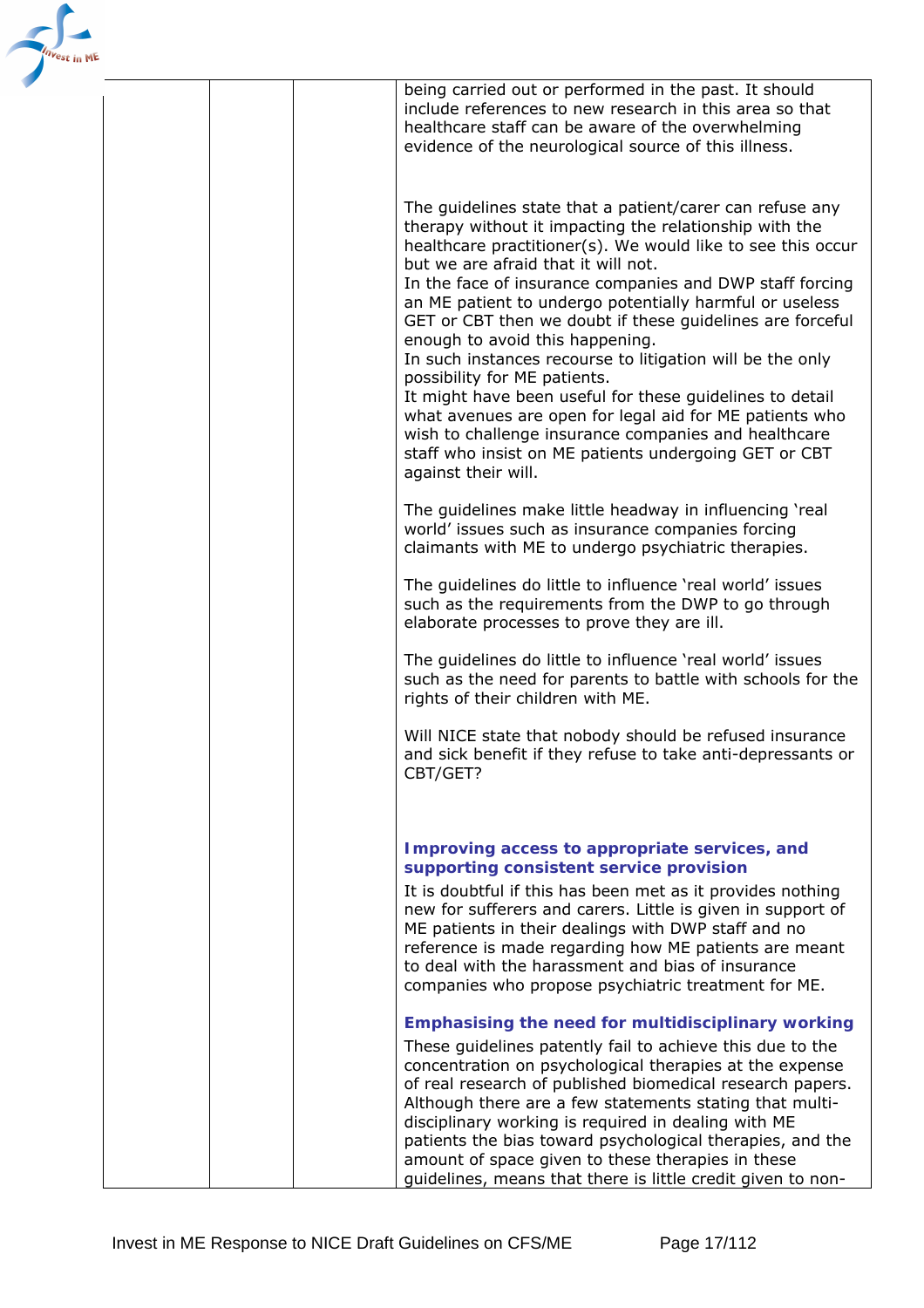

|                     |         | psychiatric disciplines in treating and managing ME.                                                                                                                                                                                                                                                                                                                                                                                                                                               |
|---------------------|---------|----------------------------------------------------------------------------------------------------------------------------------------------------------------------------------------------------------------------------------------------------------------------------------------------------------------------------------------------------------------------------------------------------------------------------------------------------------------------------------------------------|
|                     |         |                                                                                                                                                                                                                                                                                                                                                                                                                                                                                                    |
|                     |         |                                                                                                                                                                                                                                                                                                                                                                                                                                                                                                    |
|                     |         | Improving care for patients, and particularly for<br>those severely affected                                                                                                                                                                                                                                                                                                                                                                                                                       |
|                     |         | The guidelines offer little for severely affected. There is no<br>provision for specialist treatment - simply rehashed<br>dogma relating to therapies which are entirely<br>inappropriate for severely (and moderately) affected<br>pwme.                                                                                                                                                                                                                                                          |
|                     |         | There is little here for carers.                                                                                                                                                                                                                                                                                                                                                                                                                                                                   |
|                     |         | Providing guidance on 'best practice' for children<br>with CFS/ME                                                                                                                                                                                                                                                                                                                                                                                                                                  |
|                     |         | Here it fails abjectly. The best practice is not psychiatric<br>therapies where the onus is on the patient to attend<br>meetings with psychiatrists. It does little to move the<br>debate on.                                                                                                                                                                                                                                                                                                      |
|                     |         | <b>Balancing guidance with the flexibility and tailored</b><br>management, based on the needs of the patients                                                                                                                                                                                                                                                                                                                                                                                      |
|                     |         | By emphasising GET and CBT as primary treatments it is<br>not possible to state that these guidelines help in basing<br>management on the needs of patients. Its predilection for<br>asserting that activity and exercise help ME patients<br>already undermines any confidence that the ME<br>community may have about the impartiality of these<br>guidelines.                                                                                                                                   |
|                     |         | <b>Facilitating communication between practitioners</b><br>and patients, and their families or carers.                                                                                                                                                                                                                                                                                                                                                                                             |
|                     |         | It cannot be said to achieve this as the emphasis on<br>psychological therapies posing as treatments using<br>heavily skewed data will inevitably influence GPs and<br>paediatricians - especially if they have little time available<br>for ME patients. The subject matter is skewed to allow a<br>multitude of fatigue-related patients to be included in this<br>study. If it purports to be for ME then the studies need to<br>use patients with ME - not CFS or other fatigue<br>conditions. |
| <b>Full version</b> | General | <b>Conclusion</b>                                                                                                                                                                                                                                                                                                                                                                                                                                                                                  |
|                     |         |                                                                                                                                                                                                                                                                                                                                                                                                                                                                                                    |
|                     |         | NICE had a real opportunity with these guidelines to<br>improve the future for patients with ME. After all, two<br>years and unknown costs were expended in their<br>preparation.                                                                                                                                                                                                                                                                                                                  |
|                     |         | Yet these guidelines fail on a number of levels and give no<br>real help to a GP or paediatrician to make an informed                                                                                                                                                                                                                                                                                                                                                                              |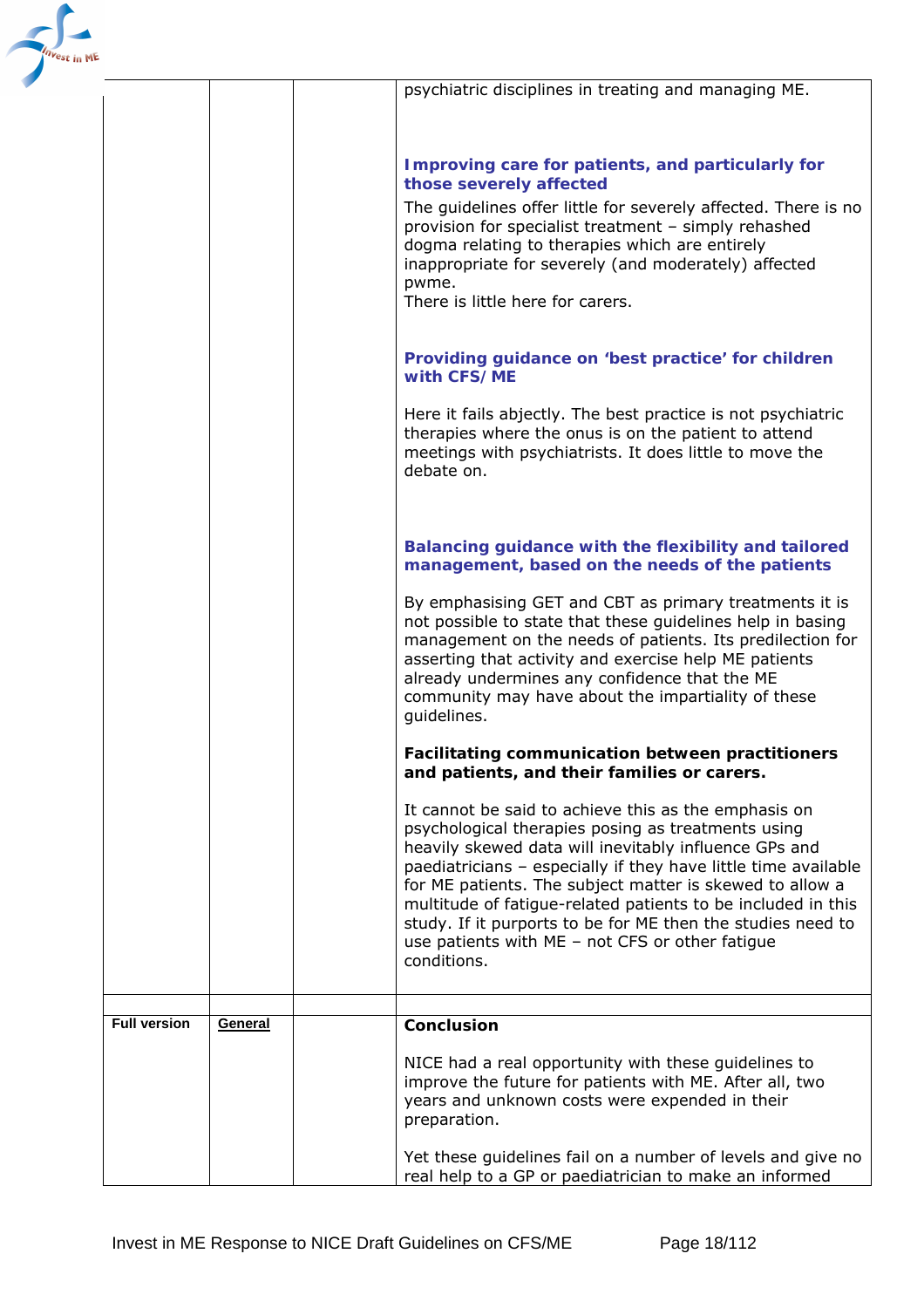

| evaluation or provide any useful treatment. They are, in<br>fact, an appalling shambles of perpetuated myths,<br>psychiatric dogma, outdated practices and prejudice.                                                                                                                                                                                                                                                                                                                                                                                                                                      |
|------------------------------------------------------------------------------------------------------------------------------------------------------------------------------------------------------------------------------------------------------------------------------------------------------------------------------------------------------------------------------------------------------------------------------------------------------------------------------------------------------------------------------------------------------------------------------------------------------------|
| One walks away from this document wondering whether<br>the National Institute of Clinical Excellence needs to be<br>renamed to the National Institute of Clinical Expediency.                                                                                                                                                                                                                                                                                                                                                                                                                              |
| The document shows little new thinking and is clearly<br>lacking in impartial analysis of all areas of research into<br>ME. How can this profess to have consulted patients or<br>used real experience? Who was elected to be part of NICE<br>committee?                                                                                                                                                                                                                                                                                                                                                   |
| The lack of comment on epidemics and vaccinations<br>shows how lacking in vision, scope and thoroughness has<br>been the work carried out by NICE. The lack of analysis of<br>the extensive biomedical research also shows a lack of<br>rigorous control exercised in the formulation of these<br>guidelines.                                                                                                                                                                                                                                                                                              |
| IiME cannot endorse these guidelines as they will<br>condemn people with ME to a false and perilous future<br>which will again be dominated by psychiatrists and the<br>institutionalised psychiatric dogma which pervades many<br>organisations and healthcare departments.                                                                                                                                                                                                                                                                                                                               |
| We urge NICE to withdraw this document and reconvene<br>with representative scientists, researchers, patient groups<br>and others who are in contact with the 'real world' of ME<br>suffering. This will obviously prove embarrassing to the<br>lead of NICE and will unlikely be listened to - despite a<br>chorus of patient complaints with which these guidelines<br>are likely to be met.<br>Yet what is the purpose of producing a set of guidelines<br>which are unusable and which will be criticised for the<br>bias they contain?<br>They will serve neither patient or healthcare practitioner. |
| NICE state in these guidelines that they wish for the<br>patient and medical community to work together. They<br>will achieve the opposite with these guidelines.                                                                                                                                                                                                                                                                                                                                                                                                                                          |
| By maintaining the intention to authorise these guidelines<br>NICE will not only do an injustice to a new generation of<br>ME sufferers - they will also herald the end of NICE as any<br>form of reliable guidance for ME.                                                                                                                                                                                                                                                                                                                                                                                |
| Failing a revision of these guidelines Invest in ME<br>recommends that all ME patient groups, charities and<br>people with ME and their carers walk away from these<br>NICE guidelines. They will do more damage than ever<br>before.                                                                                                                                                                                                                                                                                                                                                                      |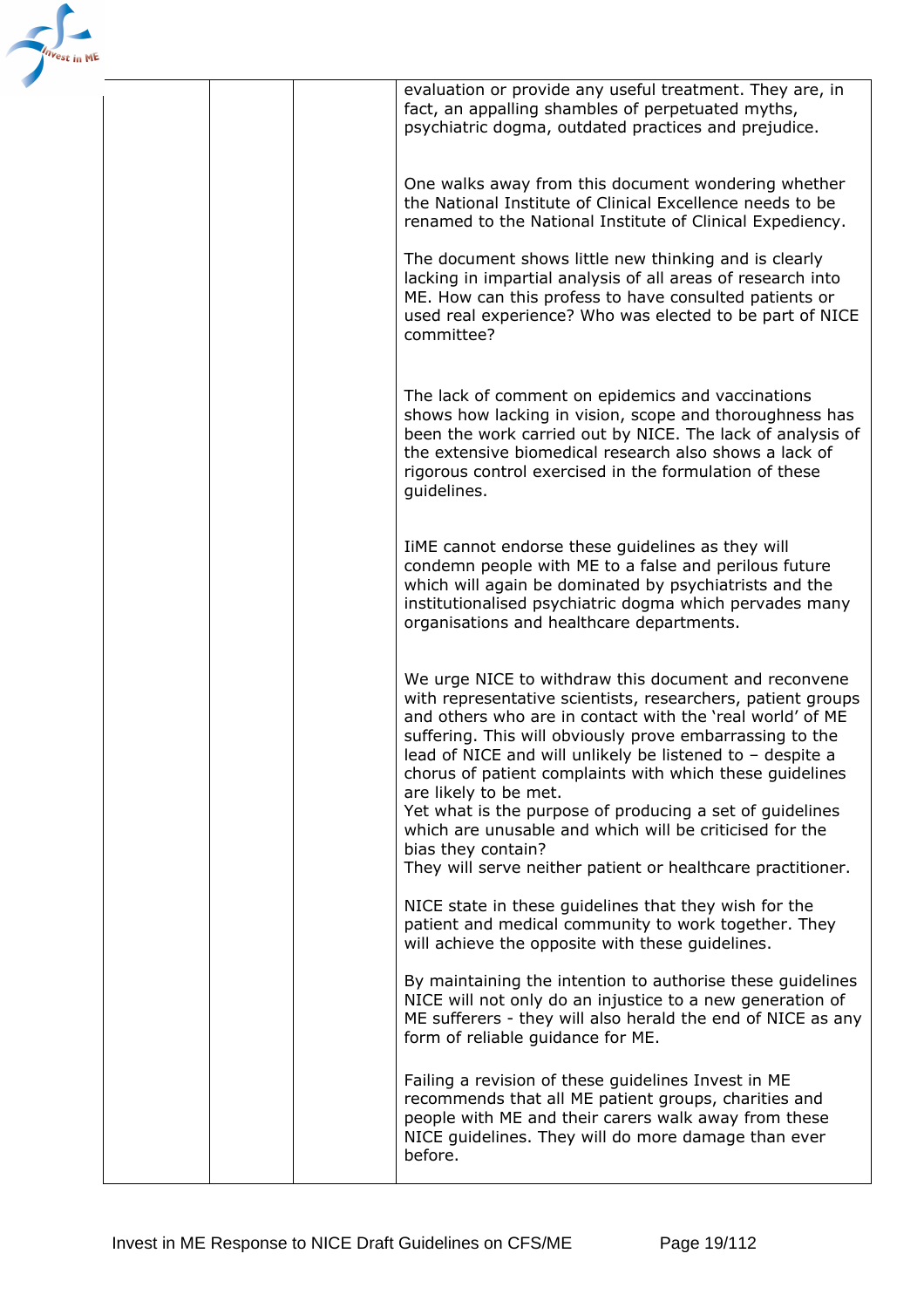| <b>ME</b> |                     |         |                                                                                                                                                                                                                                                                                                                                                                                                                                                                                                                                                 |
|-----------|---------------------|---------|-------------------------------------------------------------------------------------------------------------------------------------------------------------------------------------------------------------------------------------------------------------------------------------------------------------------------------------------------------------------------------------------------------------------------------------------------------------------------------------------------------------------------------------------------|
|           |                     |         | Invest in ME have recommended in this review that a<br>lawyer should be added to the NICE governing group to<br>represent ME patients and their families.<br>IiME will also be seeking advice on whether NICE are<br>liable for damages if some of the recommended<br>psychological therapies are forced on ME patients which<br>then cause degradation in health.<br>To repeat the comments of one of our correspondents if<br>NICE does not see the depth and breadth of the failures<br>and omissions in the draft guidelines, following the |
|           |                     |         | consultation process, then a judicial review must be<br>inevitable.                                                                                                                                                                                                                                                                                                                                                                                                                                                                             |
|           |                     |         | Should these guidelines be implemented without<br>substantial change or revision then Invest in ME urges all<br>ME support groups to notify their GPs/Paediatrics<br>departments/PCT staff that these are merely guidelines<br>and that individual healthcare staff are able to accept ME<br>support group information to extend necessary tests, as<br>appropriate.                                                                                                                                                                            |
|           |                     |         | By the date at which NICE have proposed that all<br>submissions regarding the draft guidelines are to be<br>received from stakeholders it will be exactly one year to<br>the day since Sophia Mirza died from ME. It is a sobering<br>thought that in this century in the UK such an event could<br>occur. These NICE guidelines will do nothing to prevent<br>more deaths.                                                                                                                                                                     |
|           |                     |         | As they stand these NICE guidelines are, to use a topical<br>phrase, not fit for purpose.                                                                                                                                                                                                                                                                                                                                                                                                                                                       |
|           |                     |         | As Ellen Piro of the Norwegian ME Association states -                                                                                                                                                                                                                                                                                                                                                                                                                                                                                          |
|           |                     |         | "If the map doesn't match the terrain, it is the map that is<br>wrong and not the terrain."                                                                                                                                                                                                                                                                                                                                                                                                                                                     |
|           |                     |         | These guidelines are unacceptable and Invest in ME<br>will do everything in its power to oppose them as<br>they currently stand.                                                                                                                                                                                                                                                                                                                                                                                                                |
|           |                     |         | November 2006<br><b>Invest in ME</b>                                                                                                                                                                                                                                                                                                                                                                                                                                                                                                            |
|           | <b>Full version</b> | General | <b>Itemised Comments on Guidelines Document</b>                                                                                                                                                                                                                                                                                                                                                                                                                                                                                                 |
|           |                     |         | The following chapter includes comments on individual<br>lines in the full version of the guidelines which we feel<br>need to be corrected or reviewed. Due to the format of<br>the document it is not possible to comment on every<br>section. IiME have done their best, though, to<br>constructively review all of the evidence within the<br>constraints of time and energy.<br>The comments relate to the draft guidelines by page and<br>line number, as appropriate.                                                                     |
|           |                     |         |                                                                                                                                                                                                                                                                                                                                                                                                                                                                                                                                                 |

 $\mathbf{r}$ 

'est ir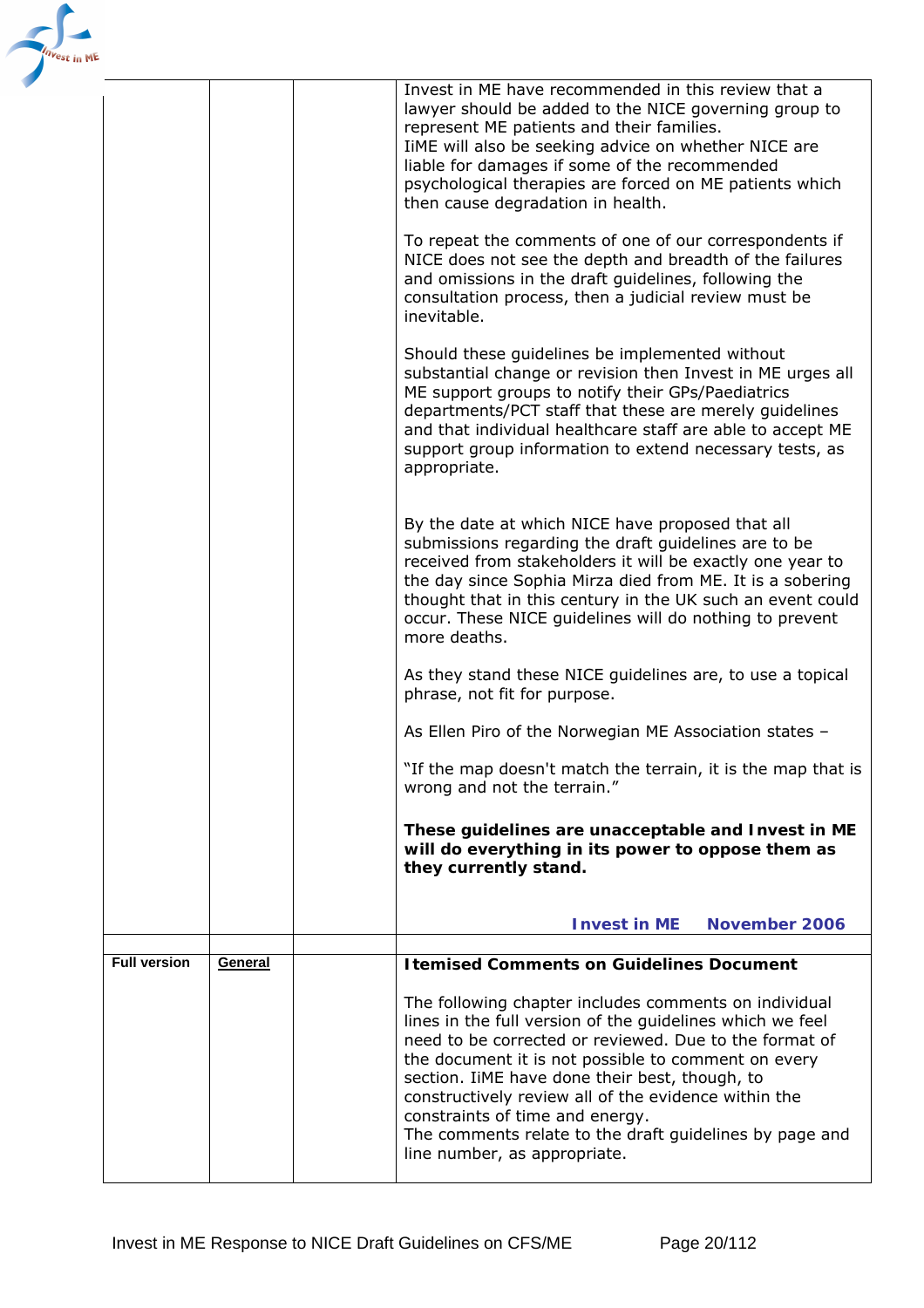

| <b>Full version</b> | Page 1 |                       | Title:                                                                                                                                                                                                                                                                                                                                                                                                                                |
|---------------------|--------|-----------------------|---------------------------------------------------------------------------------------------------------------------------------------------------------------------------------------------------------------------------------------------------------------------------------------------------------------------------------------------------------------------------------------------------------------------------------------|
|                     |        |                       | <b>I IME Comment:</b> The title is misleading and incorrect. It<br>is not encephalopathy - but myalgic encephalomyelitis.<br>See WHO ICD 10 G93.3                                                                                                                                                                                                                                                                                     |
|                     |        |                       | Dr. B. Saraceno of the WHO clarified the classification in<br>writing on October 16, 2001.                                                                                                                                                                                                                                                                                                                                            |
|                     |        |                       | "I wish to clarify the situation regarding the classification<br>of neurasthenia, fatigue syndrome, post-viral fatigue<br>syndrome and benign myalgic encephalomyelitis. Let me<br>state clearly that the World Health Organisation (WHO)<br>has not changed its position on these disorders since the<br>publication of the International Classification of Diseases,<br>10th Edition in 1992 and version of it during later years." |
|                     |        |                       | "Post-viral fatigue syndrome remains under the diseases<br>of nervous system as G93.3. Benign myalgic<br>encephalomyelitis is included within this category."                                                                                                                                                                                                                                                                         |
|                     |        |                       | "Neurasthenia remains under mental and behavioural<br>disorders as F48.0 and fatigue syndrome (note: not THE<br>CHRONIC FATIGUE SYNDROME) is included in this<br>category. However, post-viral fatigue syndrome is<br>explicitly excluded from F48.0."                                                                                                                                                                                |
|                     |        |                       |                                                                                                                                                                                                                                                                                                                                                                                                                                       |
|                     |        |                       |                                                                                                                                                                                                                                                                                                                                                                                                                                       |
| <b>Full version</b> | Page 8 | Glossary<br>of Terms: | Definition of Activity and Activity management<br><b>I IME Comment:</b> This needs to be revised. For some<br>patients even 5 minutes is long. Some ME patients have<br>remained bed bound for years without sitting up. An<br>increase in activity might be one minute in a week.<br>"Activity Management" is exactly what the title suggests,<br>i.e. a scheme for a patient to proactively manage activity                         |
|                     |        |                       | levels. The definition given, which includes "to enable<br>patients to improve and or maintain their function" is<br>totally misleading for a patient with severe ME, where it is<br>not possible to perform Activity Management.                                                                                                                                                                                                     |
|                     |        |                       |                                                                                                                                                                                                                                                                                                                                                                                                                                       |
| <b>Full version</b> | Page 8 | Glossary<br>of Terms: | Boom-bust / activity cycling / over-under- activity<br>These terms describe fluctuating activity levels and<br>symptoms, as a common feature to CFS/ME. People with<br>CFS/ME may be over-active when they are feeling better,<br>which may lead to an increase in symptoms and a<br>decrease in function.<br><b>IIME COMMENT:</b> This is completely without foundation<br>and would be far too generic a labeling in any case.      |
|                     |        |                       |                                                                                                                                                                                                                                                                                                                                                                                                                                       |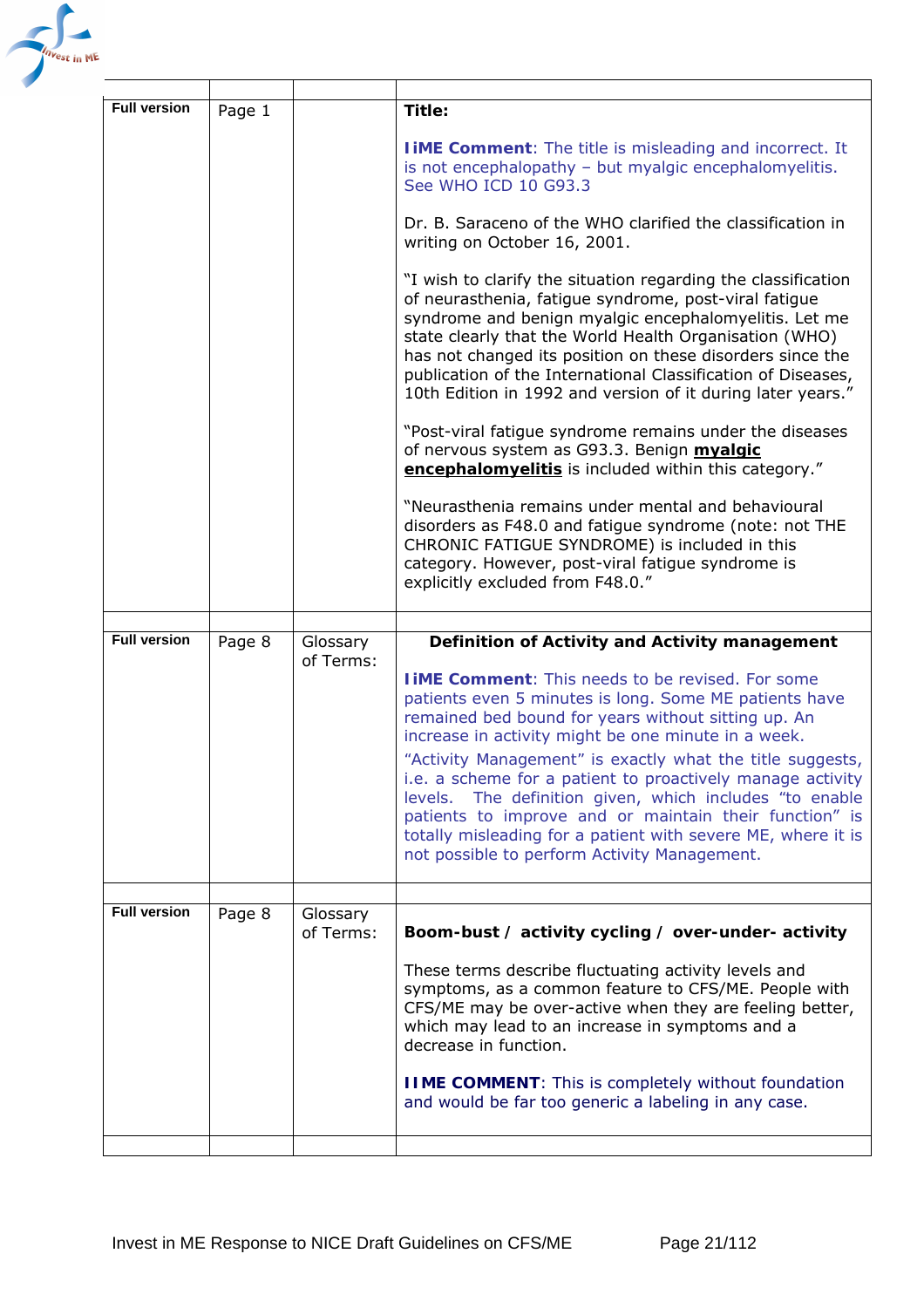

| <b>Full version</b> | Page 9  | Glossary<br>of Terms: | Cognitive Behavioural Therapy (CBT)                                                                                                                                                                                                                                                                                                                                                                                                                                                                                                                                                                                       |
|---------------------|---------|-----------------------|---------------------------------------------------------------------------------------------------------------------------------------------------------------------------------------------------------------------------------------------------------------------------------------------------------------------------------------------------------------------------------------------------------------------------------------------------------------------------------------------------------------------------------------------------------------------------------------------------------------------------|
|                     |         |                       | <b>IIME Comment:</b> This is not true - CBT is not a treatment<br>for severe ME and it has been proven to be positively<br>dangerous to such patients. Maybe CBT is used in other<br>health settings, however, not where post-exertional<br>oxidative stress can cause more serious problems.                                                                                                                                                                                                                                                                                                                             |
|                     |         |                       | The evidence base for CBT is poor and based on research<br>using the flawed Oxford criteria as they use all states of<br>fatigue. The description of CBT is confusing. Is it<br>treatment or therapy? The CBT offered for ME/CFS<br>patients, differs from the one offered for cardiac, cancer,<br>diabetes or chronic pain patients. There is a big difference<br>between CBT for somatoform illnesses and CBT for<br>physical illnesses such as ME.                                                                                                                                                                     |
|                     |         |                       | How can a therapy also be a treatment? Is NICE stating<br>that CBT cures ME? The glossary definition states that<br>CBT does not imply that symptoms are psychological,<br>'made up' or in the patient's head. Yet later in the<br>document it refers on page 202 to 'CBT or other<br>behavioural treatments'. The guidelines are inconsistent.                                                                                                                                                                                                                                                                           |
|                     |         |                       | It is also proven to be ineffective. If this 'therapy' is to be<br>included then Reflexology, Bowen Technique,<br>Acupuncture, and host of other therapies need also to be<br>included - as none of these provide a cure yet all may be<br>used to try to ameliorate some part of ME.                                                                                                                                                                                                                                                                                                                                     |
|                     |         |                       |                                                                                                                                                                                                                                                                                                                                                                                                                                                                                                                                                                                                                           |
| <b>Full version</b> | Page 10 | Glossary<br>of Terms: | <b>Graded Exercise Therapy (GET)</b><br><b>IIME COMMENT: Evidence-based? Evidence has shown</b><br>this is of no help.<br>It is a proposed self-management technique that is not<br>appropriate for patients with severe ME, where post-<br>exertional oxidative stress can cause more serious<br>problems. "Increases in duration of exercise" are very<br>dangerous, as blood pressure can drop and patients can<br>be subject to numerous adverse reactions to any forced<br>"Aiming towards recovery" implies that<br>exercise.<br>recovery is possible with increased exercise, which is<br>unproven and fallacious. |
| <b>Full version</b> | Page 11 | Glossary              |                                                                                                                                                                                                                                                                                                                                                                                                                                                                                                                                                                                                                           |
|                     |         | of Terms:             | Mild CFS/ME<br><b>IIME COMMENT:</b> The definition states that the majority<br>of individuals with mild CFS/ME will still be working.<br>Where is the evidence for this? No epidemiological studies<br>can substantiate this.<br>Studies by ME Research UK show that around 50% are<br>employed but struggling to maintain their lives, with<br>another 40% existing on benefits. This is a different spin<br>on the facts.                                                                                                                                                                                               |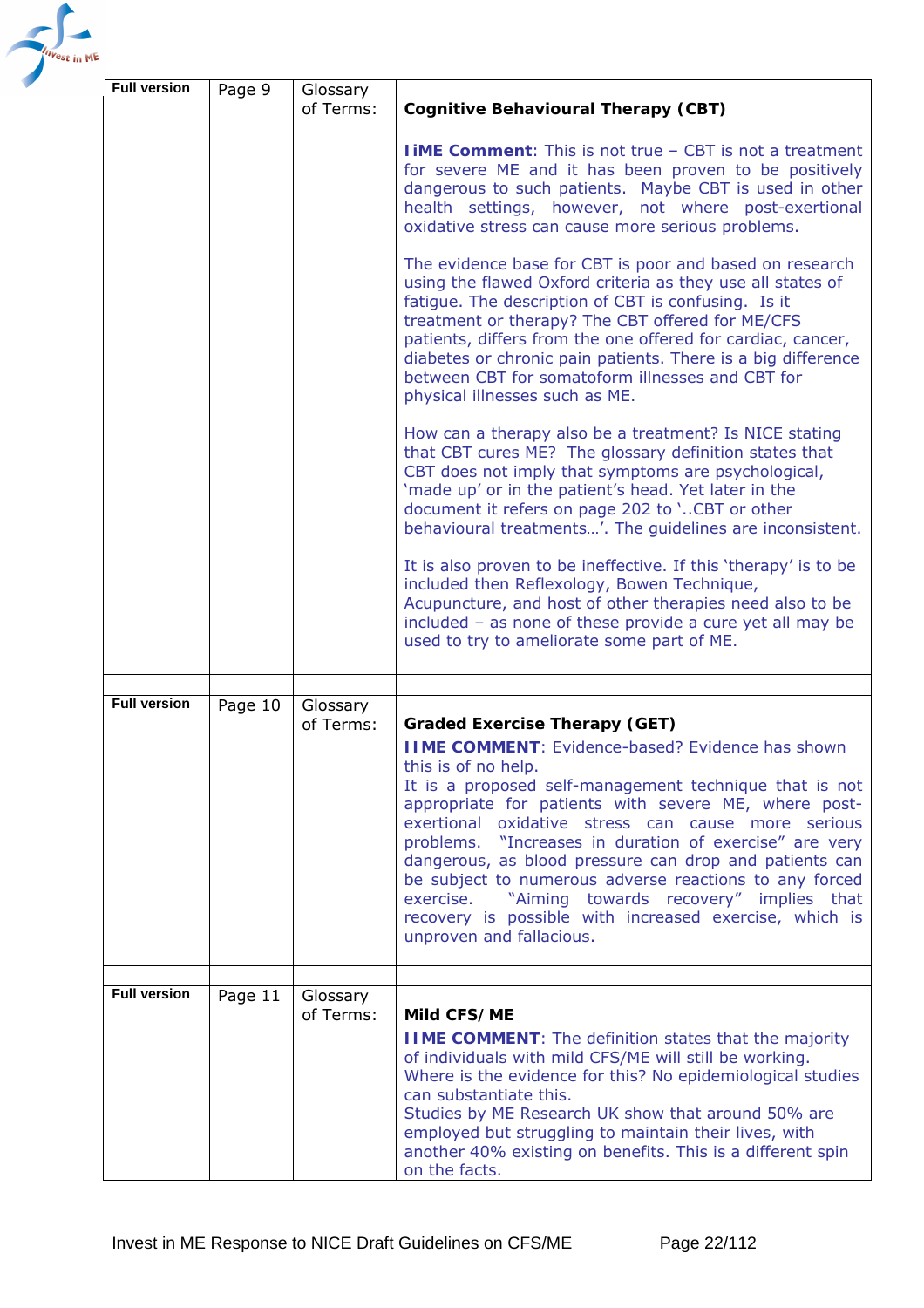

|                     |                   |                       | Most will not use the weekend to cope with the rest of the<br>week. This is so generic as to be unusable. Many<br>students for example will use the weekend to make up for<br>lost time during the week.                                                                                                                                                                                                                                                                                                                                                                                                                                                                                                                                                     |
|---------------------|-------------------|-----------------------|--------------------------------------------------------------------------------------------------------------------------------------------------------------------------------------------------------------------------------------------------------------------------------------------------------------------------------------------------------------------------------------------------------------------------------------------------------------------------------------------------------------------------------------------------------------------------------------------------------------------------------------------------------------------------------------------------------------------------------------------------------------|
| <b>Full version</b> | Page 11           | Glossary<br>of Terms: | Pacing<br><b>IIME COMMENT: Please also add COMMON SENSE. If</b><br>anybody is ill then they do not run a marathon the day<br>their symptoms improve. Let us include CST - COMMON<br><b>SENSE THERAPY.</b><br>Pacing is not necessarily about adoption of a psychological<br>paradigm with expensive and unnecessary people making<br>their living from this. Pacing is also common sense.<br>The CMO report has been criticised for their definitions<br>and conclusions by organisations and charities involved<br>with Severe ME sufferers.                                                                                                                                                                                                                |
| <b>Full version</b> | Page 13           | Glossary<br>of Terms: | Severe / very severe CFS/ME<br><b>IIME COMMENT:</b> They may also not be able to do<br>anything (literally) for years. This needs to show the<br>whole range of effects.                                                                                                                                                                                                                                                                                                                                                                                                                                                                                                                                                                                     |
| <b>Full version</b> | Page 13           | Glossary<br>of Terms: | <b>Specialised care</b><br><b>I iME Comment:</b> What is the defined specialised care,<br>when there is no agreed definition of ME or treatment<br>protocols?<br>"Ideally this will be provided by a multidisciplinary team<br>and members may include general practitioners with a<br>special interest" where is the evidence to indicate that a<br>multi-disciplinary team is the correct approach?<br>If ME is related to elevated levels of chemicals (e.g.<br>choline) in the brain and there are modified gene<br>expressions as noted by Prof Puri and Drs Kerr and Gow,<br>then there is physical evidence of damage to the<br>endocrine system. Therefore, shouldn't an<br>endocrinologist be the first port of call for the medical<br>profession? |
| <b>Full version</b> | Pages<br>$8 - 14$ | Glossary<br>of Terms: | We would like to see the following terms added as they<br>need to be used later in the document:<br>Orthostatic intolerance<br><b>Oxidative stress</b><br>Why not also include other biomedical terms which have<br>been proven to exist in pwme?                                                                                                                                                                                                                                                                                                                                                                                                                                                                                                            |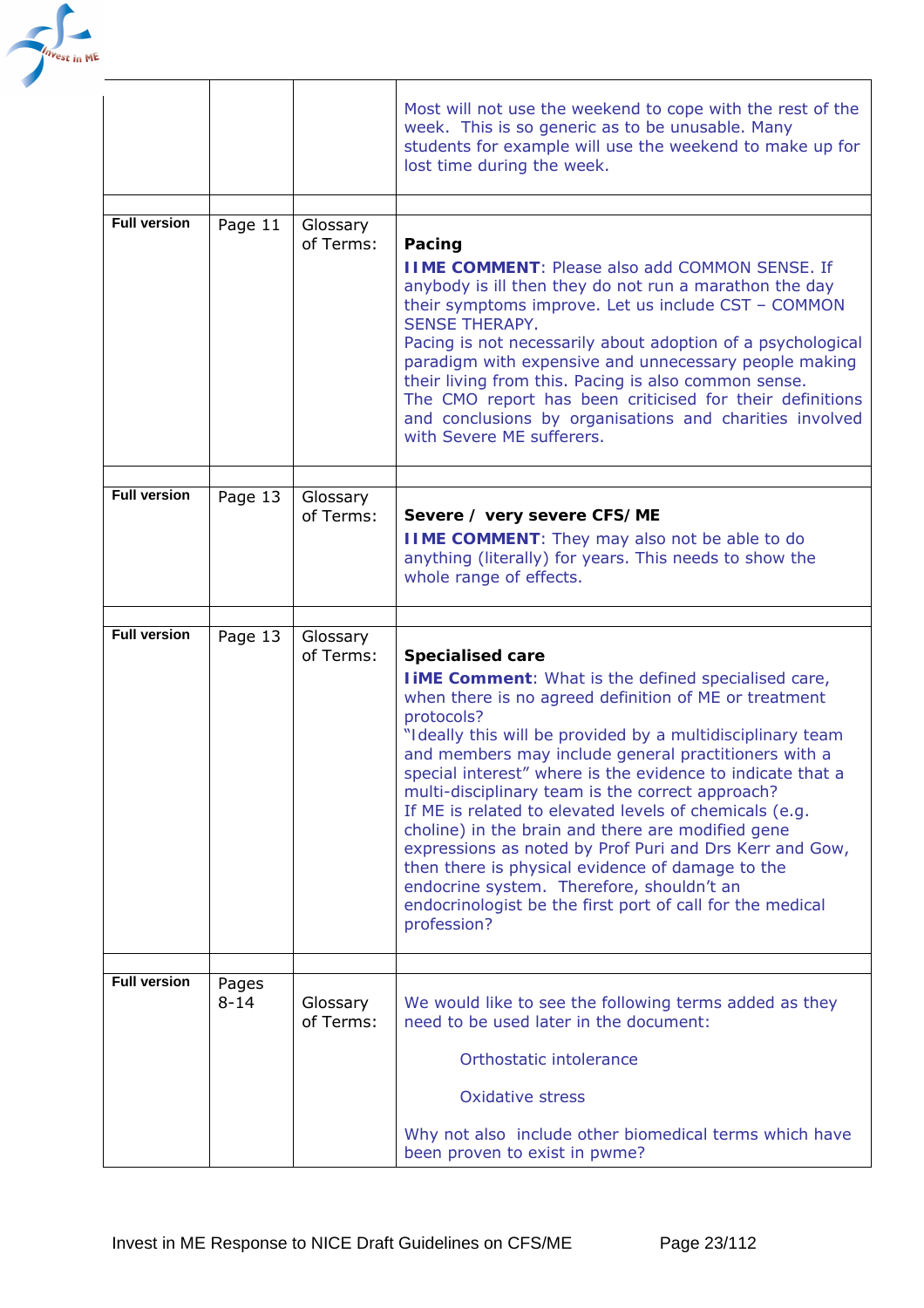

|                     |             | Why the concentration of terms connected to psychiatric<br>paradigms and therapies? Why not others?                                                                                                                                                                                                   |                |
|---------------------|-------------|-------------------------------------------------------------------------------------------------------------------------------------------------------------------------------------------------------------------------------------------------------------------------------------------------------|----------------|
|                     |             |                                                                                                                                                                                                                                                                                                       |                |
| <b>Full version</b> | Pages<br>15 | <b>Guideline Development Group members</b>                                                                                                                                                                                                                                                            |                |
|                     |             | <b>I iME Comment:</b> IiME would like to see a lawyer added to<br>the consultation group. The lawyer would be there to<br>represent ME patients as, undoubtedly, there will be<br>litigation against the people making these<br>recommendations when yet another patient dies from<br>such guidelines |                |
| <b>Full version</b> |             |                                                                                                                                                                                                                                                                                                       |                |
|                     | Pages<br>15 | <b>Guideline Development Group members</b>                                                                                                                                                                                                                                                            |                |
|                     |             | It should be noted that the make-up of this Guideline<br>Development group was as follows -                                                                                                                                                                                                           |                |
|                     |             | Patient representatives<br>$\bullet$<br>4                                                                                                                                                                                                                                                             |                |
|                     |             | Physiotherapists<br>$\bullet$                                                                                                                                                                                                                                                                         |                |
|                     |             | Paediatrician<br>$\bullet$                                                                                                                                                                                                                                                                            | 3              |
|                     |             | General practitioner<br>$\bullet$                                                                                                                                                                                                                                                                     | 2              |
|                     |             | <b>Dietitian</b><br>1                                                                                                                                                                                                                                                                                 |                |
|                     |             | Neurologist                                                                                                                                                                                                                                                                                           |                |
|                     |             | Clinical psychologist                                                                                                                                                                                                                                                                                 | $\mathbf{1}$   |
|                     |             | Infectious disease consultant physician<br>$\bullet$                                                                                                                                                                                                                                                  | $\mathbf{1}$   |
|                     |             | Psychiatrist<br>2                                                                                                                                                                                                                                                                                     |                |
|                     |             | Occupational health physician/therapist                                                                                                                                                                                                                                                               | $\overline{2}$ |
|                     |             | <b>Nurse</b>                                                                                                                                                                                                                                                                                          | $\overline{2}$ |
|                     |             | Immunologist<br>1                                                                                                                                                                                                                                                                                     |                |
|                     |             | <b>I iME Comment:</b> For a neurological illness there is one<br>neurologist but 2 psychiatrists? Why?                                                                                                                                                                                                |                |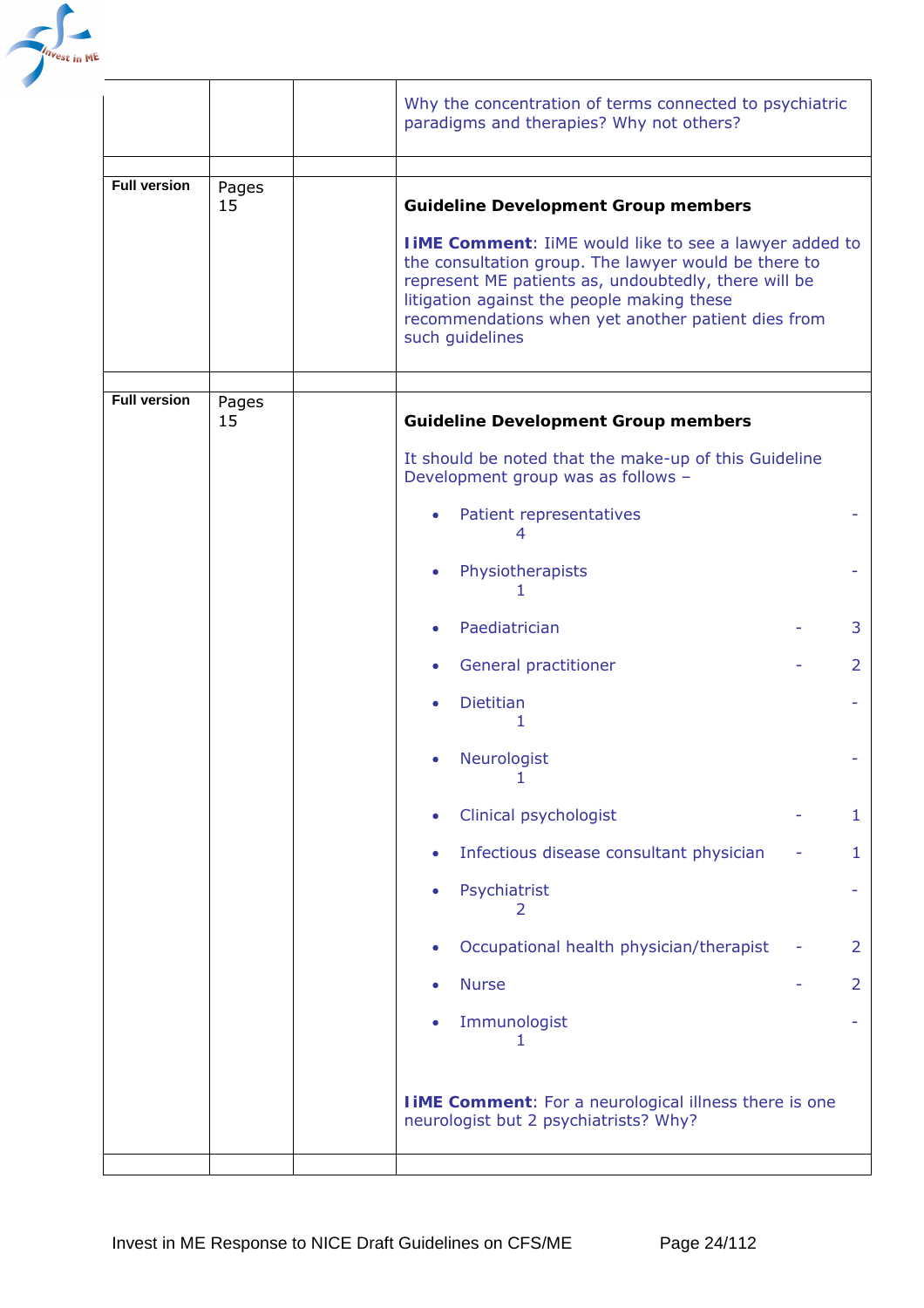

| <b>Full version</b> | Page 21 |         | <b>Executive summary and recommendations Aims of</b><br>the guideline<br>"increasing the recognition of CFS/ME"<br><b>I IME Comment:</b> If this were so, it would then be useful                                                                                                                                                                                                                                                                                                                                                                                                                                                 |
|---------------------|---------|---------|-----------------------------------------------------------------------------------------------------------------------------------------------------------------------------------------------------------------------------------------------------------------------------------------------------------------------------------------------------------------------------------------------------------------------------------------------------------------------------------------------------------------------------------------------------------------------------------------------------------------------------------|
|                     |         |         | to use the recognized term as per WHO consistently.                                                                                                                                                                                                                                                                                                                                                                                                                                                                                                                                                                               |
| <b>Full version</b> | Page 21 | line 20 |                                                                                                                                                                                                                                                                                                                                                                                                                                                                                                                                                                                                                                   |
|                     |         |         | <b>Priority recommendations</b>                                                                                                                                                                                                                                                                                                                                                                                                                                                                                                                                                                                                   |
|                     |         |         | • When the adult or child's main goal1 is to return to<br>normal activities then the therapies of first choice should<br>be CBT or GET2 because there is good evidence of benefit<br>for this condition in mild to moderately affected adults<br>and some evidence in mild to moderately affected<br>children.                                                                                                                                                                                                                                                                                                                    |
|                     |         |         | <b>11 iME Comment:</b> Obviously any child's or adult's main<br>goal is to return to normal activities. This needs to be<br>removed as it is insulting.                                                                                                                                                                                                                                                                                                                                                                                                                                                                           |
|                     |         |         | <b>21 iME Comment:</b> There is little unequivocal evidence to<br>show that CBT or GET have good evidence of benefit and<br>much which shows the contrary result. Most of these<br>studies have also used the flawed Oxford criteria for<br>selection of participants in the programme.<br>At this time there is no evidenced-based proof that these<br>therapies are appropriate which has been accepted as<br>rigorous and independent from the psychosocial approach<br>to ME by some experts.                                                                                                                                 |
|                     |         |         | <b>I iME Comment:</b>                                                                                                                                                                                                                                                                                                                                                                                                                                                                                                                                                                                                             |
|                     |         |         | The report on ME from the Chief Medical Officer of 2002<br>stated that 65% of patients trialled using CBT found that<br>it was of no value. An even more alarming figure of 50%<br>stated that GET had made them worse. Reference was<br>also made to the most recent study on CBT (ref:<br>Cognitive behaviour therapy in chronic fatigue syndrome:<br>a randomised controlled trial of an outpatient group<br>programme. Health Technology Assess. 2006 Oct; 10<br>(37): 1-140) which had failed to demonstrate any major<br>overall benefit when CBT was compared to either<br>education and support or standard medical care. |
|                     |         |         | <b>CBT and Graded Exercise can worsen ME symptoms</b><br>In a survey of 3074 ME/CFS patients conducted between<br>1998 - 2001, of patients said that CBT had made no<br>difference to their illness, whilst 22% said CBT had<br>made their illness worse. 16% of patients said that<br>Graded Exercise had made no difference to their<br>illness whilst 48% said it had made their illness                                                                                                                                                                                                                                       |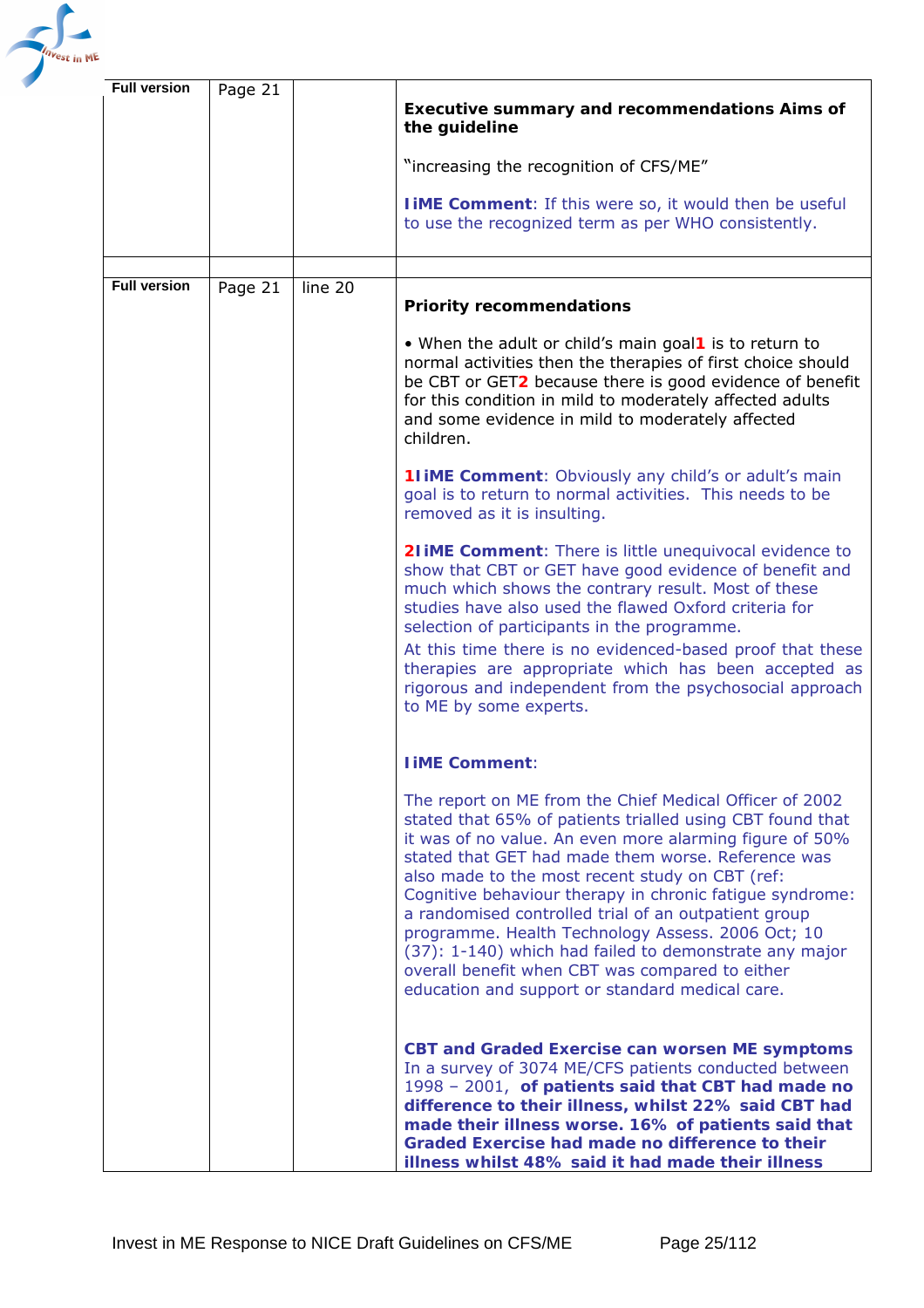

## *worse [\[Appendix 6 – 3](#page-110-0)].*

A survey by the 25% ME Group (for severe sufferers) of 437 patients, demonstrated that of the 39% of group members who had used graded exercise, 95% had found this therapy unhelpful, whilst - *reported their condition had been made worse by graded exercise***.** *Some patients were not severely ill with ME until after graded exercise.* 

#### In the same survey - *those who had undergone Cognitive Behavioural Therapy had found it unhelpful [\[Appendix 6 – 4](#page-110-0)].*

There has been much research on muscle and immune cells. Christopher Snell in 2005 reported that the results of exercise capacity and immune function in male and female patients with CFS "implicate abnormal immune activity in the pathology of exercise intolerance in CFS and are consistent with a channelopathy involving oxidative stress and nitric oxide-related toxicity". This could explain why people with ME/CFS can't exercise, as there is a limit, beyond which one cannot train.

Lane et al [[Appendix 5 - 1](#page-108-0)] have found evidence of abnormal muscle physiology in a significant number of ME/CFS patients that could not be explained by physical de-conditioning or muscle disuse.

Jammes et al  $[Appendix 5 - 2]$  make a connection between such muscle dysfunction and increases in oxidative stress observed in people with ME/CFS when subjected to incremental increases in exercise activity, a finding corroborated by Nijs et al  $[Appendix 5 - 3]$ .

Magnetic Resonance Imaging (MRI) brain scans compared between control patients and patients with ME/CFS indicated areas of reduced blood flow - indeed, myalgic encephalomyelitis might be a good name for such "brainmuscle" anomalies.

Hooper [Appendix  $5 - 4$ ] takes this one step further by making the association between increased oxidative stress and generation of free-radicals. Given the link between free-radicals, aging and cancer this is surely a matter of particular concern for those with ME/CFS. To put things succinctly, excessive exertion has the potential to cause premature aging and increased risk of cancer in those with ME/CFS.

The work of Chia  $[Appendix 5 - 5]$  establishes a link between enterovirus re-activation through over-exertion (exercise is mentioned as a specific example). This itself further supports the work of Lane [Appendix 5 - 1] who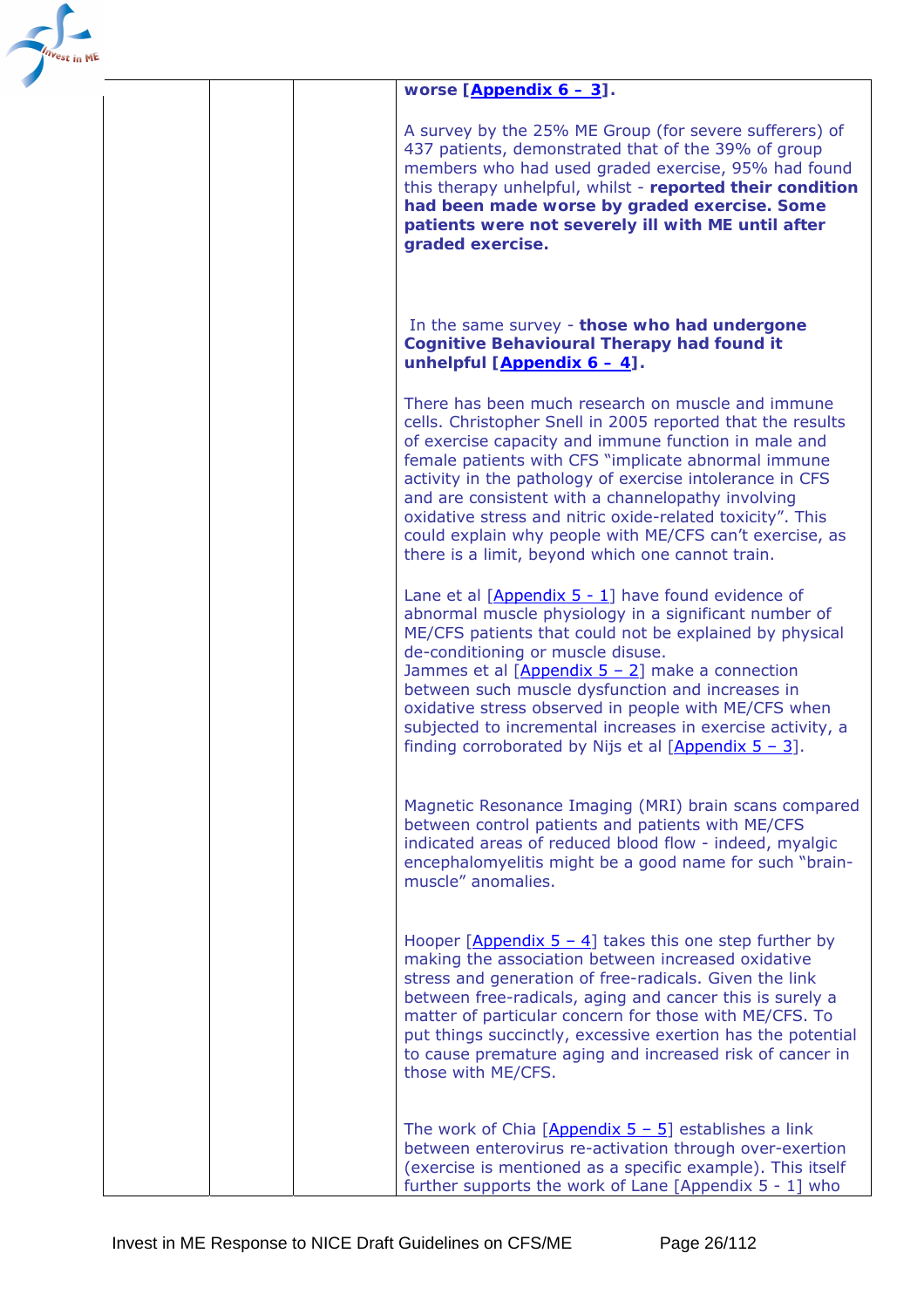

| <b>Full version</b> | Pages<br>22 | line $2-4$ | <b>Priority recommendations</b>                                                                                                                                                                                                                                                                                                        |
|---------------------|-------------|------------|----------------------------------------------------------------------------------------------------------------------------------------------------------------------------------------------------------------------------------------------------------------------------------------------------------------------------------------|
|                     |             |            |                                                                                                                                                                                                                                                                                                                                        |
|                     |             |            | particular patient<br>group.                                                                                                                                                                                                                                                                                                           |
|                     |             |            | surely<br>irresponsible to recommend exercise therapy for this                                                                                                                                                                                                                                                                         |
|                     |             |            | harm, and<br>arguably have lethal potential. Given this situation, it is                                                                                                                                                                                                                                                               |
|                     |             |            | generation of free-radicals, enterovirus reactivation, and<br>cardiac<br>dysfunction. All three have the potential to cause serious                                                                                                                                                                                                    |
|                     |             |            | exacerbated by exercise: excessive oxidative stress and<br>resultant                                                                                                                                                                                                                                                                   |
|                     |             |            | Thus we have several health risks for those with ME/CFS<br>which may be                                                                                                                                                                                                                                                                |
|                     |             |            | "Externally paced `Graded Exercise Programs' or<br>programs based on the premise that patients are<br>misperceiving their activity limits or illness must<br>be avoided."                                                                                                                                                              |
|                     |             |            | With regard to cardiac function and exercise therapy,<br>Carruthers and van de Sande $[Appendix 5 - 8]$ issue the<br>following warning:                                                                                                                                                                                                |
|                     |             |            | "it was felt that the multiple testing protocol<br>employed in this study was sufficient to ensure<br>that the results obtained accurately reflect<br>patients' functional capacities."                                                                                                                                                |
|                     |             |            | It is also worth noting that in their study, they accounted<br>for any potential "lack of effort" on the part of their<br>subjects:                                                                                                                                                                                                    |
|                     |             |            | "The blunted heart rate and blood pressure<br>responses in the `mild' through `severe' groups<br>are similar to those seen in chronic heart failure."                                                                                                                                                                                  |
|                     |             |            | An additional concern involves measurable cardiac<br>insufficiency in those<br>with the illness. Peckerman et al $[Appendix 5 - 6]$ have<br>demonstrated a link between symptom severity and<br>cardiac dysfunction. This work is backed up by that of<br>Vanness, Snell et al $[Appendix 5 - 7]$ , who go so far as to<br>state that: |
|                     |             |            | It is therefore possible to state that over-exertion by<br>those with ME/CFS has the potential to lead to enterovirus<br>re-activation as a result of faulty muscle metabolism.                                                                                                                                                        |
|                     |             |            | "we have correlated abnormal lactate responses to<br>exercise with the detection and characterisation of<br>enterovirus sequences in muscle."                                                                                                                                                                                          |
|                     |             |            | states -                                                                                                                                                                                                                                                                                                                               |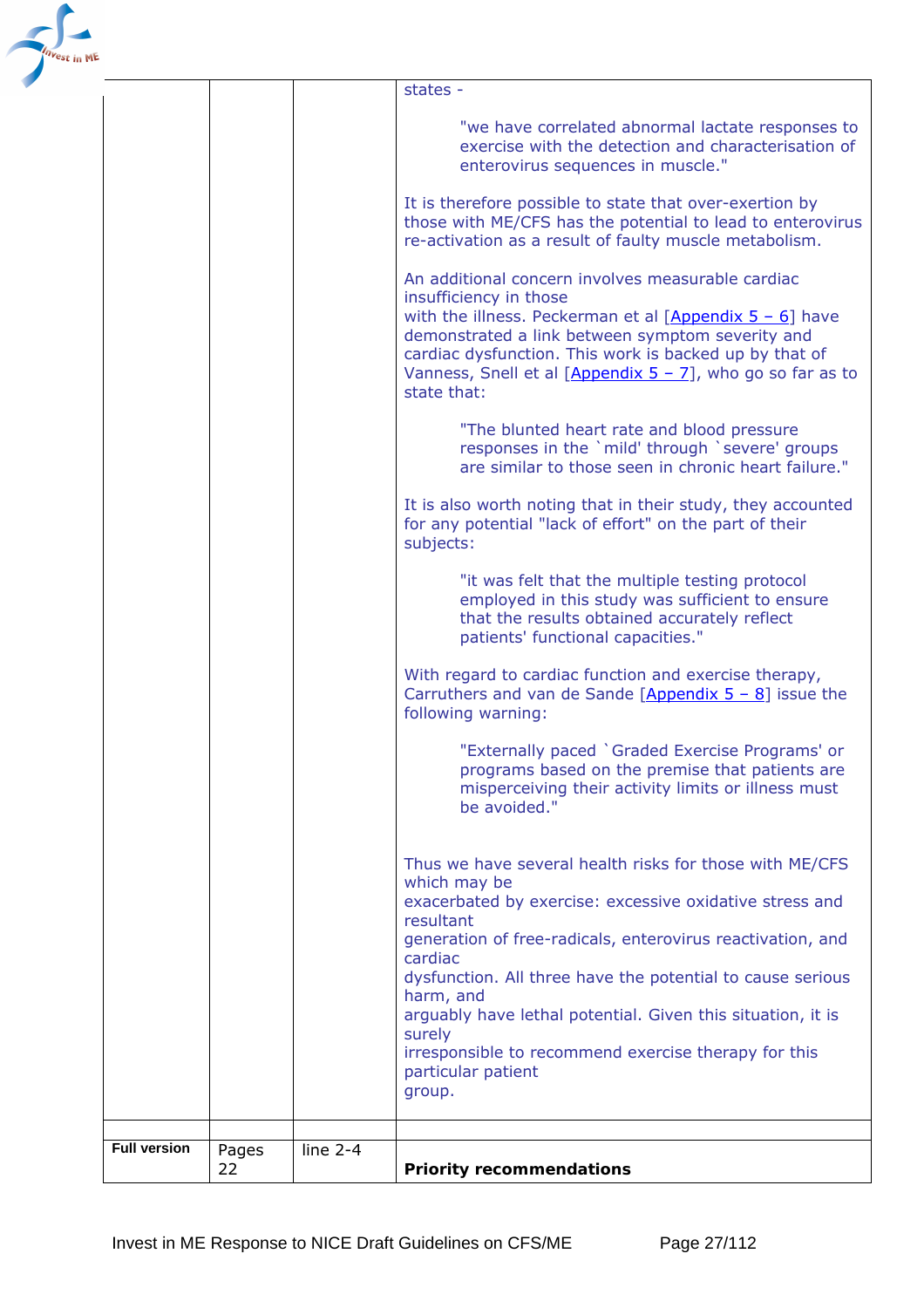

|                     |             |         | <b>IIME Comment:</b> We welcome line 2-4 on page 22 stating<br>that decision-making lies with the patient/carer.                                                                                                                                                                                                                                                                                                                                                                                                                                                                    |
|---------------------|-------------|---------|-------------------------------------------------------------------------------------------------------------------------------------------------------------------------------------------------------------------------------------------------------------------------------------------------------------------------------------------------------------------------------------------------------------------------------------------------------------------------------------------------------------------------------------------------------------------------------------|
|                     |             |         |                                                                                                                                                                                                                                                                                                                                                                                                                                                                                                                                                                                     |
| <b>Full version</b> | Pages<br>22 | line 6  | <b>Priority recommendations</b><br><b>IIME Comment:</b> This guideline needs to include a<br>significant increase in evidence-based assessment and<br>treatments beyond the psychosocial model and CBT/GET<br>treatments before it can be accepted as an independent,<br>expert guideline for the treatment of ME                                                                                                                                                                                                                                                                   |
| <b>Full version</b> | Pages<br>22 | line 12 | <b>Priority recommendations</b>                                                                                                                                                                                                                                                                                                                                                                                                                                                                                                                                                     |
|                     |             |         | <b>I IME Comment:</b> This needs to be 'Allow patient<br>preference'. All the way through the document repeats<br>that the patient should be able to decide. If so then this<br>wording needs to change. See also Page 93 lines from 1<br>onwards where allows is used.                                                                                                                                                                                                                                                                                                             |
|                     |             |         |                                                                                                                                                                                                                                                                                                                                                                                                                                                                                                                                                                                     |
| <b>Full version</b> | Pages<br>22 | line 14 | <b>Priority recommendations</b><br>offer information about access to self-help groups and<br>$\bullet$<br>support groups for adults and children, families and<br>carers (see www.nhsdirect.nhs.uk, and also the NHS<br><b>Expert Patient Programme</b><br>ww.expertpatients.nhs.uk/)<br><b>TIME Comment:</b> We welcome this but feel that the NHS<br>direct web site contains incorrect and dangerous<br>information and cannot be used as a reference in its<br>current form. A list of local and national support groups,<br>charities should be available.                     |
|                     |             |         |                                                                                                                                                                                                                                                                                                                                                                                                                                                                                                                                                                                     |
| <b>Full version</b> | Pages<br>22 | line 17 | <b>Priority recommendations</b><br>be aware that all adults and children with CFS/ME<br>have the right to refuse any component of a care plan<br>without detriment to the provision of other aspects of<br>care.<br><b>IIME Comment:</b> It is to be welcomed that patients are in<br>control. Also health insurance needs to be an area to be<br>looked into. This includes any or all of the therapies used<br>by psychiatrists.<br>Refusal of (possibly inappropriate) treatment has also<br>been proposed as a means of reducing Incapacity Benefits<br>or Disability Benefits. |
|                     |             |         |                                                                                                                                                                                                                                                                                                                                                                                                                                                                                                                                                                                     |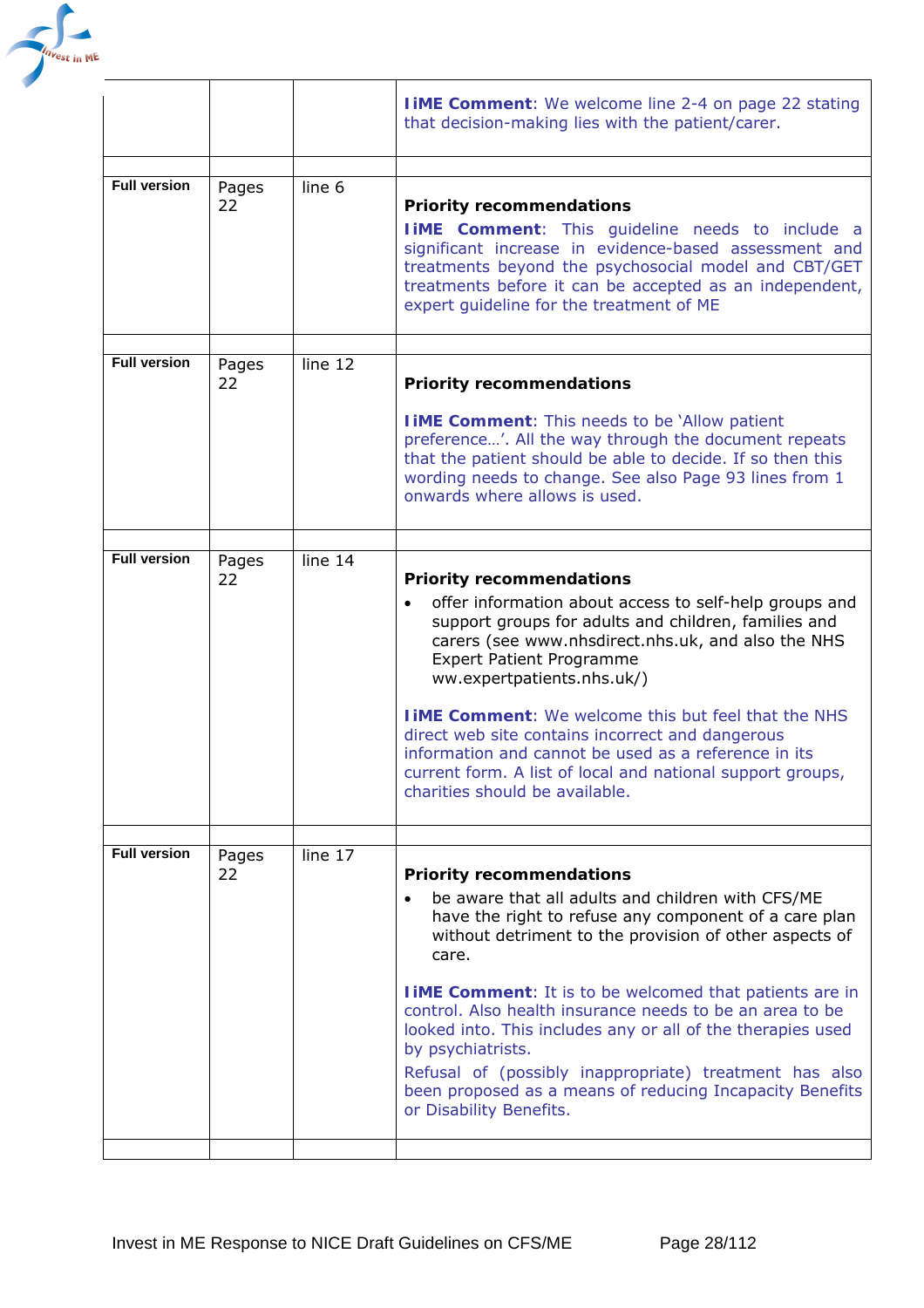

| <b>Full version</b> | Pages<br>22 | line 22 | <b>Priority recommendations</b>                                                                                                                                                                                                                                                                                                                                                                                                                                                                                                                                                                                                                               |
|---------------------|-------------|---------|---------------------------------------------------------------------------------------------------------------------------------------------------------------------------------------------------------------------------------------------------------------------------------------------------------------------------------------------------------------------------------------------------------------------------------------------------------------------------------------------------------------------------------------------------------------------------------------------------------------------------------------------------------------|
|                     |             |         | <b>TIME Comment:</b> Why is the inference always on the<br>emotional state, by having "emotional" and "emotional<br>impact" at the start and end of this statement? Surely, it<br>could be better worded not to cause possible offence by<br>stating "achieve a return to normal health and capabilities<br>for the patient".                                                                                                                                                                                                                                                                                                                                 |
|                     |             |         |                                                                                                                                                                                                                                                                                                                                                                                                                                                                                                                                                                                                                                                               |
| <b>Full version</b> | Pages<br>23 | line 1  | <b>Priority recommendations</b>                                                                                                                                                                                                                                                                                                                                                                                                                                                                                                                                                                                                                               |
|                     |             |         | <b>IIME Comment:</b> Why are the Canadian Guidelines not<br>adopted for this diagnosis, which are comprehensive,<br>evidence-based and accepted by leading biomedical<br>They also define the<br>ME?<br>critical<br>experts<br>on<br>symptomology in a clear and concise manner that permits<br>objective assessment. The above definition does not<br>define the "symptoms".                                                                                                                                                                                                                                                                                 |
|                     |             |         |                                                                                                                                                                                                                                                                                                                                                                                                                                                                                                                                                                                                                                                               |
| <b>Full version</b> | Pages<br>23 | line 3  | <b>Priority recommendations</b>                                                                                                                                                                                                                                                                                                                                                                                                                                                                                                                                                                                                                               |
|                     |             |         | <b>TIME Comment:</b> Why should there be a difference in the<br>timescale for children compared to adults? Is there a<br>different symptomology or aetiology?                                                                                                                                                                                                                                                                                                                                                                                                                                                                                                 |
|                     |             |         |                                                                                                                                                                                                                                                                                                                                                                                                                                                                                                                                                                                                                                                               |
| <b>Full version</b> | Pages<br>23 | line 9  | <b>Priority recommendations</b><br>"• When an acute infection is followed by excessive<br>fatigue, the adult or child should receive advice on how to<br>promote recovery. The advice should focus on sleep<br>management, risks of prolonged bed rest (for example,<br>deterioration in muscle function), and a gradual return to<br>a normal daily routine."                                                                                                                                                                                                                                                                                                |
|                     |             |         | <b>TIME Comment:</b> This cannot be allowed. Advice has to<br>be specific to each patient - gradual return to normal<br>daily routine is not advice.                                                                                                                                                                                                                                                                                                                                                                                                                                                                                                          |
|                     |             |         | It cannot apply if the condition/infection is still present.<br>All patients should receive advice on how to promote<br>recovery, irrespective of the starting symptoms or<br>aetiology? If sleep disturbances are experienced, then<br>the nature should be investigated before appropriate<br>advice given, since sleep management may not be<br>appropriate, or possible. Also, severely affected ME<br>patients may not be able to avoid prolonged bed-rest,<br>therefore, dangers should be managed but not be a focus<br>of treatment. Curative treatments are required, but no<br>basis is given in this text apart from possible scare-<br>mongering! |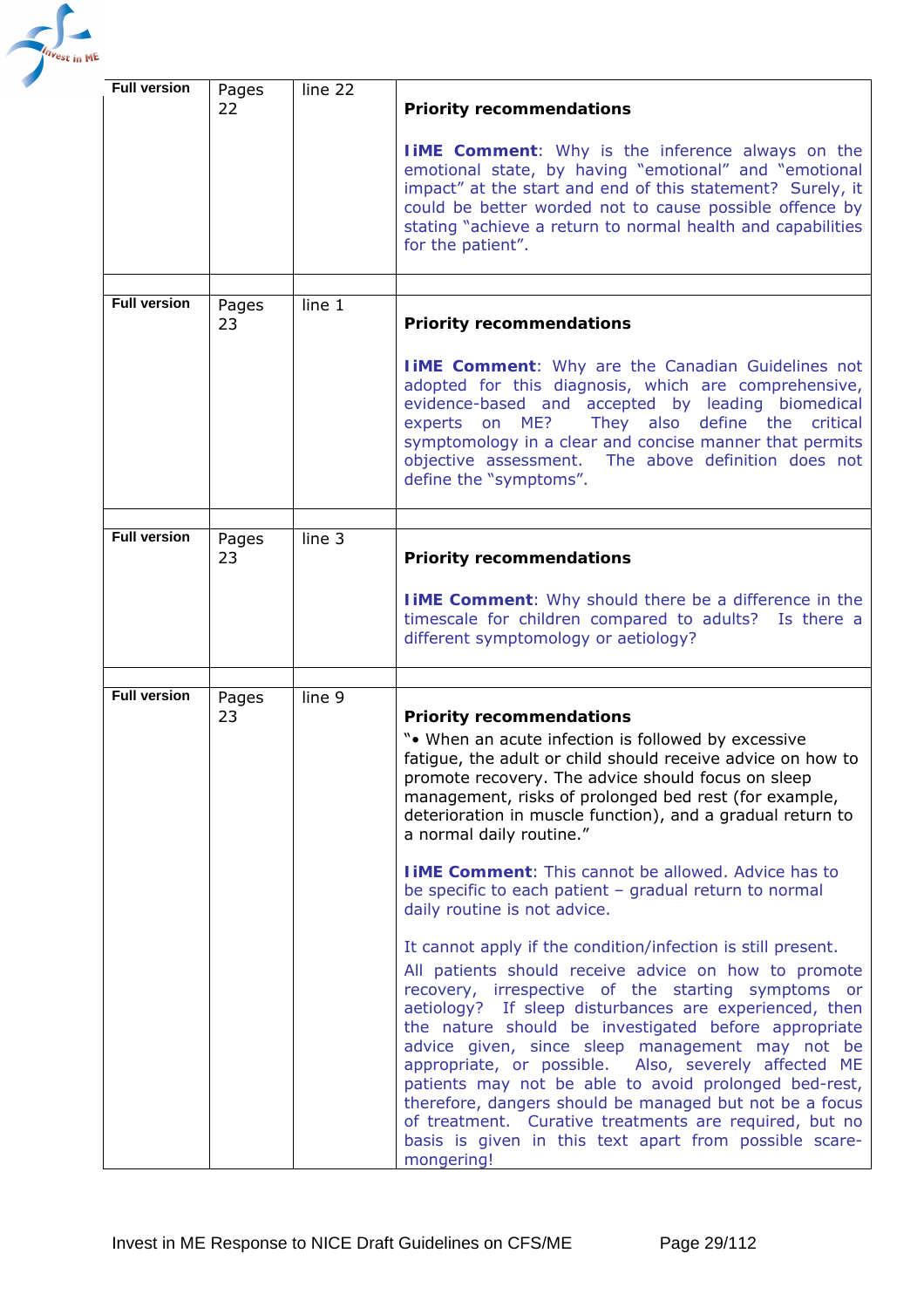| est in ME |                     |       |         |                                                                                                                                                                                                                                                                                                                                                                                                                                                                                                                                                                                                                                                                                                                                                                                                                                                                                                                                                                                                                                                                                                                                                                                                                                                                                                                                                                                                                          |
|-----------|---------------------|-------|---------|--------------------------------------------------------------------------------------------------------------------------------------------------------------------------------------------------------------------------------------------------------------------------------------------------------------------------------------------------------------------------------------------------------------------------------------------------------------------------------------------------------------------------------------------------------------------------------------------------------------------------------------------------------------------------------------------------------------------------------------------------------------------------------------------------------------------------------------------------------------------------------------------------------------------------------------------------------------------------------------------------------------------------------------------------------------------------------------------------------------------------------------------------------------------------------------------------------------------------------------------------------------------------------------------------------------------------------------------------------------------------------------------------------------------------|
|           |                     |       |         | The assumption that an ME patient can always do more is<br>an erroneous one. There are overwhelming international<br>research findings on ME, which support multi-system<br>involvement particularly of the immune, endocrine,<br>cardiovascular and neurological systems $[Appendix 6 -]$<br>$\overline{5}$ . Also, there is evidence indicating pathology of the<br>central nervous system and immune system [Appendix 6<br>$-6$ ] and evidence of metabolic dysfunction in the<br>exercising muscle [Appendix $6 - 7$ ]. Also, Dr. Jay<br>Goldstein has demonstrated through SPECT scans the<br>severely decreased brain perfusion of an ME patient 24<br>hours after physical exercise $[Appendix 6 - 8]$ . The<br>Canadian Criteria (2003) states that the worsening of<br>symptoms after exertion is a principal symptom of<br>ME [Appendix $6 - 9$ ]. Raised levels of noxious by-<br>products of abnormal cell membrane metabolism,<br>associated with exercise and correlating with patients'<br>symptoms have been demonstrated $[\text{Appendix } 6 - 10].$<br>Dr Byron Hyde M.D. of the Nightingale Research<br>Foundation for ME in Canada, who has studied ME since<br>1984 [Appendix $6 - 13$ ] states that<br>"Patients who improve after physical exercise<br>programmes do not have ME/CFS.,".<br>Dr. Hyde stresses that ME is primarily a disease of the<br>Central Nervous System [Appendix 6 - 14]. |
|           | <b>Full version</b> | Pages | line 22 |                                                                                                                                                                                                                                                                                                                                                                                                                                                                                                                                                                                                                                                                                                                                                                                                                                                                                                                                                                                                                                                                                                                                                                                                                                                                                                                                                                                                                          |
|           |                     | 23    |         | <b>Priority recommendations</b><br><b>I IME Comment:</b> Why not also advice/help regarding<br>DWP? One of the biggest stresses on patients with ME is<br>the necessity to prove that they are ill to DWP staff who<br>have little real knowledge of the illness and the aetiology.<br>If the objective is to make it better for the patient then<br>why cannot healthcare staff defend the patient's need for<br>understanding from DWP?<br>Healthcare professionals should recognise the biological                                                                                                                                                                                                                                                                                                                                                                                                                                                                                                                                                                                                                                                                                                                                                                                                                                                                                                                    |
|           |                     |       |         | nature of ME (P 22 line 5) and advise disability services<br>departments of the inappropriateness and inability of<br>pwme to be forced into return to activity or work if they<br>are not able to.<br>Also healthcare staff should be able to advise insurance<br>companies of the above.                                                                                                                                                                                                                                                                                                                                                                                                                                                                                                                                                                                                                                                                                                                                                                                                                                                                                                                                                                                                                                                                                                                               |
|           |                     |       |         | Part of stress on parents/carers also relates to education                                                                                                                                                                                                                                                                                                                                                                                                                                                                                                                                                                                                                                                                                                                                                                                                                                                                                                                                                                                                                                                                                                                                                                                                                                                                                                                                                               |
|           |                     |       |         | as schools are often apathetic and ignorant toward pwme.                                                                                                                                                                                                                                                                                                                                                                                                                                                                                                                                                                                                                                                                                                                                                                                                                                                                                                                                                                                                                                                                                                                                                                                                                                                                                                                                                                 |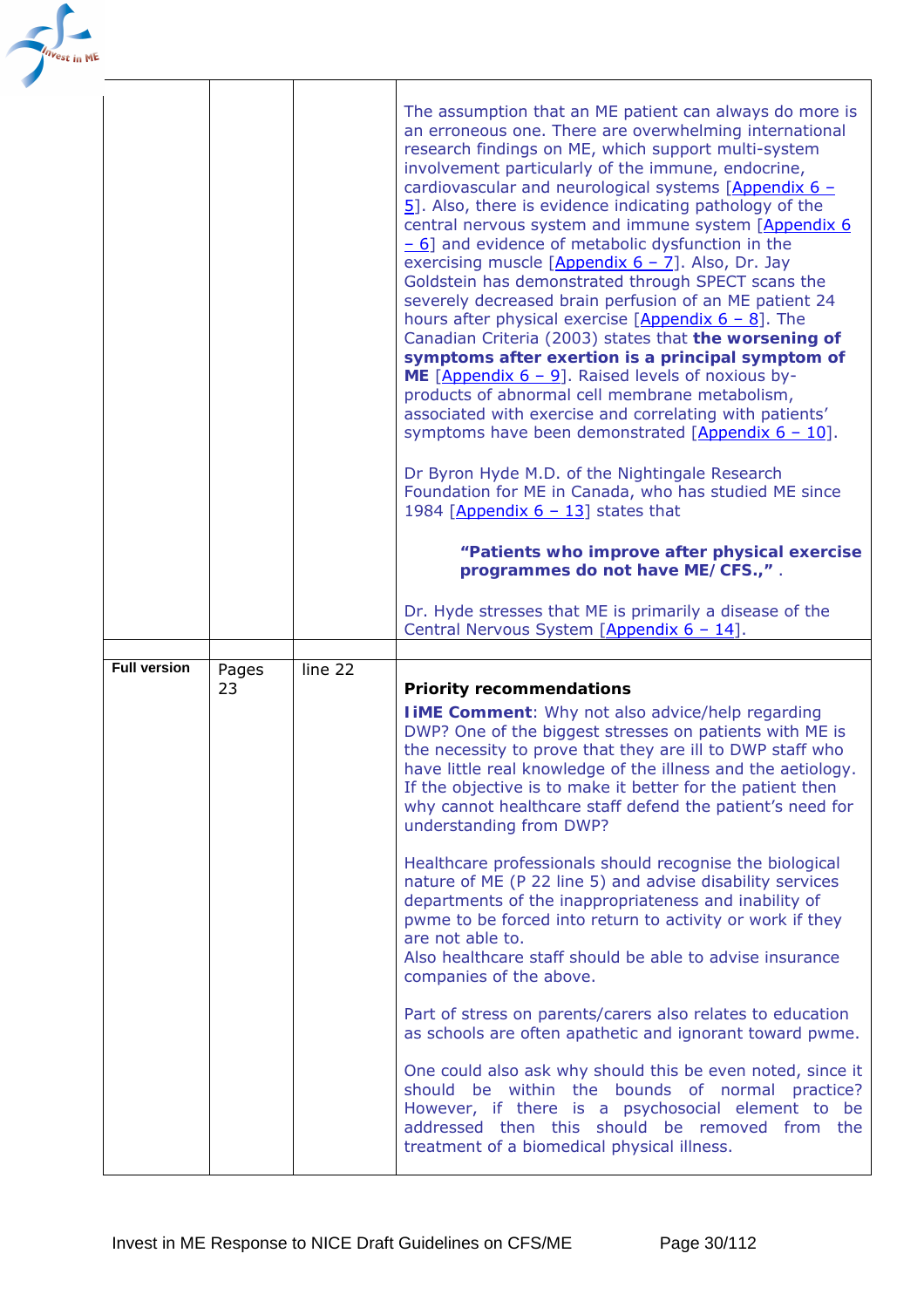

| <b>Full version</b> | Pages<br>23 | line 16                     | <b>Priority recommendations</b>                                                                                                                                                                                                                                                                                                                                                                                                                                                                                                                                                        |
|---------------------|-------------|-----------------------------|----------------------------------------------------------------------------------------------------------------------------------------------------------------------------------------------------------------------------------------------------------------------------------------------------------------------------------------------------------------------------------------------------------------------------------------------------------------------------------------------------------------------------------------------------------------------------------------|
|                     |             |                             | <b>I IME Comment:</b> What is the element of "partnership"<br>and does this indicate agreement being necessary by all<br>parties prior to proceeding with treatment? How is this<br>different from normal procedures? If there is agreement<br>by the medical profession on aetiology and treatments for<br>ME, then specialised care could be provided in an agreed<br>manner that includes biomedical treatment rather than<br>psychological interventions.                                                                                                                          |
| <b>Full version</b> | Pages       | line 19                     |                                                                                                                                                                                                                                                                                                                                                                                                                                                                                                                                                                                        |
|                     | 23          |                             | <b>Priority recommendations</b>                                                                                                                                                                                                                                                                                                                                                                                                                                                                                                                                                        |
|                     |             |                             | "In the absence of a definite diagnosis and/or while<br>waiting for referral, advice and symptom management<br>should not be delayed until a diagnosis is made."                                                                                                                                                                                                                                                                                                                                                                                                                       |
|                     |             |                             | <b>IIME Comment:</b> This is a most unusual statement, as if<br>there is a missing diagnosis, then the best course of<br>medical treatment cannot be defined. Is the NHS<br>routinely encouraged to prescribe treatments where the<br>diagnosis is not clear?                                                                                                                                                                                                                                                                                                                          |
|                     |             |                             |                                                                                                                                                                                                                                                                                                                                                                                                                                                                                                                                                                                        |
| <b>Full version</b> | Pages<br>23 | $\overline{\text{line}}$ 22 | <b>Priority recommendations</b>                                                                                                                                                                                                                                                                                                                                                                                                                                                                                                                                                        |
|                     |             |                             | <b>I iME Comment:</b> Surely, healthcare professionals should<br>be proactive in the diagnosis and application of<br>appropriate treatments to return the patient with ME back<br>to a healthy, normal standard of living? Shouldn't this<br>include the provision of advice on rehabilitation from<br>professional experts on rehabilitation that includes<br>experience of ME at all the grades of severity? Is the<br>medical profession responsible for inputs to JobCentres or<br>the Connexions service independent of requests for input<br>from those services or the patient? |
| <b>Full version</b> |             | line 14                     |                                                                                                                                                                                                                                                                                                                                                                                                                                                                                                                                                                                        |
|                     | Pages<br>28 |                             | <b>Research Recommendations</b><br><b>I IME Comment:</b> If this is about research then why aren't<br>more demands being made to fund biomedical research<br>into ME.                                                                                                                                                                                                                                                                                                                                                                                                                  |
| <b>Full version</b> |             | line 14                     |                                                                                                                                                                                                                                                                                                                                                                                                                                                                                                                                                                                        |
|                     | Pages<br>28 |                             | <b>Research Recommendations</b><br><b>I iME Comment:</b>                                                                                                                                                                                                                                                                                                                                                                                                                                                                                                                               |
|                     |             |                             | What are standard methods? Why is the only standard<br>method CBT or GET - for a neurological illness - what are<br>standard methods? This is not the same CBT offered to<br>cardiac patients. The Canadian guidelines have a chapter<br>on this - why does this document not refer to that?                                                                                                                                                                                                                                                                                           |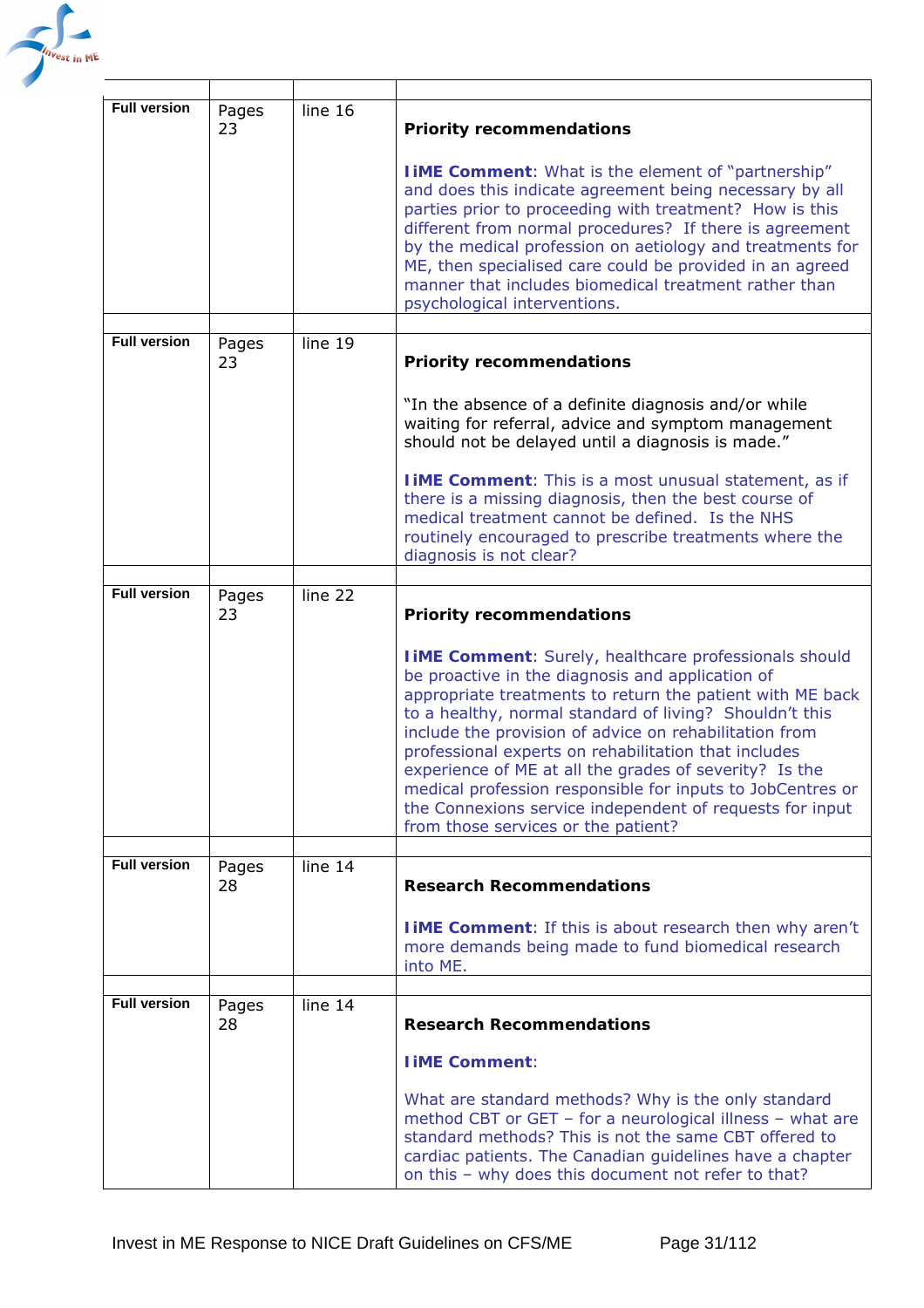

|                     |             |            | Why focus on these two methods? Why not alternative medicines?<br>This is already skewed and reasserts the old myths that CBT/GET<br>can help (treat) ME.                                       |
|---------------------|-------------|------------|-------------------------------------------------------------------------------------------------------------------------------------------------------------------------------------------------|
|                     |             |            |                                                                                                                                                                                                 |
| <b>Full version</b> | Pages<br>28 | line 17    | <b>Research Recommendations</b>                                                                                                                                                                 |
|                     |             |            | <b>IIME Comment:</b> Sub-group analysis needs to be explored. Why<br>are there no research recommendations into sub-grouping?                                                                   |
|                     |             |            |                                                                                                                                                                                                 |
| <b>Full version</b> | Pages<br>28 | line 21    | <b>Research Recommendations</b>                                                                                                                                                                 |
|                     |             |            | <b>TIME Comment:</b> What about previous studies showing<br>epidemics, contraction after vaccination etc?                                                                                       |
|                     |             |            | Research ought to be on epidemics and vaccinations.                                                                                                                                             |
|                     |             |            | ME is now the leading cause of long-term absence from school for<br>children. Why not make ME a notifiable illness to allow<br>epidemiological studies to be augmented?                         |
|                     |             |            |                                                                                                                                                                                                 |
| <b>Full version</b> | Pages<br>29 | line $2-5$ | <b>Research Recommendations</b>                                                                                                                                                                 |
|                     |             |            | <b>I IME Comment:</b> We agree with this. Well constructed<br>epidemiological studies are required.                                                                                             |
|                     |             |            |                                                                                                                                                                                                 |
| <b>Full version</b> | Pages<br>29 | line 21    | <b>Research Recommendations</b>                                                                                                                                                                 |
|                     |             |            | "It is not known how much improvement is important for<br>patients with CFS/ME."                                                                                                                |
|                     |             |            | <b>I iME Comment:</b> This is a ludicrous and insulting<br>comment - which patient wants to be ill? It needs to be<br>removed.                                                                  |
|                     |             |            |                                                                                                                                                                                                 |
| <b>Full version</b> | Pages<br>29 | line 21    | <b>Research Recommendations</b>                                                                                                                                                                 |
|                     |             |            | "Future research studies to investigate cost effectiveness<br>of treatment require functional outcomes such as return<br>to work."                                                              |
|                     |             |            | <b>I iME Comment:</b> Again a ludicrous comment - getting<br>health back is the most important thing - everything<br>follows from that. Only biomedical research will provide a<br>cure for ME. |
|                     |             |            |                                                                                                                                                                                                 |
| <b>Full version</b> | Pages<br>29 |            | <b>Research Recommendations</b>                                                                                                                                                                 |
|                     |             |            | <b>I iME Comment:</b> Look at the number of pages made for<br>management techniques as opposed to anything related<br>to biomedical research. The document is skewed.                           |
|                     |             |            | Why is there not a single recommendation for more<br>biomedical research?                                                                                                                       |
|                     |             |            | This shows extremely poor quality analysis and indicates                                                                                                                                        |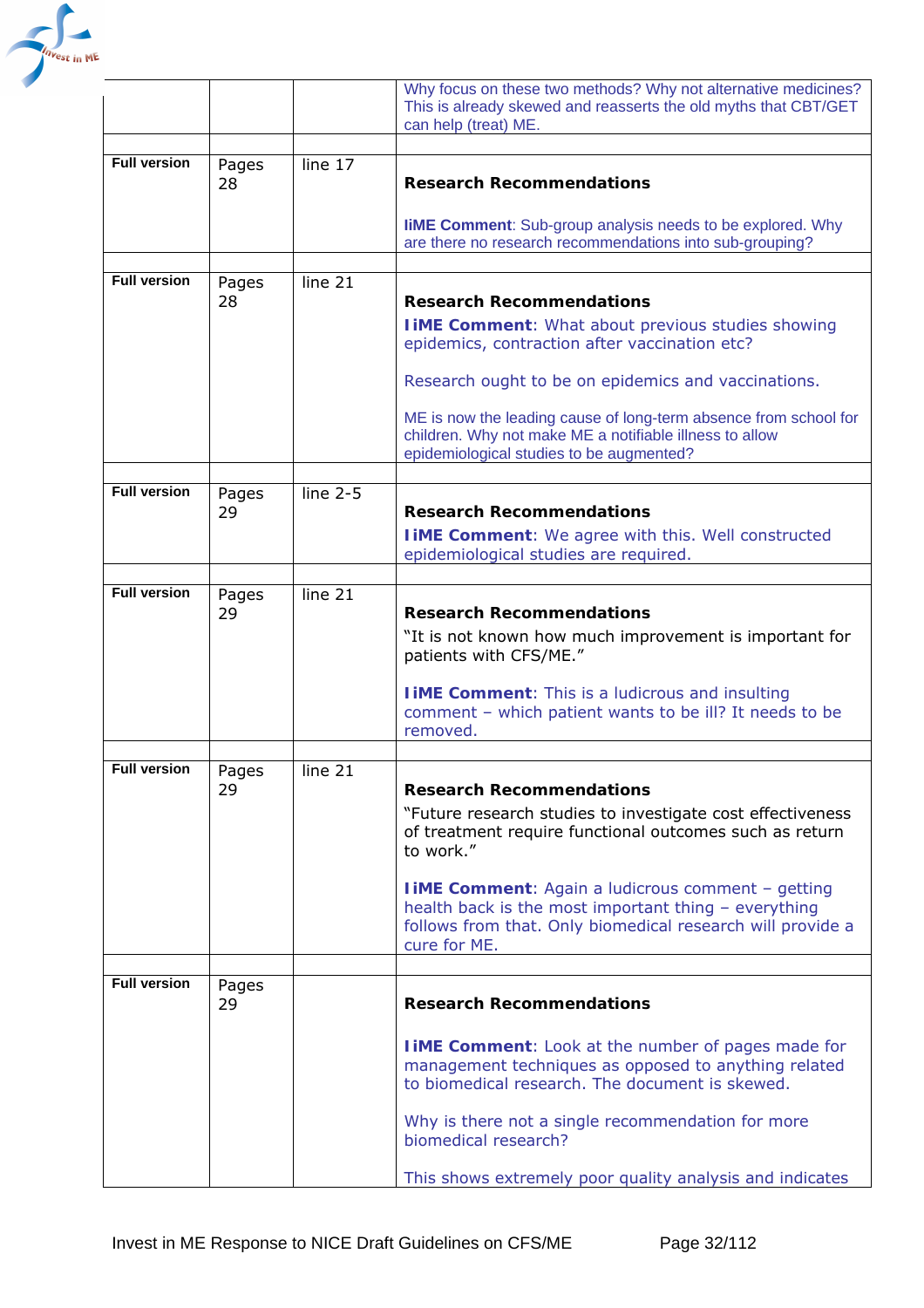

|                     |             |                   | a lack of vision from this group.                                                                                                                                                                                                                                                                                                                                                                                                                                                                                                         |
|---------------------|-------------|-------------------|-------------------------------------------------------------------------------------------------------------------------------------------------------------------------------------------------------------------------------------------------------------------------------------------------------------------------------------------------------------------------------------------------------------------------------------------------------------------------------------------------------------------------------------------|
|                     |             |                   | CBT and GET are reported to be dangerous and hazardous<br>to health for severe $ME - has this been examined? If yes,$<br>where is the reference material to support the view that<br>CBT and GET are safe? All of the questions noted miss<br>the key questions for research: Aetiology; Diagnostic test;<br>Valid treatments (i.e. successful medical interventions<br>with pharmaceuticals or other treatments); Epidemiology<br>(how the illness is transferred from patient to patient);<br>Demography (are there patient clusters?). |
| <b>Full version</b> | Pages<br>30 | line 5            | <b>I iME Comment:</b> Encephalopathy needs to be removed as<br>this was not in the 2004 commission statement.                                                                                                                                                                                                                                                                                                                                                                                                                             |
|                     |             |                   |                                                                                                                                                                                                                                                                                                                                                                                                                                                                                                                                           |
| <b>Full version</b> | Pages<br>32 | line <sub>2</sub> | <b>Clinical management</b><br><b>IIME Comment:</b> Imaging is mentioned here as regards<br>recommendations. It is never mentioned anywhere else<br>although many doctors now believe proper medical<br>examination to exclude other illnesses should include<br>SPECT scans.                                                                                                                                                                                                                                                              |
|                     |             |                   |                                                                                                                                                                                                                                                                                                                                                                                                                                                                                                                                           |
| <b>Full version</b> | Pages<br>32 | line 10           | <b>Clinical management</b><br><b>IIME Comment:</b> Regarding return to work - this needs to<br>be balanced with advice on dealing with DWP when<br>somebody is being harassed or being intimidated from<br>insurance companies.                                                                                                                                                                                                                                                                                                           |
| <b>Full version</b> | Pages       | line 6            |                                                                                                                                                                                                                                                                                                                                                                                                                                                                                                                                           |
|                     | 33          |                   | "the management of co-morbidities"<br><b>IIME Comment: How can these be ruled out? Who knows</b><br>which came first if diagnosis has taken 3-4 months, or<br>longer? Also ME produces other co-morbidities over time<br>which need to be looked at. This guideline itself<br>recommends other examinations on Page 27. (a review of<br>the diagnosis especially if signs and symptoms change).<br>Therefore this document is already lacking in precision.                                                                               |
|                     |             |                   | "service provision or models of care. "                                                                                                                                                                                                                                                                                                                                                                                                                                                                                                   |
|                     |             |                   | <b>TIME Comment:</b> Is this not impacted by the<br>management techniques being forced on pwme by these<br>guidelines? Surely forcing someone to do GET has a<br>bearing on models of care as the results of GET will affect<br>directly the amount of care which a pwme will require<br>when it causes deterioration in the health of pwme.                                                                                                                                                                                              |
|                     |             |                   |                                                                                                                                                                                                                                                                                                                                                                                                                                                                                                                                           |
| <b>Full version</b> | Pages<br>34 | line 1            | <b>I iME Comment:</b> By whom is new information checked?                                                                                                                                                                                                                                                                                                                                                                                                                                                                                 |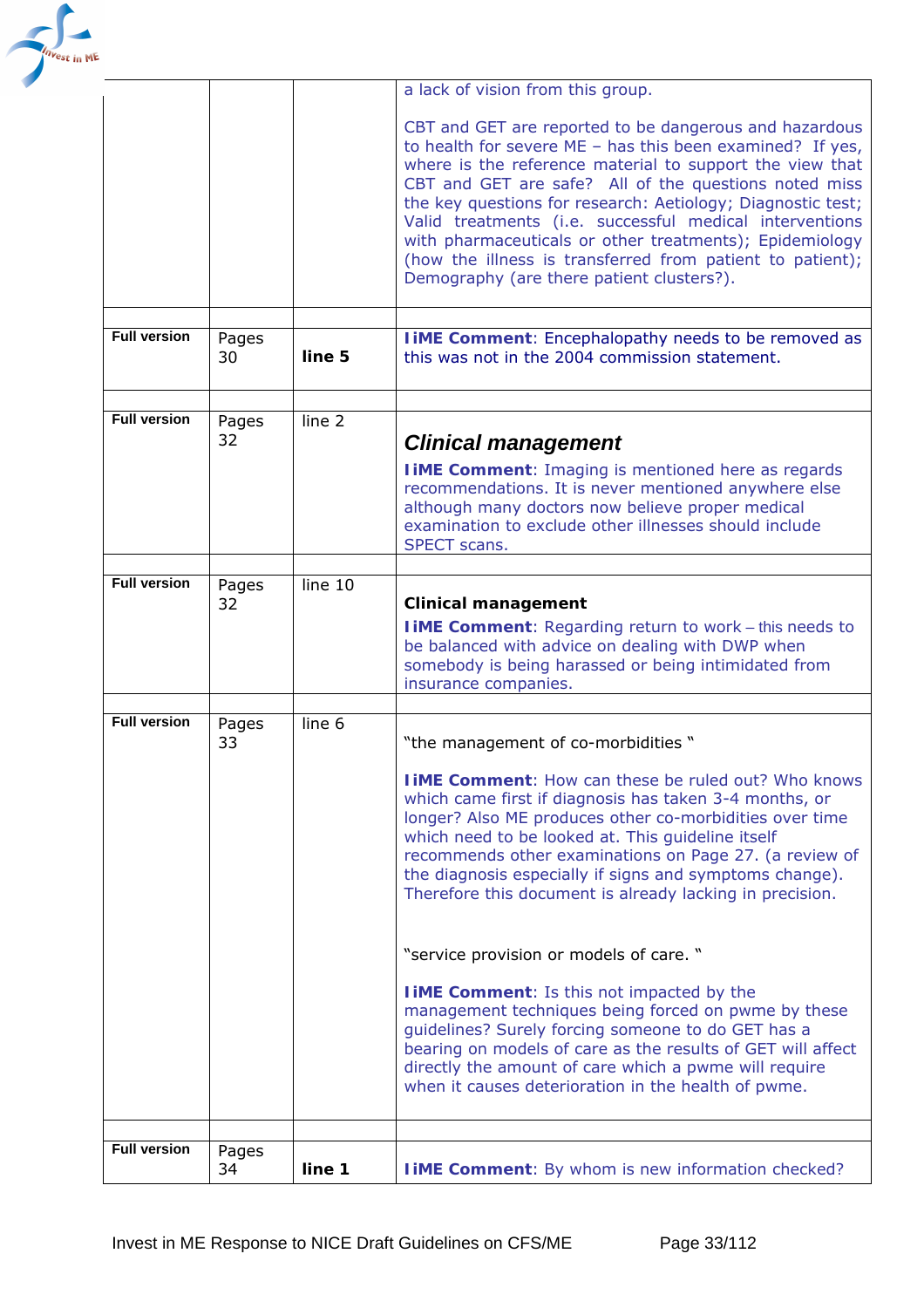

|                     |             |                   | Who decides what is new evidence?                                                                                                                                                                                                                                                                                                                                                                                                                                                                                                                                                                                                                                                                                                                                                                                                                                                                                                                                                                                                                                                                                                                                                                                                                                                                                       |
|---------------------|-------------|-------------------|-------------------------------------------------------------------------------------------------------------------------------------------------------------------------------------------------------------------------------------------------------------------------------------------------------------------------------------------------------------------------------------------------------------------------------------------------------------------------------------------------------------------------------------------------------------------------------------------------------------------------------------------------------------------------------------------------------------------------------------------------------------------------------------------------------------------------------------------------------------------------------------------------------------------------------------------------------------------------------------------------------------------------------------------------------------------------------------------------------------------------------------------------------------------------------------------------------------------------------------------------------------------------------------------------------------------------|
|                     |             |                   |                                                                                                                                                                                                                                                                                                                                                                                                                                                                                                                                                                                                                                                                                                                                                                                                                                                                                                                                                                                                                                                                                                                                                                                                                                                                                                                         |
| <b>Full version</b> | Pages<br>35 | line <sub>2</sub> | <b>I iME Comment: Please remove encephalopathy</b>                                                                                                                                                                                                                                                                                                                                                                                                                                                                                                                                                                                                                                                                                                                                                                                                                                                                                                                                                                                                                                                                                                                                                                                                                                                                      |
|                     |             |                   |                                                                                                                                                                                                                                                                                                                                                                                                                                                                                                                                                                                                                                                                                                                                                                                                                                                                                                                                                                                                                                                                                                                                                                                                                                                                                                                         |
| <b>Full version</b> | Pages<br>35 | line 4            | <b>IIME Comment:</b> Why not document that this is a multi-<br>system biological illness? See press-release. Also state<br>that this is a multi-system illness.<br>Why exclude other symptoms? For example the list of                                                                                                                                                                                                                                                                                                                                                                                                                                                                                                                                                                                                                                                                                                                                                                                                                                                                                                                                                                                                                                                                                                  |
|                     |             |                   | symptoms does not include orthostatic intolerance. Yet Dr<br>Peter Rowe found as long ago as 1994 that ME/CFS<br>patients had significant cardiovascular responses to<br>standing upright, manifested by changes in vascular<br>volume/heart rate/blood pressure. An article entitled<br>"Standing Up For ME" in The Biologist in 2004, Professor<br>Julian Stewart and Dr Vance Spence outlined some of the<br>"physical" arguments surrounding this aspect of the<br>illness. The first thing to recognise is that the blood<br>pressure in most ME/CFS patients is maintained by a<br>significant increase in heart rate, at least in the early<br>stages of upright posture.<br>Professor Stewart of New York has published some<br>interesting data on what happens to ME/CFS patients<br>when they are upright, and it shows that there is a group<br>of patients whose leg blood is low when lying down and it<br>increases when upright, a wholly abnormal response and<br>indicative of a shift of vascular volume towards the legs.<br>Images of the leg of an 18 year old woman suffering from<br>ME were shown when in the supine and upright position<br>to illustrate the increased blood flow (redness of colour).                                                                                       |
|                     |             |                   | This whole area of orthostasis is extremely complex.<br>Might there be a problem with peripheral blood vessels in<br>ME/CFS patients? Since 2000, the group at the University<br>of Dundee has been looking at how skin blood vessels<br>respond to the endothelium-dependent vasodilator,<br>acetylcholine. In ME/CFS patients, blood vessels are<br>sensitive to acetylcholine driven through the skin; i.e. the<br>skin blood vessels dilate more than expected, a novel if<br>not unique finding (i.e., most diseases show the opposite<br>response to acetylcholine, which is a blunted or decreased<br>blood flow). A review of this work has been published<br>(Appendix 6 - 1), and ME Research UK continue to fund<br>research on this aspect of ME/CFS especially given its<br>importance to understanding some of the unusual<br>vascular phenomena which characterise the illness.<br>Dr Vance Spence has highlighted a finding (Appendix 6 -<br>$\overline{2}$ ) of increased isoprostanes in the bloodstream of<br>ME/CFS patients, and the fact that these were correlated<br>with symptoms. This was the first investigation to<br>measure isoprostanes in patients, which are now<br>recognised as one of the most reliable approaches to<br>assessing in vivo oxidative stress and which seem to be a |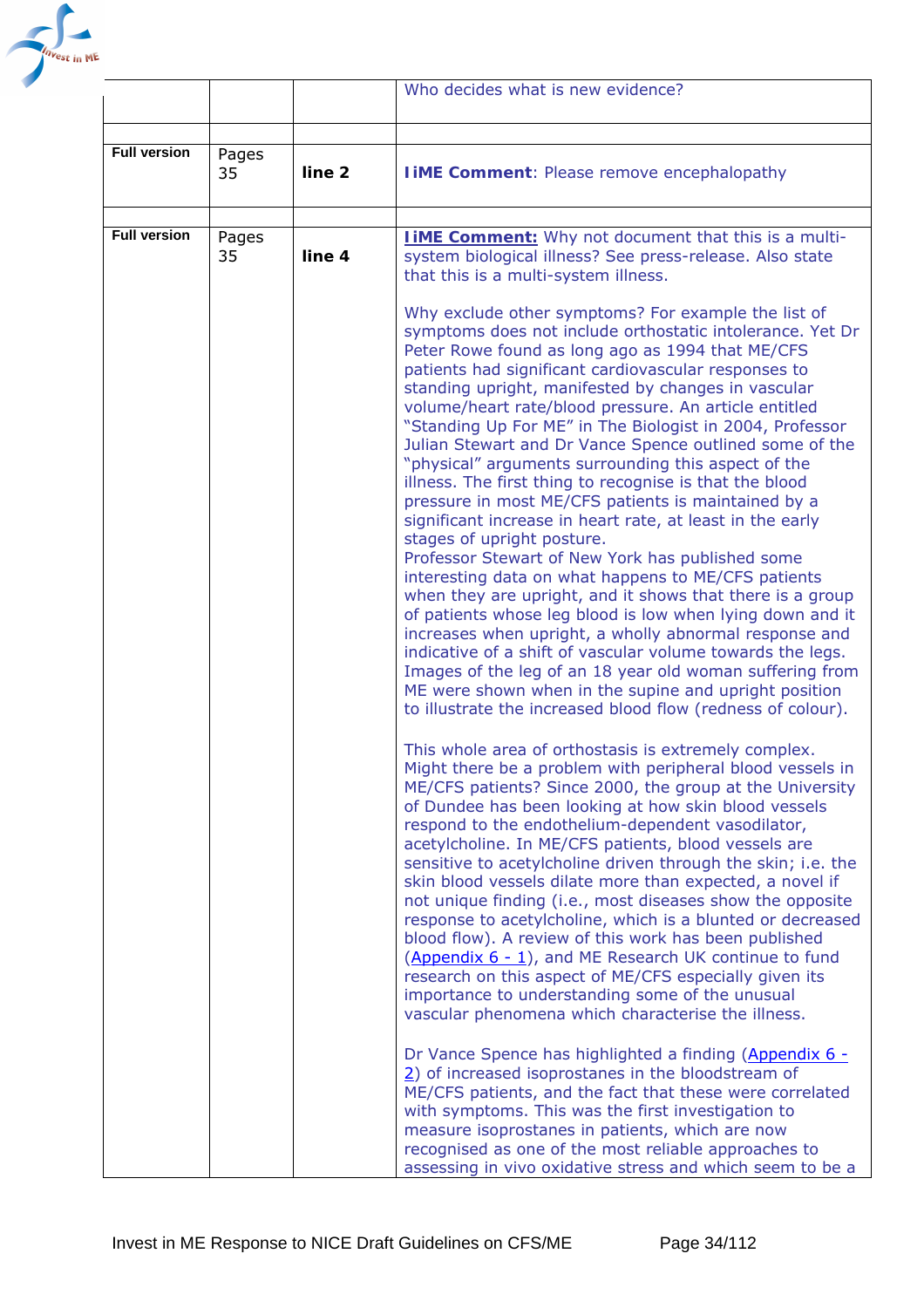

|                     |             |             | biomarker of great potential in the assessment of<br>cardiovascular risk. There are several possible sources for<br>these oxidants, including blood vessel endothelium,<br>inflammatory/immune cells and muscle, and a range of<br>precipitating factors can be involved.                                                                                                                                                                                                                                                         |
|---------------------|-------------|-------------|-----------------------------------------------------------------------------------------------------------------------------------------------------------------------------------------------------------------------------------------------------------------------------------------------------------------------------------------------------------------------------------------------------------------------------------------------------------------------------------------------------------------------------------|
|                     |             |             | The high degree of correlation of increased isoprostane<br>levels associated with post-exertional myalgia from a<br>sample of 29 patients shows the grades of post-exertional<br>fatigue in patients reporting mild, moderate and severe<br>symptoms after exercise. It may be that the muscle pain<br>experienced by ME/CFS patients after exercise is due to<br>the elevated levels of isoprostane and oxidation in the<br>muscle, but we have work to do to understand the<br>mechanisms. This is not shown in the guidelines. |
| <b>Full version</b> | Pages<br>35 | line $9/10$ | <b>IIME Comment:</b> These issues affect so called 'mildly<br>affected' patients also - being at home for years with little<br>contact can also be classified as severe.                                                                                                                                                                                                                                                                                                                                                          |
| <b>Full version</b> | Pages<br>35 | line 14     | <b>TIME Comment:</b> It should be stated that the MRC has<br>refused to fund biomedical research and this needs to be<br>mentioned.                                                                                                                                                                                                                                                                                                                                                                                               |
| <b>Full version</b> | Pages<br>36 | $line 2-5$  | 1.3 Aetiology<br><b>TIME Comment:</b> Current research is defined. Will this<br>include research underway by Dr. Jonathan Kerr, by the<br>projects being sponsored by ME Research UK or by other<br>biomedical research projects?                                                                                                                                                                                                                                                                                                 |
| <b>Full version</b> | Page 36     | line 6      | <b>Diagnosis</b><br><b>I iME Comment:</b> Are we discussing CFS or CFS/ME?                                                                                                                                                                                                                                                                                                                                                                                                                                                        |
| <b>Full version</b> | Page 36     | line 11     | <b>Diagnosis</b><br><b>TIME Comment:</b> The Oxford criteria are now discredited<br>as they are based on too broad a range of patients. Why<br>aren't Canadian criteria mentioned?                                                                                                                                                                                                                                                                                                                                                |
| <b>Full version</b> | Page 36     | line 25     | "It is also clear that, at present, there are no physical<br>signs that identify CFS/ME and there are no diagnostic<br>laboratory tests that can confirm a diagnosis of CFS/ME<br>Therefore a diagnosis of CFS/ME is one of exclusion."<br><b>IIME Comment:</b> This is contradictory. See Page 35 lines<br>6-7 - there are physical signs. The Canadian Guidelines<br>list the range of symptoms and NICE should be using that<br>data.                                                                                          |
|                     |             |             |                                                                                                                                                                                                                                                                                                                                                                                                                                                                                                                                   |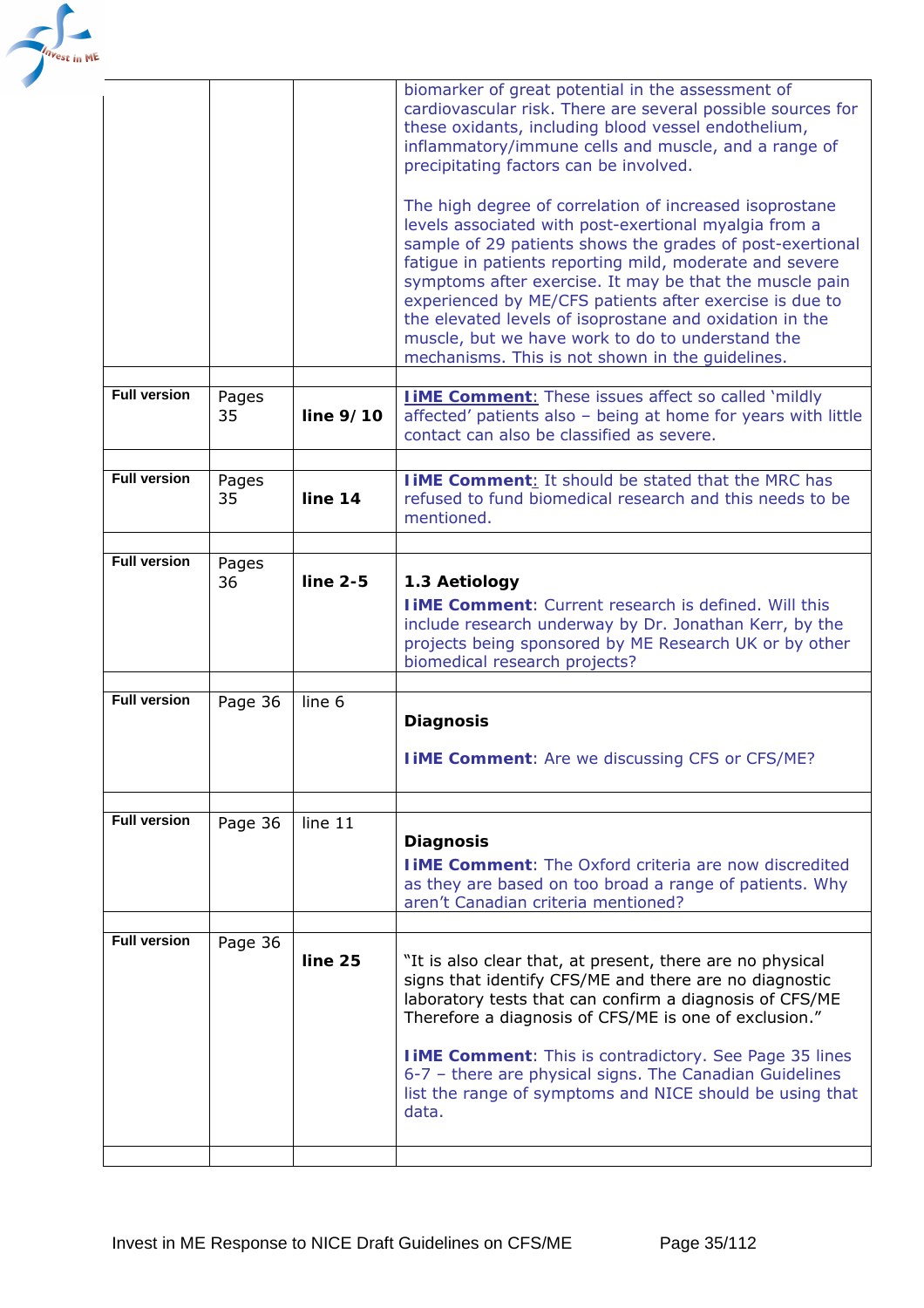

| <b>Full version</b> | Page 37 | line 12 -<br>16 | <b>IIME Comment:</b> yet the title includes diagnosis - if not<br>every symptom is analysed then why have you included<br>those chosen? How can the title include diagnosis if not all<br>symptoms are to be examined?                                                                                              |
|---------------------|---------|-----------------|---------------------------------------------------------------------------------------------------------------------------------------------------------------------------------------------------------------------------------------------------------------------------------------------------------------------|
|                     |         |                 |                                                                                                                                                                                                                                                                                                                     |
| <b>Full version</b> | Page 38 | line 8          | <b>IIME Comment:</b>                                                                                                                                                                                                                                                                                                |
|                     |         |                 | Why is the UK DoH not collecting epidemiological data?<br>How old is this data that states "prevalence of at least<br>0.2-0.4%"? What is the latest estimate for the UK? This<br>lack of data means that the basis for this document is<br>also suspect as are much of the data from trials.                        |
|                     |         |                 |                                                                                                                                                                                                                                                                                                                     |
| <b>Full version</b> | Page 39 | line 7          | <b>IIME Comment: However, these are based mainly on</b><br>psychiatric therapies and are not representative of ME<br>support groups or patients. The job application details are<br>mostly for psychiatric-based experience from job<br>applicants.                                                                 |
|                     |         |                 |                                                                                                                                                                                                                                                                                                                     |
| <b>Full version</b> | Page 39 | line 11         | <b>IIME Comment:</b> There is no indication or evidence of<br>them being successful or useful. These clinics are called<br>fatigue clinics and will include a wide range of fatigue<br>states which are not ME.                                                                                                     |
|                     |         |                 |                                                                                                                                                                                                                                                                                                                     |
| <b>Full version</b> | Page 40 | line 22-<br>27  | <b>I iME Comment:</b> This review has been criticized by<br>Professor Malcolm Hooper (Appendix 6 - 17). `As a<br>summary of evidence-based medicine for the treatment of<br>Chronic Fatigue Syndrome, section 3 of this systematic<br>review from Bagnall et al. is a failure.'                                     |
|                     |         |                 |                                                                                                                                                                                                                                                                                                                     |
| <b>Full version</b> | Page 41 | line $5-7$      | The Guideline Development Group<br><b>I IME Comment:</b> By being broad enough the membership<br>of this guideline development group perpetuates the<br>current situation where a wide range of conditions are<br>mis-represented as ME.                                                                            |
| <b>Full version</b> |         | From line       |                                                                                                                                                                                                                                                                                                                     |
|                     | Page 41 | $24 - 2.4$      | Developing key questions<br>The following questions were addressed:<br><b>IIME Comment:</b> Here we reiterate the criticism of the<br>precision of the NICE guidelines with respect to<br>terminology. The first question refers to chronic fatigue<br>syndrome. The second and third questions refer to<br>CFS/ME. |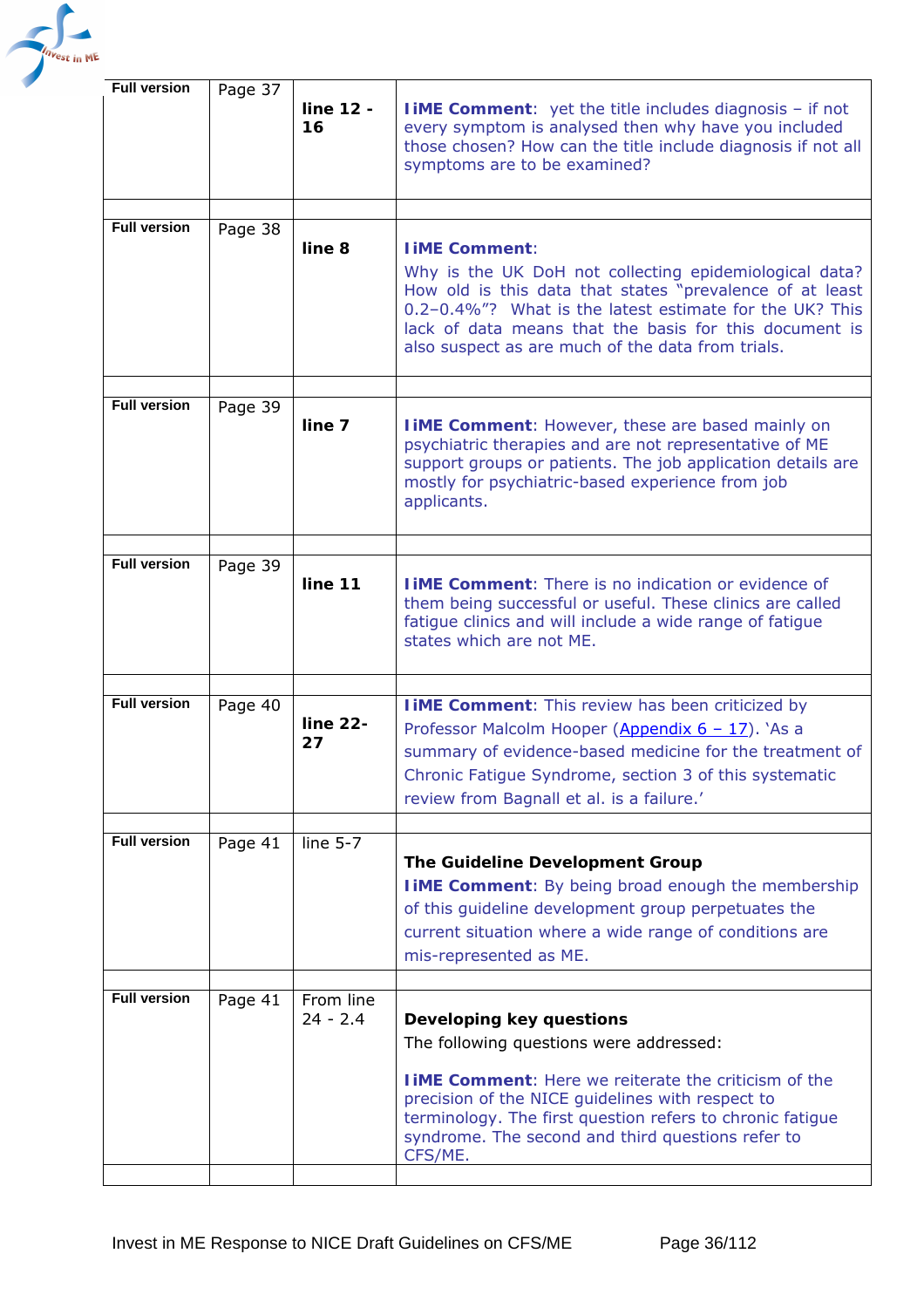

| <b>Full version</b> | Page 43                         | line $3 -$<br>2.6 | <b>Identifying the evidence</b><br><b>I IME Comment:</b> who decides what is relevant? What<br>process is in place to decide what is relevant? How is it<br>that much biomedical research is not referenced in these<br>guidelines? The York review is not adequate to use for<br>this purpose $(Appendix 6 -17)$ .                                                                                                                                                        |
|---------------------|---------------------------------|-------------------|----------------------------------------------------------------------------------------------------------------------------------------------------------------------------------------------------------------------------------------------------------------------------------------------------------------------------------------------------------------------------------------------------------------------------------------------------------------------------|
| <b>Full version</b> | Page 43                         | line 21           | "subject to bias and not necessarily representative of the<br>wider population of people with CFS/ME".<br><b>I iME Comment:</b> The same applies to published research<br>using different research criteria. To ignore the history of<br>this illness (ME) and the way it has been shamelessly<br>portrayed by psychiatrists as a somatoform illness is to<br>ignore a vital part of why the state of treatment and<br>research into ME in the UK is in such a mess.       |
| <b>Full version</b> | Page<br>40<br>and<br>Page<br>44 |                   | I iME Comment: "best available evidence" and<br>"Information for National Collaborating Centres and<br>Guideline Development Groups" There is some question<br>about the "best available evidence" as input from<br>biomedical researchers has been ignored in preference to<br>the psychosocial input and the National Collaborating<br>Centres have been subject to criticism in their approach<br>to people with ME, especially with the Severity level of<br>"severe". |
| <b>Full version</b> | Page 44<br>$-45$                |                   | - Review of the clinical evidence<br><b>I iME Comment: "Consensus development methods were</b><br>also used", however, all biomedical research and<br>proposals of physical illness were downgraded or removed<br>in preference to supporting the psychosocial model.<br>Therefore, in ignoring the inputs available from Prof Puri,<br>Drs Myhill, Kerr, Gow, Spence, Dowsett, et al, this<br>Guideline cannot be considered to have included<br>"consensus".             |
|                     |                                 |                   |                                                                                                                                                                                                                                                                                                                                                                                                                                                                            |
| <b>Full version</b> | Page 49                         | line 20-<br>27    | <b>TIME Comment:</b> Is this already skewing the results as<br>these are not all CFS/ME patients and are bound to<br>include others who do not have neurological ME.<br>Look at the stakeholders $-$ even a cursory glance shows<br>mental health institutes, pharmaceutical companies,<br>psychotherapy, Royal College of Psychiatrists. If we are<br>blending these illnesses then the results of these<br>guidelines are bound to be inaccurate and unusable.           |
|                     |                                 |                   |                                                                                                                                                                                                                                                                                                                                                                                                                                                                            |
| <b>Full version</b> | Page 50                         | line 3<br>onwards | <b>I iME Comment:</b> This then amounts to a group of people<br>selected to participate without knowledge of their<br>diagnosis, selected by people on a committee who are not<br>necessarily representative of ME patients, and provision of                                                                                                                                                                                                                              |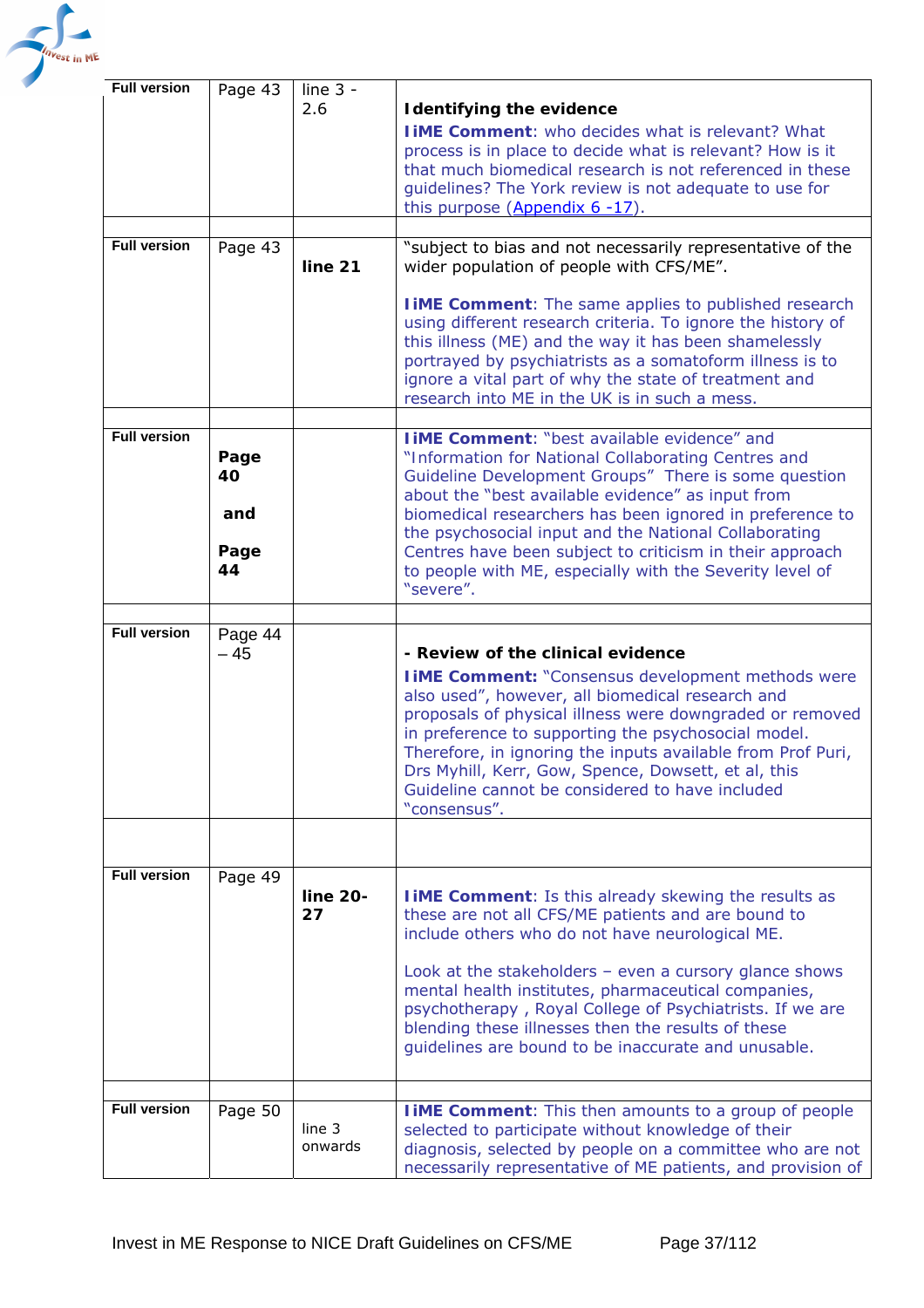

|                     |         |                    | results from a study which is not accepted by the ME<br>community!!!                                                                                                                                                                                                                                                                                                                                                                                                                                                                                                                                                                                                                                                                                                                                                                                                                                                                                                             |
|---------------------|---------|--------------------|----------------------------------------------------------------------------------------------------------------------------------------------------------------------------------------------------------------------------------------------------------------------------------------------------------------------------------------------------------------------------------------------------------------------------------------------------------------------------------------------------------------------------------------------------------------------------------------------------------------------------------------------------------------------------------------------------------------------------------------------------------------------------------------------------------------------------------------------------------------------------------------------------------------------------------------------------------------------------------|
|                     |         |                    |                                                                                                                                                                                                                                                                                                                                                                                                                                                                                                                                                                                                                                                                                                                                                                                                                                                                                                                                                                                  |
| <b>Full version</b> | Page 52 | line 7             | "4. "I truly believe that a lot of people without the<br>condition would have a problem getting to grips with the<br>information and questionnaire!!! I, for one will not be able<br>to help you by returning the questionnaire, When I agreed<br>to be sent the questionnaire I assumed it would be a<br>simple task of answering questions, that would go some<br>way to helping the medical profession reach a worthwhile<br>conclusion. I did not think for one minute it would need<br>over 450 pages of accompanying notes!!!"<br>5. "How I, or anyone else with ME or even recovered<br>could possibly read, digest and understand the NICE<br>document enough to be able to answer the Questionnaire,<br>is beyond my comprehension.<br>I surely cannot be the only person who has had this<br>problem, or am I the only honest one around?<br>I would like this letter to go on record as I feel it is very<br>important for Non-Sufferers to know how difficult a task |
|                     |         |                    | this was for an ME Patient. Just writing this letter has<br>been hard enough!" "                                                                                                                                                                                                                                                                                                                                                                                                                                                                                                                                                                                                                                                                                                                                                                                                                                                                                                 |
|                     |         |                    | <b>I IME Comment:</b> This is surely typical for most people<br>with ME? Most will have the same problems getting to<br>grips with these guidelines.                                                                                                                                                                                                                                                                                                                                                                                                                                                                                                                                                                                                                                                                                                                                                                                                                             |
| <b>Full version</b> | Page 54 |                    | <b>I IME Comment:</b> Which recommendations are these if                                                                                                                                                                                                                                                                                                                                                                                                                                                                                                                                                                                                                                                                                                                                                                                                                                                                                                                         |
|                     |         | line 14            | they are not substantiated even by the participants in the<br>questionnaire?                                                                                                                                                                                                                                                                                                                                                                                                                                                                                                                                                                                                                                                                                                                                                                                                                                                                                                     |
|                     |         |                    |                                                                                                                                                                                                                                                                                                                                                                                                                                                                                                                                                                                                                                                                                                                                                                                                                                                                                                                                                                                  |
| <b>Full version</b> | Page 54 | line 21            | IiME Comment: Who was sitting on this 'independent'<br>panel? These guidelines need to state this. Is this<br>'independent' panel broadly based or is it composed of<br>career psychiatrists?                                                                                                                                                                                                                                                                                                                                                                                                                                                                                                                                                                                                                                                                                                                                                                                    |
| <b>Full version</b> |         |                    |                                                                                                                                                                                                                                                                                                                                                                                                                                                                                                                                                                                                                                                                                                                                                                                                                                                                                                                                                                                  |
|                     | Page 57 | Line 10<br>onwards | - 3.2.5 Diet                                                                                                                                                                                                                                                                                                                                                                                                                                                                                                                                                                                                                                                                                                                                                                                                                                                                                                                                                                     |
|                     |         |                    | • "A total of 73% of those who had indicated that they<br>had tried some form of dietary therapy said that it had<br>helped them and only 2 said that it had made them<br>worse." (Report on Survey of Members of Local ME<br>Groups, Cooper, 2000)                                                                                                                                                                                                                                                                                                                                                                                                                                                                                                                                                                                                                                                                                                                              |
|                     |         |                    | • 59% found dietary changes helpful; 25% were<br>uncertain and 16% reported feeling worse. n=354 (Action<br>for ME, Members Survey, 2003)                                                                                                                                                                                                                                                                                                                                                                                                                                                                                                                                                                                                                                                                                                                                                                                                                                        |
|                     |         |                    | <b>TIME Comment:</b> This is interesting as supplements are<br>not in the recommendations.                                                                                                                                                                                                                                                                                                                                                                                                                                                                                                                                                                                                                                                                                                                                                                                                                                                                                       |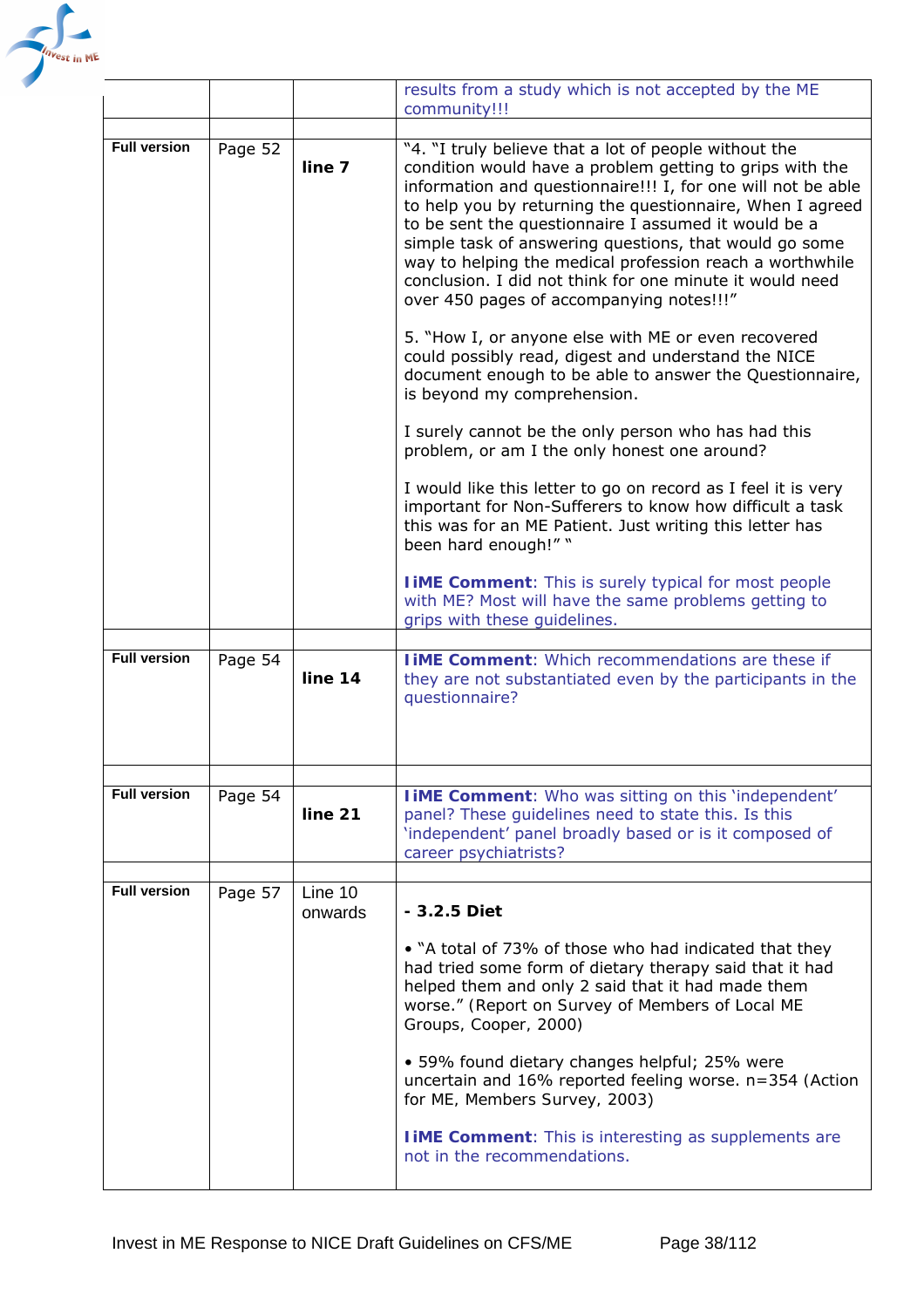

| <b>Full version</b> | Page 57 | Line 17<br>onwards      | $-3.2.6$ Bedrest<br>• "Complete bed rest did make 10% of respondents<br>worse. Yet 37% said they were helped a lot by doing this.<br>Total bed rest helped a total of 74% of respondents who<br>had done this." (Report on Survey of Members of Local<br>ME Groups, Cooper, 2000)<br>• Rest, including bed rest, helped 90%.n=354 (Action for<br>ME, Members Survey, 2003)<br><b>IIME Comment:</b> Strange, then, that the emphasis of<br>these guidelines seems to be to get pwme out of bed and<br>back to work with GET being offered, despite the                                                                                                                                                                                                                                                                                                                                                                                                                                                                                                                                                                                                  |
|---------------------|---------|-------------------------|--------------------------------------------------------------------------------------------------------------------------------------------------------------------------------------------------------------------------------------------------------------------------------------------------------------------------------------------------------------------------------------------------------------------------------------------------------------------------------------------------------------------------------------------------------------------------------------------------------------------------------------------------------------------------------------------------------------------------------------------------------------------------------------------------------------------------------------------------------------------------------------------------------------------------------------------------------------------------------------------------------------------------------------------------------------------------------------------------------------------------------------------------------|
|                     |         |                         | comments above.                                                                                                                                                                                                                                                                                                                                                                                                                                                                                                                                                                                                                                                                                                                                                                                                                                                                                                                                                                                                                                                                                                                                        |
| <b>Full version</b> | Page 58 | Line 1<br>onwards       | 3.2.8 General comments:                                                                                                                                                                                                                                                                                                                                                                                                                                                                                                                                                                                                                                                                                                                                                                                                                                                                                                                                                                                                                                                                                                                                |
|                     |         |                         | Even the least successful regime, graded exercise did help<br>39% of the respondents to some extent.                                                                                                                                                                                                                                                                                                                                                                                                                                                                                                                                                                                                                                                                                                                                                                                                                                                                                                                                                                                                                                                   |
|                     |         |                         | <b>TIME Comment:</b> How does this statement tally with the<br>table in this section where 26% said it made them worse<br>and 67% say no change! What about 50% of those using<br>GET who were made worse - how much worse? These<br>comments are really skewing the results.<br>91% said resting made them better - this should be<br>stressed especially as NICE are recommending exercise to<br>aid recovery and stating that rest is not to be used as an<br>aid to recovery.                                                                                                                                                                                                                                                                                                                                                                                                                                                                                                                                                                                                                                                                      |
|                     |         |                         |                                                                                                                                                                                                                                                                                                                                                                                                                                                                                                                                                                                                                                                                                                                                                                                                                                                                                                                                                                                                                                                                                                                                                        |
| <b>Full version</b> | Page 78 | lines from 1<br>onwards | -4.1 Recommendations<br>4.1.1.1 Shared decision-making between an adult or child<br>and healthcare professionals should take place during<br>diagnosis and all phases of care. To facilitate shared<br>decision-making the healthcare professional should:<br>acknowledge the reality and impact of the condition<br>and the symptoms.<br>provide information about the range of therapies and<br>management strategies as detailed in this guideline.<br>provide information on the aetiology, nature, course<br>and approaches towards CFS/ME, including the use of<br>any therapy (such as benefits, risks, likely side<br>effects), and returning to work or education.<br><b>liME Comment:</b> This is a laudable aim. However, significant<br>research is required to identify the aetiology, nature and course of<br>ME, let alone any biomedical approaches in the treatment of ME<br>Therapies have yet to be established that are safe for application<br>with severe ME sufferers, given the evidence of physical<br>neurological damage from SPECT brain scans and post-mortem<br>examinations of inflammation to the dorsal root ganglia. |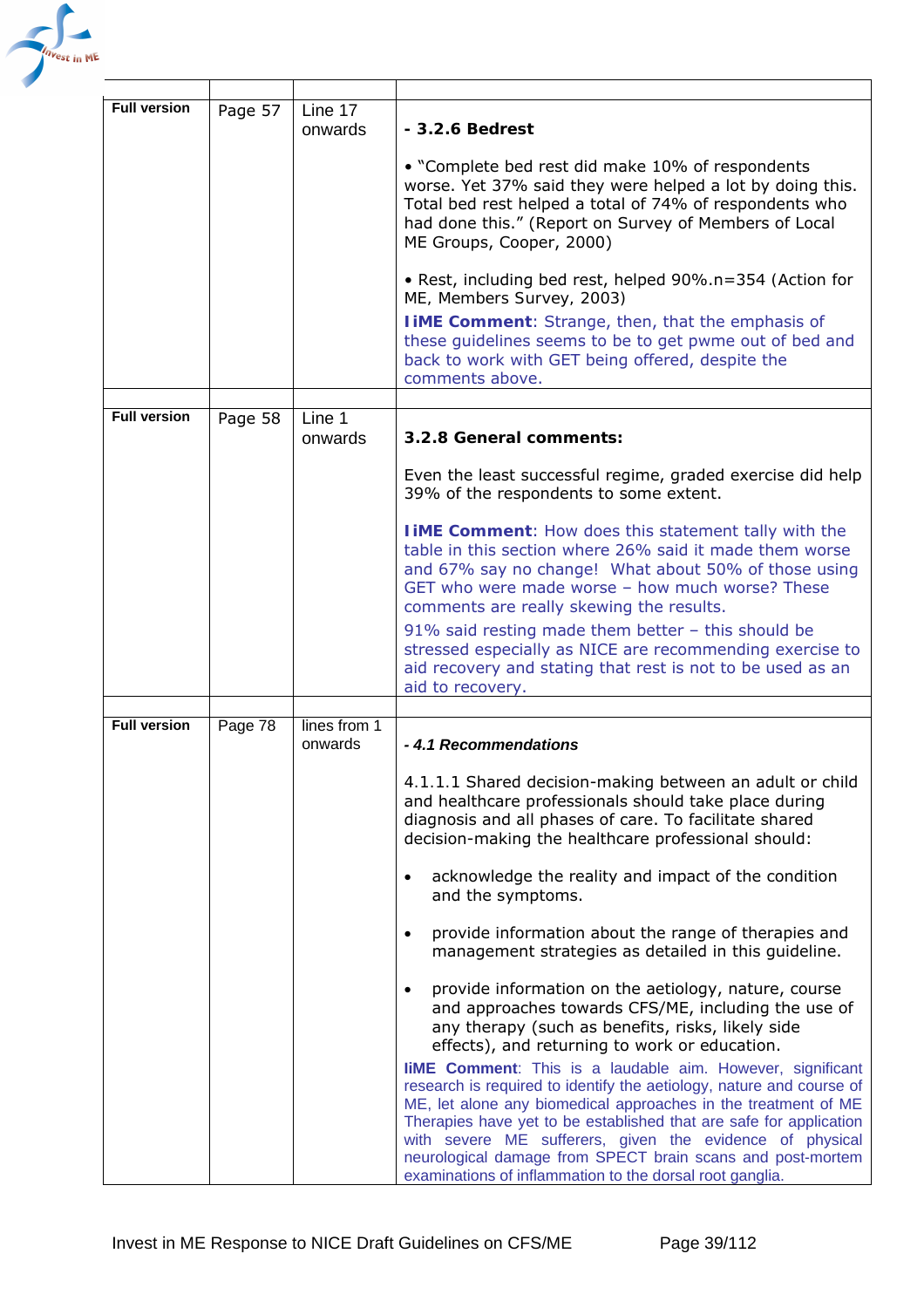| in ME |                     |         |             | Shared decision-making needs to be changed to patient<br>empowerment.<br>offer information about access to self-help groups and<br>$\bullet$<br>support groups for adults and children, families and<br>carers. (see www.nhsdirect.nhs.uk, and also the NHS<br><b>Expert Patient Programme</b><br>www.expertpatients.nhs.uk/)<br><b>TIME Comment:</b> As commented before this site cannot<br>be trusted currently. Also a list of ME charities and<br>support groups could be given.<br>be aware that all adults and children with CFS/ME<br>$\bullet$<br>have the right to refuse any component of a care plan<br>without detriment to the provision of other aspects of<br>care.<br><b>I iME Comment:</b> Also knowledge of current biomedical<br>research which is underway and what biomedical research<br>is being funded by the Medical Research Council<br>We welcome the statement that patients are in charge of<br>decisions being made about their care.<br>We welcome the statement that healthcare staff need to<br>acknowledge the reality and impact of the condition and<br>the symptoms. We would like to have seen this<br>emphasised yet again in the overall recommendations<br>This would be an improvement if evidence-based logic could<br>support the acknowledgement and replace the conventional<br>medical professional training that states that ME is a psychological<br>problem that can be treated with CBT/GET. Also, the medical<br>professionals should be trained that the psychosocial model is not<br>correctly applied for people with ME, since they do not have a<br>psychological illness as the root-cause of ME, accepting that ME<br>can cause long-term depression and sensitivities to external<br>suggestions. |
|-------|---------------------|---------|-------------|----------------------------------------------------------------------------------------------------------------------------------------------------------------------------------------------------------------------------------------------------------------------------------------------------------------------------------------------------------------------------------------------------------------------------------------------------------------------------------------------------------------------------------------------------------------------------------------------------------------------------------------------------------------------------------------------------------------------------------------------------------------------------------------------------------------------------------------------------------------------------------------------------------------------------------------------------------------------------------------------------------------------------------------------------------------------------------------------------------------------------------------------------------------------------------------------------------------------------------------------------------------------------------------------------------------------------------------------------------------------------------------------------------------------------------------------------------------------------------------------------------------------------------------------------------------------------------------------------------------------------------------------------------------------------------------------------------------------------------------------------------------|
|       | <b>Full version</b> | Page 78 | 1           | 4.1.1.2                                                                                                                                                                                                                                                                                                                                                                                                                                                                                                                                                                                                                                                                                                                                                                                                                                                                                                                                                                                                                                                                                                                                                                                                                                                                                                                                                                                                                                                                                                                                                                                                                                                                                                                                                        |
|       |                     |         |             | Healthcare professionals who are responsible for the care<br>of an adult or child with CFS/ME should have the<br>appropriate skills and expertise in the condition.<br><b>I iME Comment:</b> What are appropriate skills? This is<br>meaningless unless these skills are described. Psychiatric<br>skills would not be relevant for a responsibility for pwme.                                                                                                                                                                                                                                                                                                                                                                                                                                                                                                                                                                                                                                                                                                                                                                                                                                                                                                                                                                                                                                                                                                                                                                                                                                                                                                                                                                                                 |
|       | <b>Full version</b> | Page 79 | $\mathbf 1$ | 4.1.1.4<br>As part of the transition process, diagnosis and<br>management should be reviewed. Throughout the<br>transition process there should be clarity about who is the<br>lead clinician to ensure that there is continuity of care.                                                                                                                                                                                                                                                                                                                                                                                                                                                                                                                                                                                                                                                                                                                                                                                                                                                                                                                                                                                                                                                                                                                                                                                                                                                                                                                                                                                                                                                                                                                      |

 $\mathbf{r}$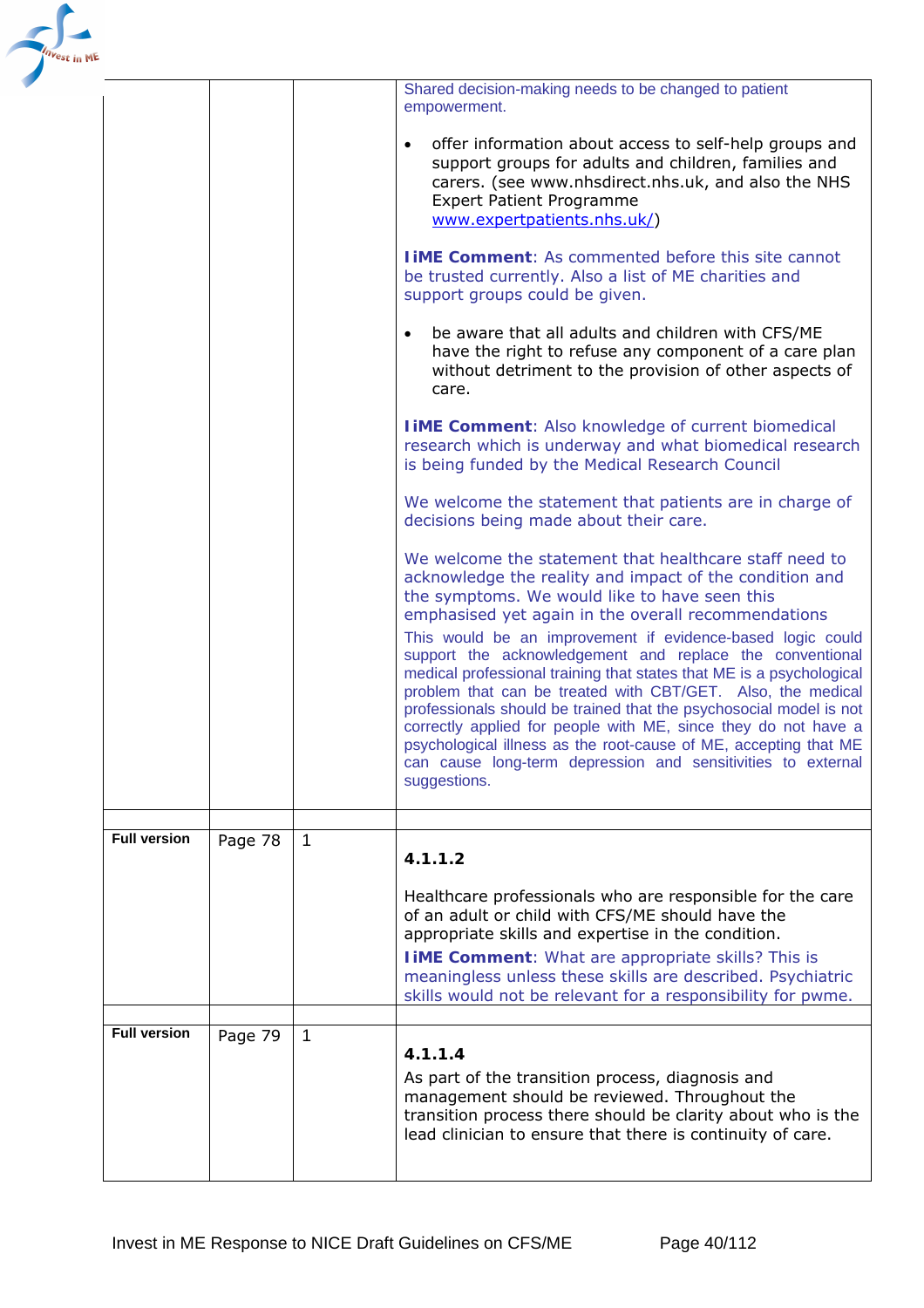

|                     |         |                         | <b>I IME Comment:</b> We welcome the review of diagnosis<br>and management. We feel that clarity about lead clinician<br>should also be affected/decided by the patient/carer.                                                                                                                                                                 |
|---------------------|---------|-------------------------|------------------------------------------------------------------------------------------------------------------------------------------------------------------------------------------------------------------------------------------------------------------------------------------------------------------------------------------------|
| <b>Full version</b> |         |                         |                                                                                                                                                                                                                                                                                                                                                |
|                     | Page 79 | $2 - 8$                 | 4.2 Information                                                                                                                                                                                                                                                                                                                                |
|                     |         |                         | <b>I IME Comment:</b> We agree. Accurate information is<br>mandatory. Does this extend to the proper basis for<br>defining the illness? Terminology, the name used by the<br>WHO, the policy of the government/MRC on funding for<br>research, the ratio of funding given to biomedical<br>research compared with non-biomedical research etc. |
| <b>Full version</b> | Page 79 | 11                      | 4.2.2 Evidence Statements                                                                                                                                                                                                                                                                                                                      |
|                     |         |                         | 4.2.2.2 There is no evidence as to whether this need for<br>information is specific to CFS/ME or on the content and<br>appropriate mode of delivery of the information (3/4).                                                                                                                                                                  |
|                     |         |                         | <b>I IME Comment:</b> There is much evidence that this is<br>specific to ME. The testimonies of ME patients in this<br>document illustrate how poorly informed many healthcare<br>practitioners are about ME. We do not understand this.                                                                                                       |
|                     |         |                         |                                                                                                                                                                                                                                                                                                                                                |
| <b>Full version</b> | Page 80 | lines from<br>9         | 4.2.4 Health Economics Evidence Summary                                                                                                                                                                                                                                                                                                        |
|                     |         |                         | No studies were found that addressed the clinical<br>question.                                                                                                                                                                                                                                                                                 |
|                     |         |                         | <b>I iME Comment: Isn't this significant?</b>                                                                                                                                                                                                                                                                                                  |
| <b>Full version</b> | Page 80 | Lines 11                | The GDG decided that clinical scenarios would not<br>contribute to decision making.                                                                                                                                                                                                                                                            |
|                     |         |                         | <b>I IME Comment:</b> Why? We do not understand this.                                                                                                                                                                                                                                                                                          |
| <b>Full version</b> | Page 81 | lines from<br>1 onwards | - 4.2.6 Recommendations                                                                                                                                                                                                                                                                                                                        |
|                     |         |                         | 4.2.6.1 Consistent and universally understood definitions<br>of treatments and medical terminology should be applied<br>throughout CFS/ME care (such as those in this guideline.<br>See glossary).                                                                                                                                             |
|                     |         |                         | <b>I IME Comment:</b> Why not start with the WHO standard<br>definition and name? Definitions of symptoms and<br>treatments are not universally understood or agreed and<br>some differ significantly from those included in this<br>guideline. Moreover, notable biomedical researchers                                                       |
|                     |         |                         | challenge the basis of the diagnosis and treatment<br>included in this proposed guideline.                                                                                                                                                                                                                                                     |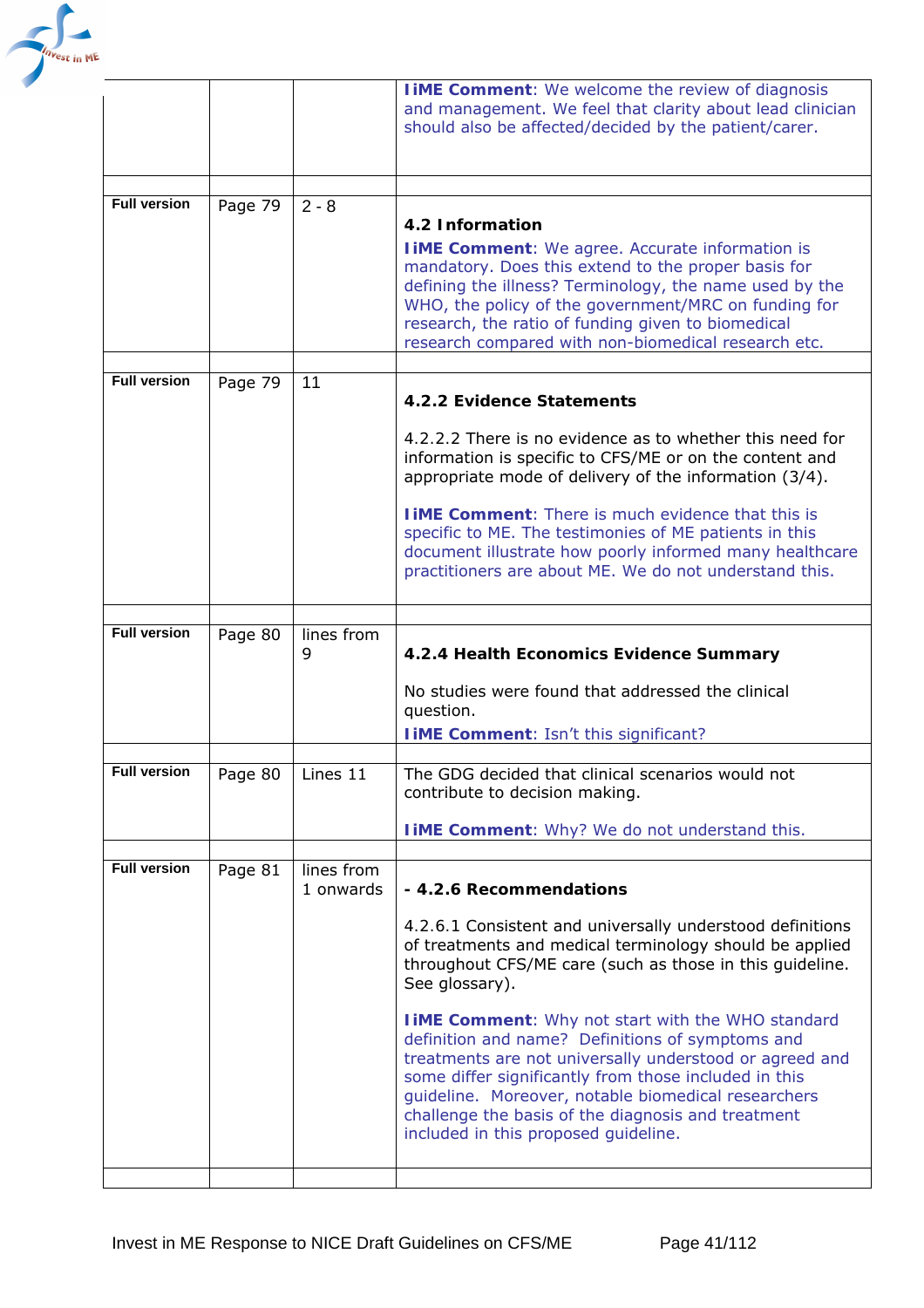

| <b>Full version</b> | Page 81 |                 | 4.2.6.5                                                                                                                                                                                                                                                                                                                                                                                                                       |
|---------------------|---------|-----------------|-------------------------------------------------------------------------------------------------------------------------------------------------------------------------------------------------------------------------------------------------------------------------------------------------------------------------------------------------------------------------------------------------------------------------------|
|                     |         |                 | Where adults and children with CFS/ME are able to<br>continue at, or return to work or school, the healthcare<br>professional should ensure that, with the patient's<br>informed consent, employers, occupational health or<br>education institutions have information on the condition<br>and the agreed management plan.<br><b>IIME Comment:</b> "agreed management plan" shouldn't<br>this be the "agreed treatment plan"? |
|                     |         |                 |                                                                                                                                                                                                                                                                                                                                                                                                                               |
| <b>Full version</b> | Page 82 |                 | 4.2.6.6                                                                                                                                                                                                                                                                                                                                                                                                                       |
|                     |         |                 | Healthcare professionals should be proactive in advising<br>about fitness for work and education, and recommend<br>adjustments or adaptations to work or studies to enable<br>rehabilitation of adults and children with CFS/ME. This<br>includes liaising (with the person's consent) with<br>employers, education providers and support services for<br>example:                                                            |
|                     |         |                 | • occupational health services                                                                                                                                                                                                                                                                                                                                                                                                |
|                     |         |                 | · disability services through Jobcentre Plus<br>(http://www.jobcentreplus.gov.uk/JCP/Customers/Helpfor<br>disabledpeople/index.html)                                                                                                                                                                                                                                                                                          |
|                     |         |                 | • Connexions for schools                                                                                                                                                                                                                                                                                                                                                                                                      |
|                     |         |                 | · disability advisers in universities and colleges.                                                                                                                                                                                                                                                                                                                                                                           |
|                     |         |                 | <b>I iME Comment:</b> Why not also DLA - the government<br>needs to be informed. Insurance companies should also<br>be informed of the real nature of this illness and be<br>advised not to attempt to enforce therapies or<br>'treatments' which are not in the interests of the patient.                                                                                                                                    |
| <b>Full version</b> | Page 82 | lines from      |                                                                                                                                                                                                                                                                                                                                                                                                                               |
|                     |         | 11              | -4.3 Support<br>People with CFS/ME should have the opportunity to make<br>informed decisions about their care and treatment, in<br>partnership with their healthcare professionals.<br><b>IIME Comment:</b> Does this include whether to be sectioned or not<br>by police/psychiatrists? Will NICE comment that ME patients<br>should not be allowed to be sectioned if they refuse to take<br>CBT/GET?                       |
| <b>Full version</b> | Page 83 |                 | Loss of employment or education is generally detrimental                                                                                                                                                                                                                                                                                                                                                                      |
|                     |         | lines from<br>9 | to health and well-being. Moreover, the longer that a<br>person is off work due to illness or disability, the less<br>likely they are to return to employment. Therefore, it is<br>very important that work and education are addressed<br>early in the care pathway for CFS/ME, and are reviewed                                                                                                                             |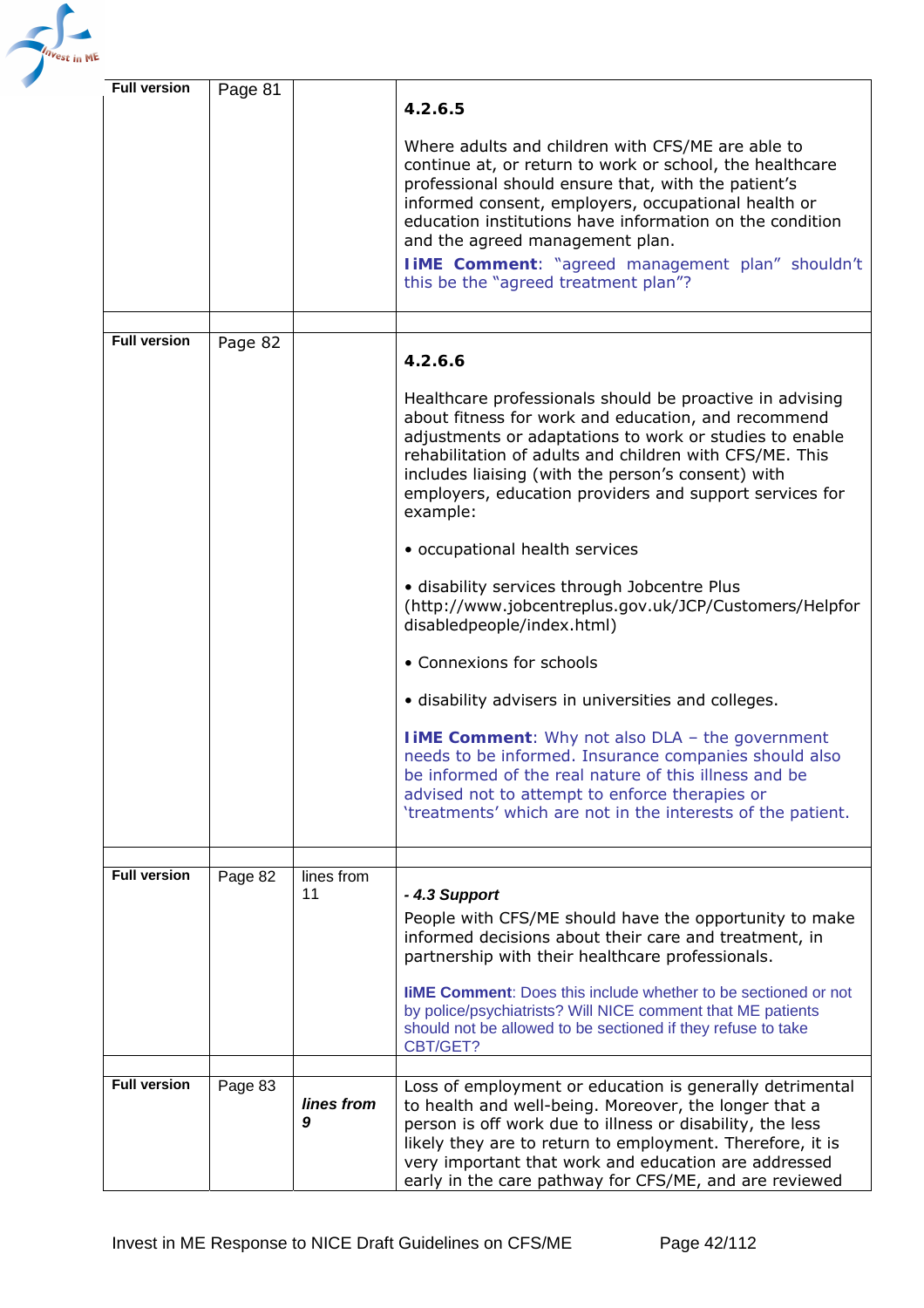

|                     |         |                  | regularly as part of the ongoing management programme.                                                                                                                                                                                                                                                                                                                                                                                                                                                                                                                                                                                                                                                                                                                                                                                              |
|---------------------|---------|------------------|-----------------------------------------------------------------------------------------------------------------------------------------------------------------------------------------------------------------------------------------------------------------------------------------------------------------------------------------------------------------------------------------------------------------------------------------------------------------------------------------------------------------------------------------------------------------------------------------------------------------------------------------------------------------------------------------------------------------------------------------------------------------------------------------------------------------------------------------------------|
|                     |         |                  | <b>IIME Comment:</b> Not at the risk of impairing the patient's health.<br>The stress inflicted on patients by insurance companies who force<br>a patient to accept unhelpful therapies and the attitude of DLA<br>personnel needs to change. First one should start by making DLA<br>informed of what ME is                                                                                                                                                                                                                                                                                                                                                                                                                                                                                                                                        |
| <b>Full version</b> | Page 83 |                  |                                                                                                                                                                                                                                                                                                                                                                                                                                                                                                                                                                                                                                                                                                                                                                                                                                                     |
|                     |         | lines from<br>14 | Occupational health services are best placed to facilitate<br>rehabilitation back to work.<br><b>I iME Comment:</b> Only if they understand fully what a<br>neurological illness like ME is.                                                                                                                                                                                                                                                                                                                                                                                                                                                                                                                                                                                                                                                        |
|                     |         |                  |                                                                                                                                                                                                                                                                                                                                                                                                                                                                                                                                                                                                                                                                                                                                                                                                                                                     |
| <b>Full version</b> | Page 83 | lines from<br>27 | "In the case of children and adolescents, there is a need<br>to work with the family and the education provider<br>(school, college, or university) to provide support. There<br>needs to be close liaison between health, social care and<br>education so there is a common understanding of goals<br>and objectives. Therefore, the view of the GDG was that a<br>key worker, responsible for co-ordinating care was<br>needed. There may need to be a flexible approach with<br>home tuition and use of equipment that allows a gradual<br>reintegration into schools. It is important for the child that<br>their peers understand and they are being supported<br>rather than stigmatised. "<br><b>I IME Comment:</b> What about education of schools?<br>Schools should have access to the research regarding the<br>biological nature of ME. |
| <b>Full version</b> | Page 83 | lines from<br>1  | "Unless specifically excluded by the patient, carers and<br>relatives should have the opportunity to be involved in<br>decisions about the patient's care and treatment. "<br><b>IIME Comment:</b> Does this include whether to be sectioned or not<br>by police/psychiatrists?                                                                                                                                                                                                                                                                                                                                                                                                                                                                                                                                                                     |
|                     |         |                  |                                                                                                                                                                                                                                                                                                                                                                                                                                                                                                                                                                                                                                                                                                                                                                                                                                                     |
| <b>Full version</b> | Page 83 | lines<br>from 3  | "If patients do not have the capacity to make decisions,<br>healthcare professionals should follow the Department of<br>Health guidelines - 'Reference guide to consent for<br>examination or treatment' (available from<br>www.dh.gov.uk). "<br><b>I iME Comment:</b> Where has this been analysed by<br>stakeholders? Who determines if these guidelines are<br>valid? How does this statement stand with the statement<br>made on Page 82 lines from 11? How does this stand in<br>relation to the code of practice accompanying the Mental<br>Capacity Act 2005 which needs to be followed by<br>healthcare professionals from April 2007 (That individuals<br>must retain the right to make what might be seen as<br>eccentric or unwise decisions)?                                                                                           |
|                     |         |                  |                                                                                                                                                                                                                                                                                                                                                                                                                                                                                                                                                                                                                                                                                                                                                                                                                                                     |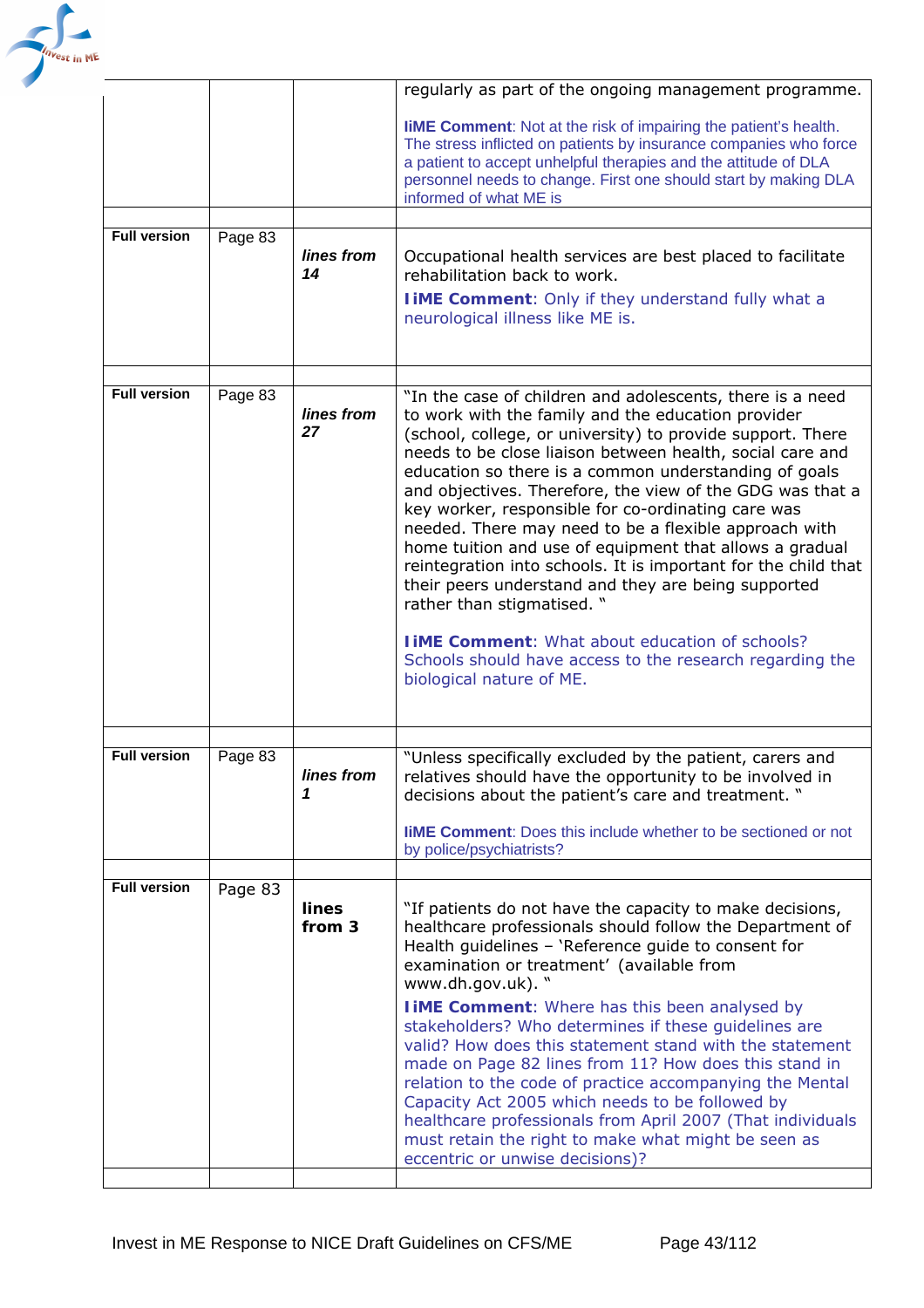

| <b>Full version</b> | Page 86 | lines from |                                                                                                                                                                                                                                                                                                                                                                |
|---------------------|---------|------------|----------------------------------------------------------------------------------------------------------------------------------------------------------------------------------------------------------------------------------------------------------------------------------------------------------------------------------------------------------------|
|                     |         | 1          | 4.3.6                                                                                                                                                                                                                                                                                                                                                          |
|                     |         |            | 4.3.6.1 A documented, individualised management plan<br>should be developed with the adult or child with CFS/ME,<br>and the carer, where appropriate to include:                                                                                                                                                                                               |
|                     |         |            | • relevant symptoms and history                                                                                                                                                                                                                                                                                                                                |
|                     |         |            | • plans for care                                                                                                                                                                                                                                                                                                                                               |
|                     |         |            | • information and support needs                                                                                                                                                                                                                                                                                                                                |
|                     |         |            | · education or employment plans                                                                                                                                                                                                                                                                                                                                |
|                     |         |            | • details of the healthcare professionals involved in care<br>and their contact details.                                                                                                                                                                                                                                                                       |
|                     |         |            | <b>I iME Comment:</b> "individualised management plan should<br>be developed" - shouldn't this be an "individualised<br>treatment and care plan should be developed"? Shouldn't<br>the subsequent text also refer to "treatment and care"<br>rather than "management"?<br>Information from ME support groups - details of<br>organizations should be included. |
|                     |         |            | 4.3.6.2 A designated healthcare professional should be<br>identified who is responsible for coordinating care for each<br>adult or child with CFS/ME.                                                                                                                                                                                                          |
|                     |         |            | <b>I iME Comment:</b> Who designates - what type of<br>healthcare professional. It is pointless having a<br>psychiatrist designated as responsible for coordination of<br>care for a patient with a neurological illness such as ME. It<br>must be somebody who knows the biological background<br>to ME                                                       |
|                     |         |            | 4.3.6.3 Healthcare professionals should aim to establish a<br>supportive and collaborative relationship with the adult or<br>child with CFS/ME, family, and carers to facilitate their<br>effective management.                                                                                                                                                |
|                     |         |            | <b>I iME Comment:</b> Agree - with patient/carer at centre and<br>in charge of decisions about the patient                                                                                                                                                                                                                                                     |
|                     |         |            | 4.3.6.4 Support that should be considered for any adult or<br>child with, or suspected to have, CFS/ME are:                                                                                                                                                                                                                                                    |
|                     |         |            | • information concerning the illness (see information<br>recommendations)                                                                                                                                                                                                                                                                                      |
|                     |         |            | • acceptance and understanding                                                                                                                                                                                                                                                                                                                                 |
|                     |         |            | · assistance negotiating the healthcare, benefits and<br>social services systems                                                                                                                                                                                                                                                                               |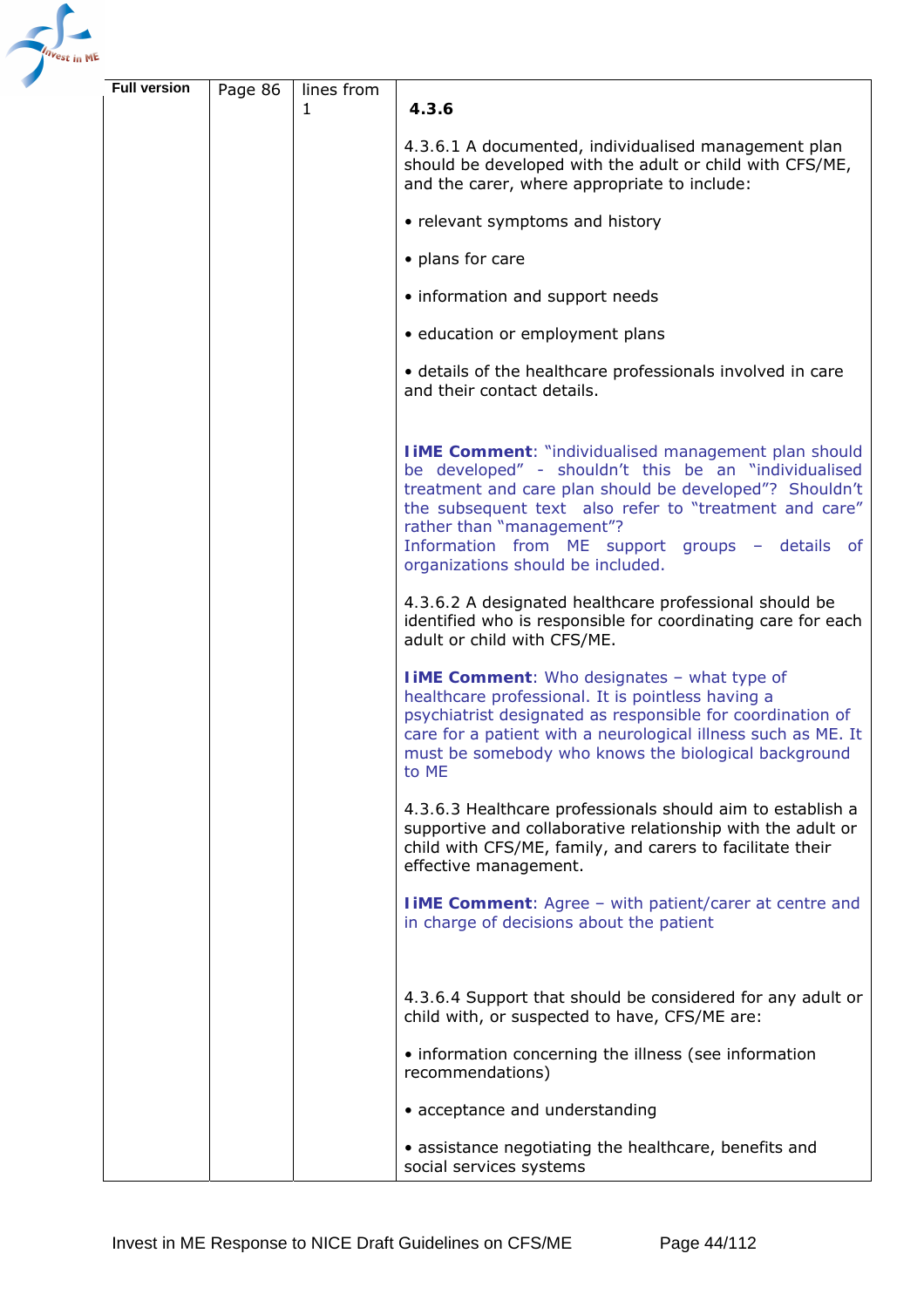

|                     |            |                 | • availability of care regardless of ability to travel to<br>services                                                                                                                                                                                                                                                                                                                                                                                             |
|---------------------|------------|-----------------|-------------------------------------------------------------------------------------------------------------------------------------------------------------------------------------------------------------------------------------------------------------------------------------------------------------------------------------------------------------------------------------------------------------------------------------------------------------------|
|                     |            |                 | • assistance with social activities including work and<br>education.                                                                                                                                                                                                                                                                                                                                                                                              |
|                     |            |                 | <b>I iME Comment: Assistance dealing with insurance</b><br>companies who do not listen to the patient should be<br>added.                                                                                                                                                                                                                                                                                                                                         |
|                     |            |                 | "assistance with social activities including work and<br>education" - is this within the normal purview of support<br>provided by the general medical practitioner to patients<br>with biomedical conditions? Could this be a further<br>indication that the NICE Guideline is following the<br>psychosocial model in preference to the biomedical<br>physical illness model?                                                                                     |
| <b>Full version</b> | Page 87    | lines from      |                                                                                                                                                                                                                                                                                                                                                                                                                                                                   |
|                     |            | 1               | 4.3.6.5<br>Adults and children who are severely affected may need<br>to access, at various times, community services such as<br>nursing, physiotherapy, psychology and occupational<br>therapy (ref NSF long term conditions) -The input of<br>various professionals should be coordinated by a named<br>professional and those involved in care need to be trained<br>in the management of CFS/ME.                                                               |
|                     |            |                 | <b>liME Comment:</b> Why psychology for a neurological illness? why<br>not a neurologist? Why not continued medical examinations by a<br>qualified physician?                                                                                                                                                                                                                                                                                                     |
| <b>Full version</b> |            |                 |                                                                                                                                                                                                                                                                                                                                                                                                                                                                   |
|                     | Page<br>87 | lines<br>from 2 | 4.3.7 Deriving Recommendations<br>The view of the GDG was that support should be provided<br>to assist the person in maintaining as much of their<br>normal life as possible. The emphasis should be on self<br>management with goals and objectives important to the<br>individual.<br><b>LIME Comment:</b> We feel the document would need to<br>stress here that goals and objectives need to be balanced<br>with the prime objective of avoiding a relapse or |
|                     |            |                 | deterioration in the state of the patient.<br>The GDG discussed the very severely affected who were<br>frequently isolated at home away from services and                                                                                                                                                                                                                                                                                                         |
|                     |            |                 | support.                                                                                                                                                                                                                                                                                                                                                                                                                                                          |
|                     |            |                 | <b>I iME Comment:</b> Even so-called mildly/moderately<br>affected patients can be isolated - it is not just severely-<br>affected who are isolated at home.                                                                                                                                                                                                                                                                                                      |
|                     |            |                 | The view of the GDG was that all patients should have<br>access to appropriate service and care regardless of their<br>ability to attend hospitals or clinics. Sometimes, there<br>could be follow-up contact by telephone. The point was<br>made that small improvements in quality of life were very                                                                                                                                                            |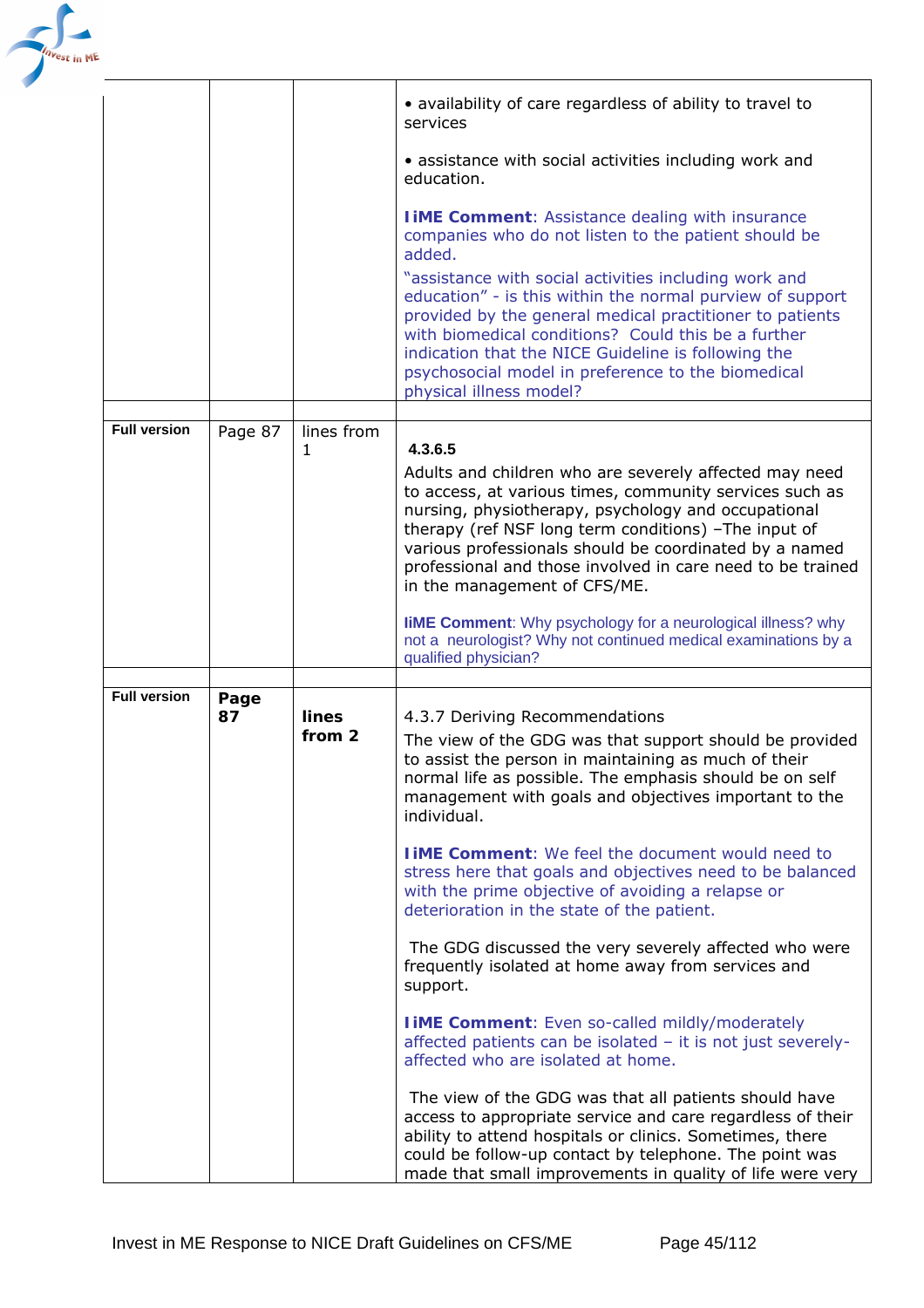

|                     |         |                  | important.                                                                                                                                                                                                                              |
|---------------------|---------|------------------|-----------------------------------------------------------------------------------------------------------------------------------------------------------------------------------------------------------------------------------------|
|                     |         |                  |                                                                                                                                                                                                                                         |
|                     |         |                  |                                                                                                                                                                                                                                         |
| <b>Full version</b> | Page 88 | lines from<br>1  | - Making a diagnosis of CFS/ME                                                                                                                                                                                                          |
|                     |         |                  | "5.1 Introduction                                                                                                                                                                                                                       |
|                     |         |                  | CFS/ME (Chronic Fatigue Syndrome/Myalgic<br>Encephalomyelitis or Myalgic Encephalopathy) is a<br>condition for which causation is uncertain and diagnostic<br>criteria variable. "                                                      |
|                     |         |                  | <b>I iME Comment:</b> It is not encephalopathy - see WHO ICD<br>10 G93.3.                                                                                                                                                               |
|                     |         |                  |                                                                                                                                                                                                                                         |
| <b>Full version</b> | Page 88 | lines from<br>9  | • The range of presenting symptoms is wide, and fatigue<br>and pain are not always the prominent features.                                                                                                                              |
|                     |         |                  | <b>liME Comment:</b> So why is fatigue so heavily emphasised and<br>used to influence elsewhere in this document?                                                                                                                       |
|                     |         |                  |                                                                                                                                                                                                                                         |
| <b>Full version</b> | Page 88 | lines from<br>11 | • Patients may have been investigated extensively, but<br>fruitlessly, for varied physical symptoms and may feel<br>frustrated by the lack of help they have received from the<br>medical profession by the time the diagnosis is made. |
|                     |         |                  | <b>liME Comment:</b> The lack of a proper medical examination and<br>lack of funding by MRC for biomedical research needs to be<br>emphasized as a cause also.                                                                          |
| <b>Full version</b> |         |                  |                                                                                                                                                                                                                                         |
|                     | Page 88 | lines from<br>18 | • CFS/ME cannot be diagnosed by any test currently<br>available.                                                                                                                                                                        |
|                     |         |                  | <b>liME Comment:</b> But there are markers (see Dr. Byron Hyde -<br>Appendix 6 - 14).                                                                                                                                                   |
| <b>Full version</b> | Page 88 | lines from       | 'Red flags' in the history and examination indicate the<br>need for urgent specialised investigation.                                                                                                                                   |
|                     |         | 23               | <b>liME Comment:</b> They also indicate the urgent need for biomedical<br>research to find a diagnostic test for ME.                                                                                                                    |
| <b>Full version</b> | Page 89 | lines from<br>13 | $-5.2.2.1$                                                                                                                                                                                                                              |
|                     |         |                  |                                                                                                                                                                                                                                         |
|                     |         |                  | There is insufficient evidence to show that potential<br>diagnostic tests for CFS/ME are useful diagnostically for<br>adults and children.                                                                                              |
|                     |         |                  | <b>IIME Comment: Potential diagnostic tests will be useful</b><br>in allowing a patient to become prepared early with a<br>diagnosis of ME.                                                                                             |
|                     |         |                  | Specific diagnostic tests reviewed are:                                                                                                                                                                                                 |
|                     |         |                  | - the head up tilt test( $2/3$ )                                                                                                                                                                                                        |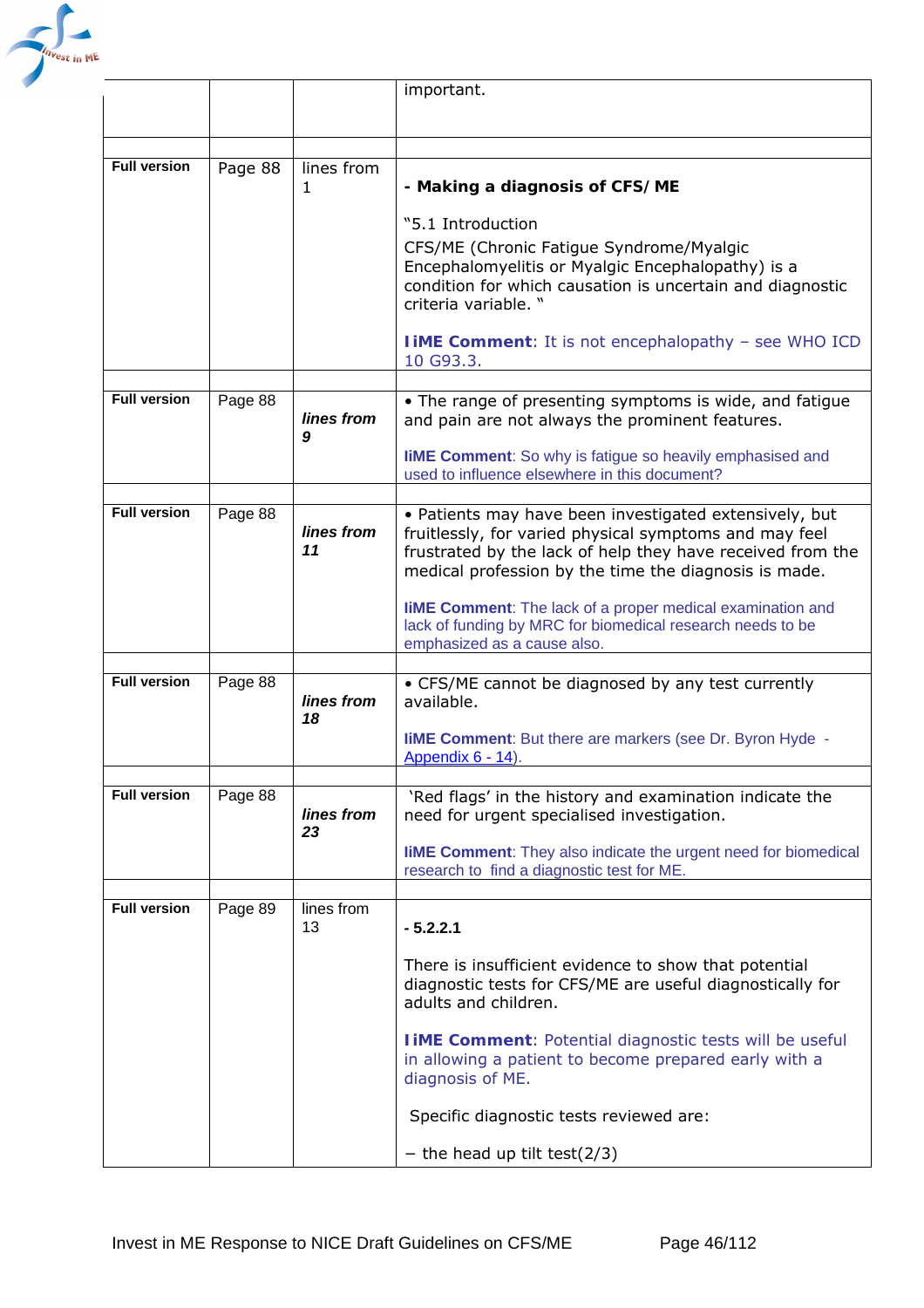

|                     |         |              | - five laboratory blood tests (fibrinogen, prothrombin<br>fragment 1+2, thrombin-anti-thrombin complexes,<br>soluble fibrin monomer (SFM) and platelet activation<br>(CD62P, ADP)) (3)<br>$-$ auditory brainstem responses (3)<br>$-$ electrodermal conductivity (3).<br><b>liME Comment:</b> These tests may, however, identify subgroups of<br>CFS/ME. |
|---------------------|---------|--------------|----------------------------------------------------------------------------------------------------------------------------------------------------------------------------------------------------------------------------------------------------------------------------------------------------------------------------------------------------------|
|                     |         |              |                                                                                                                                                                                                                                                                                                                                                          |
| <b>Full version</b> | Page 90 | lines from 1 | - 5.2.4 Evidence Statements                                                                                                                                                                                                                                                                                                                              |
|                     |         |              | 5.2.4.1 Clear risk factors for CFS/ME have not been<br>identified. (2-)                                                                                                                                                                                                                                                                                  |
|                     |         |              | 5.2.4.2 There is low grade or limited evidence for a wide<br>range of risk factors including:                                                                                                                                                                                                                                                            |
|                     |         |              | $-$ sick certification after viral illness,                                                                                                                                                                                                                                                                                                              |
|                     |         |              | <b>TIME Comment:</b> What about the viral illness itself?                                                                                                                                                                                                                                                                                                |
|                     |         |              |                                                                                                                                                                                                                                                                                                                                                          |
|                     |         |              | - presence of fatigue at time of viral illness,                                                                                                                                                                                                                                                                                                          |
|                     |         |              | <b>TIME Comment:</b> Is this implying that the fatigue is the<br>causative factor rather than the viral illness?                                                                                                                                                                                                                                         |
|                     |         |              | - lower physical functioning,                                                                                                                                                                                                                                                                                                                            |
|                     |         |              | <b>I IME Comment:</b> This must be really low grade evidence<br>if it exists?                                                                                                                                                                                                                                                                            |
|                     |         |              | - higher pain and fatigue scores at baseline, older age<br>(adults and children),                                                                                                                                                                                                                                                                        |
|                     |         |              | <b>TIME Comment:</b> We fail to see what evidence this can<br>refer to.                                                                                                                                                                                                                                                                                  |
|                     |         |              | $-$ exhaustion,                                                                                                                                                                                                                                                                                                                                          |
|                     |         |              | - being female,                                                                                                                                                                                                                                                                                                                                          |
|                     |         |              | - low educational level,                                                                                                                                                                                                                                                                                                                                 |
|                     |         |              | <b>TIME Comment:</b> Well, this puts the end to the idea of<br>"yuppie flu"!!!! Are NICE really stating that people of<br>lesser education are now the suspects for ME?                                                                                                                                                                                  |
|                     |         |              | $-$ visits to the GP,                                                                                                                                                                                                                                                                                                                                    |
|                     |         |              | <b>I iME Comment:</b> This we find ridiculous! Are NICE stating<br>that people who need to visit their GP are more inclined<br>to get ME? Maybe the frequency of visits might have<br>something to do with being disbelieved? It might have                                                                                                              |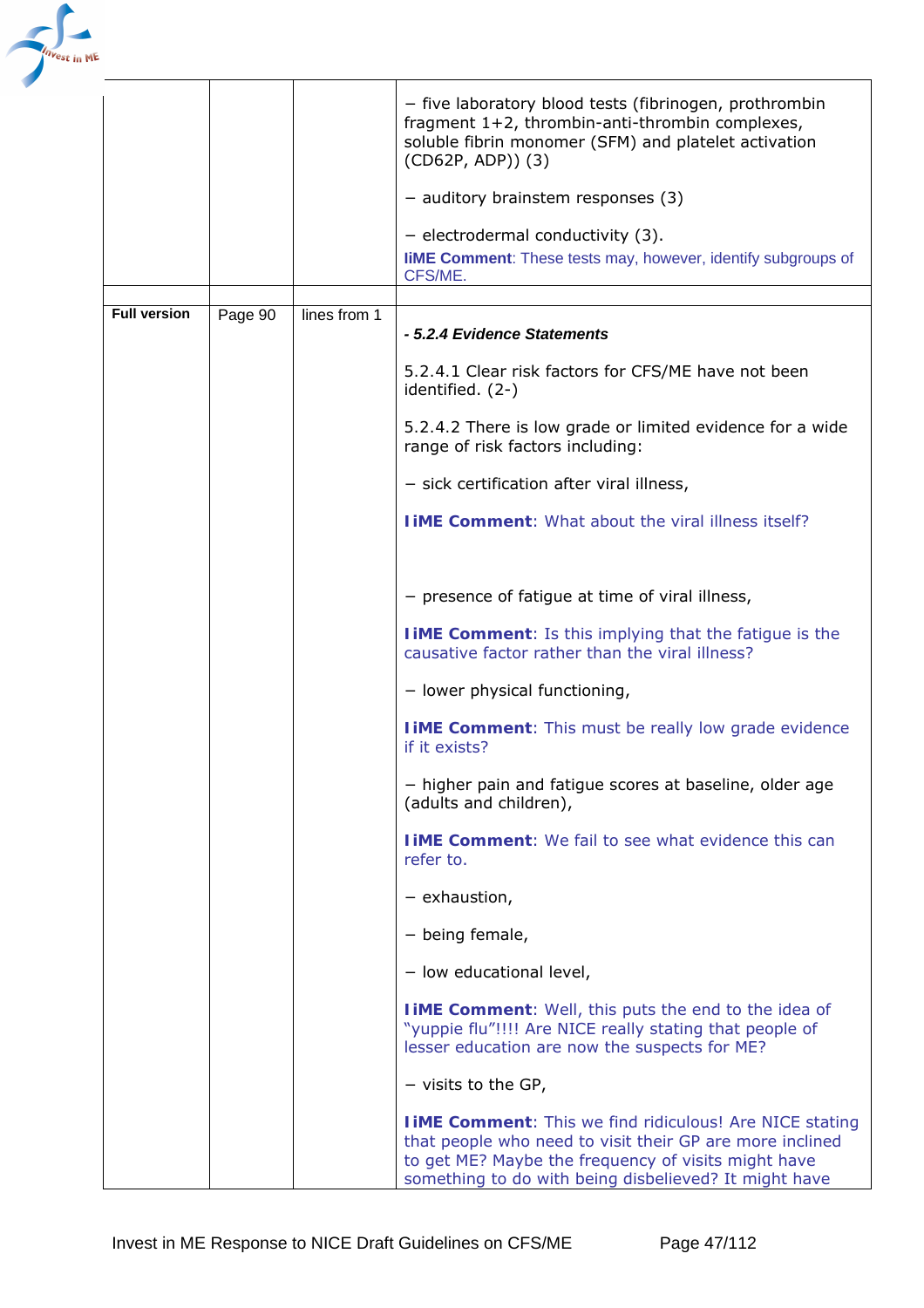| <b>Full version</b> | Page 91 | lines from<br>18-23 | -5.2.5.2 Additional Clinical Evidence<br>No new evidence was found in the update searches.<br>However, a recent paper in the BMJ concluded that<br>'prolonged fatigue states after infections are common and<br>disabling' and that post-infective fatigue syndrome was<br>predicted 'largely by the severity of the acute illness, |
|---------------------|---------|---------------------|-------------------------------------------------------------------------------------------------------------------------------------------------------------------------------------------------------------------------------------------------------------------------------------------------------------------------------------|
|                     |         |                     | 5.2.4.3 Clear risk factors for development of CFS/ME in<br>children and young people have not been identified (2-)<br><b>liME Comment:</b> How about pressure to return to school too early?                                                                                                                                        |
|                     |         |                     | What is low grade is the research funding and<br>epidemiological studies.                                                                                                                                                                                                                                                           |
|                     |         |                     | There is no mention of the pressure on returning to work<br>or school prematurely after infection as a cause for long<br>term ME.                                                                                                                                                                                                   |
|                     |         |                     | It is widely accepted that ME follows viral or bacterial<br>infections, vaccinations, chemical exposure. Yet these risk<br>factors are not mentioned at all.                                                                                                                                                                        |
|                     |         |                     | I iME Comment: We do not believe this is worthy of a<br>document purporting to assist diagnosis or treatment of<br>ME.                                                                                                                                                                                                              |
|                     |         |                     | - mood disorder. (-2)                                                                                                                                                                                                                                                                                                               |
|                     |         |                     | - exercise power,                                                                                                                                                                                                                                                                                                                   |
|                     |         |                     | - time in bed at onset,                                                                                                                                                                                                                                                                                                             |
|                     |         |                     | - positive Monospot tests at time of onset,                                                                                                                                                                                                                                                                                         |
|                     |         |                     | - presence of infectious mononucleosis,                                                                                                                                                                                                                                                                                             |
|                     |         |                     | <b>TIME Comment:</b> Where is the evidence for this? It does<br>NICE no credit to list these 'risk factors' without supplying<br>evidence.                                                                                                                                                                                          |
|                     |         |                     | - psychological distress prior to presentation,                                                                                                                                                                                                                                                                                     |
|                     |         |                     | <b>I iME Comment:</b> And yet lower educational level earlier!                                                                                                                                                                                                                                                                      |
|                     |         |                     | - higher social class in childhood,                                                                                                                                                                                                                                                                                                 |
|                     |         |                     | patients as hypochondriacs?<br>- longstanding limiting medical condition aged 10 years,                                                                                                                                                                                                                                             |
|                     |         |                     | something to do with symptoms persisting despite<br>'standard' treatment? Is NICE attempting to portray ME                                                                                                                                                                                                                          |

rather than by demographic, psychological, or microbiological factors'. This strengthened the recommendation regarding post viral management.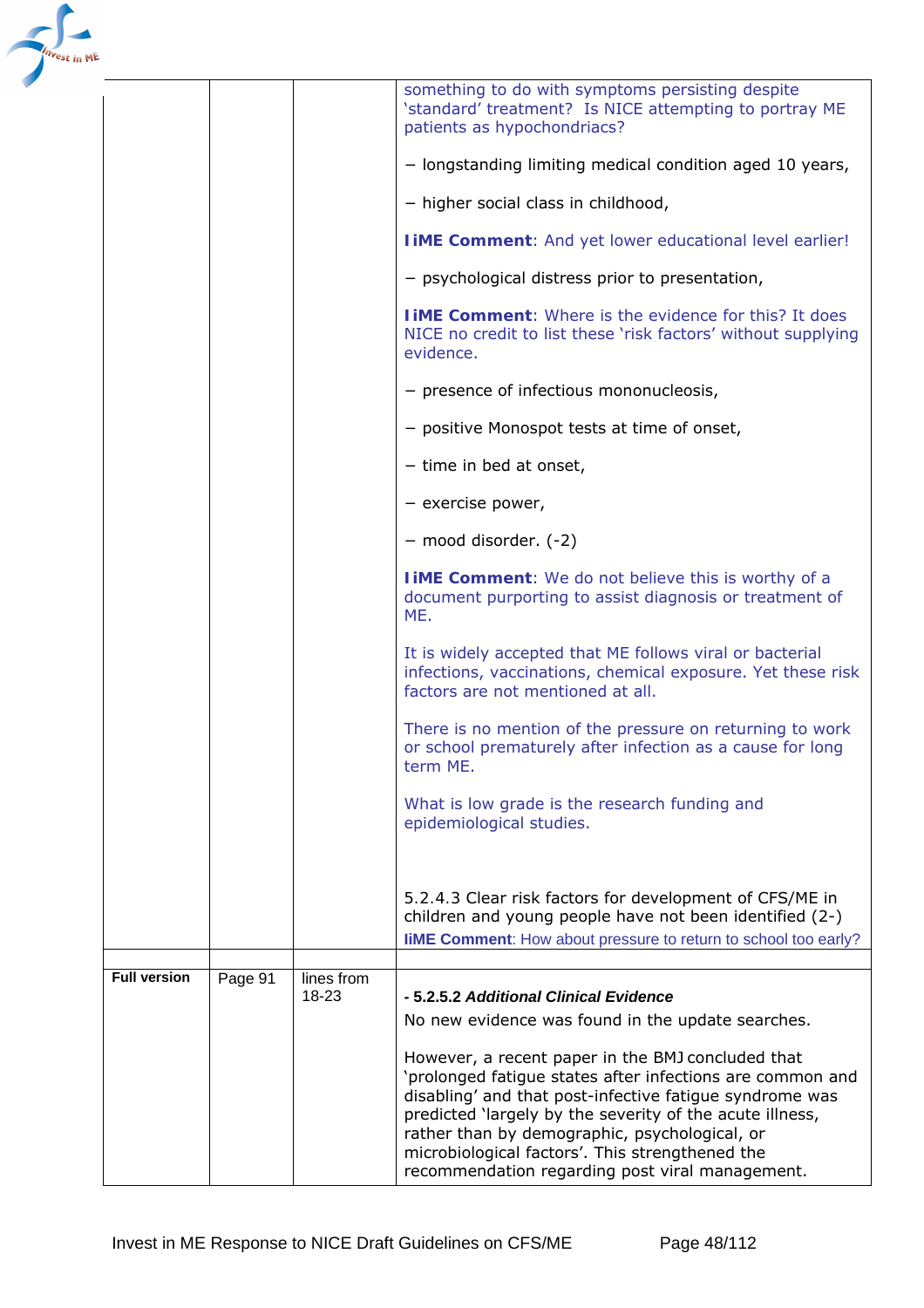

|                     |         |                         | <b>TIME Comment:</b> What about research from Dr. Vance<br>Spence and oxidative stress? This is due, perhaps, to the<br>make up of the NICE group which seems to have nobody<br>qualified to analyse this data.                                                                                                                                                                                                                |
|---------------------|---------|-------------------------|--------------------------------------------------------------------------------------------------------------------------------------------------------------------------------------------------------------------------------------------------------------------------------------------------------------------------------------------------------------------------------------------------------------------------------|
|                     |         |                         |                                                                                                                                                                                                                                                                                                                                                                                                                                |
| <b>Full version</b> | Page 91 | lines from<br>25        | - 5.2.6 Health Economics Evidence Summary<br>The investigations needed to rule out other significant<br>disease before making a positive diagnosis of CFS have a<br>number of components which are of importance from an<br>economic perspective.<br><b>IIME Comment:</b> Are we still discussing ME or is it just now CFS?<br>These are very lax standards of precision in this document.                                     |
|                     |         |                         |                                                                                                                                                                                                                                                                                                                                                                                                                                |
| <b>Full version</b> | Page 92 | lines from<br>$12 - 17$ | "Any approach which produces the same outcome for less<br>healthcare provider time will improve the cost-<br>effectiveness of the overall process."<br><b>liME Comment:</b> This last sentence is so risky as it will inevitably                                                                                                                                                                                               |
|                     |         |                         | lead to short-cuts, lack of precision in diagnosis and almost<br>inevitable degradation in treatment.                                                                                                                                                                                                                                                                                                                          |
|                     |         |                         |                                                                                                                                                                                                                                                                                                                                                                                                                                |
| <b>Full version</b> | Page 92 | lines from<br>18        | "Regarding the role of investigations after a positive<br>diagnosis of CFS has been made, the likelihood of the<br>result of the investigation changing management should<br>be considered, together with the improvement in quality<br>of life that change might bring, and contrasted with the<br>cost of the investigation and the disutility of the<br>investigation to the individual "                                   |
|                     |         |                         | <b>liME Comment:</b> Are we still discussing ME or is it just now CFS?<br>These are very lax standards of precision in this document.                                                                                                                                                                                                                                                                                          |
|                     |         |                         |                                                                                                                                                                                                                                                                                                                                                                                                                                |
| <b>Full version</b> | Page 93 | lines from 1<br>onwards | 5.2.7 Clinical Scenario Questionnaire to GDG and Wider<br>Group                                                                                                                                                                                                                                                                                                                                                                |
|                     |         |                         | 1. The person with the CFS/ME and health care<br>professionals involved in their care will make decisions in<br>partnership. These are directed by the patient's personal<br>preferences and builds on the existing experience and<br>skills of the professional.                                                                                                                                                              |
|                     |         |                         | <b>I IME Comment:</b> Elsewhere it is the patient who is in<br>control yet here it is partnership. It should be consistent<br>throughout these guidelines that the patient is always in<br>control. Decisions cannot be based on existing experience<br>of the 'professional' if they are biased or lacking in<br>appropriate knowledge. This very much depends on the<br>healthcare professional associated with the patient. |
|                     |         |                         | 2. All treatments are offered allowing the person with the<br>CFS/ME to refuse without compromising the further<br>therapeutic relationship.                                                                                                                                                                                                                                                                                   |
|                     |         |                         | <b>I iME Comment:</b> Yes - this is extremely important                                                                                                                                                                                                                                                                                                                                                                        |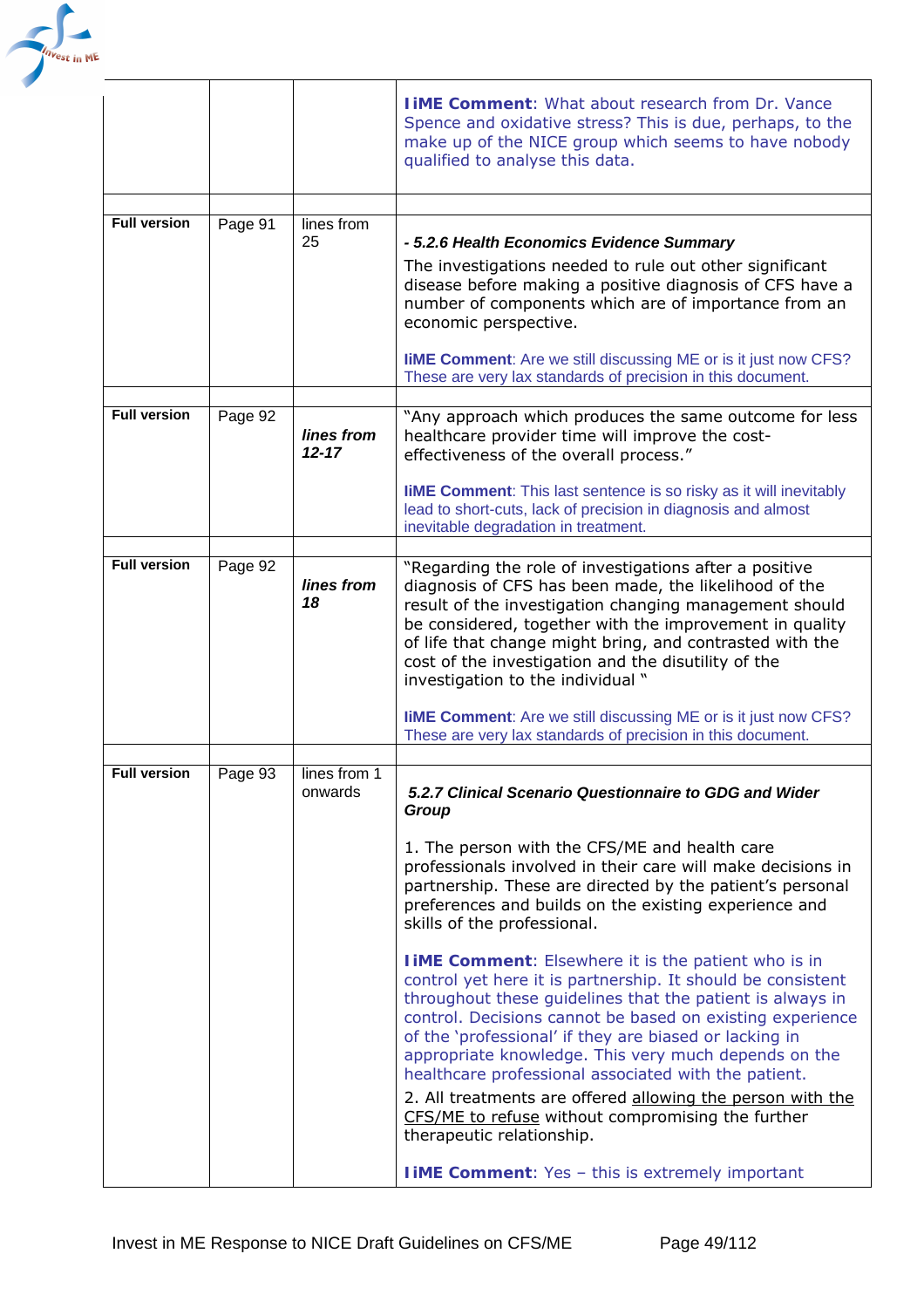

|                     |      |             | 4. Treatment is provided by the NHS in the context of<br>availability of adequate numbers of competent,<br>appropriately trained health care professionals.<br><b>liME Comment:</b> This is important but who decides 'appropriately<br>trained'? |
|---------------------|------|-------------|---------------------------------------------------------------------------------------------------------------------------------------------------------------------------------------------------------------------------------------------------|
| <b>Full version</b> | Page | from line 1 |                                                                                                                                                                                                                                                   |
|                     | 104  |             | 5.2.8 Recommendations                                                                                                                                                                                                                             |
|                     |      |             | Primary healthcare professionals should be familiar with<br>the presenting features of CFS/ME, and be able to identify<br>these features when adults and children consult.                                                                        |
|                     |      |             | CFS/ME should be considered if an adult or child has<br>fatigue that is all of the following:                                                                                                                                                     |
|                     |      |             | • persistent and/or recurrent, and                                                                                                                                                                                                                |
|                     |      |             | • unexplained by other conditions, and                                                                                                                                                                                                            |
|                     |      |             | • results in substantial reduction in previous activity level,<br>and                                                                                                                                                                             |
|                     |      |             | • characterised by post-exertion malaise and/or fatigue<br>(often delayed                                                                                                                                                                         |
|                     |      |             | with slow recovery),                                                                                                                                                                                                                              |
|                     |      |             | AND one or more of the following symptoms:                                                                                                                                                                                                        |
|                     |      |             | · difficulty with sleeping (for example,, insomnia,<br>hypersomnia,                                                                                                                                                                               |
|                     |      |             | unrefreshing sleep, disturbed sleep/wake cycle)                                                                                                                                                                                                   |
|                     |      |             | · muscles and/or joint pain(multi-site without evidence of<br>inflammation)                                                                                                                                                                       |
|                     |      |             | • significant headaches of new type, pattern or severity                                                                                                                                                                                          |
|                     |      |             | • painful lymph nodes without pathological enlargement                                                                                                                                                                                            |
|                     |      |             | • sore throat                                                                                                                                                                                                                                     |
|                     |      |             | • cognitive dysfunction, for example difficulty thinking,<br>inability to                                                                                                                                                                         |
|                     |      |             | concentrate, impairment of short-term memory, word-<br>finding difficulty,                                                                                                                                                                        |
|                     |      |             | difficulty to plan/organise thoughts, difficulty with<br>information processing                                                                                                                                                                   |
|                     |      |             | • physical or mental exertion making symptoms worse                                                                                                                                                                                               |
|                     |      |             | • recurrent flu-like symptoms                                                                                                                                                                                                                     |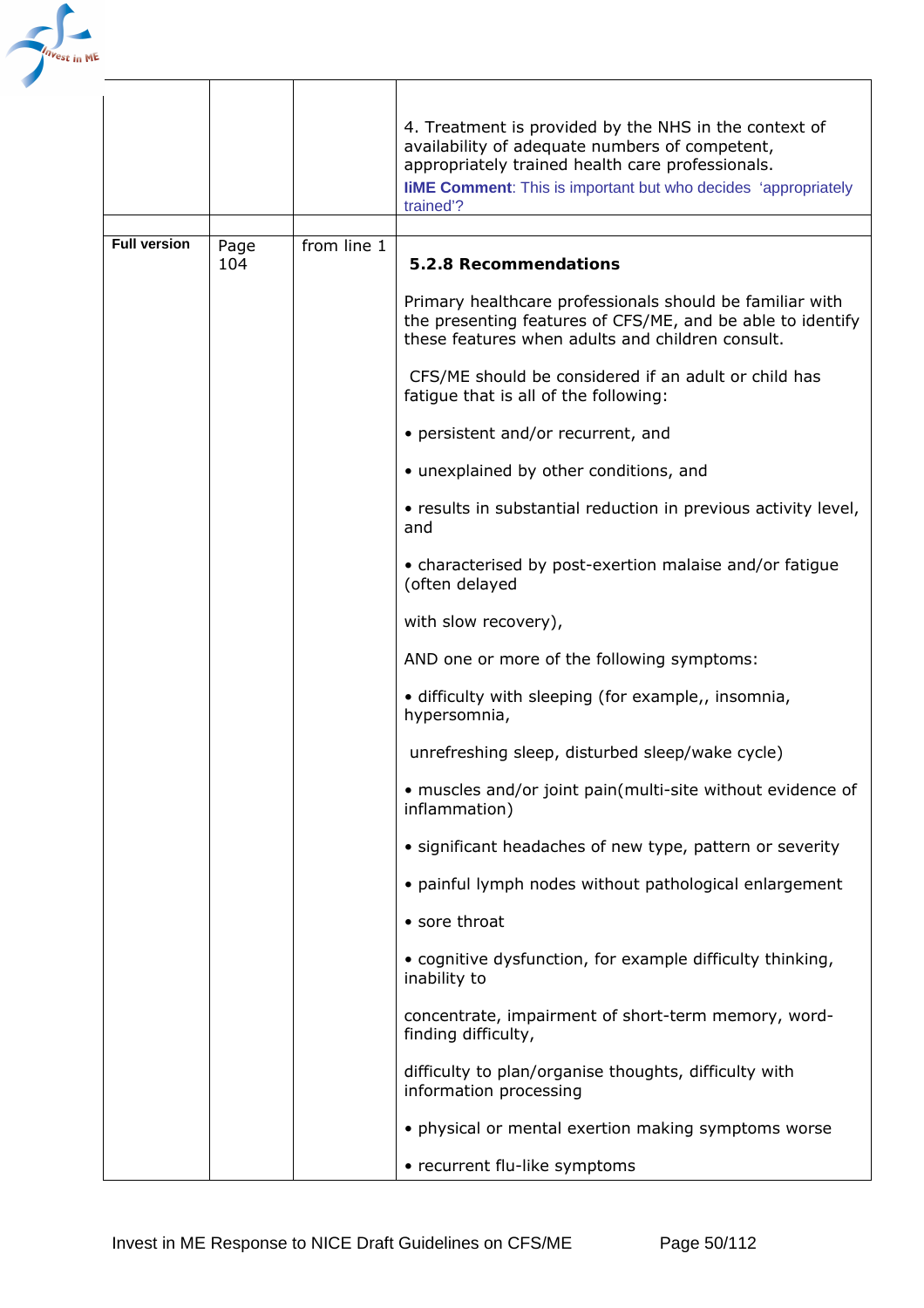| <sup>est</sup> in M¢ |                     |             |                                                                                                                                                                                                                                                                                                                                                                                                                                                                                                                                                                                                                                                   |
|----------------------|---------------------|-------------|---------------------------------------------------------------------------------------------------------------------------------------------------------------------------------------------------------------------------------------------------------------------------------------------------------------------------------------------------------------------------------------------------------------------------------------------------------------------------------------------------------------------------------------------------------------------------------------------------------------------------------------------------|
|                      |                     |             | · dizziness, nausea and palpitations.                                                                                                                                                                                                                                                                                                                                                                                                                                                                                                                                                                                                             |
|                      |                     |             | <b>TIME Comment:</b> This is too broad a definition. The<br>Canadian Guidelines is more specific and should be used.                                                                                                                                                                                                                                                                                                                                                                                                                                                                                                                              |
|                      |                     |             | Many tests exist in aiding a diagnosis for ME. Therefore,<br>using psychological therapies for 'unexplained fatigue' is<br>inappropriate.<br>Although diagnostic tests for ME are still being worked<br>upon with promise, nevertheless many tests and<br>procedures can be administered in aiding a diagnosis of<br>ME. These include the use of SPECT, MRI and PET scans,<br>test for NK cell activity and endocrine abnormalities, Tilt<br>Table Test, viral tests and many more (Appendix $6 - 13$ ).<br>Although these tests aren't always offered by the NHS for<br>ME, they have nevertheless shown evidence of physical<br>abnormalities. |
|                      |                     |             | Head-up tilt test is used in research for examination of ME<br>patients.<br>Serology for chronic bacterial infections e.g. borelliosis -<br>this ought to be present as standard.<br>It is unbelievable that serology testing for latent<br>infections (toxoplasma, EBV (Epstein Barr virus), CMV<br>(cytomegalovirus)) "in the absence of any indicative<br>history," is not performed.                                                                                                                                                                                                                                                          |
|                      |                     |             | Where is the test for mycoplasma which is implicated in<br>many ME cases?                                                                                                                                                                                                                                                                                                                                                                                                                                                                                                                                                                         |
|                      |                     |             |                                                                                                                                                                                                                                                                                                                                                                                                                                                                                                                                                                                                                                                   |
|                      | <b>Full version</b> | Page<br>105 | "similar symptoms and signs as CFS/ME"                                                                                                                                                                                                                                                                                                                                                                                                                                                                                                                                                                                                            |
|                      |                     |             | <b>I iME Comment:</b> The biomedical community have listed a<br>number of contraindicative conditions that need to be<br>considered in isolating a diagnosis of ME These could be<br>proposed for inclusion here to replace the existing text.                                                                                                                                                                                                                                                                                                                                                                                                    |
|                      |                     |             | "Primary healthcare professionals should listen carefully<br>to parents' and/or carers' concerns and be willing to<br>reassess their initial opinion, or to seek a second opinion<br>from a 'colleague if a child fails to recover as expected. "                                                                                                                                                                                                                                                                                                                                                                                                 |
|                      |                     |             | <b>IIME Comment:</b> who is 'qualified' and who is a<br>'colleague'?                                                                                                                                                                                                                                                                                                                                                                                                                                                                                                                                                                              |
|                      |                     |             | This is a very interesting formulation of expression, as<br>this could come from the discredited MSBP diagnosis<br>criteria, and is obviously biased towards the psychosocial<br>Biomedical experience of ME professionals<br>model.<br>confirm that it is quite a common occurrence that patients<br>do not recover in the traditionally anticipated manner.<br>does<br>not indicate<br>psychological<br>However,<br>this<br>intervention, rather a lack of understanding of the<br>aetiology and treatment attempted.                                                                                                                           |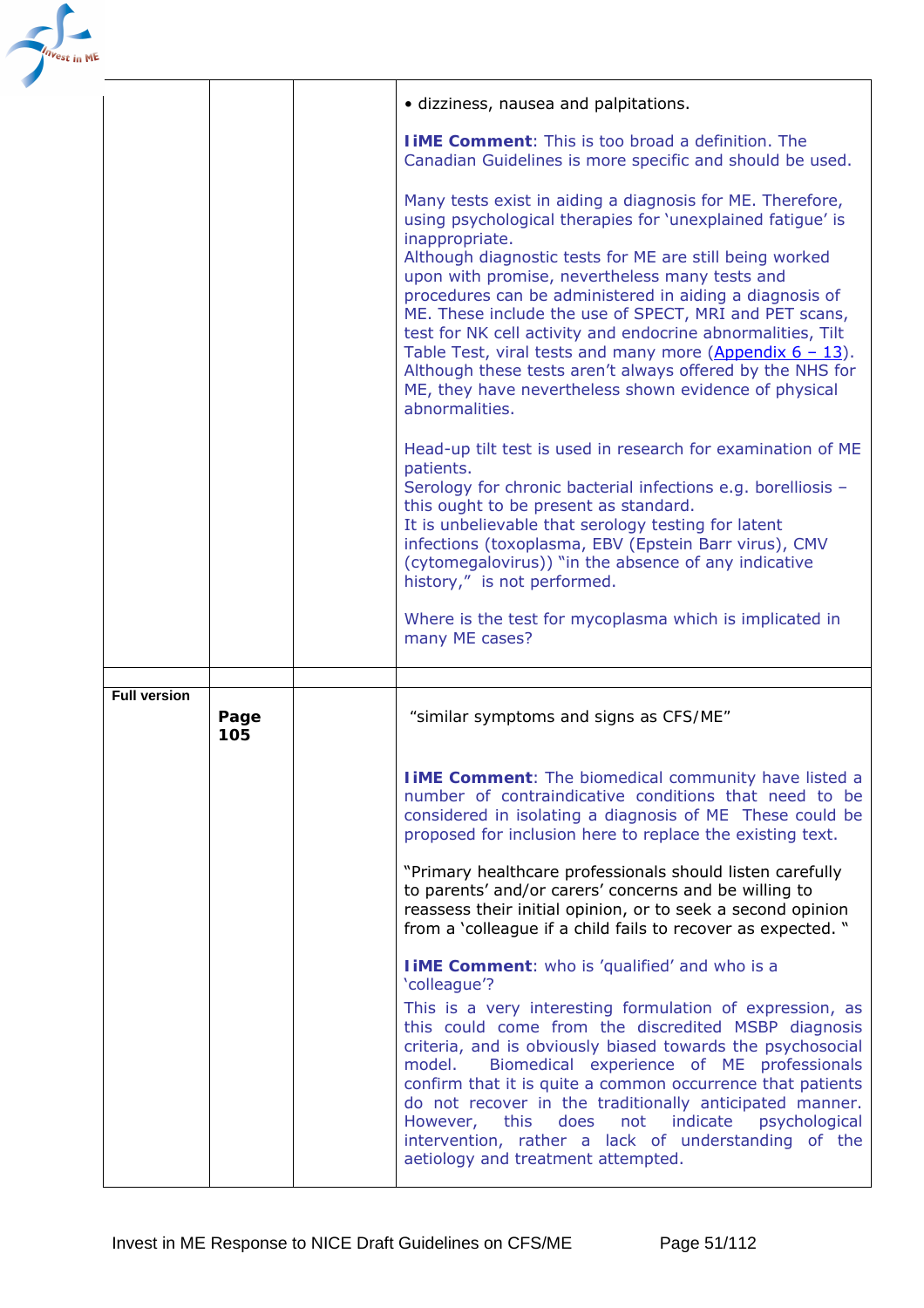| est in ME           |             |                                                                                                                                                                                                                                                                                                                                                                                                                                                                                                                                                                                                                                                                                                                                                                                                                                                                                                                                   |
|---------------------|-------------|-----------------------------------------------------------------------------------------------------------------------------------------------------------------------------------------------------------------------------------------------------------------------------------------------------------------------------------------------------------------------------------------------------------------------------------------------------------------------------------------------------------------------------------------------------------------------------------------------------------------------------------------------------------------------------------------------------------------------------------------------------------------------------------------------------------------------------------------------------------------------------------------------------------------------------------|
|                     |             | Surely a referral to a paediatrician with expertise in ME<br>should be made to ensure that ME is correctly assessed,<br>rather than a general paediatrician? Shouldn't a referral<br>be made more rapidly than "within 6 weeks"?                                                                                                                                                                                                                                                                                                                                                                                                                                                                                                                                                                                                                                                                                                  |
|                     |             | "As with other potentially chronic conditions, before<br>progressing to a diagnosis of CFS/ME, medical<br>examination and assessment of mental health (both<br>targeted according to the presenting symptoms) should<br>be carried out. "<br><b>I IME Comment:</b> Why mental health - is this applicable<br>to all other illnesses - such as cancer, MS, IBS? This is<br>quite shocking.<br>Is it usual to have psychiatric assessments of patients<br>presenting with "potentially chronic conditions"?<br>This,<br>again, indicates bias towards the psychosocial model.                                                                                                                                                                                                                                                                                                                                                       |
|                     |             |                                                                                                                                                                                                                                                                                                                                                                                                                                                                                                                                                                                                                                                                                                                                                                                                                                                                                                                                   |
| <b>Full version</b> | Page<br>106 | "In the absence of a definite diagnosis and/or while<br>waiting for referral, advice and symptom management<br>should not be delayed until a diagnosis is made."<br><b>TIME Comment:</b> This statement again goes in direct<br>contravention of the biomedical model, where treatment<br>requires a specific diagnosis.<br>"When an acute infection is followed by excessive fatigue,<br>the adult or child should receive advice on how to<br>promote recovery. The advice should focus on sleep<br>management, risks of prolonged bed rest (for example,<br>deterioration in muscle function), and a gradual return to<br>a normal daily routine. "<br><b>IIME Comment:</b> Surely the promotion of adequate rest<br>is more important. The testimonies in this document<br>alone detail the risk of returning to activity too soon. You<br>are not listening to the patients.<br>How about the risks of GET and CBT and other |
|                     |             | psychological therapies? The benefits of adequate rest<br>need to be emphasised along with adequate supplies of<br>current, accurate information about ME and the research<br>which is underway.<br>"Investigations should be tailored to the history, and<br>signs and symptoms of the adult or child, taking into<br>account other possible diagnoses. "<br><b>TIME Comment:</b> What does this mean? It is so loose that<br>it is an irrelevant comment.                                                                                                                                                                                                                                                                                                                                                                                                                                                                       |
|                     |             | "Before progressing to a diagnosis of CFS/ME,<br>investigations should be carried out to exclude other<br>diagnoses that would explain the symptoms. Such tests                                                                                                                                                                                                                                                                                                                                                                                                                                                                                                                                                                                                                                                                                                                                                                   |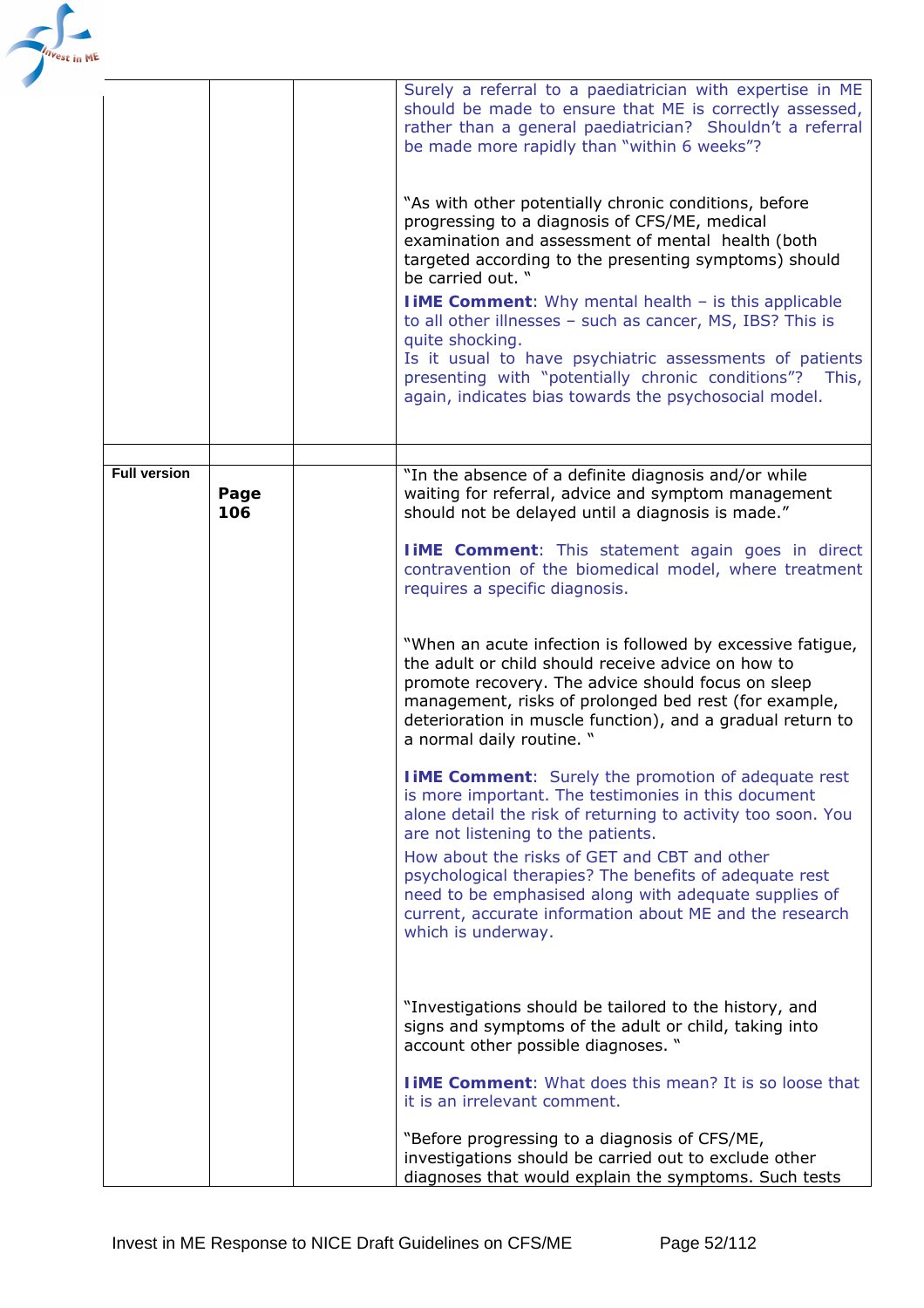

|                     |             | could include the following, but clinical judgment should<br>be used.                                                                                                                                                                                                                                                                                                                                                                                                                                                                                                                                                                                                                                                                                                                                                                                                                                                                                               |
|---------------------|-------------|---------------------------------------------------------------------------------------------------------------------------------------------------------------------------------------------------------------------------------------------------------------------------------------------------------------------------------------------------------------------------------------------------------------------------------------------------------------------------------------------------------------------------------------------------------------------------------------------------------------------------------------------------------------------------------------------------------------------------------------------------------------------------------------------------------------------------------------------------------------------------------------------------------------------------------------------------------------------|
|                     |             | • Urinalysis for protein, blood, glucose.                                                                                                                                                                                                                                                                                                                                                                                                                                                                                                                                                                                                                                                                                                                                                                                                                                                                                                                           |
|                     |             | · Full blood count.                                                                                                                                                                                                                                                                                                                                                                                                                                                                                                                                                                                                                                                                                                                                                                                                                                                                                                                                                 |
|                     |             | • Assessment of blood ferritin levels (children only).                                                                                                                                                                                                                                                                                                                                                                                                                                                                                                                                                                                                                                                                                                                                                                                                                                                                                                              |
|                     |             | • Urea & electrolytes.                                                                                                                                                                                                                                                                                                                                                                                                                                                                                                                                                                                                                                                                                                                                                                                                                                                                                                                                              |
|                     |             | • Liver function tests.                                                                                                                                                                                                                                                                                                                                                                                                                                                                                                                                                                                                                                                                                                                                                                                                                                                                                                                                             |
|                     |             | • Thyroid function tests.                                                                                                                                                                                                                                                                                                                                                                                                                                                                                                                                                                                                                                                                                                                                                                                                                                                                                                                                           |
|                     |             | • Erythrocyte sedimentation rate / plasma viscosity.                                                                                                                                                                                                                                                                                                                                                                                                                                                                                                                                                                                                                                                                                                                                                                                                                                                                                                                |
|                     |             | • C-reactive protein.                                                                                                                                                                                                                                                                                                                                                                                                                                                                                                                                                                                                                                                                                                                                                                                                                                                                                                                                               |
|                     |             | • Random blood glucose.                                                                                                                                                                                                                                                                                                                                                                                                                                                                                                                                                                                                                                                                                                                                                                                                                                                                                                                                             |
|                     |             | · Serum creatinine.                                                                                                                                                                                                                                                                                                                                                                                                                                                                                                                                                                                                                                                                                                                                                                                                                                                                                                                                                 |
|                     |             | • Screening blood tests for gluten sensitivity.                                                                                                                                                                                                                                                                                                                                                                                                                                                                                                                                                                                                                                                                                                                                                                                                                                                                                                                     |
|                     |             | · Serum calcium.                                                                                                                                                                                                                                                                                                                                                                                                                                                                                                                                                                                                                                                                                                                                                                                                                                                                                                                                                    |
|                     |             | • Creatinine kinase (children only).                                                                                                                                                                                                                                                                                                                                                                                                                                                                                                                                                                                                                                                                                                                                                                                                                                                                                                                                |
|                     |             | W                                                                                                                                                                                                                                                                                                                                                                                                                                                                                                                                                                                                                                                                                                                                                                                                                                                                                                                                                                   |
|                     |             | <b>Comment:</b><br>What<br>is<br>the<br>physical<br><b>TIME</b><br>biological/biomedical basis for defining these clinical tests<br>in relation to the aetiology of ME? This list needs to be<br>modified, at a minimum. Prof Puri has identified raised<br>levels of Choline along with other chemicals in the brain<br>blood interface in ME patients, and Drs Kerr and Gow<br>have identified modified gene expressions unique to ME<br>patients. If we look at the gene array we do find some<br>abnormalities, but if patients with ME/CFS, exercise then<br>we find a lot more abnormalities. The standard NHS blood<br>and thyroid function tests have been shown not to<br>address specific expressions in ME patients<br>and,<br>therefore, cannot provide reliable results. There is still<br>debate about specific thyroid function tests being<br>implicated in ME, e.g. maladjustment of T3 and T4 levels<br>that do not provide the expected results. |
| <b>Full version</b> |             |                                                                                                                                                                                                                                                                                                                                                                                                                                                                                                                                                                                                                                                                                                                                                                                                                                                                                                                                                                     |
|                     | Page<br>107 | The following tests should not be done routinely.                                                                                                                                                                                                                                                                                                                                                                                                                                                                                                                                                                                                                                                                                                                                                                                                                                                                                                                   |
|                     |             | • Serology testing for chronic bacterial infections (for<br>example, borelliosis) in the absence of any indicative<br>history.                                                                                                                                                                                                                                                                                                                                                                                                                                                                                                                                                                                                                                                                                                                                                                                                                                      |
|                     |             | <b>IIME Comment:</b> It is an odd assessment to ignore this<br>with current evidence available. The potential of                                                                                                                                                                                                                                                                                                                                                                                                                                                                                                                                                                                                                                                                                                                                                                                                                                                    |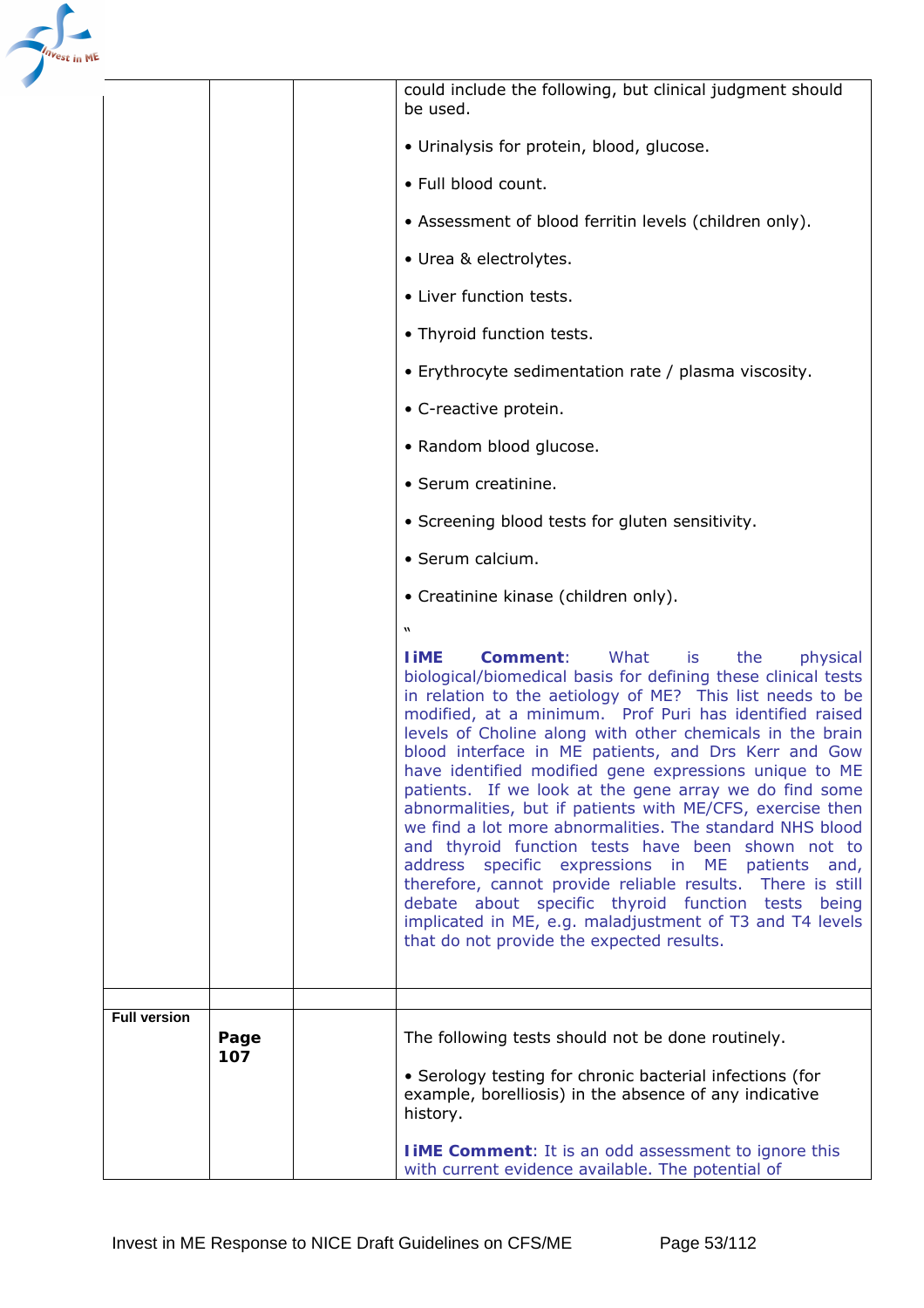

|                     |             |                               | misdiagnosis is great. This test needs to be considered.                                                                                                                                                                                                                                                                                                                                                                                                                                                                                                                              |
|---------------------|-------------|-------------------------------|---------------------------------------------------------------------------------------------------------------------------------------------------------------------------------------------------------------------------------------------------------------------------------------------------------------------------------------------------------------------------------------------------------------------------------------------------------------------------------------------------------------------------------------------------------------------------------------|
|                     |             |                               |                                                                                                                                                                                                                                                                                                                                                                                                                                                                                                                                                                                       |
|                     |             |                               |                                                                                                                                                                                                                                                                                                                                                                                                                                                                                                                                                                                       |
|                     |             |                               | • Serology for general viruses (for example, heterophile<br>antibody tests for                                                                                                                                                                                                                                                                                                                                                                                                                                                                                                        |
|                     |             |                               | infectious mononucleosis) in the absence of any indicative<br>history.                                                                                                                                                                                                                                                                                                                                                                                                                                                                                                                |
|                     |             |                               | • Serology testing for latent infections: toxoplasma, EBV<br>(Epstein Barr virus), CMV (cytomegalovirus) in the<br>absence of any indicative history.                                                                                                                                                                                                                                                                                                                                                                                                                                 |
|                     |             |                               | <b>I iME Comment: Mycoplasmal infections need to be</b><br>found early as it is implicated in CFS/ME cases and can be<br>treated with antibiotics.                                                                                                                                                                                                                                                                                                                                                                                                                                    |
|                     |             |                               | Some of the infectious agents which have been associated<br>with development of CFS/ME and for which an established<br>treatment exists are Enteroviruses, Epstein-Barr virus,<br>Cytomegalovirus, Human herpes virus-6, Parvovirus B 19,<br>Hepatitis C, Chlamydia pneumoniae and Coxiella burnetii<br>(Appendix 6 - 18) and whether elevated levels of Choline<br>can be used as a "fingerprint test" for ME, as suggested<br>by Prof Puri.                                                                                                                                         |
|                     |             |                               |                                                                                                                                                                                                                                                                                                                                                                                                                                                                                                                                                                                       |
| <b>Full version</b> | Page<br>107 | $lines$ 3-6                   | 5.2.9 Deriving Recommendations<br>The GDG decided that certain investigations should be<br>carried out to rule out other diseases and conditions, but<br>it was impossible to recommend a definitive,<br>comprehensive list                                                                                                                                                                                                                                                                                                                                                           |
|                     |             |                               | <b>I iME Comment:</b> which surely shows a failing in these<br>guidelines. We need to have a list, which can be added to<br>as more research becomes available. These quidelines<br>already rule out necessary testing of known mis-<br>diagnoses.                                                                                                                                                                                                                                                                                                                                    |
|                     |             |                               |                                                                                                                                                                                                                                                                                                                                                                                                                                                                                                                                                                                       |
| <b>Full version</b> | Page 108    | lines <sub>3</sub><br>onwards | As stated above, viral serology, in the absence of a recent<br>history suggesting viral infection, should not be carried<br>out. In reviewing the results from the wider survey, the<br>GDG decided that it was difficult to establish a link<br>between CFS/ME and serology indicating past viral<br>infection and that serological evidence of past infection<br>would not alter the patient's management<br><b>I iME Comment:</b> But it might give earlier diagnosis- what<br>about antimicrobials used early? (Appendix $6 - 18$ ). See<br>earlier response re Devanur and Kerr. |
|                     |             |                               |                                                                                                                                                                                                                                                                                                                                                                                                                                                                                                                                                                                       |
|                     |             |                               |                                                                                                                                                                                                                                                                                                                                                                                                                                                                                                                                                                                       |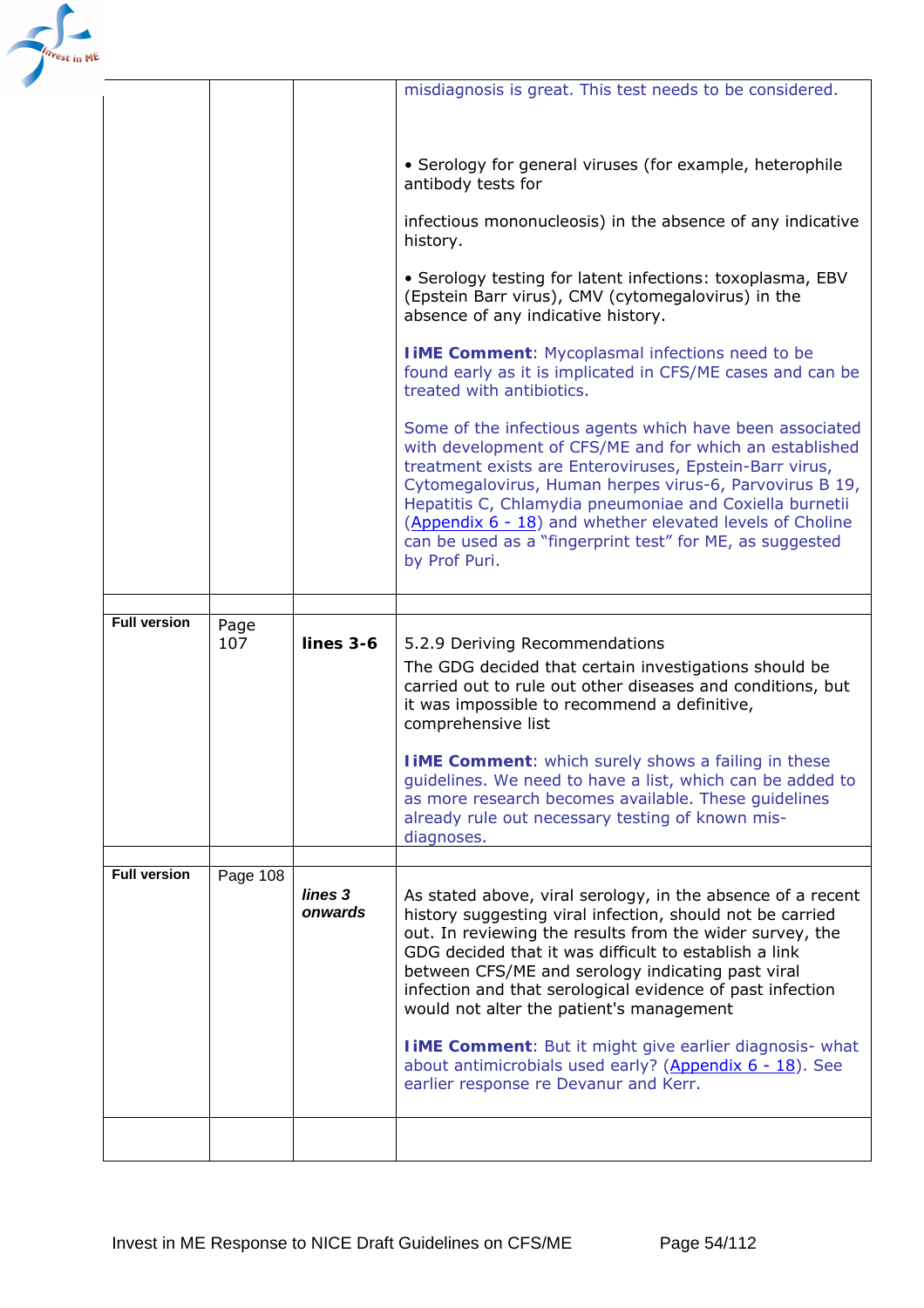

| <b>Full version</b> | Page<br>110 | Line 1            | - 5.3 Arriving at a Diagnosis                                                                                                                                                                                                                                                                                                                                                                                                                                                                                |  |
|---------------------|-------------|-------------------|--------------------------------------------------------------------------------------------------------------------------------------------------------------------------------------------------------------------------------------------------------------------------------------------------------------------------------------------------------------------------------------------------------------------------------------------------------------------------------------------------------------|--|
|                     |             |                   | 5.3.1.1 Evidence to substantiate existing case definitions<br>of CFS or ME is limited. No studies have established the<br>superiority of one case definition over another<br><b>TIME Comment:</b> Why are the Canadian<br>Guidelines<br>Criteria not referenced here, since they are becoming<br>more widely accepted around the world by the biomedical<br>community of ME experts, rather than inventing a further<br>set of criteria that are not agreed outside the psychosocial<br>model practitioners? |  |
|                     |             |                   | 5.3.1.2 Community based studies have indicated that<br>patients meeting CDC 1994 criteria form a more<br>heterogeneous group than patients meeting CDC 1988<br>criteria (2-)                                                                                                                                                                                                                                                                                                                                 |  |
|                     |             |                   | <b>IIME Comment:</b> So shouldn't Canadian guidelines ("even"<br>more stringent" according to NICE) now be used?                                                                                                                                                                                                                                                                                                                                                                                             |  |
|                     |             |                   |                                                                                                                                                                                                                                                                                                                                                                                                                                                                                                              |  |
| <b>Full version</b> | Page<br>110 | Line 7<br>onwards | - 5.3.2 Clinical Evidence Summary<br>The definition of CFS/ME is based upon its classification as                                                                                                                                                                                                                                                                                                                                                                                                            |  |
|                     |             |                   | a 'syndrome,' that is, a pathological condition<br>characterized by its symptoms rather than its cause. The<br>systematic review conducted by the Centre for Reviews<br>and Dissemination (CRD) at the University of York forms<br>the primary evidence base for adult-onset CSF/ME in this<br>guideline                                                                                                                                                                                                     |  |
|                     |             |                   | I iME Comment: Isn't this then putting the whole<br>guidelines document at risk as that York review was<br>limited and unrepresentative?                                                                                                                                                                                                                                                                                                                                                                     |  |
|                     |             |                   |                                                                                                                                                                                                                                                                                                                                                                                                                                                                                                              |  |
| <b>Full version</b> | Page<br>111 | lines 4-8         | The Oxford Criteria of CFS/ME, developed in 1991 by<br>British psychiatrists Simon Wessely and Michael Sharpe<br>defined CFS/ME as a "syndrome in which fatigue has been<br>present for at least six months, during which time it has<br>been present more than 50 per cent of the time." Other<br>symptoms may also be present such as myalgia, mood<br>and sleep disturbance                                                                                                                               |  |
|                     |             |                   | <b>I iME Comment:</b> These are psychiatrists and cannot<br>represent a pathological illness. The Oxford criteria are far<br>too broad to be of any use.                                                                                                                                                                                                                                                                                                                                                     |  |
|                     |             |                   |                                                                                                                                                                                                                                                                                                                                                                                                                                                                                                              |  |
| <b>Full version</b> | Page<br>111 | lines 27          | The 2003 Canadian definition is more stringent and was<br>developed by an international CFS clinical team.                                                                                                                                                                                                                                                                                                                                                                                                   |  |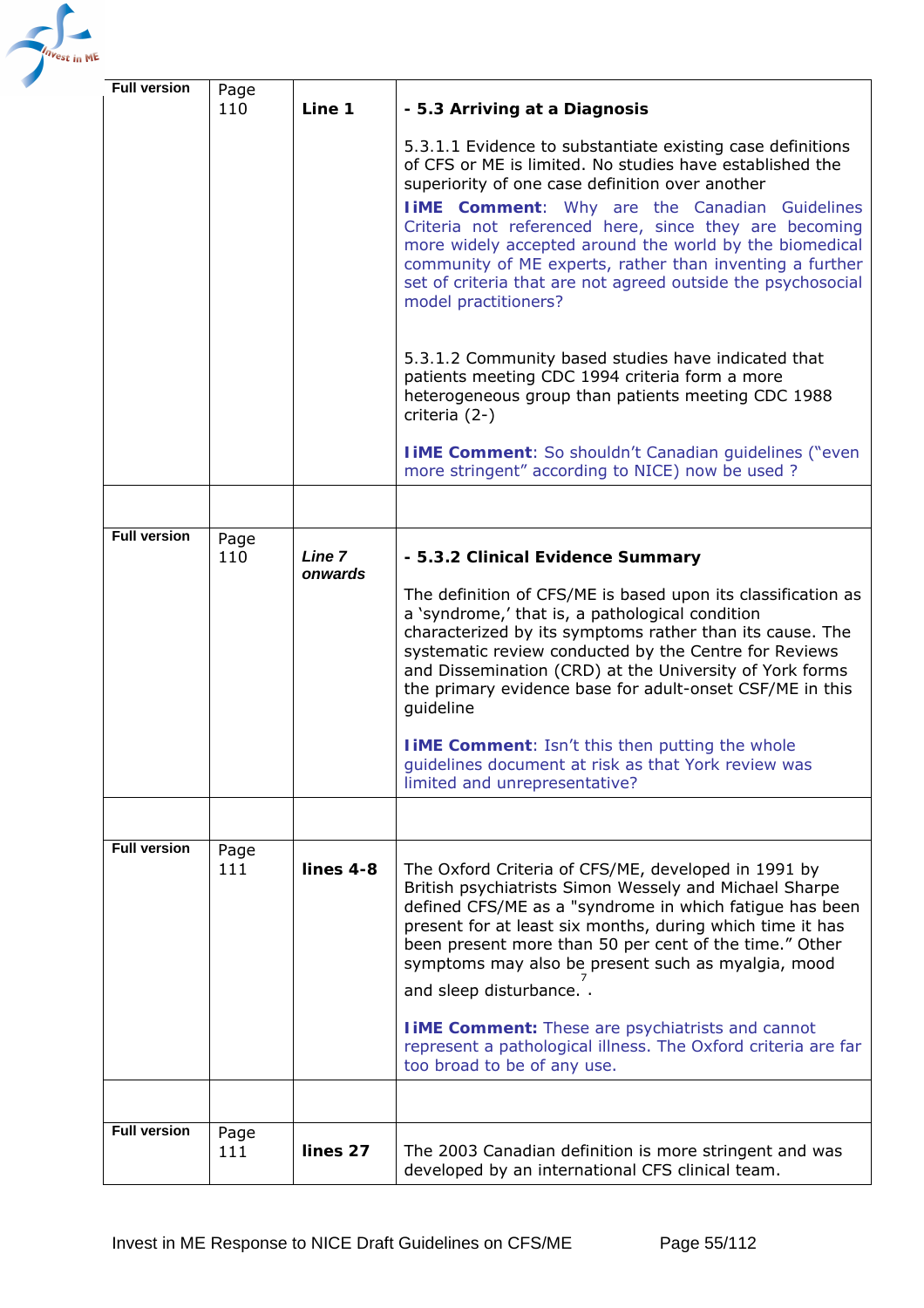

|                     |             |                     | <b>TIME Comment:</b> So why not recommend the use of the<br>Canadian Guidelines if they are more stringent.                                                                                                                                                                                                                                                                                                                                                                                                                                                                                                                                                                                                                                                                                                                                                                                                                                                                                                                                                                                                                                                                                                                                                                                                                                                                                                                                            |
|---------------------|-------------|---------------------|--------------------------------------------------------------------------------------------------------------------------------------------------------------------------------------------------------------------------------------------------------------------------------------------------------------------------------------------------------------------------------------------------------------------------------------------------------------------------------------------------------------------------------------------------------------------------------------------------------------------------------------------------------------------------------------------------------------------------------------------------------------------------------------------------------------------------------------------------------------------------------------------------------------------------------------------------------------------------------------------------------------------------------------------------------------------------------------------------------------------------------------------------------------------------------------------------------------------------------------------------------------------------------------------------------------------------------------------------------------------------------------------------------------------------------------------------------|
|                     |             |                     |                                                                                                                                                                                                                                                                                                                                                                                                                                                                                                                                                                                                                                                                                                                                                                                                                                                                                                                                                                                                                                                                                                                                                                                                                                                                                                                                                                                                                                                        |
| <b>Full version</b> | Page<br>113 | lines 17<br>onwards | <b>Health Economics Evidence Summary</b><br><b>I IME Comment:</b> The economics of diagnosis are of little<br>interest. Accurate diagnosis is the requirement and will<br>likely lead in the long term to economies. We believe it is<br>a false economy to attempt to quantify at the outset<br>which line of diagnosis is to be used based on this ROC<br>curve model.                                                                                                                                                                                                                                                                                                                                                                                                                                                                                                                                                                                                                                                                                                                                                                                                                                                                                                                                                                                                                                                                               |
|                     |             |                     |                                                                                                                                                                                                                                                                                                                                                                                                                                                                                                                                                                                                                                                                                                                                                                                                                                                                                                                                                                                                                                                                                                                                                                                                                                                                                                                                                                                                                                                        |
| <b>Full version</b> | Page<br>116 | lines 4<br>onwards  | 1. The person with the CFS/ME and health care<br>professionals involved in their care will make decisions in<br>partnership. These are directed by the patient's personal<br>preferences and builds on the existing experience and<br>skills of the professional.<br><b>I IME Comment:</b> Patient must be in control, not just<br>partnership. Will this model then support a patient who<br>refuses CBT and GET, in the knowledge that these<br>therapies are either unhelpful or harmful, when insurance<br>companies demand that they be used?<br>2. All treatments are offered allowing the person with the<br>CFS/ME to refuse without compromising the further<br>therapeutic relationship.<br><b>I iME Comment: Agreed. We welcome this.</b><br>3. There is a good rapport in which the patient and their<br>families/carers feel believed and validated.<br><b>I IME Comment:</b> Do NICE apply similar comments to<br>other biological illnesses - cancer, MS, HIV/AIDS? Do<br>these patients have to be 'believed' and 'validated'? Isn't<br>this indicative of the current environment where ME<br>patients are treated as having a somatoform condition?<br>4. Treatment is provided by the NHS in the context of<br>availability of adequate numbers of competent,<br>appropriately trained health care professionals.<br><b>I iME Comment:</b> Who decides which 'professionals' are<br>competently trained. These should be specified. |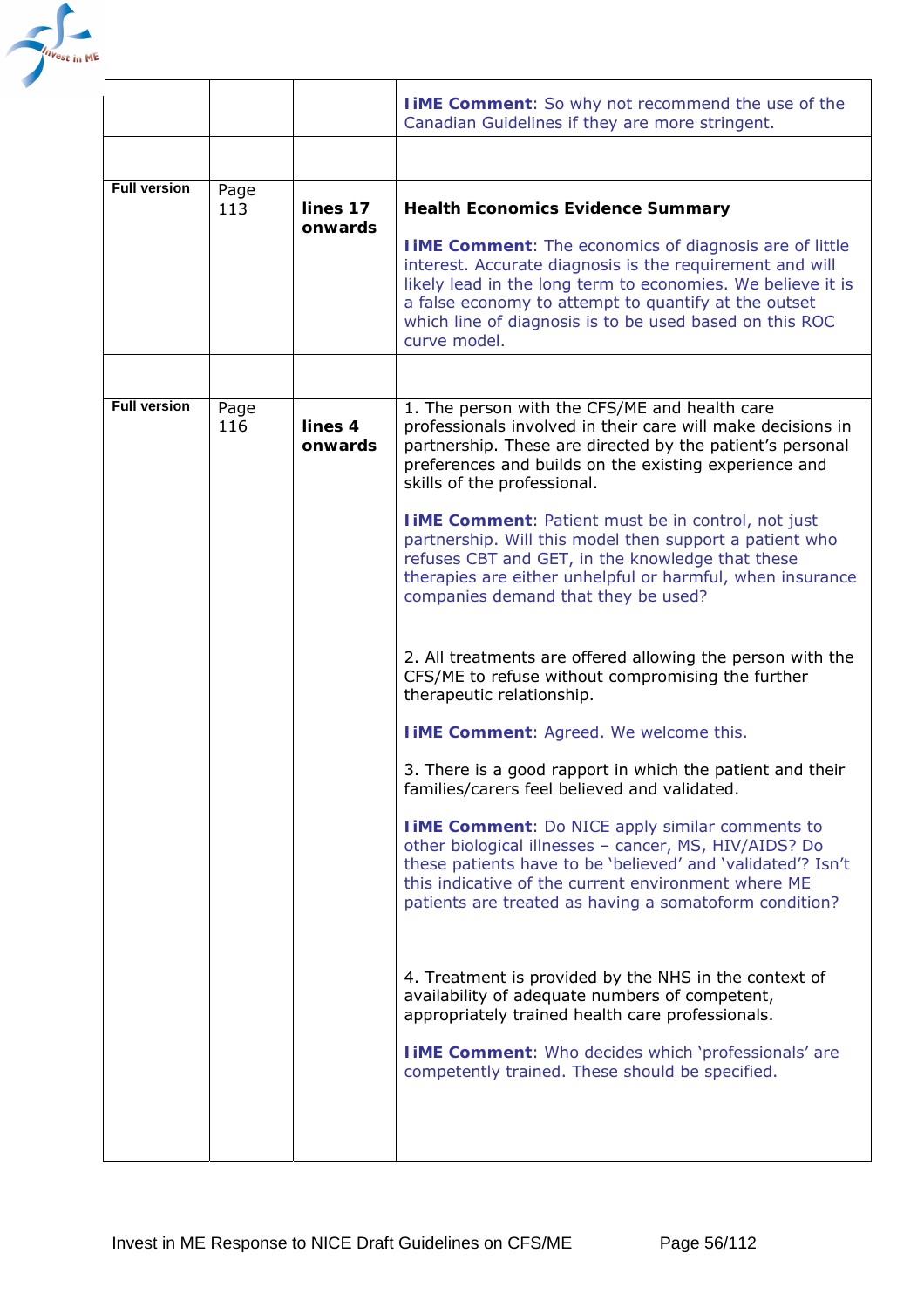

| <b>Full version</b> | Page 124 | lines 1 | - 5.3.5 Recommendations<br>5.3.5.1 A diagnosis of CFS/ME in an adult should be made after<br>symptoms have persisted for 4 months, and after other likely<br>causes of the symptoms have been ruled out                                                                                                                                                                                                                                                                                                                                                                                                                                                                                                                                                                                                                                                                                                                                                                                                                                                                                                                            |
|---------------------|----------|---------|------------------------------------------------------------------------------------------------------------------------------------------------------------------------------------------------------------------------------------------------------------------------------------------------------------------------------------------------------------------------------------------------------------------------------------------------------------------------------------------------------------------------------------------------------------------------------------------------------------------------------------------------------------------------------------------------------------------------------------------------------------------------------------------------------------------------------------------------------------------------------------------------------------------------------------------------------------------------------------------------------------------------------------------------------------------------------------------------------------------------------------|
|                     |          |         | <b>liME</b> Comment What are the agreed criteria for diagnosis?<br>Shouldn't the international Canadian Guidelines be used for such<br>a diagnosis, and what is the reason for the proposed 4 months<br>delay? This again flouts accepted international wisdom that early<br>diagnosis and intervention can help prevent the onset of severe<br>ME and provide evidence for refinement of diagnostic tools.                                                                                                                                                                                                                                                                                                                                                                                                                                                                                                                                                                                                                                                                                                                        |
|                     |          |         | 5.3.5.2 The diagnosis of a child should be made by a<br>general paediatrician after symptoms have persisted for 3<br>months and other likely causes of the symptoms have<br>been ruled out                                                                                                                                                                                                                                                                                                                                                                                                                                                                                                                                                                                                                                                                                                                                                                                                                                                                                                                                         |
|                     |          |         | <b>IIME Comment</b> Again, a paediatrician with expertise in ME would,<br>surely, be more appropriate. Also, why wait 3 months for a<br>diagnosis, as a different time period from an adult?<br>Early<br>diagnosis is even more important for children.                                                                                                                                                                                                                                                                                                                                                                                                                                                                                                                                                                                                                                                                                                                                                                                                                                                                            |
|                     |          |         | 5.3.5.3 When a diagnosis is made, a prognosis of cautious<br>optimism should be conveyed. With appropriate<br>management, most children and adults, but not all, will<br>have some improvement and some will recover fully.                                                                                                                                                                                                                                                                                                                                                                                                                                                                                                                                                                                                                                                                                                                                                                                                                                                                                                        |
|                     |          |         | <b>TIME Comment:</b> What is the scientific basis for this<br>statement? Why single out this illness from others. Where<br>is the basis for this statement? 'Some' adults, 'some'<br>children, 'some' will and 'some' won't. Define or quantify<br>'some'.                                                                                                                                                                                                                                                                                                                                                                                                                                                                                                                                                                                                                                                                                                                                                                                                                                                                         |
|                     |          |         | Otherwise this is a totally pointless statement. Patients<br>want honesty - even children - so it is better to be<br>realistic and factual rather than woolly and unspecific                                                                                                                                                                                                                                                                                                                                                                                                                                                                                                                                                                                                                                                                                                                                                                                                                                                                                                                                                       |
|                     |          |         | Has there ever been any scientific research published in<br>the international community to base such a prosaic<br>statement for cautious optimism. Has there been a<br>scientific or rigorous assessment of the outcomes of ME<br>patients? This paragraph/statement raises a number of<br>major questions that need to be answered before the<br>statement could be accepted, such as: how many patients<br>were involved; what was the patient selection criteria;<br>what were the diagnostic tools used to confirm the cohort<br>was purely suffering ME; were there other medical or<br>clinical influences; over what period of time did the study<br>follow individual patients progress; what happened to the<br>severe ME sufferers; what were the demographics; what<br>were the statistical analysis results; what appropriate<br>management techniques were trialled; what were the<br>statistical samples of age and gender; what definition of<br>"most" was employed, e.g. simple majority of all<br>participants over/under a defined age; what percentage<br>recovered fully; how was "some improvement defined"; |
|                     |          |         | who performed the research; was more than one medical                                                                                                                                                                                                                                                                                                                                                                                                                                                                                                                                                                                                                                                                                                                                                                                                                                                                                                                                                                                                                                                                              |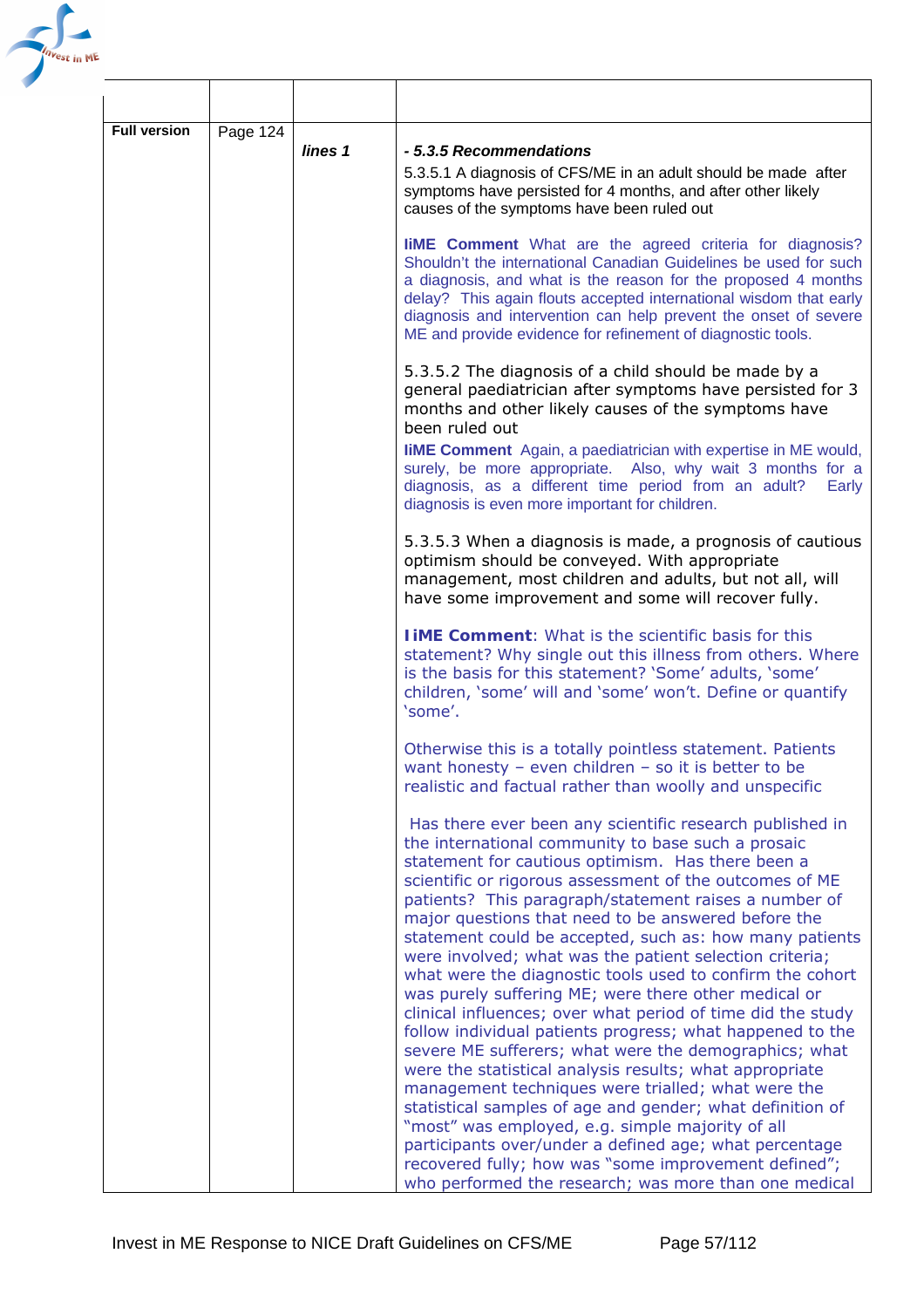

|                     |             |         | research centre involved in the research; was the<br>research approved by the Medical Ethics Committee; what<br>clinical and research qualifications did the researchers<br>possess; where were the study results published; who<br>were the independent academic referees who assessed<br>the academic and scientific rigorousness; and, who<br>funded the study to be conducted? If any of the above<br>questions can not be answered with adequate academic<br>probity, then the statement must be removed. |
|---------------------|-------------|---------|----------------------------------------------------------------------------------------------------------------------------------------------------------------------------------------------------------------------------------------------------------------------------------------------------------------------------------------------------------------------------------------------------------------------------------------------------------------------------------------------------------------|
| <b>Full version</b> |             |         |                                                                                                                                                                                                                                                                                                                                                                                                                                                                                                                |
|                     | Page<br>124 | line 5  | - 5.3.6 Deriving Recommendations                                                                                                                                                                                                                                                                                                                                                                                                                                                                               |
|                     |             |         | Diagnostic Criteria<br>The GDG reviewed the current diagnostic criteria, but did<br>not find any one of them particularly helpful in managing<br>the condition or in making a definitive diagnosis.                                                                                                                                                                                                                                                                                                            |
|                     |             |         | <b>TIME Comment:</b> This cannot be correct. The Canadian<br>guidelines give specific expertise on diagnosis. Other<br>specialists (Dr. Byron Hyde) also have good diagnostic<br>criteria.                                                                                                                                                                                                                                                                                                                     |
|                     |             |         |                                                                                                                                                                                                                                                                                                                                                                                                                                                                                                                |
| <b>Full version</b> | Page<br>124 | line 7  | The case definitions used in research papers are not<br>necessarily helpful in clinical practice, especially in a<br>condition whose symptoms evolve gradually and where<br>early recognition and treatment is probably beneficial.                                                                                                                                                                                                                                                                            |
|                     |             |         | <b>I iME Comment:</b> Acute onset ME is not gradual. Most ME<br>cases are acute onset.                                                                                                                                                                                                                                                                                                                                                                                                                         |
|                     |             |         |                                                                                                                                                                                                                                                                                                                                                                                                                                                                                                                |
| <b>Full version</b> | Page 124    | line 12 | The GDG was concerned that the application of narrow<br>diagnostic criteria may make it less likely that advice and<br>treatment is given early in the course of the illness. On<br>the other hand, the GDG were also concerned that if<br>broader criteria were used, people would be falsely<br>diagnosed and other serious conditions missed.                                                                                                                                                               |
|                     |             |         | <b>I iME Comment:</b> Exactly - which is why the Oxford<br>criteria are unfit for ME. Why does NICE continue using<br>these criteria and not come out in favour of the Canadian<br>guidelines which are more stringent? There is no point in<br>having generalised and inaccurate criteria - such as the<br>Oxford - if it means including other conditions due to the<br>range allowed. This document is supposed to be for a<br>neurological illness.                                                        |
|                     |             |         |                                                                                                                                                                                                                                                                                                                                                                                                                                                                                                                |
| <b>Full version</b> | Page 125    | line 12 | - Making a diagnosis                                                                                                                                                                                                                                                                                                                                                                                                                                                                                           |
|                     |             |         | However, the GDG decided that a diagnosis was crucial to<br>the patient and their families in understanding their                                                                                                                                                                                                                                                                                                                                                                                              |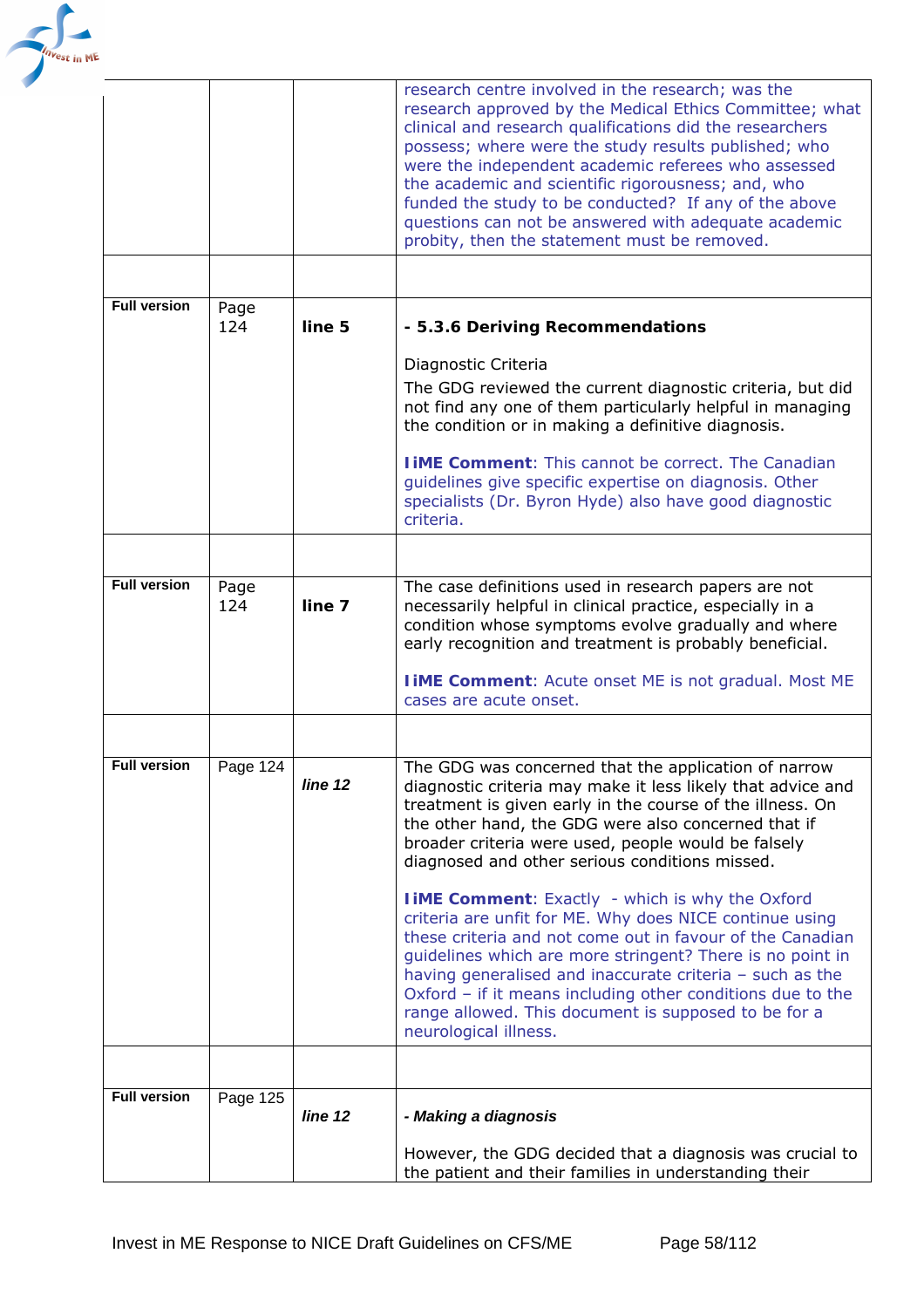

|                     |             |         | symptoms and receiving appropriate treatment. It must<br>however, be considered a working diagnosis and regularly<br>reviewed                                                                                                                                                                                                                                                                                                                                                                                                                                                                                                                                                                                                                         |
|---------------------|-------------|---------|-------------------------------------------------------------------------------------------------------------------------------------------------------------------------------------------------------------------------------------------------------------------------------------------------------------------------------------------------------------------------------------------------------------------------------------------------------------------------------------------------------------------------------------------------------------------------------------------------------------------------------------------------------------------------------------------------------------------------------------------------------|
|                     |             |         | <b>I IME Comment:</b> Shouldn't it be based on a thorough<br>medical examination? Patients should be treated as<br>individuals and not be the object of labelling. CFS/ME<br>should not be seen as a dead end diagnosis where all<br>investigations stop and patients are only called in for note<br>taking.                                                                                                                                                                                                                                                                                                                                                                                                                                          |
|                     |             |         |                                                                                                                                                                                                                                                                                                                                                                                                                                                                                                                                                                                                                                                                                                                                                       |
| <b>Full version</b> | Page<br>125 | line 18 | Signs and Symptoms<br>There was strong agreement that persistent, debilitating,                                                                                                                                                                                                                                                                                                                                                                                                                                                                                                                                                                                                                                                                       |
|                     |             |         | post exertional fatigue characterised the condition                                                                                                                                                                                                                                                                                                                                                                                                                                                                                                                                                                                                                                                                                                   |
|                     |             |         | <b>I iME Comment:</b> So why is GET recommended?                                                                                                                                                                                                                                                                                                                                                                                                                                                                                                                                                                                                                                                                                                      |
|                     |             |         |                                                                                                                                                                                                                                                                                                                                                                                                                                                                                                                                                                                                                                                                                                                                                       |
| <b>Full version</b> | Page 132    |         |                                                                                                                                                                                                                                                                                                                                                                                                                                                                                                                                                                                                                                                                                                                                                       |
|                     |             | line 1  | 5.4.5.1                                                                                                                                                                                                                                                                                                                                                                                                                                                                                                                                                                                                                                                                                                                                               |
|                     |             |         | <b>IIME Comment:</b> [Referral to specialised care  ] A                                                                                                                                                                                                                                                                                                                                                                                                                                                                                                                                                                                                                                                                                               |
|                     |             |         | referral of a patient diagnosed with ME should follow                                                                                                                                                                                                                                                                                                                                                                                                                                                                                                                                                                                                                                                                                                 |
|                     |             |         | agreed diagnostic criteria that have been developed by                                                                                                                                                                                                                                                                                                                                                                                                                                                                                                                                                                                                                                                                                                |
|                     |             |         | gaining an understanding of the aetiology of the illness.<br>Is there a "fingerprint test" that can differentiate Chronic                                                                                                                                                                                                                                                                                                                                                                                                                                                                                                                                                                                                                             |
|                     |             |         | Fatigue states from the neurological condition defined by<br>the WHO ICD-10 93.3 definition? If not referral should be<br>based on "cautious best practice approach", noting that<br>patients suffering with severe ME may be damaged by the<br>application of GET and that there is no proof that CBT can<br>In fact, the "drop-out" rate of<br>assist such conditions.<br>severe ME patients from the CNNC centres would suggest<br>that CBT provides no positive outcomes. The CNNC<br>should be able to provide statistics for their operation.<br>However, it is noted that without scientifically rigorous<br>statistical analysis this response statement is purely<br>anecdotal, like much of the content of the proposed NICE<br>guidelines. |
|                     |             |         | [Referral ] In addition to previous comments about<br>timescale delays for referrals, what criteria are to be used<br>to select the "moderate" or "severe" ME symptoms to<br>instigate accelerated or immediate referral action? This<br>statement seems to contradict a previously stated (and<br>challenged) need for a diagnosis after 4 months for an<br>adult and 3 months for a child.                                                                                                                                                                                                                                                                                                                                                          |
|                     |             |         |                                                                                                                                                                                                                                                                                                                                                                                                                                                                                                                                                                                                                                                                                                                                                       |
| <b>Full version</b> | Page<br>132 | line 1  | 5.4.5.3                                                                                                                                                                                                                                                                                                                                                                                                                                                                                                                                                                                                                                                                                                                                               |
|                     |             |         | "The GDG considered that when seen in the early stages<br>of illness, it is reasonable to observe adult patients for a                                                                                                                                                                                                                                                                                                                                                                                                                                                                                                                                                                                                                                |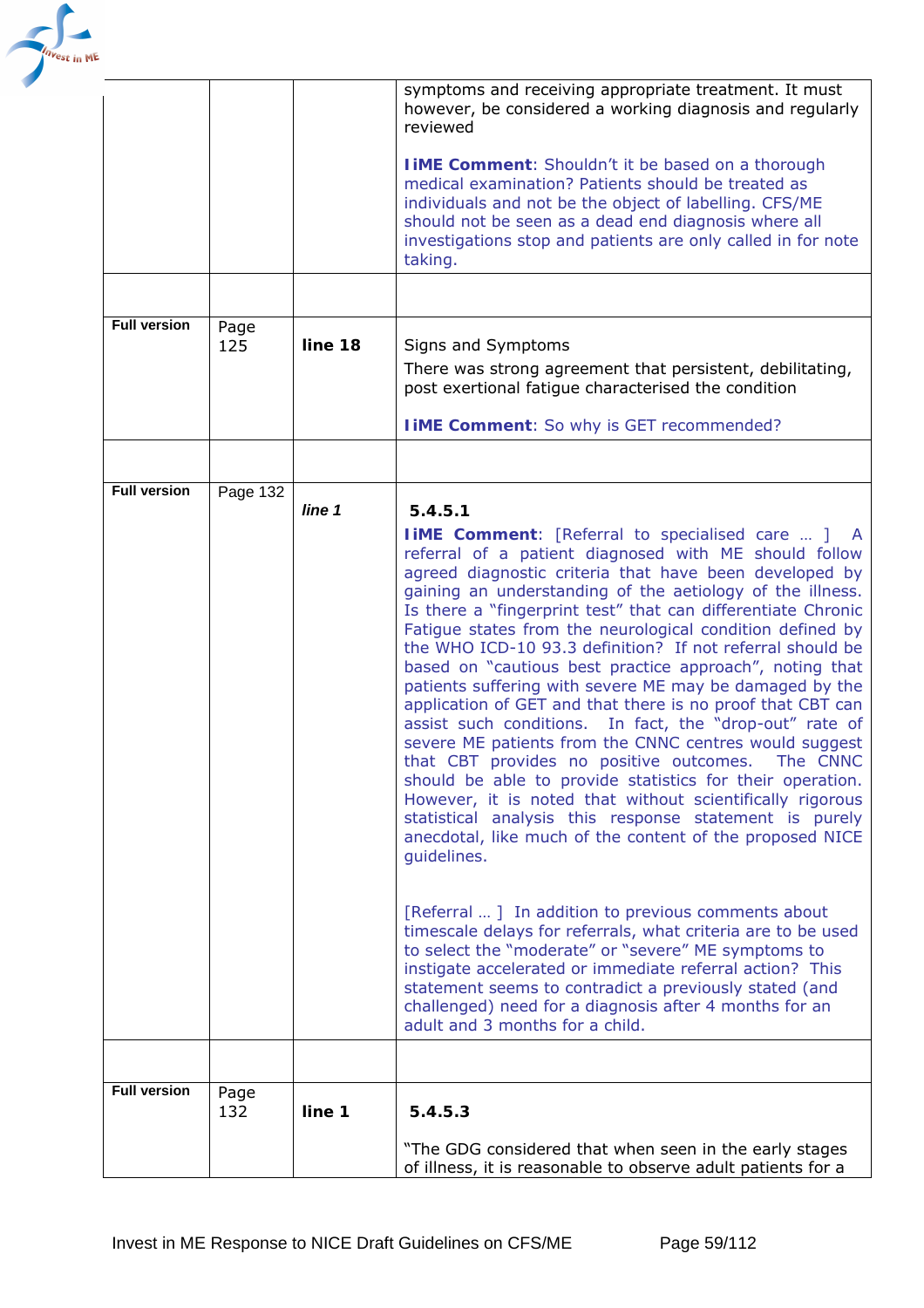| <sup>est</sup> in ME |                     |             |                    |                                                                                                                                                                                                                                                                                                                                                                                                                                                                                                                                                                                                                                                                                                 |
|----------------------|---------------------|-------------|--------------------|-------------------------------------------------------------------------------------------------------------------------------------------------------------------------------------------------------------------------------------------------------------------------------------------------------------------------------------------------------------------------------------------------------------------------------------------------------------------------------------------------------------------------------------------------------------------------------------------------------------------------------------------------------------------------------------------------|
|                      |                     |             |                    | few weeks before specialist referral as some patients will<br>improve spontaneously. The view of the GDG is that no<br>adult should wait for more than 6 months for a referral. "                                                                                                                                                                                                                                                                                                                                                                                                                                                                                                               |
|                      |                     |             |                    | <b>I iME Comment:</b> In the early stages of illness it is<br>important to identify viral or bacterial causes and treat<br>them early with relevant antimicrobials.                                                                                                                                                                                                                                                                                                                                                                                                                                                                                                                             |
|                      |                     |             |                    | What are the statistics relating to this (wonderful event<br>of) spontaneous improvement? From which clinical study<br>are the published and peer-reviewed results available?<br>The Guideline Development Group and the Independent<br>Guideline Review Panel established with the National<br>Collaborating Centre should have reported the significant<br>findings to support this statement. Without the scientific<br>basis to support this statement, this statement should be<br>removed or reworded to - "Some patients who are not<br>found to have ME will improve spontaneously".                                                                                                    |
|                      |                     |             |                    |                                                                                                                                                                                                                                                                                                                                                                                                                                                                                                                                                                                                                                                                                                 |
|                      | <b>Full version</b> | Page<br>133 | line 7<br>onwards  | "Referral to a multi-disciplinary team specialising in<br>CFS/ME                                                                                                                                                                                                                                                                                                                                                                                                                                                                                                                                                                                                                                |
|                      |                     |             |                    | The GDG decided that a referral should be made following<br>a diagnosis. However, this may be a provisional diagnosis<br>rather than a certainty. The view of the GDG was that 3-6<br>weeks following the onset of symptoms was generally too<br>short a time but that 6 months is too long. The GDG<br>decided that 3-4 months following the onset of<br>symptoms, once exclusion tests were completed and<br>following a provisional diagnosis, was generally the<br>appropriate time to refer patients to a multi-disciplinary<br>team specialising in CFS/ME. However, this needed to be<br>based on the individual, as people with severe symptoms<br>needed to be referred immediately. " |
|                      |                     |             |                    | <b>IIME Comment: Infectious agents (such as Mycoplasma)</b><br>pneuomoniae), which are implicated in ME, may not be<br>picked up by the test recommended to be performed by a<br>GP. It is no point in waiting 3-4 months before prescribing<br>antibiotics.                                                                                                                                                                                                                                                                                                                                                                                                                                    |
|                      |                     |             |                    | Lyme Disease needs to be treated early so the diagnostic<br>test (preferably the more precise US or Euro version)<br>needs to be made.                                                                                                                                                                                                                                                                                                                                                                                                                                                                                                                                                          |
|                      |                     |             |                    | It is not only patients with severe symptoms who need to<br>be treated early.                                                                                                                                                                                                                                                                                                                                                                                                                                                                                                                                                                                                                   |
|                      |                     |             |                    |                                                                                                                                                                                                                                                                                                                                                                                                                                                                                                                                                                                                                                                                                                 |
|                      | <b>Full version</b> | Page<br>133 | line 16<br>onwards | 5.5 A Conceptual Framework<br>There is little understanding of the nature of the disease<br>and there were differing views on the GDG about this with<br>lengthy discussions. A view held by a few individuals on<br>the GDG was that CFS/ME could not be identified or                                                                                                                                                                                                                                                                                                                                                                                                                         |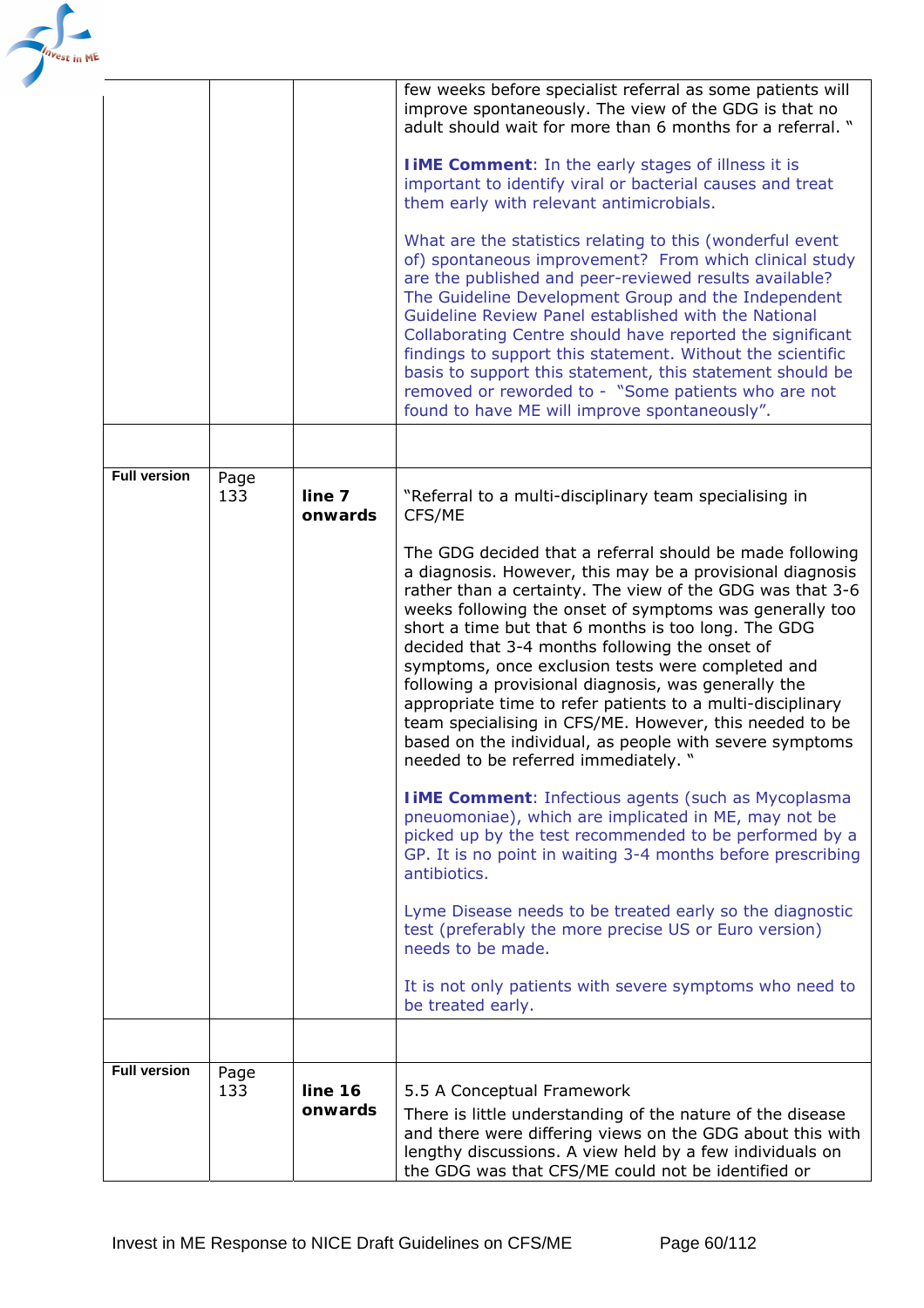

|                     |             |                    | managed unless a broader view was taken. This<br>perspective is put forward below.                                                                                                                                                                                                                                                                                                                                                                                                                                                                                                                                                                                                                                                                |
|---------------------|-------------|--------------------|---------------------------------------------------------------------------------------------------------------------------------------------------------------------------------------------------------------------------------------------------------------------------------------------------------------------------------------------------------------------------------------------------------------------------------------------------------------------------------------------------------------------------------------------------------------------------------------------------------------------------------------------------------------------------------------------------------------------------------------------------|
|                     |             |                    | <b>I iME Comment:</b> Views by ME support groups show that<br>ME must be seen as a distinct and separate illness from<br>CFS. This is part of the problem with healthcare staff and<br>others - by broadening the view inevitably the<br>requirements for diagnosing and treating ME patients will<br>be diluted.                                                                                                                                                                                                                                                                                                                                                                                                                                 |
|                     |             |                    |                                                                                                                                                                                                                                                                                                                                                                                                                                                                                                                                                                                                                                                                                                                                                   |
| <b>Full version</b> | Page<br>133 | line 20<br>onwards | A conceptual framework for patients and health<br>professionals when making a diagnosis of Chronic Fatigue<br>Syndrome                                                                                                                                                                                                                                                                                                                                                                                                                                                                                                                                                                                                                            |
|                     |             |                    | <b>I iME Comment:</b> Are we now talking only of CFS? There<br>is a complete lack of precision in this terminology !!!                                                                                                                                                                                                                                                                                                                                                                                                                                                                                                                                                                                                                            |
|                     |             |                    | "A diagnosis of Chronic Fatigue Syndrome (CFS) is made<br>on clinical grounds alone after the exclusion of<br>conventional disease processes that could account for the<br>wide-ranging symptoms that are usually experienced by<br>patients with CFS. As there are no objective abnormalities<br>to account for the illness experienced and the associated<br>disability suffered in CFS, additional distress for patients,<br>their families and the wider social network commonly<br>occurs. Importantly, the lack of an objective definition of<br>CFS as a discrete disease entity can jeopardise the<br>therapeutic relationship between patient and healthcare<br>professional with a consequent adverse impact on the<br>healing process. |
|                     |             |                    | The relationship between the individual with CFS, their<br>families and health professional can be further stressed<br>by disagreements about the origins of CFS. "                                                                                                                                                                                                                                                                                                                                                                                                                                                                                                                                                                               |
|                     |             |                    | <b>I iME Comment:</b> Are we now talking only of CFS?<br>Complete lack of precision in this terminology !!! Appalling<br>precision in these guidelines.                                                                                                                                                                                                                                                                                                                                                                                                                                                                                                                                                                                           |
|                     |             |                    |                                                                                                                                                                                                                                                                                                                                                                                                                                                                                                                                                                                                                                                                                                                                                   |
| <b>Full version</b> | Page<br>134 | line 5<br>onwards  | "Entrenchment and polarisation of viewpoints about a<br>physical or psychological origin of CFS undermines<br>relationships that support recovery"                                                                                                                                                                                                                                                                                                                                                                                                                                                                                                                                                                                                |
|                     |             |                    | <b>IIME Comment:</b> so much evidence exists to support the<br>biological viewpoint that this should not be here at all. ME<br>patients are concerned about treatment for ME patients -<br>not CFS                                                                                                                                                                                                                                                                                                                                                                                                                                                                                                                                                |
|                     |             |                    | "Another consequence of the unclear definition and<br>aetiology of CFS is the difficulty experienced by patients<br>and healthcare professionals in distinguishing CFS from<br>several overlapping conditions such as fibromyalgia and                                                                                                                                                                                                                                                                                                                                                                                                                                                                                                            |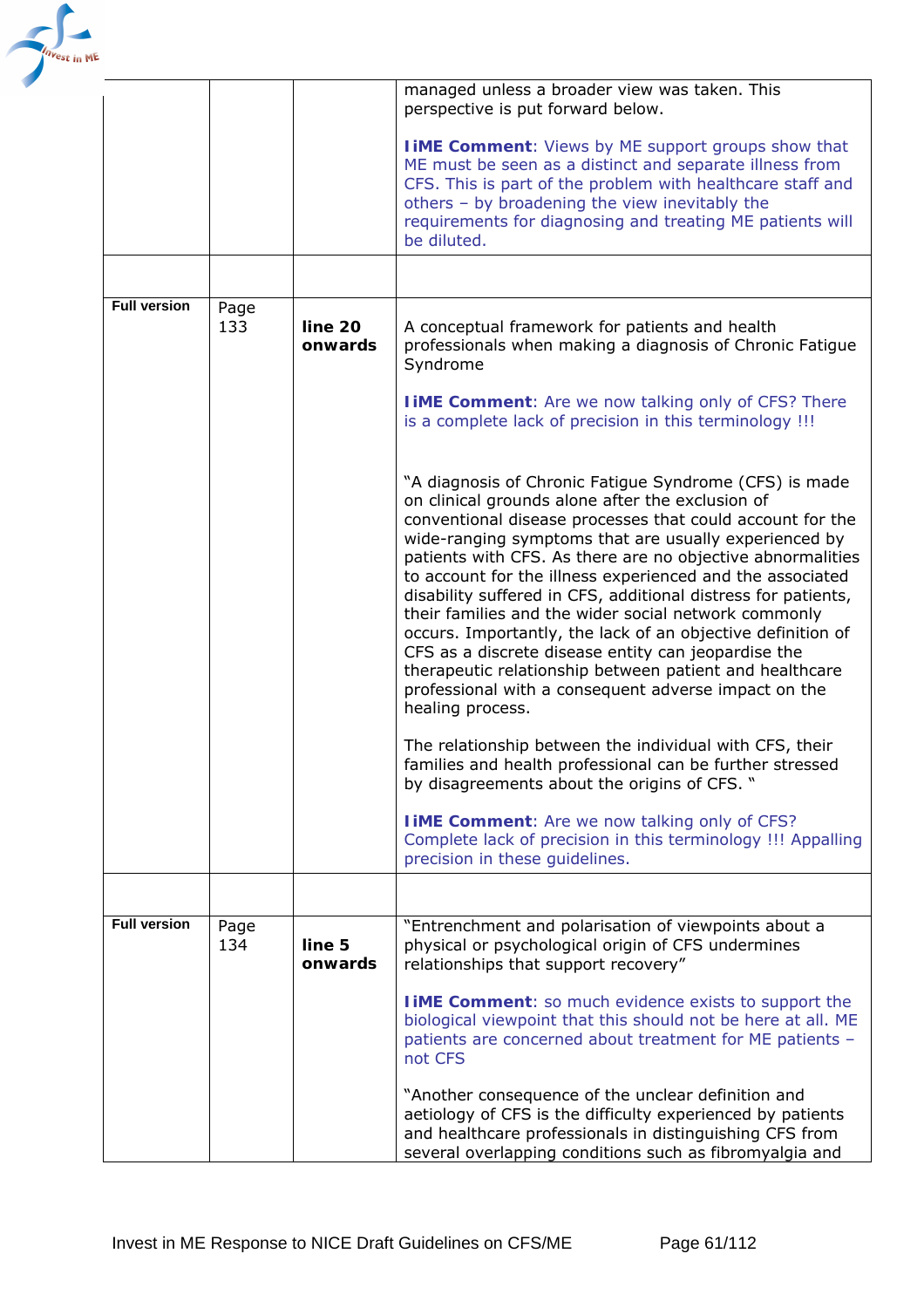| <sup>e</sup> st in ME |                     |             |                    |                                                                                                                                                                                                                                                                                                                                                                                                                                                                                                                                                                          |
|-----------------------|---------------------|-------------|--------------------|--------------------------------------------------------------------------------------------------------------------------------------------------------------------------------------------------------------------------------------------------------------------------------------------------------------------------------------------------------------------------------------------------------------------------------------------------------------------------------------------------------------------------------------------------------------------------|
|                       |                     |             |                    | irritable bowel syndrome. "                                                                                                                                                                                                                                                                                                                                                                                                                                                                                                                                              |
|                       |                     |             |                    | <b>I iME Comment:</b> This is ludicrous - ME has clearly<br>distinct symptoms which proper medical examination will<br>show.                                                                                                                                                                                                                                                                                                                                                                                                                                             |
|                       |                     |             |                    | "Differing beliefs about definition and cause of CFS can<br>extend from the patient and the doctor to family<br>members and the wider community resulting in<br>dissatisfied, disabled patients and frustrated doctors. "                                                                                                                                                                                                                                                                                                                                                |
|                       |                     |             |                    | <b>I iME Comment:</b> It also results in bigoted and biased<br>doctors                                                                                                                                                                                                                                                                                                                                                                                                                                                                                                   |
|                       |                     |             |                    | "The patient journey can become an ordeal with<br>unnecessary distress, added costs and waste for the<br>health economy, the patient and their family.                                                                                                                                                                                                                                                                                                                                                                                                                   |
|                       |                     |             |                    | CFS has been described as part of a broader condition<br>that includes a range of related disorders including<br>fibromyalgia, irritable bowel syndrome, chronic pain,<br>pelvic pain, temporomandibular joint dysfunction and<br>atypical facial pain. "                                                                                                                                                                                                                                                                                                                |
|                       |                     |             |                    | <b>I iME Comment:</b> Are we talking about CFS or ME?                                                                                                                                                                                                                                                                                                                                                                                                                                                                                                                    |
|                       |                     |             |                    | ME has also been described as a multi-system order<br>involving immunological, endocrinological, cardiovascular<br>and gastroenterological                                                                                                                                                                                                                                                                                                                                                                                                                               |
|                       |                     |             |                    |                                                                                                                                                                                                                                                                                                                                                                                                                                                                                                                                                                          |
|                       | <b>Full version</b> | Page<br>134 | line 25<br>onwards | "Terminology used by doctors such as 'functional<br>syndrome' and 'medically unexplained symptoms' are part<br>of common usage in clinical practice today. The terms<br>have arisen to describe non-conventional diseases and<br>are intended to validate CFS and overlapping conditions<br>to help improve patient care and research into the<br>disorder. Although the term 'functional' has been found to<br>be more acceptable with patients than terms such as<br>'psychosomatic' or 'medically unexplained', some<br>terminology has become derogatory with use. " |
|                       |                     |             |                    | <b>I iME Comment:</b> Are we talking about CFS or ME?                                                                                                                                                                                                                                                                                                                                                                                                                                                                                                                    |
|                       |                     |             |                    | This shows the hypocrisy with current healthcare in the<br>UK toward ME. The reason that some terms have become<br>derogatory relates to the lack of guidelines to healthcare<br>staff to see the biomedical evidence behind ME and to<br>obfuscate the issue by insisting on treating ME with<br>psychological therapies.                                                                                                                                                                                                                                               |
|                       |                     |             |                    | "The terms have arisen to describe non-conventional<br>diseases and are intended to validate CFS and<br>overlapping conditions to help improve patient care and<br>research into the disorder".                                                                                                                                                                                                                                                                                                                                                                          |
|                       |                     |             |                    | The term ME has been in the WHO ICD category as a                                                                                                                                                                                                                                                                                                                                                                                                                                                                                                                        |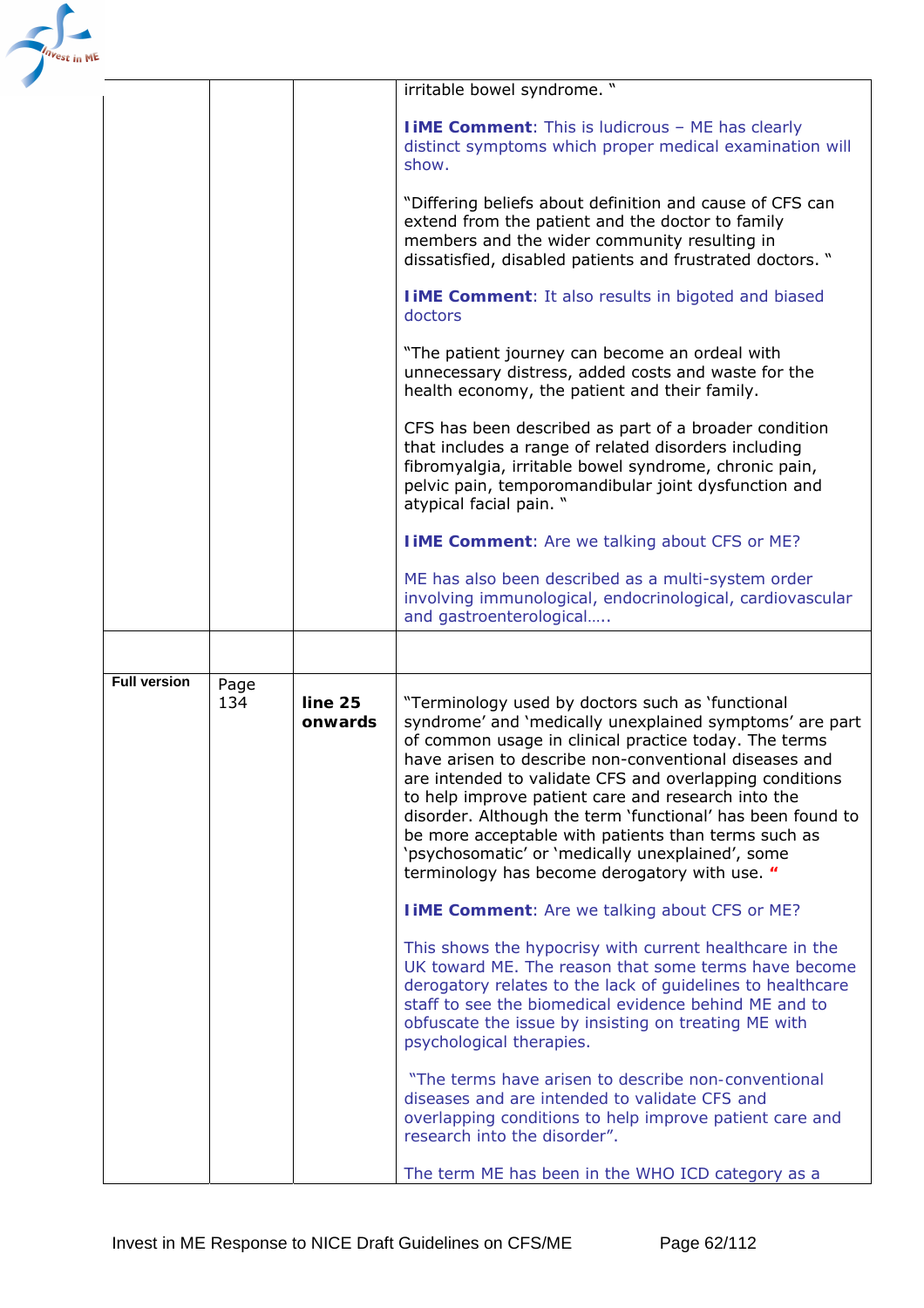

|                     |             |                   | neurological illness for a long time.                                                                                                                                                                                                                                                                                                                                                                                                                                                                                                                                                                    |
|---------------------|-------------|-------------------|----------------------------------------------------------------------------------------------------------------------------------------------------------------------------------------------------------------------------------------------------------------------------------------------------------------------------------------------------------------------------------------------------------------------------------------------------------------------------------------------------------------------------------------------------------------------------------------------------------|
|                     |             |                   | NICE could have taken the initiative and used the WHO<br>term. Instead it does nothing but perpetuate the myths<br>here.                                                                                                                                                                                                                                                                                                                                                                                                                                                                                 |
|                     |             |                   |                                                                                                                                                                                                                                                                                                                                                                                                                                                                                                                                                                                                          |
| <b>Full version</b> | Page<br>135 | lines 2 -<br>5    | "For some patients and health professionals, the<br>functional concept and all associated terminology are<br>deemed unacceptable. The 'mental or physical' condition<br>debate predominates in the clinical encounter<br>undermining the doctor patient relationship. "<br><b>I iME Comment:</b> These NICE guidelines are doing little to<br>prevent this from continuing.                                                                                                                                                                                                                              |
|                     |             |                   |                                                                                                                                                                                                                                                                                                                                                                                                                                                                                                                                                                                                          |
| <b>Full version</b> | Page 135    | line 6<br>onwards | "Outcomes are likely to improve if the diagnosis of CFS is<br>communicated more successfully through a collaborative<br>approach between the patient and doctor leading to a<br>therapeutic relationship. "                                                                                                                                                                                                                                                                                                                                                                                              |
|                     |             |                   | <b>I IME Comment:</b> Are we talking about CFS or ME?                                                                                                                                                                                                                                                                                                                                                                                                                                                                                                                                                    |
|                     |             |                   | "This requires doctors to take an active approach to<br>provide accurate information and to discuss key issues<br>with patients on an ongoing basis to achieve better<br>outcomes. "                                                                                                                                                                                                                                                                                                                                                                                                                     |
|                     |             |                   | <b>IIME Comment:</b> It also requires the doctor to be aware<br>of current and past biomedical research.                                                                                                                                                                                                                                                                                                                                                                                                                                                                                                 |
|                     |             |                   | If an effective therapeutic relationship is to develop,<br>doctors must acknowledge that, despite the current lack<br>of understanding of underlying causes of CFS (liME<br>Comment: Are we talking about CFS or ME?), the<br>symptoms are real and the suffering and associated<br>disability is genuine. The ideas, concerns and<br>expectations of the patient, carers, families and the<br>doctor should be explored for differences and similarities.                                                                                                                                               |
|                     |             |                   | Appropriate and agreeable terminology and understanding<br>is important when making a diagnosis and establishing a<br>therapeutic relationship. The definition and concept of<br>CFS (IIME Comment: Are we talking about CFS or<br>ME?) through a biopsychosocial model acknowledges the<br>role of both external and internal influences on the<br>development of and recovery from CFS (liME Comment:<br>Are we talking about CFS or ME?). The biopsychosocial<br>model negates the duality of mind or body and a<br>significant cause of conflict between the patient and<br>healthcare professional. |
|                     |             |                   | <b>I iME Comment</b> : The failure to explain the<br>biopsychosocial theory on which NICE recommendations<br>for treatment are based;                                                                                                                                                                                                                                                                                                                                                                                                                                                                    |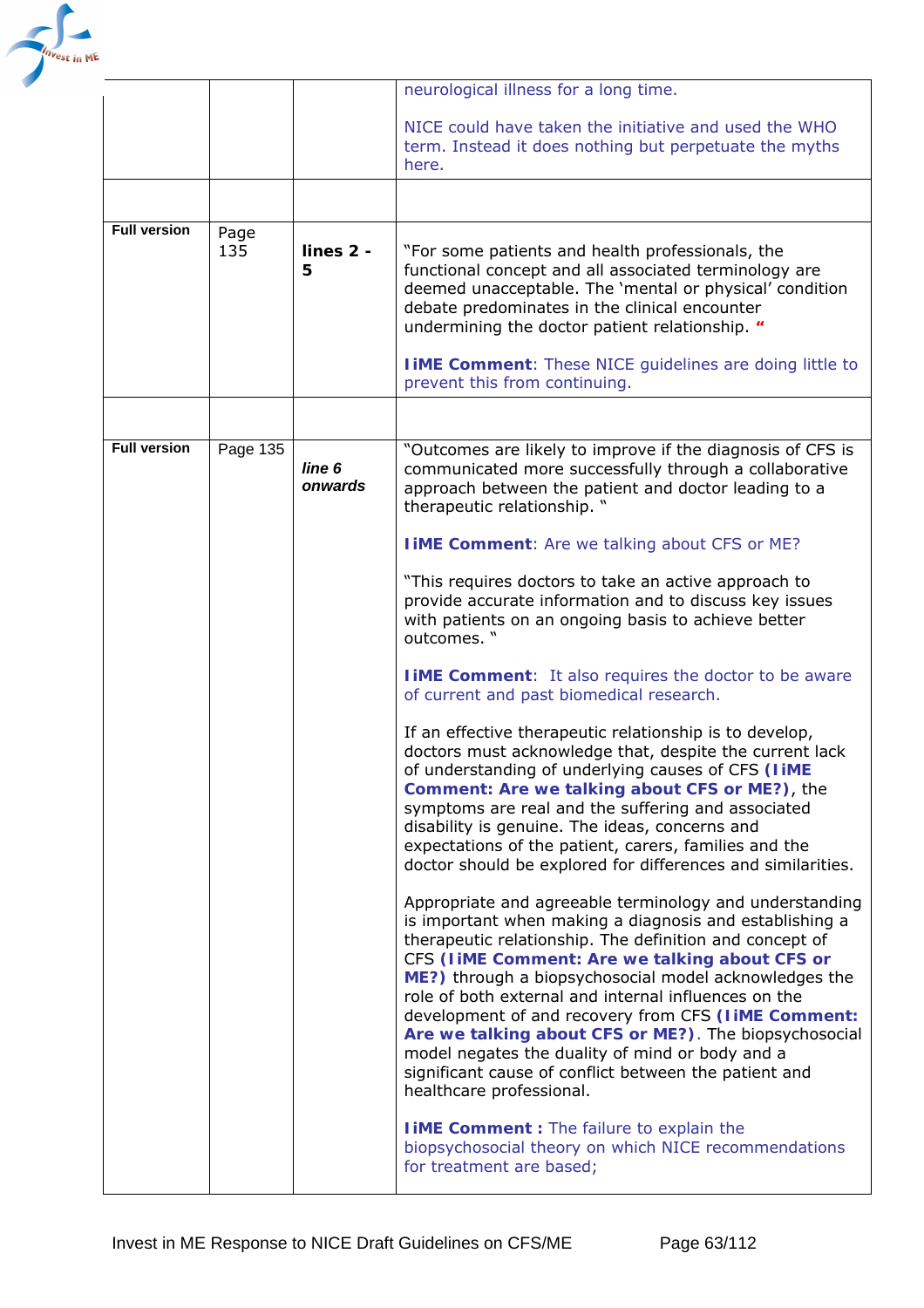| 'est in ME |                     |          |                       |                                                                                                                                                                                                                                                                                                                                    |
|------------|---------------------|----------|-----------------------|------------------------------------------------------------------------------------------------------------------------------------------------------------------------------------------------------------------------------------------------------------------------------------------------------------------------------------|
|            |                     |          |                       | This is caused by bodies such as NICE perpetuating these<br>myths in the face of evidence and patients' experiences,<br>supported by overwhelming biomedical evidence,<br>proclaiming that Wessely-style theories are nonsense.<br>What is the science behind biopsychosocial approach.                                            |
|            |                     |          |                       | As with any other chronic disorder the patients attitude to<br>his or her illness experience and disability, the<br>understanding of the nature of the condition and its likely<br>course over time together with the relationship between<br>patient and doctor are likely to have a significant impact<br>on long term outcomes. |
|            |                     |          |                       | <b>I iME Comment:</b> This document purports to discuss<br>CFS/ME - but the number of times CFS alone is<br>mentioned shows poor editing, analysis and devalues the<br>contents. This chapter is named MAKING a DIAGNOSIS of<br>CFS/ME - CFS is mentioned alone many times. CFS is not<br>the same as ME!                          |
|            |                     |          |                       |                                                                                                                                                                                                                                                                                                                                    |
|            | <b>Full version</b> | Page 135 |                       |                                                                                                                                                                                                                                                                                                                                    |
|            |                     |          | line 25               | <b>References</b><br><b>I IME Comment:</b> The references below are related to<br>psychiatric papers and should have no place in discussion<br>about neurological ME. Unless there is a separate agenda<br>with the NICE document?<br>Why not list references from Spence, Hooper, Hyde,                                           |
|            |                     |          |                       | Carruthers, Jason, Cheney, Peterson, De Meirleir, Myhill,<br>Kerr, Puri etc.                                                                                                                                                                                                                                                       |
|            |                     |          |                       |                                                                                                                                                                                                                                                                                                                                    |
|            | <b>Full version</b> | Page     |                       |                                                                                                                                                                                                                                                                                                                                    |
|            |                     | 137      | line 1                | 6 Management                                                                                                                                                                                                                                                                                                                       |
|            |                     |          | onwards               | 6.3 CBT, GET, Activity Management and other self<br>management techniques                                                                                                                                                                                                                                                          |
|            |                     |          |                       | 6.3.1 Introduction                                                                                                                                                                                                                                                                                                                 |
|            |                     |          |                       | It is recognised that patients would access the expertise<br>of the appropriate health care professional for advice and<br>support, but the GDG considered that patients should<br>take the lead on any behavioural approaches to manage<br>their CFS/ME.                                                                          |
|            |                     |          |                       | <b>TIME Comment:</b> This is to be welcomed and needs to be<br>emphasised elsewhere in these guidelines instead of the<br>inconsistency that exists.                                                                                                                                                                               |
|            |                     |          |                       |                                                                                                                                                                                                                                                                                                                                    |
|            | <b>Full version</b> | Page 138 |                       |                                                                                                                                                                                                                                                                                                                                    |
|            |                     |          | line 21-28<br>onwards | 6.3.1.1 Cognitive behavioural therapy (CBT)<br>CBT is a well understood and well researched therapy                                                                                                                                                                                                                                |
|            |                     |          |                       |                                                                                                                                                                                                                                                                                                                                    |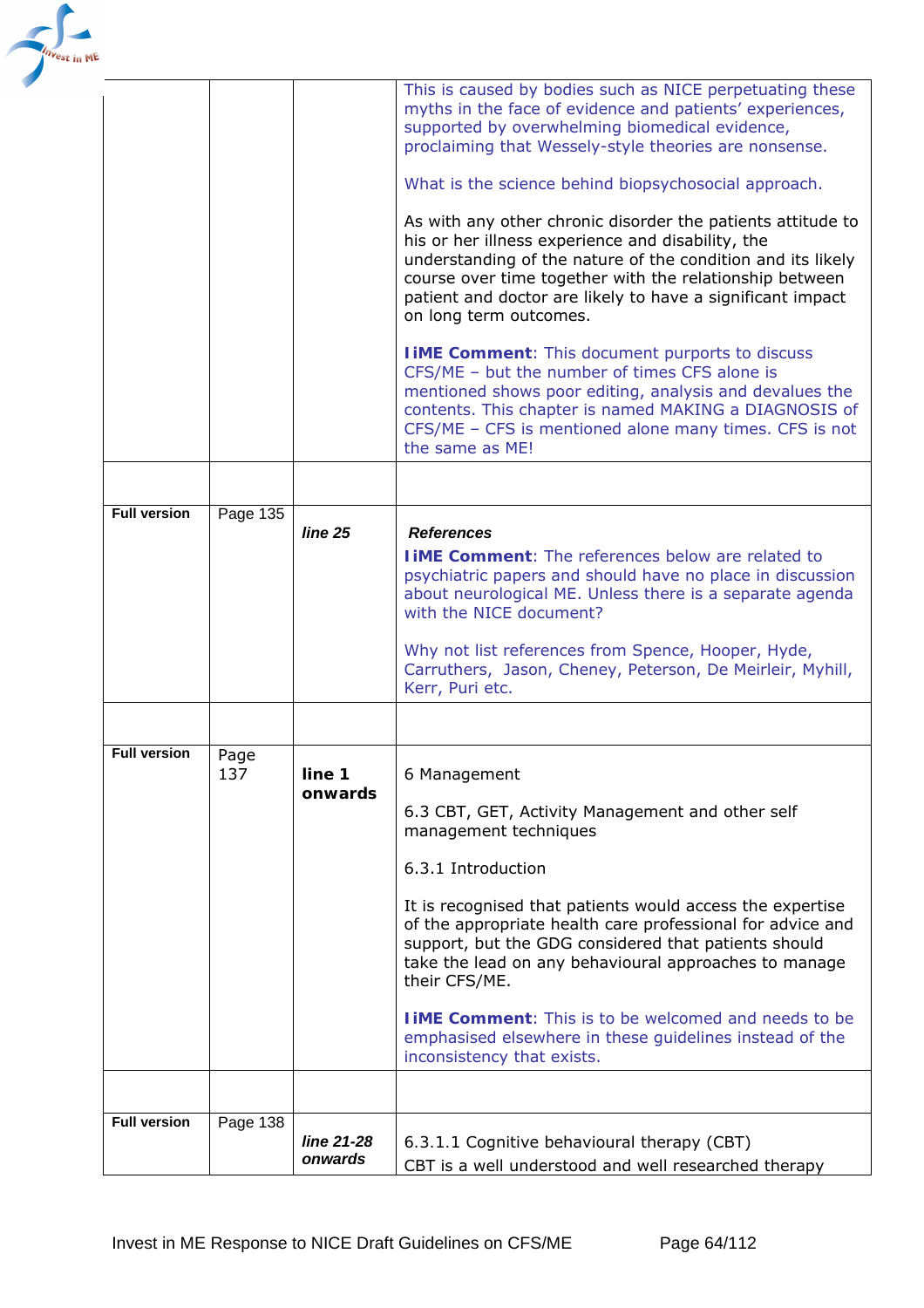| est in ME |                     |             |         |                                                                                                                                                                                                                                                                                                                                                                                                                                                                                                                                                                                                                                                                                                    |
|-----------|---------------------|-------------|---------|----------------------------------------------------------------------------------------------------------------------------------------------------------------------------------------------------------------------------------------------------------------------------------------------------------------------------------------------------------------------------------------------------------------------------------------------------------------------------------------------------------------------------------------------------------------------------------------------------------------------------------------------------------------------------------------------------|
|           |                     |             |         | which is described in detail in the recommendations.                                                                                                                                                                                                                                                                                                                                                                                                                                                                                                                                                                                                                                               |
|           |                     |             |         | CBT is an evidence based treatment for CFS/ME.                                                                                                                                                                                                                                                                                                                                                                                                                                                                                                                                                                                                                                                     |
|           |                     |             |         | <b>I iME Comment:</b> Here, in the same section, NICE state<br>that CBT is a therapy. The next sentence states that it is<br>a treatment. This is appalling precision and contradicts<br>the earlier definition in the glossary. The evidence is<br>based on research using Oxford criteria which are<br>discredited.                                                                                                                                                                                                                                                                                                                                                                              |
|           |                     |             |         | CBT is a psychological therapy and collaborative<br>treatment approach which aims to reduce the levels of<br>symptoms disability and distress associated with CFS/ME.<br>CBT or psychological approaches to CFS/ME do not imply<br>that symptoms are psychological, 'made up' or in the<br>patient's head                                                                                                                                                                                                                                                                                                                                                                                          |
|           |                     |             |         | <b>I IME Comment:</b> Unfortunately this isn't true as the<br>number of psychiatrists whom NICE have included as<br>references in this document are all earning livings from<br>recommending psychological therapies and from treating<br>ME with a biopsychosocial model for treatment and by<br>stating that ME is a somatoform illness.                                                                                                                                                                                                                                                                                                                                                         |
|           |                     |             |         |                                                                                                                                                                                                                                                                                                                                                                                                                                                                                                                                                                                                                                                                                                    |
|           | <b>Full version</b> | Page<br>138 | line 27 | It is used in many health settings including cardiac,<br>cancer, diabetes and chronic pain as well as with mood<br>disorders such as anxiety and depression.<br><b>I IME Comment:</b> This infers something which should not<br>be here. It is not first line treatment for cancer, diabetes.<br>This is what NICE are proposing for ME. The CBT offered<br>to cancer patients is not the same as that offered to ME<br>patients where patients are asked to change their illness<br>beliefs!                                                                                                                                                                                                      |
|           |                     |             |         |                                                                                                                                                                                                                                                                                                                                                                                                                                                                                                                                                                                                                                                                                                    |
|           | <b>Full version</b> | Page<br>139 |         | 6.3.1.2 Graded exercise therapy (GET)                                                                                                                                                                                                                                                                                                                                                                                                                                                                                                                                                                                                                                                              |
|           |                     |             |         | GET is an evidence-based self-management approach to<br>CFS/ME involving appropriate physical assessment,<br>mutually negotiated meaningful goal setting and<br>education. It involves setting an achievable baseline of<br>physical activity, followed by individually tailored and<br>planned increases in duration of exercise. This is followed<br>by an increase in intensity when able; taking into account<br>a patient's preferences and objectives, current activity<br>patterns, sleep, setbacks, and emotional factors; with the<br>objective of improving CFS/ME symptoms and functioning<br>aiming towards recovery.<br><b>I iME Comment:</b> GET has a poor record of doing anything |
|           |                     |             |         | useful with ME patients. GET, as practiced, does not take                                                                                                                                                                                                                                                                                                                                                                                                                                                                                                                                                                                                                                          |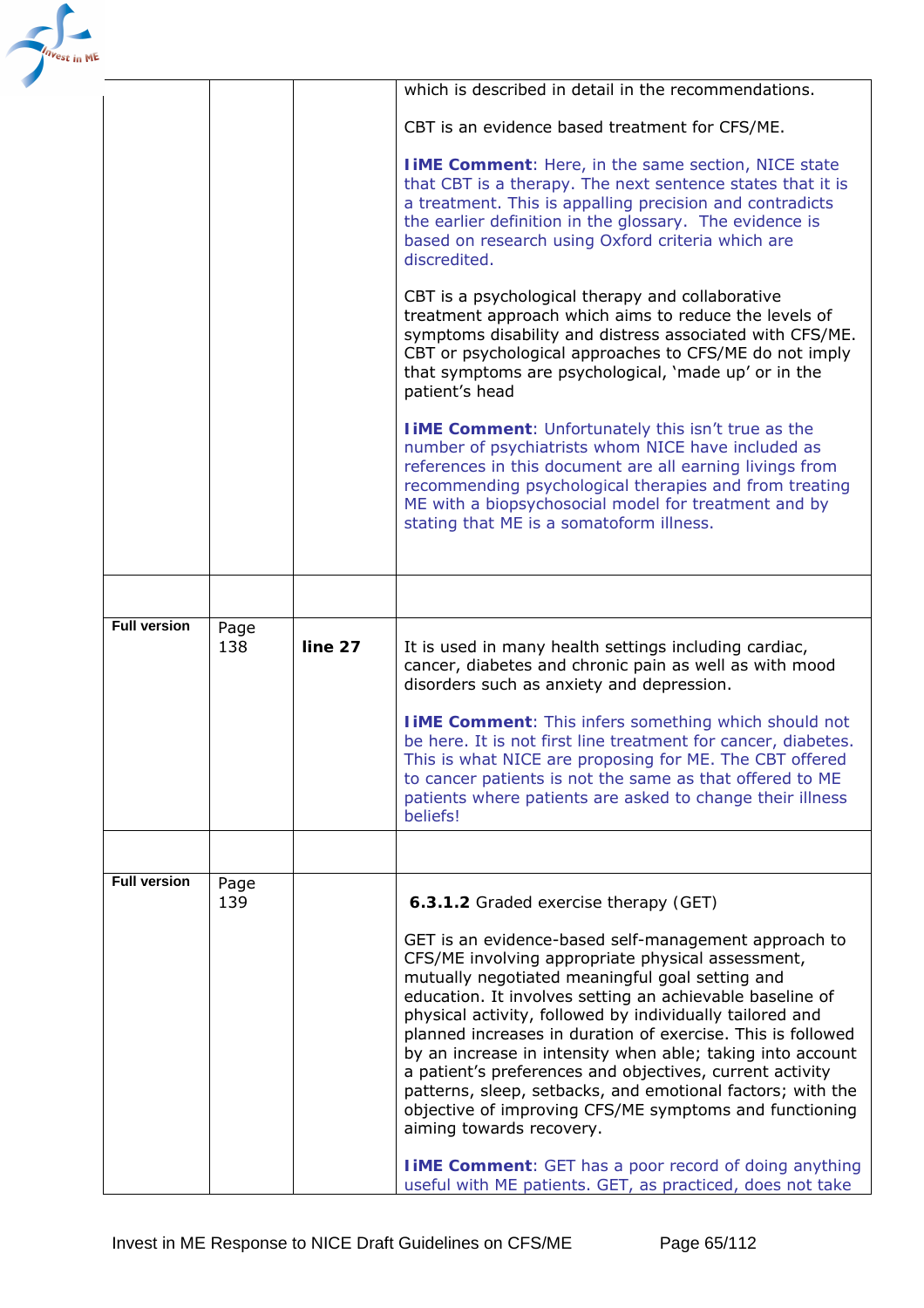

|                     |             |         | into account a patient's preferences. How can a recovery<br>be an objective with the use of GET when the causes of<br>ME are 'unknown'?                                                                                                                                                                                                                                                                                                                                                                                                                                                                                                                                                                                                                    |
|---------------------|-------------|---------|------------------------------------------------------------------------------------------------------------------------------------------------------------------------------------------------------------------------------------------------------------------------------------------------------------------------------------------------------------------------------------------------------------------------------------------------------------------------------------------------------------------------------------------------------------------------------------------------------------------------------------------------------------------------------------------------------------------------------------------------------------|
|                     |             |         |                                                                                                                                                                                                                                                                                                                                                                                                                                                                                                                                                                                                                                                                                                                                                            |
| <b>Full version</b> | Page<br>139 | line 9  | Goals                                                                                                                                                                                                                                                                                                                                                                                                                                                                                                                                                                                                                                                                                                                                                      |
|                     |             |         | In clinical trials the ultimate goal of GET which showed<br>benefit is to achieve and maintain 30 minutes of<br>moderate aerobic exercise, 5 days out of 7 (for example,<br>a brisk walk). Clinically, patient-centred goals developed<br>are developed from this objective by discussing what this<br>means in their everyday life and according to their<br>circumstances: for example, $2 \times 15$ mins daily brisk walk<br>to the shop, return to previous active hobby, such as<br>cycling or gardening. For the more severely affected, it<br>may be useful to set more achievable goals and progress<br>to this ultimate goal if and when able. This may include<br>such tasks as walking around the room, or sitting up in<br>bed to eat a meal. |
|                     |             |         | <b>I iME Comment:</b> This is nonsense - and not only severely<br>affected people with ME will be at risk. Also moderately<br>affected people with ME can relapse due to this advice. 2<br>* 15 minute brisk daily walks are impossible for some<br>mildly affected patients. This is more like a treatment for<br>burn-out or over-training syndrome than for an illness<br>where infection may play a part. ME is a neurological<br>illness.                                                                                                                                                                                                                                                                                                             |
|                     |             |         |                                                                                                                                                                                                                                                                                                                                                                                                                                                                                                                                                                                                                                                                                                                                                            |
| <b>Full version</b> | Page<br>139 | line 28 | "GET is a carefully mutually developed programme, undertaken<br>with the patient in control of their goals and their rate of<br>progression. It is a structured and monitored programme that<br>plans gradual increments of exercise or physical activity, utilising a<br>specific formula known to be successful for patients with CFS/ME<br>in previous research."<br><b>I iME Comment:</b> What criteria are used by indicating ME<br>patients? Again these are probably based on research<br>using the flawed Oxford criteria and are therefore<br>worthless.                                                                                                                                                                                          |
|                     |             |         | This is in vast contrast to a general exercise programme<br>involving simply 'going to the gym' or 'just getting<br>walking a bit more', or perhaps 'swimming a few lengths<br>every day'. An unstructured and poorly monitored or<br>progressed exercise programme such as this can cause<br>significant symptom exacerbation, and can make people<br>with CFS/ME worse.                                                                                                                                                                                                                                                                                                                                                                                  |
|                     |             |         | <b>I iME Comment:</b> there is no argument amongst ME<br>patients. There is proof from surveys that GET is harmful.<br>Oxidative stress caused by this type of treatment is<br>known, and proven to be harmful (see ME Research UK<br>Research Appendix 6 - 10).                                                                                                                                                                                                                                                                                                                                                                                                                                                                                           |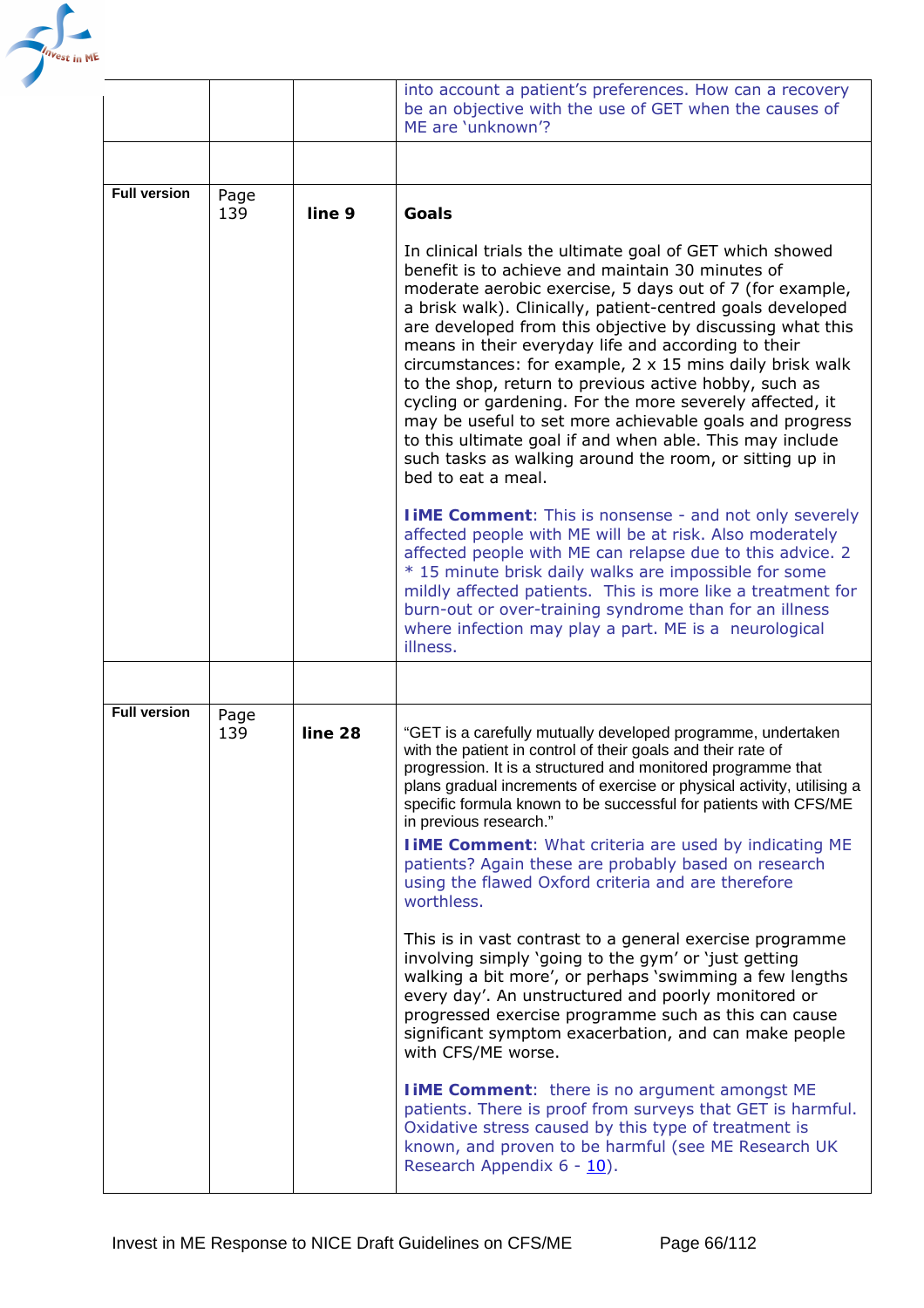

| <b>Full version</b> | Page<br>140 | line 12           | A GET programme, as described in this guideline, is<br>evidence- based for this population and has shown to be<br>of benefit to most patients; a <i>general exercise</i><br><i>programme</i> is not evidence based and can do patients<br>more harm than good.<br><b>I iME Comment:</b> Untrue - research has shown it to be<br>harmful. It shows a complete lack of vision to trawl out<br>this same therapy when it is known to be harmful.                                                                                                                                                                                                                                                                                                                                                                                                                                                                                                                                                                                                                                                                     |
|---------------------|-------------|-------------------|-------------------------------------------------------------------------------------------------------------------------------------------------------------------------------------------------------------------------------------------------------------------------------------------------------------------------------------------------------------------------------------------------------------------------------------------------------------------------------------------------------------------------------------------------------------------------------------------------------------------------------------------------------------------------------------------------------------------------------------------------------------------------------------------------------------------------------------------------------------------------------------------------------------------------------------------------------------------------------------------------------------------------------------------------------------------------------------------------------------------|
|                     |             |                   | NICE also ignore what happened to other patients who did<br>not benefit. Maybe the frequency and propensity for<br>relapse ought to be monitored.                                                                                                                                                                                                                                                                                                                                                                                                                                                                                                                                                                                                                                                                                                                                                                                                                                                                                                                                                                 |
|                     |             |                   |                                                                                                                                                                                                                                                                                                                                                                                                                                                                                                                                                                                                                                                                                                                                                                                                                                                                                                                                                                                                                                                                                                                   |
| <b>Full version</b> | Page<br>141 | Line 6<br>onwards | - 6.3.1.3 Activity management<br>Activity management is a person centred and<br>collaborative approach to managing symptoms. It is goal<br>directed and promotes the skills of activity grading and<br>analysis to enable patients to improve and or maintain<br>their function and sense of well-being in self care, work<br>and leisure roles.<br>Activity management is the approach that many<br>therapists adopt for those in the severe and moderate<br>categories and indeed it teaches skills for life for those<br>who are moving towards a return to work and higher<br>levels of productivity. Access to, and contact with<br>therapists who use this (and any of the other<br>approaches), such as community rehabilitation teams,<br>occupational/physio-therapists and rehabilitation care<br>assistants should be ongoing and ideally, patients should<br>be able to refer themselves for "top up" sessions should<br>life demands make it necessary.<br><b>I iME Comment:</b> This all reads as an accepted view that<br>activity is required even though the cause of the illness is<br>unknown. |
| <b>Full version</b> | Page 141    |                   |                                                                                                                                                                                                                                                                                                                                                                                                                                                                                                                                                                                                                                                                                                                                                                                                                                                                                                                                                                                                                                                                                                                   |
|                     |             | Line 26           | "6.3.1.6 Management of set backs<br>People with CFS/ME have variations in the severity of<br>their symptoms and will experience setbacks or transient<br>increases in fatigue and other symptoms. Setbacks are to<br>be expected as part of the normal course of recovery and<br>rehabilitation in CFS/ME. With effective management of<br>CFS/ME, the frequency, severity and duration of setbacks<br>should reduce."                                                                                                                                                                                                                                                                                                                                                                                                                                                                                                                                                                                                                                                                                            |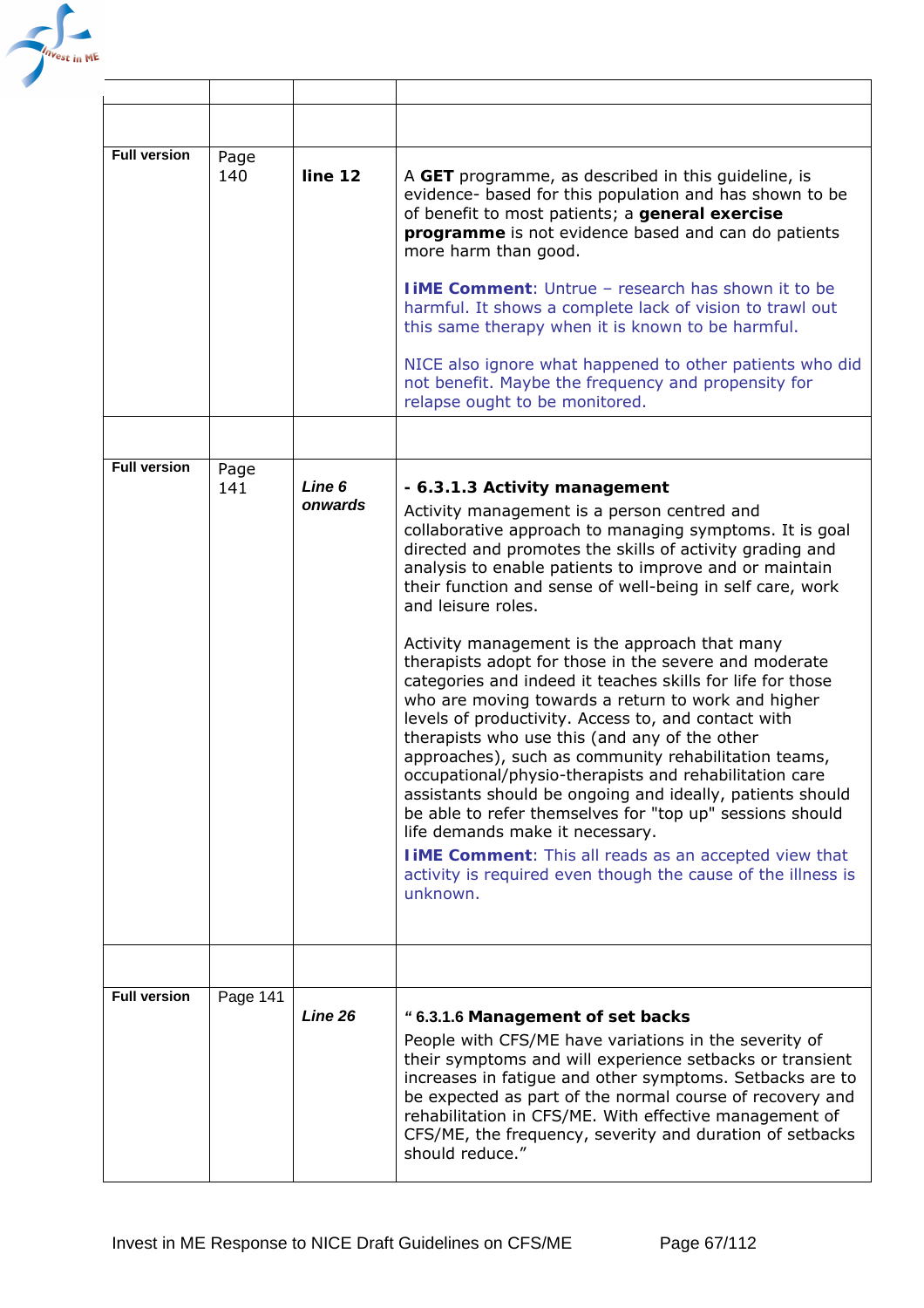

| <b>Full version</b> | Page 143 | line 13<br>onwards | • Resume your usual activity and normal living as soon as<br>possible in a structured way with guidance from the<br>CFS/ME team                                                                                                                                                                                                                                                                                                                                                                                                                                                                                                                                                                                                                                                                                                                                                                                                                                    |
|---------------------|----------|--------------------|--------------------------------------------------------------------------------------------------------------------------------------------------------------------------------------------------------------------------------------------------------------------------------------------------------------------------------------------------------------------------------------------------------------------------------------------------------------------------------------------------------------------------------------------------------------------------------------------------------------------------------------------------------------------------------------------------------------------------------------------------------------------------------------------------------------------------------------------------------------------------------------------------------------------------------------------------------------------|
|                     |          |                    | until one's body is telling one to restart. This shows how<br>lacking in reality this document is. Temperature can be<br>associated with the symptoms of ME and should not be<br>ruled out as part of an infection.                                                                                                                                                                                                                                                                                                                                                                                                                                                                                                                                                                                                                                                                                                                                                |
| <b>Full version</b> | Page 143 | line <sub>3</sub>  | - Continue activity management by alternating activities<br>with breaks and pacing activities<br><b>I iME Comment:</b> Wrong! A patient should discontinue                                                                                                                                                                                                                                                                                                                                                                                                                                                                                                                                                                                                                                                                                                                                                                                                         |
|                     |          | line 1<br>onwards  | Mild / moderate setbacks<br>- Maintain usual activity levels or implement a gentle<br>reduction in levels of activity and exercise<br><b>IIME Comment:</b> $NO - it$ is imperative that a patient<br>listens to their body and stops activity if necessary. This<br>type of advice is worthless in a document as no one in<br>their right minds would consider it. This is dangerous<br>documentation by NICE especially as the cause of this<br>illness is 'unknown'.                                                                                                                                                                                                                                                                                                                                                                                                                                                                                             |
| <b>Full version</b> | Page 143 |                    |                                                                                                                                                                                                                                                                                                                                                                                                                                                                                                                                                                                                                                                                                                                                                                                                                                                                                                                                                                    |
|                     | Page 142 | line 7             | Setbacks appear to be caused by different (things),<br>commonly sleep disturbance, overactivity, stress, or<br>during an active infection (such as a common cold)<br><b>I iME Comment:</b> One could also argue that setbacks are<br>caused by graded exercise, CBT, lack of knowledge of the<br>biological nature of ME by GPs, efforts performed having<br>to argue with DLA officials etc.<br>The advice given regarding the management of setbacks<br>may vary according to the cause: for example, it is<br>advisable to maintain an exercise programme if stress has<br>been a causative factor, but not if there is an active<br>infection<br><b>TIME Comment:</b> this contradicts earlier statements. Dr.<br>Jonathan Kerr's research has shown that active infection<br>is still prevalent in ME patients without other causative<br>factors - i.e. an infection present from the start of the ME<br>which is still ongoing may be the cause of relapse. |
| <b>Full version</b> |          |                    |                                                                                                                                                                                                                                                                                                                                                                                                                                                                                                                                                                                                                                                                                                                                                                                                                                                                                                                                                                    |
|                     |          |                    | <b>TIME Comment:</b> where is the evidence of this? What is<br>effective management? Is this common sense applied to<br>the situation? Or is NICE inferring that this is due to<br>psychological therapies?                                                                                                                                                                                                                                                                                                                                                                                                                                                                                                                                                                                                                                                                                                                                                        |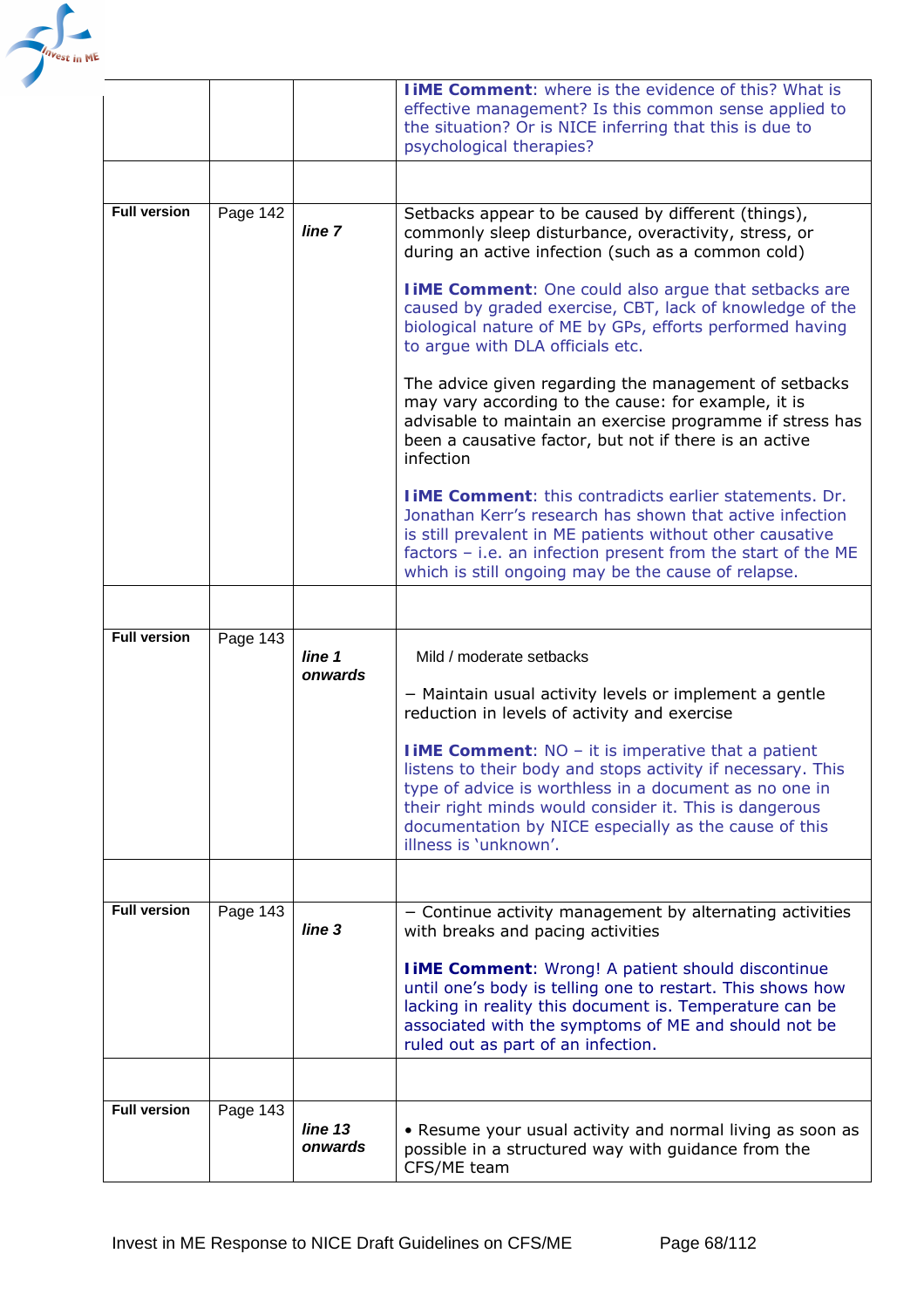

|                     |          |                   | - A couple of days later gradually build up activities                                                                                                                                                                                                                                                                                                                                                                                                                                                                  |
|---------------------|----------|-------------------|-------------------------------------------------------------------------------------------------------------------------------------------------------------------------------------------------------------------------------------------------------------------------------------------------------------------------------------------------------------------------------------------------------------------------------------------------------------------------------------------------------------------------|
|                     |          |                   | - Slowly begin to decrease frequency and length of rest<br>periods                                                                                                                                                                                                                                                                                                                                                                                                                                                      |
|                     |          |                   | • Ensure that the setback plan is kept somewhere easily<br>accessible                                                                                                                                                                                                                                                                                                                                                                                                                                                   |
|                     |          |                   | <b>I iME Comment:</b> who needs this sort of advice? The<br>patient must go by their own body signs and feelings -<br>not by an enforced regime of activity.<br>It is totally ridiculous to talk of waiting 'a couple of days'<br>before building up activities . It has to be based on an<br>individual's experience. This is nonsense. It is impossible<br>for patients, even moderately affected, to follow<br>guidelines like this. Again this seems to be advice for<br>burn-out - not for a neurological illness. |
|                     |          |                   |                                                                                                                                                                                                                                                                                                                                                                                                                                                                                                                         |
| <b>Full version</b> | Page 143 | line 24           | During a severe setback                                                                                                                                                                                                                                                                                                                                                                                                                                                                                                 |
|                     |          |                   | • Follow setback plan - contact support, put strategies<br>into place                                                                                                                                                                                                                                                                                                                                                                                                                                                   |
|                     |          |                   | • Review activity/exercise programme with CFS/ME team                                                                                                                                                                                                                                                                                                                                                                                                                                                                   |
|                     |          |                   | <b>I iME Comment:</b> The advice needs to be to stop exercise<br>and non-functioning psychological therapies and contact a<br>doctor.                                                                                                                                                                                                                                                                                                                                                                                   |
|                     |          |                   | • Reduction of some activities may be necessary initially<br>to re-establish a baseline and stabilise symptoms                                                                                                                                                                                                                                                                                                                                                                                                          |
|                     |          |                   | • Ensure that a rest/activity programme is in place using<br>good quality rest periods and relaxation techniques.                                                                                                                                                                                                                                                                                                                                                                                                       |
|                     |          |                   | • Increasing the frequency of rest periods may be<br>required, increasing the duration of rest periods may be<br>appropriate depending on the severity of symptoms - this<br>should be discussed with the CFS/ME team initially                                                                                                                                                                                                                                                                                         |
|                     |          |                   | • Activity levels should be increased as CFS/ME symptoms<br>stabilise and improve.                                                                                                                                                                                                                                                                                                                                                                                                                                      |
|                     |          |                   | <b>I IME Comment:</b> The advice here is contradictory.                                                                                                                                                                                                                                                                                                                                                                                                                                                                 |
|                     |          |                   |                                                                                                                                                                                                                                                                                                                                                                                                                                                                                                                         |
| <b>Full version</b> | Page 144 |                   |                                                                                                                                                                                                                                                                                                                                                                                                                                                                                                                         |
|                     |          | line 1<br>onwards | 6.3.1.7 Rehabilitation                                                                                                                                                                                                                                                                                                                                                                                                                                                                                                  |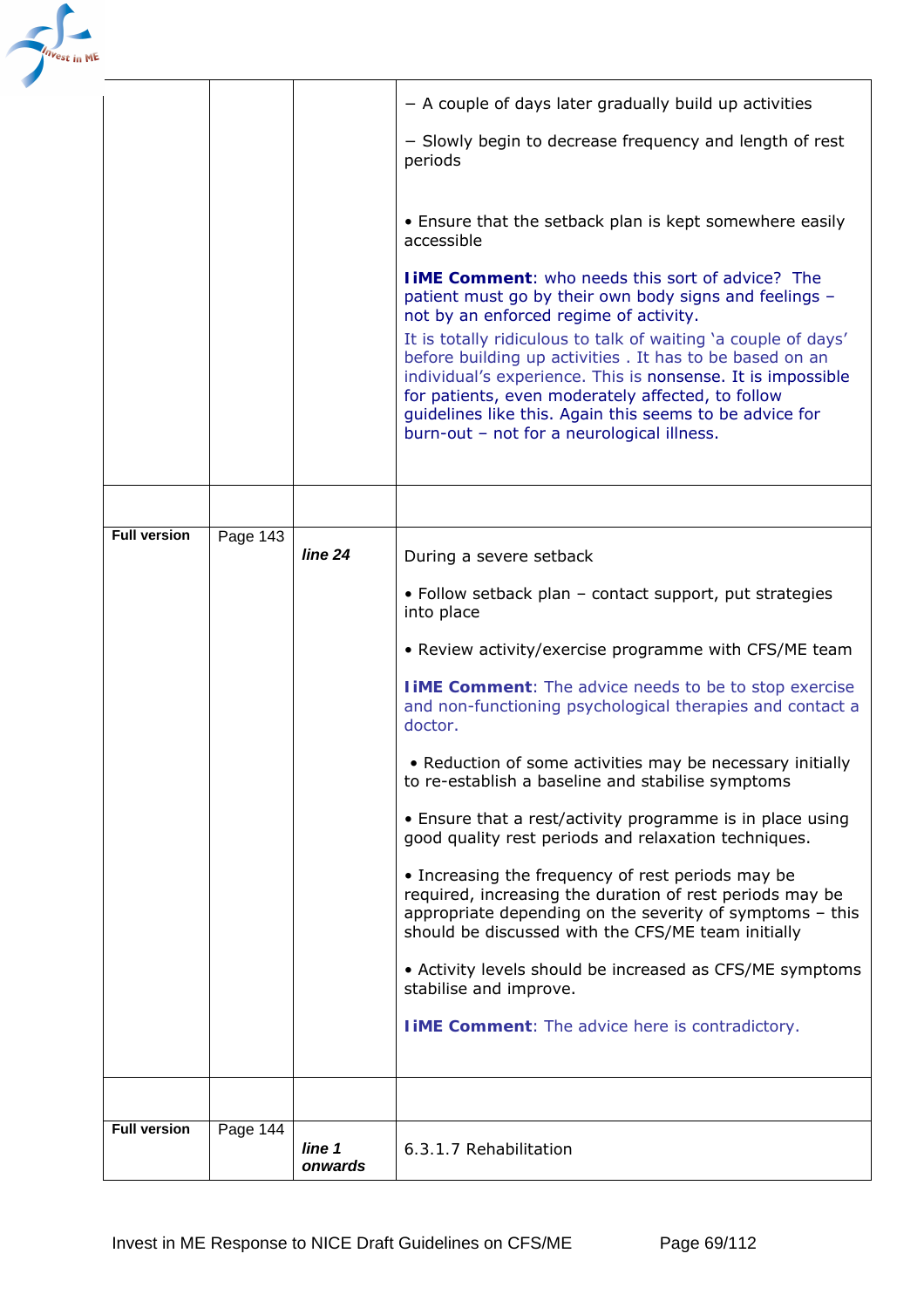

|                     |             |                              | <b>I IME Comment:</b> rehabilitation from what. If the cause is<br>'unknown' then how can rehabilitation be discussed?<br>Prescription and review should always be considered as<br>part of an overall rehabilitation plan, and assessed and<br>reviewed by a rehab professional<br>IiME Comment: what is a rehab professional? What<br>qualifications does this person have for a neurological<br>illness? There is no definition of such a profession in these<br>guidelines.                                                                                                                                                                         |
|---------------------|-------------|------------------------------|---------------------------------------------------------------------------------------------------------------------------------------------------------------------------------------------------------------------------------------------------------------------------------------------------------------------------------------------------------------------------------------------------------------------------------------------------------------------------------------------------------------------------------------------------------------------------------------------------------------------------------------------------------|
|                     |             |                              |                                                                                                                                                                                                                                                                                                                                                                                                                                                                                                                                                                                                                                                         |
| <b>Full version</b> | Page<br>145 | line 1<br>onwards            | 6.3.2.1 Cognitive behavioural therapy is effective in<br>adults and has been shown to reduce symptoms,<br>improve function and improve quality of life. $[1+]$<br>[Q3/ES1(a)]                                                                                                                                                                                                                                                                                                                                                                                                                                                                           |
|                     |             |                              | <b>I IME Comment: Selective evidence - what about</b><br>other evidence, Also Professor Malcolm Hooper says<br>that CBT experts themselves have stated that<br>improvement is not sustainable.                                                                                                                                                                                                                                                                                                                                                                                                                                                          |
|                     |             |                              |                                                                                                                                                                                                                                                                                                                                                                                                                                                                                                                                                                                                                                                         |
| <b>Full version</b> | Page 147    | line <sub>4</sub><br>onwards | 6.3.3 Clinical Evidence Summary<br>Six studies of other treatment regimes with either mixed<br>methods or behavioural interventions were reviewed.<br>Only one was a high quality RCT and this study of<br>multiple symptom based treatments (including<br>supplements) found significant improvements in favour of<br>the treatment group in symptoms scores. However in<br>such studies it is difficult to determine which interventions<br>were responsible for the observed effects.<br><b>I IME Comment:</b> If this was high-quality and found<br>significant improvements then why isn't it made more use<br>of as an alternative to CBT or GET? |
|                     |             |                              |                                                                                                                                                                                                                                                                                                                                                                                                                                                                                                                                                                                                                                                         |
| <b>Full version</b> | Page 147    | line 10                      | Graded Exercise Therapy<br>Five RCTs were reviewed which assessed the effects of<br>graded exercise therapy (GET) in patients with CFS.<br>Sample sizes ranged from 49 to 148. Validity scores<br>ranged from 9 (2 studies) to 17 (3 studies). Significant<br>improvements in measures of fatigue and physical<br>function were found in all five RCTs. When exercise was<br>combined with fluoxetine there was no additional effect.                                                                                                                                                                                                                   |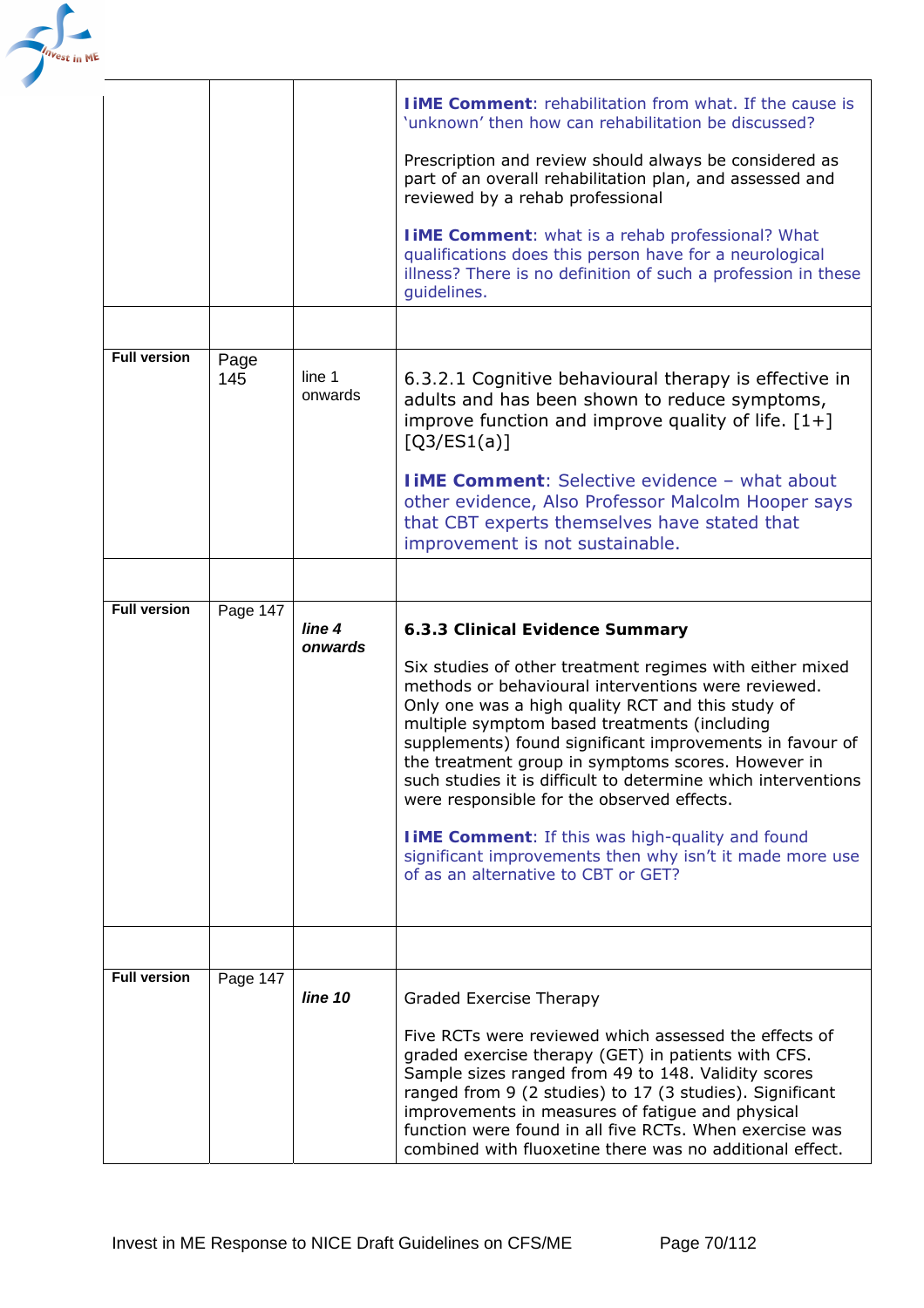

|                     |             |                    | <b>I iME Comment:</b> The highest validity scores in your own<br>data was for an alternative therapy.                                                                                                                                                                                                                                                                                                                                                                                                                                          |
|---------------------|-------------|--------------------|------------------------------------------------------------------------------------------------------------------------------------------------------------------------------------------------------------------------------------------------------------------------------------------------------------------------------------------------------------------------------------------------------------------------------------------------------------------------------------------------------------------------------------------------|
|                     |             |                    | Research has shown how bad GET is and these tests do<br>not indicate what the patients had as an illness, what<br>severity level the patient had. Patient surveys show that<br>GET is most harmful to pwme.                                                                                                                                                                                                                                                                                                                                    |
|                     |             |                    |                                                                                                                                                                                                                                                                                                                                                                                                                                                                                                                                                |
| <b>Full version</b> | Page<br>147 | line 21<br>onwards | <b>Expert Patient Programme</b><br>The Expert Patient Programme was introduced into the                                                                                                                                                                                                                                                                                                                                                                                                                                                        |
|                     |             |                    | NHS in 2001. The programme provides an opportunity for<br>patients who have chronic long-term conditions, to<br>develop new skills to manage their condition better on a<br>day-to-day basis and run generic lay-led group<br>workshops. Information is available at<br>http://www.expertpatients.nhs.uk/index.aspx                                                                                                                                                                                                                            |
|                     |             |                    | <b>IIME Comment:</b> How on earth are pwme meant to get to<br>such groups, even if they were thought to be useful? This<br>completely ignores the basis of ME.                                                                                                                                                                                                                                                                                                                                                                                 |
|                     |             |                    |                                                                                                                                                                                                                                                                                                                                                                                                                                                                                                                                                |
| <b>Full version</b> | Page $148$  | line <sub>3</sub>  | Update of evidence following the systematic review                                                                                                                                                                                                                                                                                                                                                                                                                                                                                             |
|                     |             |                    | An update search of evidence published following the<br>original review for the treatment of CFS/ME produced five<br>new studies which met the inclusion criteria. A systematic<br>review of treatments for chronic fatigue, which searched<br>only PsychInfo and Medline and failed to describe the<br>quality assessment criteria, concluded that CBT generally<br>appeared to be effective                                                                                                                                                  |
|                     |             |                    | <b>I iME Comment:</b> this is easy to dispute as the basis of<br>patients is questionable. Also this again is a review for<br>chronic fatigue, not CFS/ME.                                                                                                                                                                                                                                                                                                                                                                                     |
|                     |             |                    |                                                                                                                                                                                                                                                                                                                                                                                                                                                                                                                                                |
| <b>Full version</b> | Page 154    | line 21            | One issue the group felt would be worthwhile exploring<br>was the possibility of group CBT. A twelve month follow-<br>up study with 153 participants looked at this issue. The<br>study was based in the health psychology department of a<br>general hospital and used group CBT, education and<br>support (EAS) and standard medical care (SMC). The CBT<br>programme was designed to "attempt to modify thoughts,<br>beliefs and behavioural responses to symptoms and<br>illness with a view to increasing adaptive coping<br>strategies". |
|                     |             |                    | <b>IIME Comment:</b> How revealing to associate a<br>neurological illness with comments such as ' attempt to<br>modify thoughts'!!!! This shows the true nature of what                                                                                                                                                                                                                                                                                                                                                                        |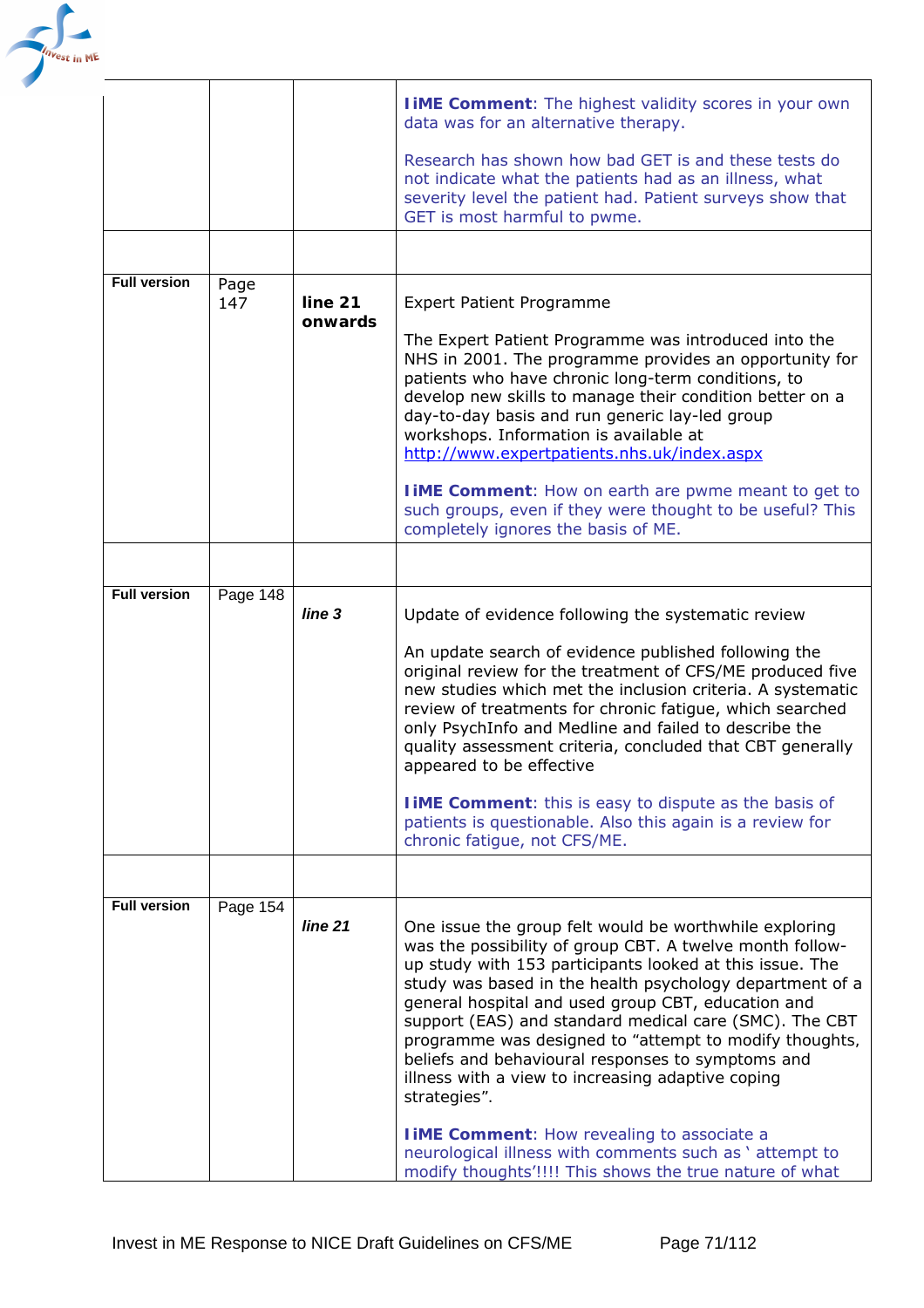

|                     |             |                   | these guidelines are aiming for. Is this the type of CBT<br>which is given to cancer and diabetes patients?                                                                                                                                                                                                  |
|---------------------|-------------|-------------------|--------------------------------------------------------------------------------------------------------------------------------------------------------------------------------------------------------------------------------------------------------------------------------------------------------------|
|                     |             |                   |                                                                                                                                                                                                                                                                                                              |
| <b>Full version</b> | Page 155    | line <sub>6</sub> | The authors give four key areas of therapy.                                                                                                                                                                                                                                                                  |
|                     |             |                   | The key elements of group CBT highlighted by the authors<br>were,                                                                                                                                                                                                                                            |
|                     |             |                   | • "Elucidation of core beliefs about their illness and its<br>management                                                                                                                                                                                                                                     |
|                     |             |                   | <b>I IME Comment:</b> How insulting is this? The patient knows<br>they are ill yet the therapist attempts to modify their<br>cognitive behaviour toward their illness. Yet earlier in the<br>guidelines the statement was made that clinicians need to<br>treat ME as a real illness.                        |
|                     |             |                   | • Monitoring of activity levels and introduction of<br>appropriate aerobic, strength and stretching exercises<br>designed to increase fitness, balance and confidence in<br>exercise                                                                                                                         |
|                     |             |                   | <b>IIME Comment: What about oxidative stress?</b>                                                                                                                                                                                                                                                            |
|                     |             |                   | The purpose of the EAS group was to allow for the effect<br>of receiving a therapy per se and the time of the<br>therapist. Both group CBT and EAS were delivered by the<br>same therapists, to cohorts of between 8 and 12<br>individuals in a series of 8 fortnightly meetings, each<br>lasting two hours. |
|                     |             |                   | <b>IIME Comment: How are patients expected to get to</b><br>these?                                                                                                                                                                                                                                           |
|                     |             |                   | The lack of a statistically significant difference in SF36<br>scores between EAS and group CBT suggests that the<br>effect of CBT is somewhat diluted by the use of larger<br>groups                                                                                                                         |
|                     |             |                   | liME Comment: Or maybe by the disparate set of<br>patients used.                                                                                                                                                                                                                                             |
|                     |             |                   |                                                                                                                                                                                                                                                                                                              |
| <b>Full version</b> | Page<br>156 |                   | As described previously, Ridsdale did find considerably<br>poorer outcomes from 6 sessions of CBT in people with<br>CFS/ME than with general chronic fatigue                                                                                                                                                 |
|                     |             |                   | <b>IIME Comment: And as this report is about CFS/ME</b><br>then surely this proves how CBT does not help ME<br>patients?                                                                                                                                                                                     |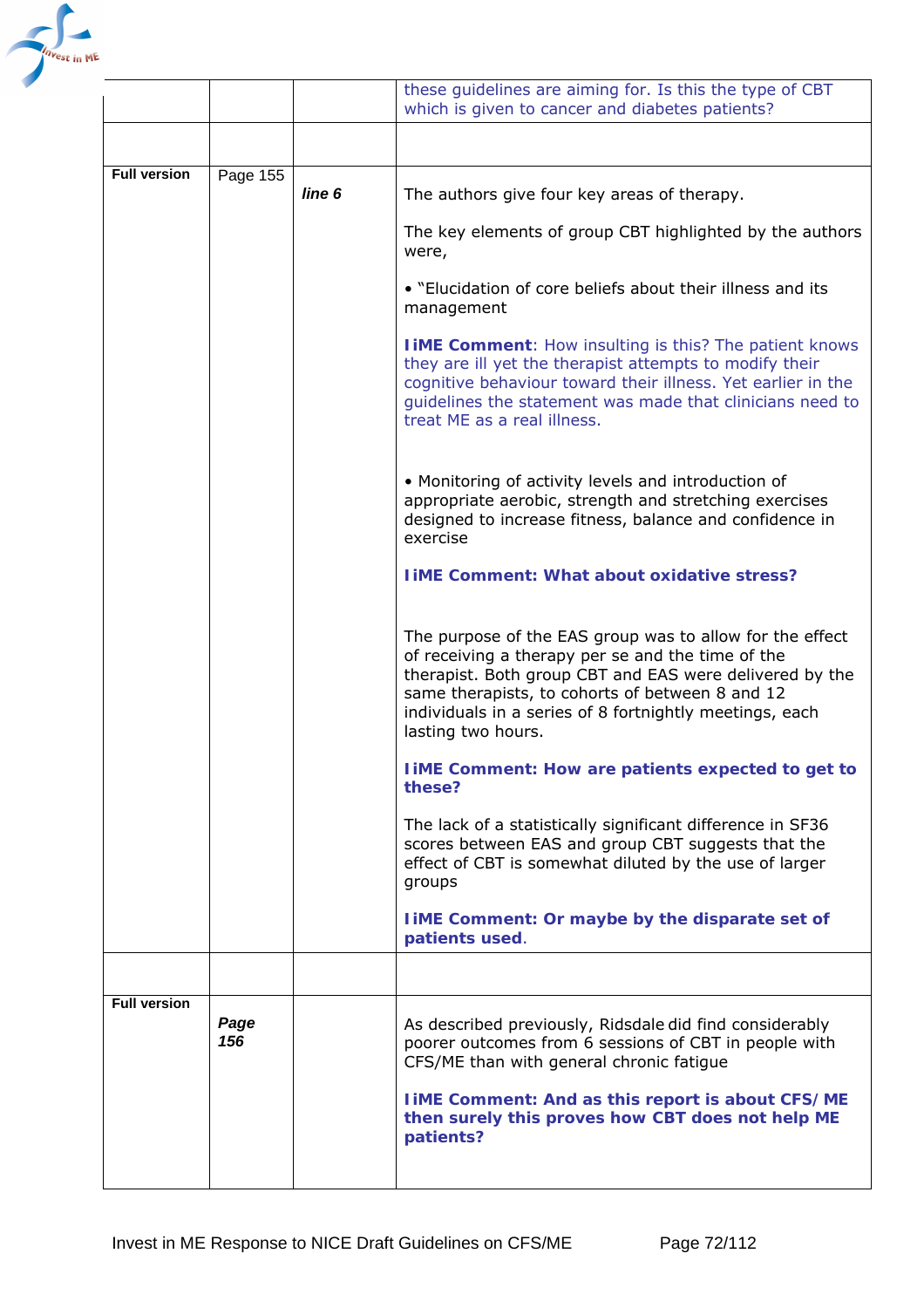

| <b>Full version</b> | Page 158    | line 1 | 4. Treatment is provided by the NHS in the context of<br>availability of adequate numbers of competent,<br>appropriately trained health care professionals                                                                                                                                                                                                                                                                                                                                                                                                                                                                                                                                                       |
|---------------------|-------------|--------|------------------------------------------------------------------------------------------------------------------------------------------------------------------------------------------------------------------------------------------------------------------------------------------------------------------------------------------------------------------------------------------------------------------------------------------------------------------------------------------------------------------------------------------------------------------------------------------------------------------------------------------------------------------------------------------------------------------|
|                     |             |        | <b>IIME Comment: it is not defined what is</b><br>"appropriately trained".                                                                                                                                                                                                                                                                                                                                                                                                                                                                                                                                                                                                                                       |
|                     |             |        |                                                                                                                                                                                                                                                                                                                                                                                                                                                                                                                                                                                                                                                                                                                  |
| <b>Full version</b> | Page<br>180 |        | 6.3.6.1 An individualised programme should be offered to<br>all adults and children with CFS/ME and agreed with<br>them.                                                                                                                                                                                                                                                                                                                                                                                                                                                                                                                                                                                         |
|                     |             |        | <b>IIME Comment:</b> to be agreed by them - not with them.<br>The patients should always be in control.                                                                                                                                                                                                                                                                                                                                                                                                                                                                                                                                                                                                          |
|                     |             |        | 6.3.6.2 The programme should be the choice of the adult<br>or child with CFS/ME and mutually developed, after the<br>rationale has been fully explained. During the programme<br>the patient should be in control of their goals, has the<br>right to refuse any component the programme and can<br>withdraw at any time.                                                                                                                                                                                                                                                                                                                                                                                        |
|                     |             |        | <b>I IME Comment:</b> It should be emphasised that the<br>patient can withdraw without consequences, with<br>acceptance by all that the patient has valid reasons for<br>refusing such 'programmes' and is well within their right<br>to refuse.                                                                                                                                                                                                                                                                                                                                                                                                                                                                 |
|                     |             |        | What is the "rationale" in this particular use? Rationalisation would<br>indicate that some form of treatment has been established based<br>on well understood scientific analysis and clinical aetiology of the<br>illness/infection and then agreed/accepted formulations of<br>treatment regimes by respected clinicians to deal with the physical<br>conditions of the patient. Patient choice should be "informed"<br>rather than subject to the tactics of psychological warfare<br>operations (PsyOps) to gain a desired outcome.                                                                                                                                                                         |
|                     |             |        | 6.3.6.3 When the adult or child's main goal is to return to<br>normal activities then the therapies of first choice should<br>be CBT or GET because there is good evidence of benefit<br>for this condition in mild to moderately affected adults<br>and some evidence in mild to moderately affected<br>children.                                                                                                                                                                                                                                                                                                                                                                                               |
|                     |             |        | <b>I iME Comment:</b> [When the adult or child's main goal is<br>to return to normal activities  ] This is a ridiculous<br>statement! Who wishes to be ill? Isn't everyone's goal to<br>get better? GET is a dangerous tool to employ. You<br>already admit that it has been used by untrained people.<br>Now you wish to foist it on to neurologically sick patients.<br>This is typical of PsyOps, where the subject is deliberately<br>obfuscated, in that only patients with psychological problems could<br>be proposed as not wishing to search for a return to normal<br>activities. Therapies of first choice should always be directed at<br>attacking a known and understood damaging agent. Only when |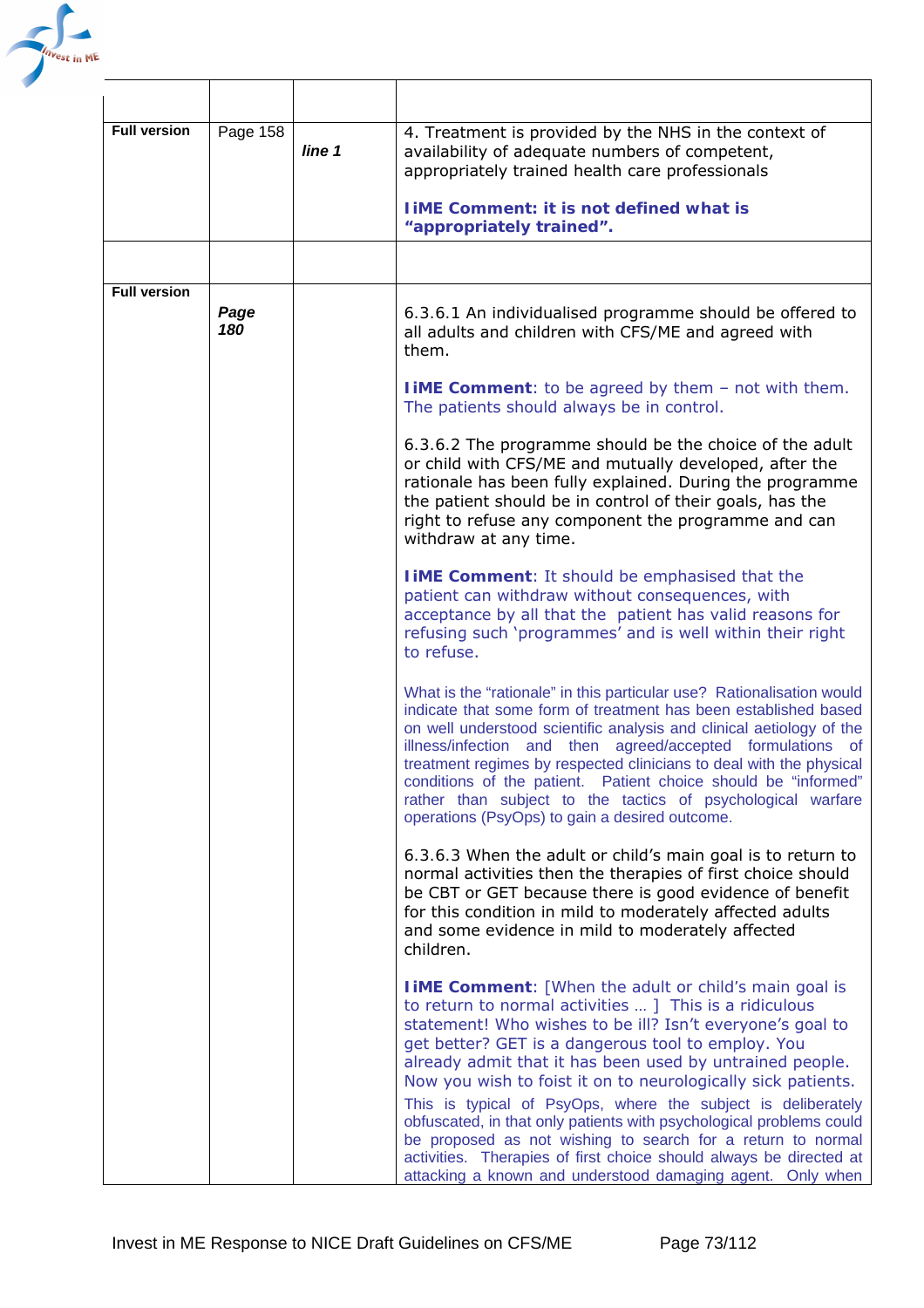

|                     |             | the damaging agent is psychological-based, should the treatment<br>of "first choice" be considered from psychological-based<br>treatments or interventions, such as CBT. No clinician would<br>propose the first course of treatment for a "broken-leg" would be<br>CBT to come to terms with living with such a problem. So why<br>should the ME patient suffering from neurological<br>damage be subject to such an approach?<br>As stated previously, where is the robust evidence that can<br>support the statement that such treatments have been successful<br>in treating people with ME? It is possible that the successes were<br>related to the patients having other fatigue-related illnesses if the<br>selection process was not sufficiently rigorous to isolate the ICD<br>10 G93.3 class of neurological ME.                                                                                                                                                                                                                                                                                                                                                                                                                                                                                                                                                                                                                                                                                                                                                                                                                  |
|---------------------|-------------|-----------------------------------------------------------------------------------------------------------------------------------------------------------------------------------------------------------------------------------------------------------------------------------------------------------------------------------------------------------------------------------------------------------------------------------------------------------------------------------------------------------------------------------------------------------------------------------------------------------------------------------------------------------------------------------------------------------------------------------------------------------------------------------------------------------------------------------------------------------------------------------------------------------------------------------------------------------------------------------------------------------------------------------------------------------------------------------------------------------------------------------------------------------------------------------------------------------------------------------------------------------------------------------------------------------------------------------------------------------------------------------------------------------------------------------------------------------------------------------------------------------------------------------------------------------------------------------------------------------------------------------------------|
|                     |             |                                                                                                                                                                                                                                                                                                                                                                                                                                                                                                                                                                                                                                                                                                                                                                                                                                                                                                                                                                                                                                                                                                                                                                                                                                                                                                                                                                                                                                                                                                                                                                                                                                               |
| <b>Full version</b> |             |                                                                                                                                                                                                                                                                                                                                                                                                                                                                                                                                                                                                                                                                                                                                                                                                                                                                                                                                                                                                                                                                                                                                                                                                                                                                                                                                                                                                                                                                                                                                                                                                                                               |
|                     | Page<br>181 | 6.3.6.4<br><b>liME Comment</b> : [ <i>not appropriate </i> (treatments)<br>(alternatives)] Most ME patients perform activity management just<br>to operate at some level, so Activity Management optimisation<br>could help, but whether it is effective in the treatment of the<br>condition is highly questionable. No activity management will<br>address the illness and the aetiology only the impact of the<br>symptoms on the individual. Similarly Sleep Management and<br>Relaxation techniques may offer some assistance to individual<br>cases but they do not address the clinical aetiology of the illness.<br>In fact, it is known that some patients with ME do not respond well<br>to sleeping tablets and Melatonin, while some do. This really is "A<br>Shot In The Dark" approach that illustrates the lack of<br>understanding of the neurological illness or an appropriate<br>evidence-based approach to clinical and scientific research.<br>When "evidence-based approach" is quoted, it usually indicates<br>the lack of understanding and need for independently peer-<br>reviewed scientific research.<br>6.3.6.6<br><b>liME Comment:</b> [  choice  should be based on:] Since when<br>has a medical treatment included the "cognitive functioning" of the<br>patient outside of the psychological environment in determining<br>the appropriate treatment? Surely the ability of the patient to<br>undertake a specific treatment protocol is covered under the item<br>relating to their "skills and abilities"? Otherwise, the only<br>conclusion that can be drawn is that this becomes a PsyOps<br>activity. |
|                     |             |                                                                                                                                                                                                                                                                                                                                                                                                                                                                                                                                                                                                                                                                                                                                                                                                                                                                                                                                                                                                                                                                                                                                                                                                                                                                                                                                                                                                                                                                                                                                                                                                                                               |
| <b>Full version</b> | Page<br>183 | 6.3.6.6<br><b>IIME Comment:</b> [objectives of the individualised<br>programme] Where is the objective to "treat" and "cure"<br>the illness? Without this objective, the guideline becomes<br>psychological intervention/management only. If this is<br>the case, then NICE should clearly define the limitations                                                                                                                                                                                                                                                                                                                                                                                                                                                                                                                                                                                                                                                                                                                                                                                                                                                                                                                                                                                                                                                                                                                                                                                                                                                                                                                             |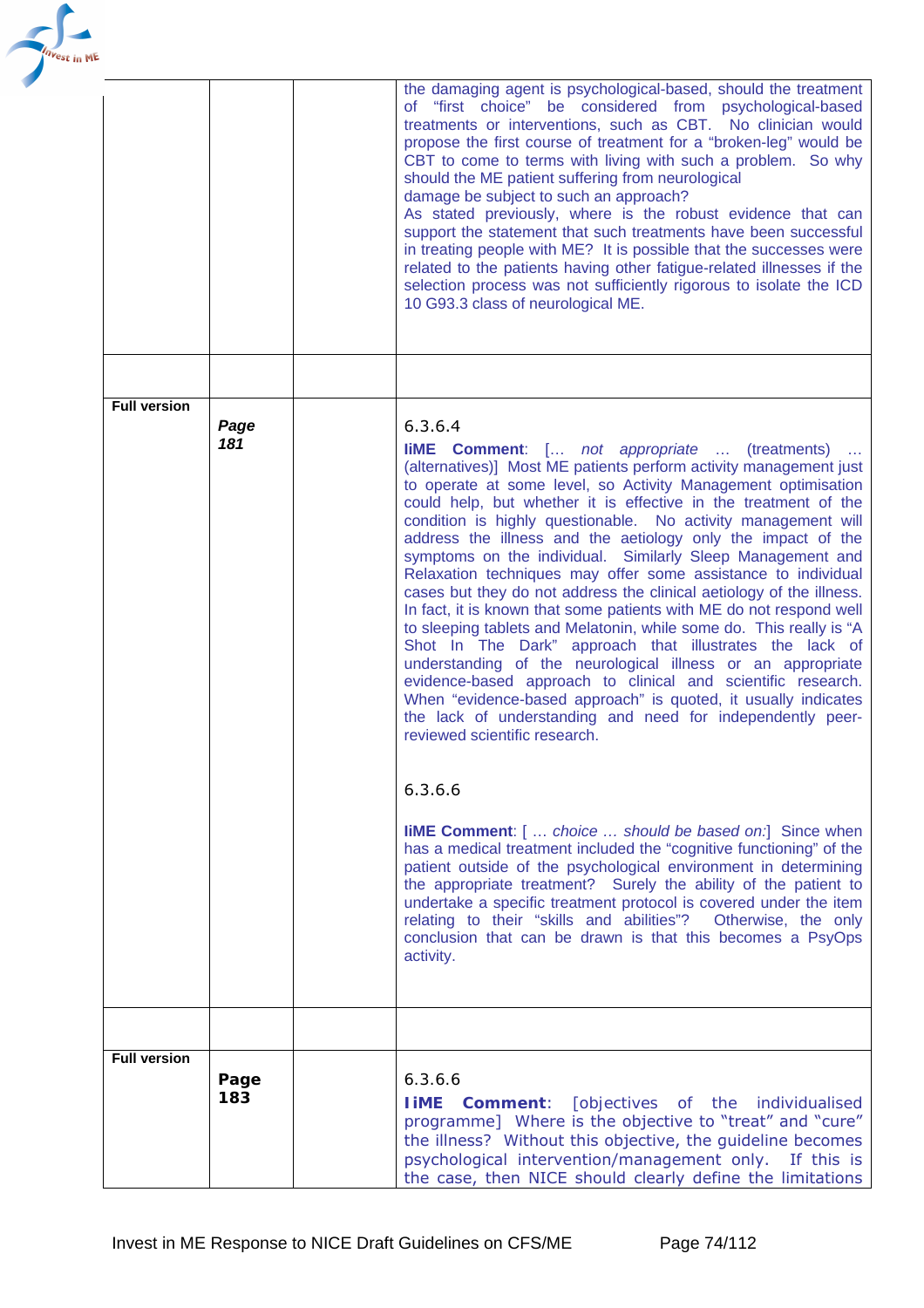| <sup>est</sup> in ME |                     |             |                                                                                                                                                                                                                                                                                                                                                                                                                                                                                                                                                                                                                                              |
|----------------------|---------------------|-------------|----------------------------------------------------------------------------------------------------------------------------------------------------------------------------------------------------------------------------------------------------------------------------------------------------------------------------------------------------------------------------------------------------------------------------------------------------------------------------------------------------------------------------------------------------------------------------------------------------------------------------------------------|
|                      |                     |             | (and should be ashamed of such a minor ambition and<br>role in the approach to treatment of ME).                                                                                                                                                                                                                                                                                                                                                                                                                                                                                                                                             |
|                      |                     |             | 6.3.6.7 The choice of programmes or components should<br>take into account the aims of the individual (for example,<br>prevention of relapse, maintenance, treatment of<br>deterioration or improvement of symptoms) and should<br>be reassessed if these aims change.                                                                                                                                                                                                                                                                                                                                                                       |
|                      |                     |             | <b>TIME Comment:</b> the aims of the individual are surely to<br>recover and, at least, not deteriorate.                                                                                                                                                                                                                                                                                                                                                                                                                                                                                                                                     |
|                      |                     |             | 6.3.6.10 Health professionals should be aware that there<br>is no evidence for the following strategies:                                                                                                                                                                                                                                                                                                                                                                                                                                                                                                                                     |
|                      |                     |             | • those which encourage maintenance of activity levels at<br>substantially less than full capacity in order to have<br>reserve energy for the body to heal itself (can be known<br>as the envelope theory) as there currently is no evidence<br>of benefit.                                                                                                                                                                                                                                                                                                                                                                                  |
|                      |                     |             | <b>I iME Comment:</b> We disagree entirely. This is entirely<br>erroneous. If patients find this method works for them<br>then they should be allowed to do this. This goes against<br>patient experience.<br>This statement is made out of ignorance and fear of<br>counter-arguments. Health professionals should be aware<br>that there is no government funded research underway as<br>to the aetiology, testing, clinical treatment or biological<br>medication to counter the neurological illness. There are<br>some limited privately-funded research activities that are<br>now reporting that deliberate physical exercise regimes |
|                      |                     |             | can be harmful, e.g. oxidative stress and arterial damage.<br>(It is noted that "Envelope Theory" and "Set-Back" are<br>terms from the psychology lexicon rather than the clinical<br>treatment environment.)                                                                                                                                                                                                                                                                                                                                                                                                                                |
|                      |                     |             |                                                                                                                                                                                                                                                                                                                                                                                                                                                                                                                                                                                                                                              |
|                      | <b>Full version</b> | Page<br>184 | "However, there is considerable patient support for this<br>(particularly for adults and children with severe symptoms<br>of CFS/ME), and research is currently being undertaken to<br>evaluate the effectiveness of this approach "                                                                                                                                                                                                                                                                                                                                                                                                         |
|                      |                     |             | <b>I iME Comment:</b> So why not listen to patients!!                                                                                                                                                                                                                                                                                                                                                                                                                                                                                                                                                                                        |
|                      |                     |             | • those which encourage complete rest (cognitive,<br>physical and emotional) during significant increases in<br>symptoms (a 'set-back').                                                                                                                                                                                                                                                                                                                                                                                                                                                                                                     |
|                      |                     |             | <b>I iME Comment:</b> are you really saying that someone with<br>a neurological, multi-system illness should not rest when<br>they have a relapse until feeling able to resume any<br>activity? This has to be removed. Health professionals<br>need to be aware of all of the research - see Dr. Vance                                                                                                                                                                                                                                                                                                                                      |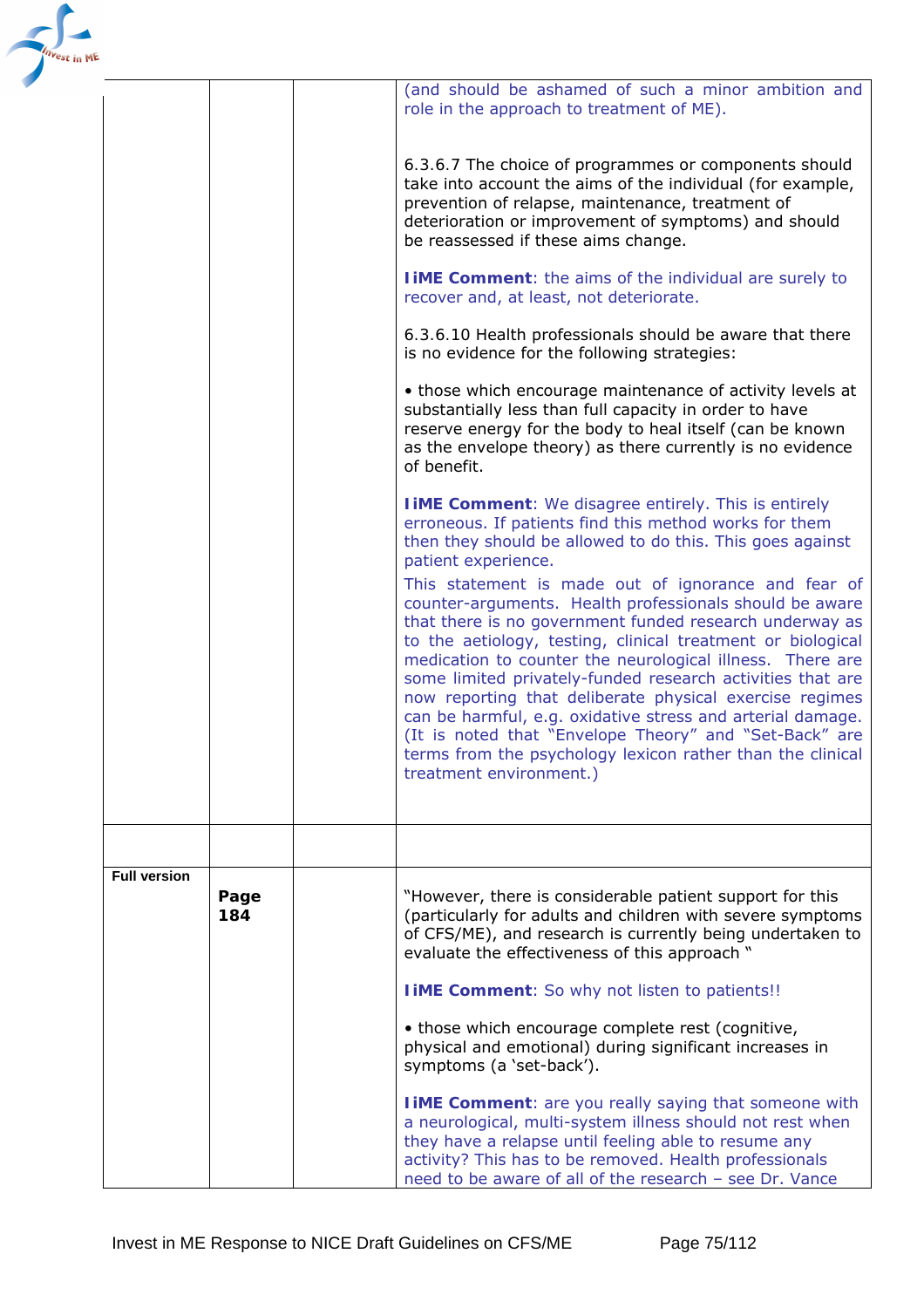

|                     |             | Spence/ME Research UK. Patient evidence shows that<br>mildly affected patients with ME can become severely<br>affected if they push too hard. Read your own published<br>testimonies from patients!                                                                                                                                                                                                                                                                                                                                                                                                                                                                                                                                                                                                                                                                                                                                                                                                                                                                                                                                                                                                                                                                                                                                                                                                                                                                                                                                                                                                               |
|---------------------|-------------|-------------------------------------------------------------------------------------------------------------------------------------------------------------------------------------------------------------------------------------------------------------------------------------------------------------------------------------------------------------------------------------------------------------------------------------------------------------------------------------------------------------------------------------------------------------------------------------------------------------------------------------------------------------------------------------------------------------------------------------------------------------------------------------------------------------------------------------------------------------------------------------------------------------------------------------------------------------------------------------------------------------------------------------------------------------------------------------------------------------------------------------------------------------------------------------------------------------------------------------------------------------------------------------------------------------------------------------------------------------------------------------------------------------------------------------------------------------------------------------------------------------------------------------------------------------------------------------------------------------------|
|                     |             |                                                                                                                                                                                                                                                                                                                                                                                                                                                                                                                                                                                                                                                                                                                                                                                                                                                                                                                                                                                                                                                                                                                                                                                                                                                                                                                                                                                                                                                                                                                                                                                                                   |
| <b>Full version</b> | Page<br>185 | 6.3.6.13 A programme of CBT may also include:<br>• developing awareness of thoughts or expectations, or<br>beliefs and defining fatigue-related cognitions and<br>behaviour<br><b>I iME Comment:</b> this is ridiculous and belittling and<br>shows the basic myths behind ME. Where is the medical<br>treatment by a clinician? Without such, it remains a<br>psychological-based programme only. Therefore, if this is<br>the basis for the NICE Guidelines, then the title should be<br>proposed to become "The Psychological Treatment<br>Programmes Available to assist ME and CFS Patients<br>Manage their Perception and Attitudes to a Fatiguing<br>Illness".<br>• self-monitoring to record patterns of activity and rest,<br>and thoughts, feelings, and behaviours<br>• establishing a stable and maintainable level of<br>functioning, followed by a gradual, and mutually agreed,<br>increase/decrease in activity<br><b>I iME Comment:</b> "mutually agreed" We disagree - the<br>decision is the patient's $-$ not a mutual agreement with<br>another person. And this highlights again the<br>inconsistency in the document.<br>• challenging cognitions which may adversely affect<br>rehabilitation and/or symptom management, for example,<br>fear of activity and perfectionist beliefs<br><b>TIME Comment:</b> this is insulting. Where is the evidence<br>of perfectionist beliefs being something which inhibits<br>recovery. On the contrary, it can be useful to have an<br>ambition/objective as you state elsewhere. This again<br>provides more lines enforcing the view that ME is a |
|                     |             | psychological illness. This needs to be removed.<br>• development of a supportive and collaborative<br>therapeutic relationship rehabilitation and/or symptom<br>management, for example, fear of activity and<br>perfectionist beliefs<br><b>I iME Comment:</b> this is ridiculous and belittling and<br>shows the basic myths behind ME which NICE keep on<br>peddling out in this document.                                                                                                                                                                                                                                                                                                                                                                                                                                                                                                                                                                                                                                                                                                                                                                                                                                                                                                                                                                                                                                                                                                                                                                                                                    |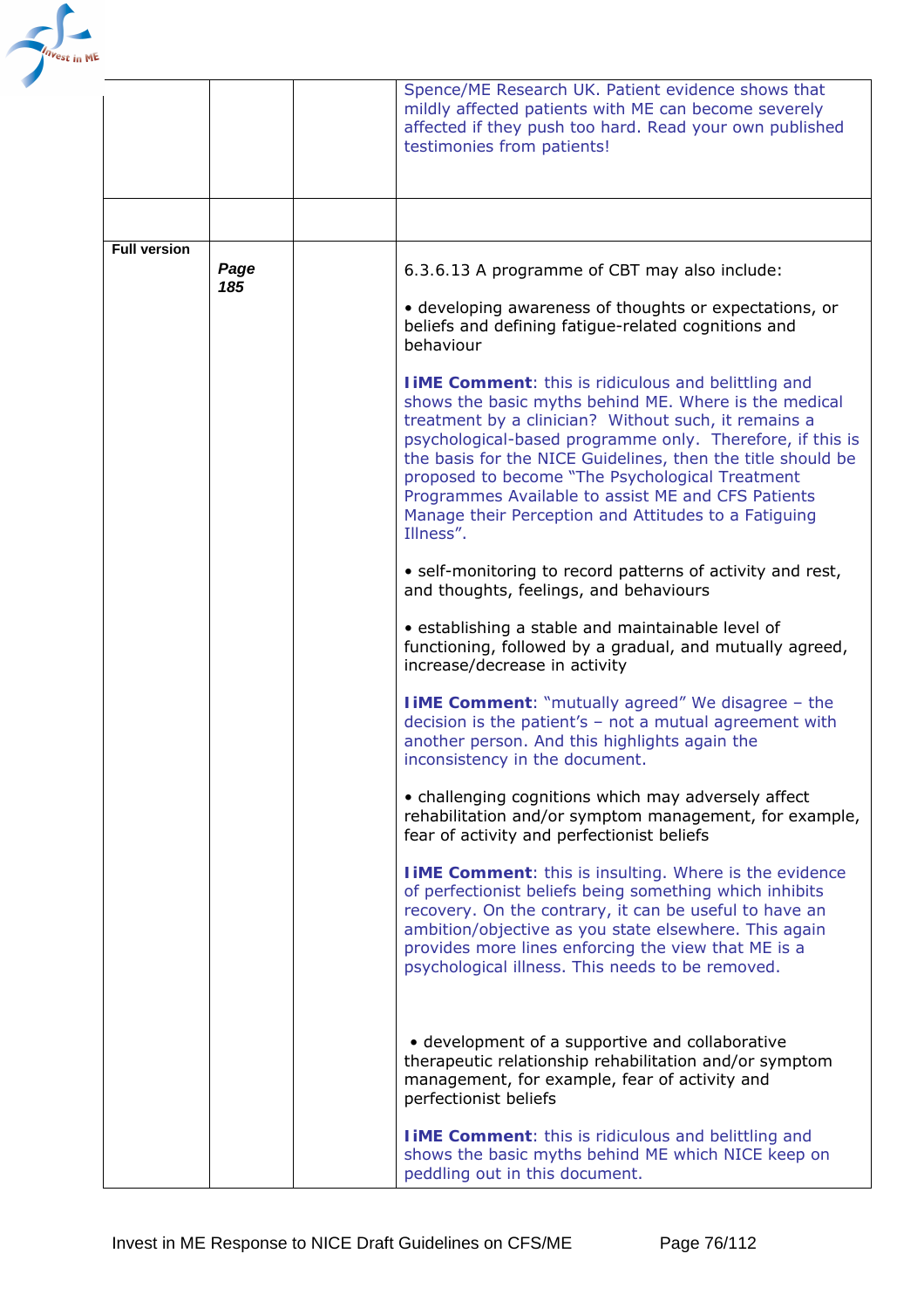| <sup>est</sup> in ME |                     |             |                                                                                                                                                                                                                                                                                                                                                                                                                                                                                                                                                                                                                                                                                                                                                                             |
|----------------------|---------------------|-------------|-----------------------------------------------------------------------------------------------------------------------------------------------------------------------------------------------------------------------------------------------------------------------------------------------------------------------------------------------------------------------------------------------------------------------------------------------------------------------------------------------------------------------------------------------------------------------------------------------------------------------------------------------------------------------------------------------------------------------------------------------------------------------------|
|                      |                     |             | • addressing complex adjustment to diagnosis and<br>acceptance of illness limitations, for example, grief, anger<br>and guilt-evoking beliefs and expectations such as 'I<br>should be able to do more' or 'I can't do what I used to<br>do'                                                                                                                                                                                                                                                                                                                                                                                                                                                                                                                                |
|                      |                     |             | <b>I iME Comment:</b> this is ridiculous and belittling and<br>shows the basic myths behind ME which NICE keep on<br>peddling out in this document                                                                                                                                                                                                                                                                                                                                                                                                                                                                                                                                                                                                                          |
|                      |                     |             | • decreasing somatic attributions and addressing<br>symptom over-vigilance and/or checking behaviours by<br>providing physiological explanations of symptoms and<br>using refocusing/distraction techniques                                                                                                                                                                                                                                                                                                                                                                                                                                                                                                                                                                 |
|                      |                     |             | <b>I IME Comment:</b> surely a patient should always be<br>aware of symptoms - this is a multi-system illness with<br>possible grave consequences if not treated properly.                                                                                                                                                                                                                                                                                                                                                                                                                                                                                                                                                                                                  |
|                      |                     |             | • problem solving using activity management and<br>homework tasks to test out alternative thoughts or<br>beliefs. For example, activity as a therapeutic tool,<br>pleasure and mastery tasks                                                                                                                                                                                                                                                                                                                                                                                                                                                                                                                                                                                |
|                      |                     |             | <b>I iME Comment:</b> Many patients will not have the energy<br>to do this. Many patients will receive no pleasure from<br>ending up even more tired by this therapy. This is<br>belittling.                                                                                                                                                                                                                                                                                                                                                                                                                                                                                                                                                                                |
|                      |                     |             | There is a fundamental assumption that a patient who addresses<br>the belief system will be able to increase activity. Are there any<br>recorded examples of CBT assisting sustained ability increase in<br>non-psychological illnesses and the eradication of the illness in the<br>individual? Without even one such clear example, the argument<br>for CBT is laid bare, in that it is purely a technique to assist in the<br>management of symptoms with significant psychological impact.<br>Neurological ME may have such impact in certain cases but it is<br>highly questionable that CBT will ever provide a curative<br>disposition in the patient. This supports the need for very careful<br>exclusion of other fatiguing conditions from the definition of ME. |
|                      |                     |             |                                                                                                                                                                                                                                                                                                                                                                                                                                                                                                                                                                                                                                                                                                                                                                             |
|                      | <b>Full version</b> | Page<br>188 | - Graded Exercise Therapy (GET)                                                                                                                                                                                                                                                                                                                                                                                                                                                                                                                                                                                                                                                                                                                                             |
|                      |                     |             | <b>I IME Comment:</b> The whole GET philosophy for ME<br>patients is wrong. Therefore we have not commented on<br>this section as the findings and recommendations are<br>flawed. There is plentiful evidence of the effects of GET on<br>ME patients - oxidative stress etc.                                                                                                                                                                                                                                                                                                                                                                                                                                                                                               |
|                      |                     |             | The example of $2 * 15$ minutes daily brisk walks to the<br>shop for an ME patient, either mild, moderate or severely<br>affected is palpably ridiculous - this could be extremely<br>dangerous to a mildly/severely affected pwme. It needs<br>to be removed! Even healthy people might not be able to<br>manage 2*15 minute brisk walks. There is no basis for                                                                                                                                                                                                                                                                                                                                                                                                            |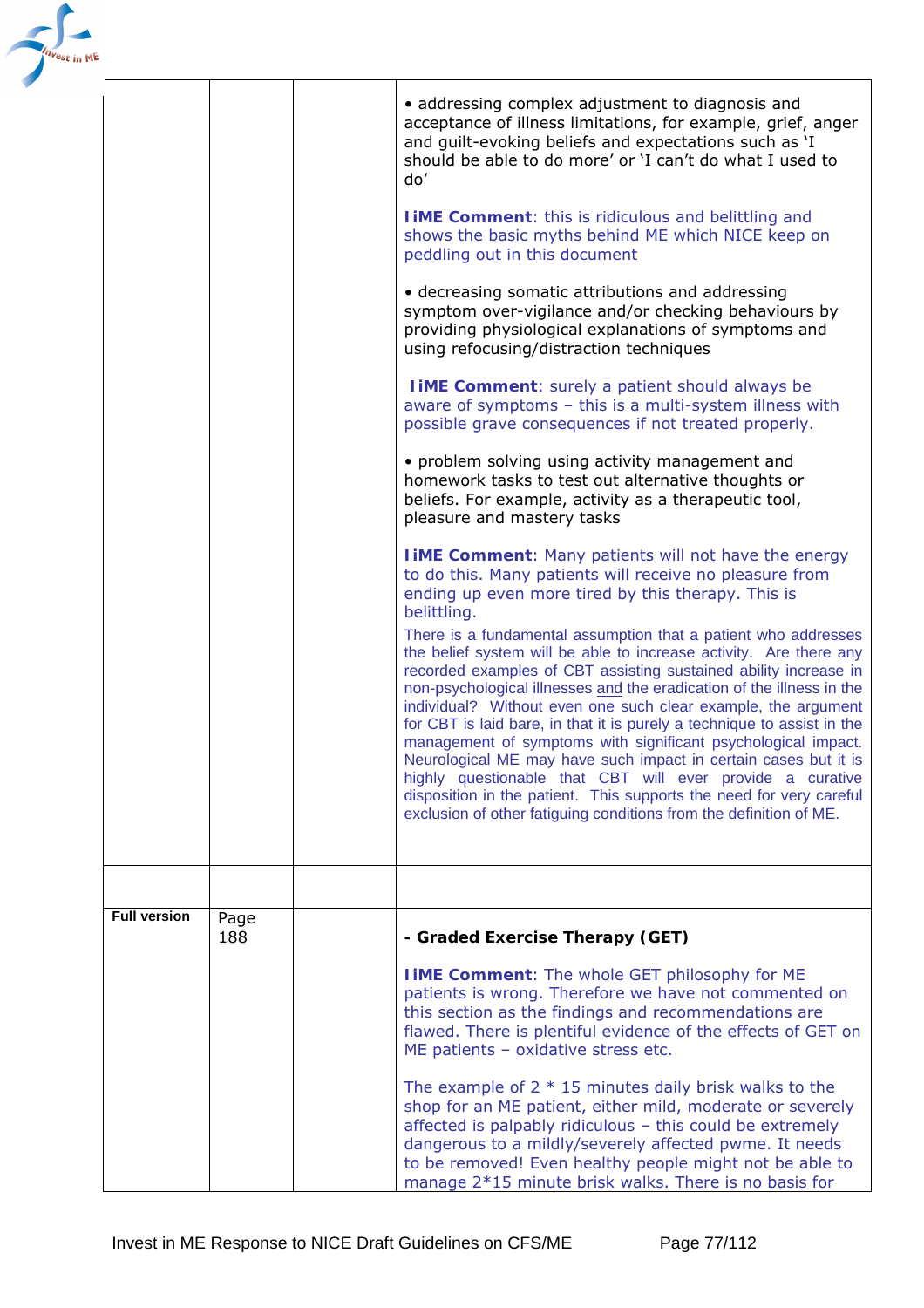|                     |             | this. If someone could manage this then one wonders why<br>any intervention is necessary.                                                                                                                                                                                                                                                                                                                                                                                                                                                                                                                                                                                                                                                      |
|---------------------|-------------|------------------------------------------------------------------------------------------------------------------------------------------------------------------------------------------------------------------------------------------------------------------------------------------------------------------------------------------------------------------------------------------------------------------------------------------------------------------------------------------------------------------------------------------------------------------------------------------------------------------------------------------------------------------------------------------------------------------------------------------------|
|                     |             | The guidelines state that if exercise increases symptoms<br>for more than a few days the level should be reviewed<br>and reduced (section 6.3.6.18). Later (6.3.6.20) it is<br>stated that if a relapse occurs then exercise should be<br>maintained.                                                                                                                                                                                                                                                                                                                                                                                                                                                                                          |
|                     |             | All of this is dangerous advice for ME and does not take<br>into account the delayed and cumulative detrimental<br>effect of exercise on ME.                                                                                                                                                                                                                                                                                                                                                                                                                                                                                                                                                                                                   |
|                     |             | We would like a comment from the head of NICE if he is<br>prepared to be accountable for any fatalities to patients<br>who take this advice.                                                                                                                                                                                                                                                                                                                                                                                                                                                                                                                                                                                                   |
|                     |             | Reference to 'reinforcing learning and lifestyle changes'<br>again perverts the true nature of neurological ME. The<br>only reinforcing these guidelines are achieving in this<br>section is to reinforce the old myth that ME is a<br>behavioural syndrome.                                                                                                                                                                                                                                                                                                                                                                                                                                                                                   |
|                     |             | If ME is a severe fatiguing condition, then performing<br>exercises will exacerbate the fatigue condition.<br>In.<br>research published by the University of Dundee, ME<br>patients have shown that severe reactions to exercise can<br>occur. In fact, one researcher, Dr Vance Spence, has<br>expressed concerns that undertaking aerobic exercise<br>could lead to fatal consequences. Is NICE in a position to<br>recommend GET in the face of this evidence? Is NICE<br>willing to face the potential legal consequences of<br>proposing GET should a patient with ME suffer fatal after-<br>effects in following the proposed NICE Guideline? Has<br>NICE taken any legal advice to accept the publishing of<br>this proposed guideline? |
|                     |             |                                                                                                                                                                                                                                                                                                                                                                                                                                                                                                                                                                                                                                                                                                                                                |
| <b>Full version</b> | Page<br>192 | 6.3.6.20 Managing Setbacks<br><b>IIME Comment:</b> This statement just emphasises the<br>psychological nature of GET. However, if ME patients<br>were able to perform exercise, then they wouldn't have<br>ME according to this fallacious argument. The failure of<br>ME patients to achieve a return to full health using CBT<br>and GET indicates that ME is not a psychological illness.<br>Patient cohorts that do recover as a result of CBT and GET<br>undoubtedly include patients with other fatiguing states.<br>To not select patients correctly and then claim benefits for<br>exercise strategies and discount failures or withdrawals<br>does not indicate an "evidence-based" approach is being<br>used correctly.              |
|                     |             | Activity management                                                                                                                                                                                                                                                                                                                                                                                                                                                                                                                                                                                                                                                                                                                            |
|                     |             |                                                                                                                                                                                                                                                                                                                                                                                                                                                                                                                                                                                                                                                                                                                                                |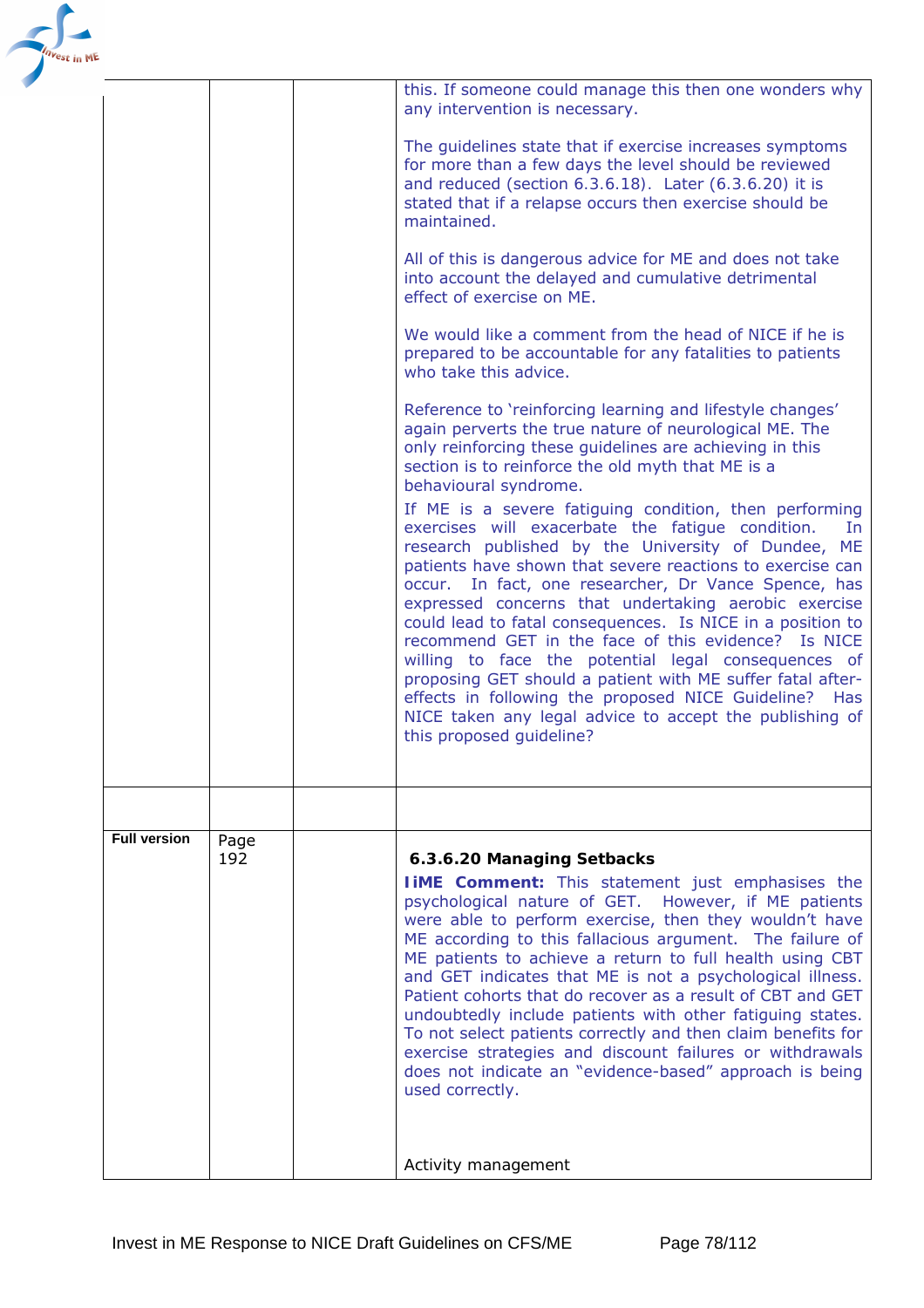

|                     |             | <b>I IME Comment: Regarding activity management we</b><br>believe this is just common sense and requires no<br>paradigm to be designed around it. There seems little<br>point repeating the same comments as were there for<br>GET. There is no one method for managing an illness as<br>people are all individuals and behave differently and cope<br>differently.<br>The recommendation that activity management should<br>not include prolonged rest or extended periods of day-<br>time rest in response to an increase in symptoms is<br>derisory. It risks long term damage to a patient to<br>recommend this. NICE are not listening to patients.<br>The advice is so generic as to be unusable.                                                                                                                                                                                                                          |
|---------------------|-------------|----------------------------------------------------------------------------------------------------------------------------------------------------------------------------------------------------------------------------------------------------------------------------------------------------------------------------------------------------------------------------------------------------------------------------------------------------------------------------------------------------------------------------------------------------------------------------------------------------------------------------------------------------------------------------------------------------------------------------------------------------------------------------------------------------------------------------------------------------------------------------------------------------------------------------------|
| <b>Full version</b> |             |                                                                                                                                                                                                                                                                                                                                                                                                                                                                                                                                                                                                                                                                                                                                                                                                                                                                                                                                  |
|                     | Page<br>198 | 6.3.6.31 Sleep management should not include:<br><b>I iME Comment:</b> Even healthy people can benefit from<br>day-time sleeping/naps. Southern European countries<br>embed this in their lifestyle. Why cannot ME patients<br>adopt this if it is of benefit to their recovery? More rest<br>periods are even recommended later under setbacks. In<br>the previous section it was stated that a plan should not<br>be rigidly/inflexibly adhered to. This is what is being<br>stated here. It is just common sense and requires no<br>paradigm. The inconsistency in these guidelines coupled<br>with fallacious arguments used in favour of psychological<br>therapies all undermine the supposed impartiality or<br>credibility of NICE.<br>The section 6.3.6.30 states that alcohol should be<br>avoided. If NICE had done their homework they would<br>have known that alcohol intolerance is one of the features<br>of ME! |
|                     |             |                                                                                                                                                                                                                                                                                                                                                                                                                                                                                                                                                                                                                                                                                                                                                                                                                                                                                                                                  |
| <b>Full version</b> | Page<br>202 | 6.3.7 Deriving Recommendations<br>The GDG was, however, clear that CBT was not about<br>unhelpful advice or dictation of illness beliefs, but about<br>changes in lifestyle and learning to achieve improvement<br>within the patients abilities<br><b>I iME Comment:</b> And here you perpetuate the myth. This<br>terminology at best needs to change and at worst needs<br>removing. The previous pages clearly state that rest is not<br>an option and that the patient needs to change their<br>illness beliefs.                                                                                                                                                                                                                                                                                                                                                                                                            |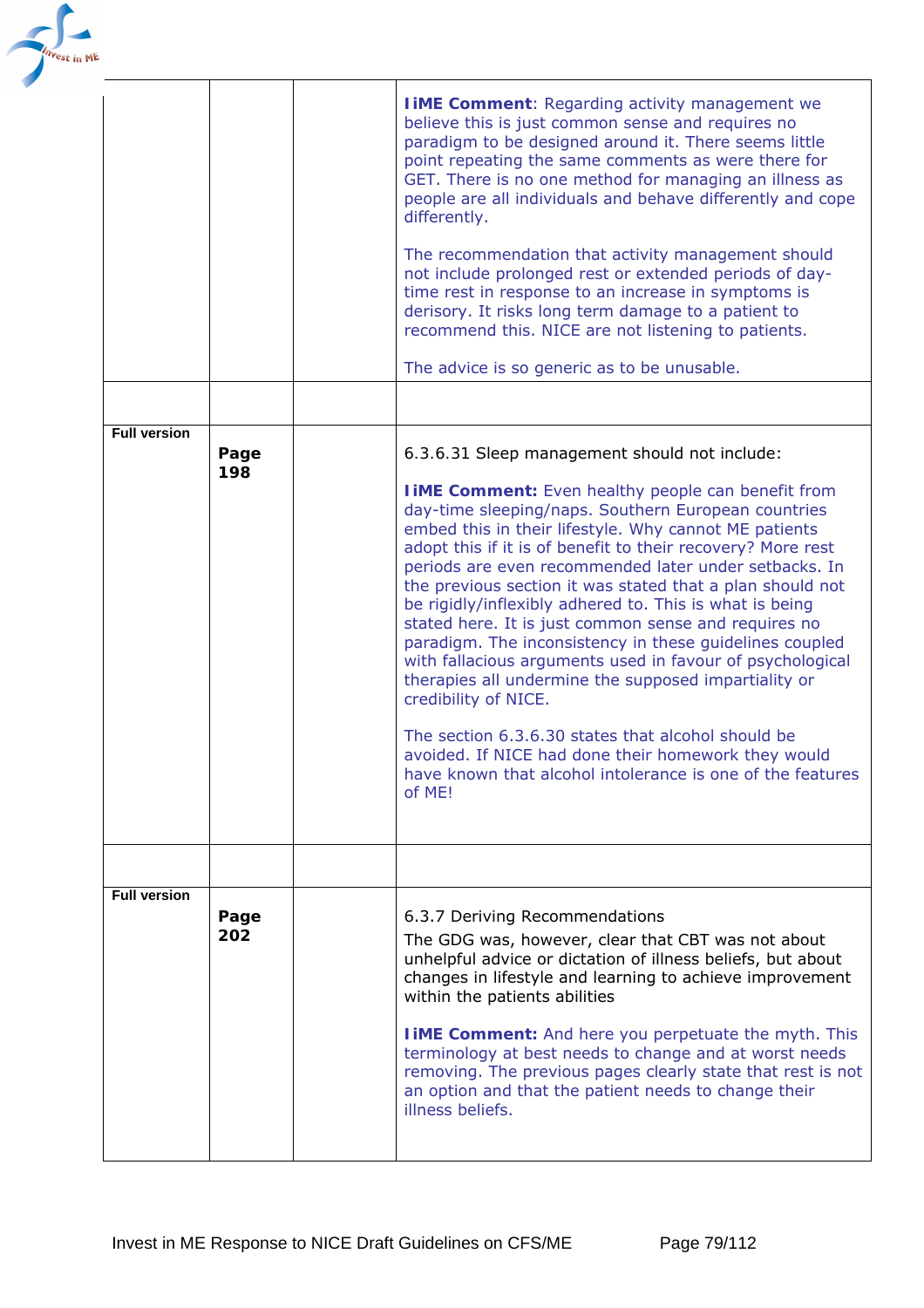

| <b>Full version</b> | Page<br>202 |         | In addition, the objectives of the programme must be<br>agreed with the patient who clear must be willing to take<br>part. The GDG did not regard CBT or other behavioural<br>treatments as curative or directed at the underlying<br>disease process which remains unknown.<br><b>I iME Comment:</b> The wording "CBT or other behavioural<br>treatments" gives the lie to the earlier statement that<br>"CBT was not about unhelpful advice of illness beliefs".<br>This clearly shows that CBT is at the heart of the<br>somatoform lobby led by psychiatrists. Also, elsewhere<br>CBT is said to be a therapy - here it is stated to be a<br>treatment!<br>The recognition that CBT (or other behavioural<br>treatments) are not regarded as a curative treatment or<br>directed at the underlying disease process also gives the<br>lie to the proposition that CBT is a treatment of any sort.<br>This needs to be highlighted in many more places and as<br>a high-level bullet point. |
|---------------------|-------------|---------|-----------------------------------------------------------------------------------------------------------------------------------------------------------------------------------------------------------------------------------------------------------------------------------------------------------------------------------------------------------------------------------------------------------------------------------------------------------------------------------------------------------------------------------------------------------------------------------------------------------------------------------------------------------------------------------------------------------------------------------------------------------------------------------------------------------------------------------------------------------------------------------------------------------------------------------------------------------------------------------------------|
|                     |             |         |                                                                                                                                                                                                                                                                                                                                                                                                                                                                                                                                                                                                                                                                                                                                                                                                                                                                                                                                                                                               |
| <b>Full version</b> | Page<br>203 | line 17 | Because of the strong evidence of the benefits of CBT, the<br>GDG recommended it as best practice, but did not make a<br>recommendation regarding individual versus group as<br>there was no evidence nor consensus.<br><b>TIME Comment:</b> This comment is contentious as there<br>are no strong evidence in the case of ME?                                                                                                                                                                                                                                                                                                                                                                                                                                                                                                                                                                                                                                                                |
|                     |             |         |                                                                                                                                                                                                                                                                                                                                                                                                                                                                                                                                                                                                                                                                                                                                                                                                                                                                                                                                                                                               |
| <b>Full version</b> | Page 203    | line 19 | The GDG noted that it was always the patient's choice<br>whether or not to participate<br><b>LIME Comment:</b> This should not be 'noted' but it should<br>read EMPHASISED.                                                                                                                                                                                                                                                                                                                                                                                                                                                                                                                                                                                                                                                                                                                                                                                                                   |
|                     |             |         |                                                                                                                                                                                                                                                                                                                                                                                                                                                                                                                                                                                                                                                                                                                                                                                                                                                                                                                                                                                               |
| <b>Full version</b> | Page<br>203 | line 26 | Both the evidence and the GDG consensus support<br>gradual increases in aerobic exercise in people with mild,<br>moderate CFS/ME. The patients in the wider survey did<br>not support this view as indicated by the response to 3a2.<br>Healthcare professionals rated this as 'uncertain' but did<br>not disagree with the statement.                                                                                                                                                                                                                                                                                                                                                                                                                                                                                                                                                                                                                                                        |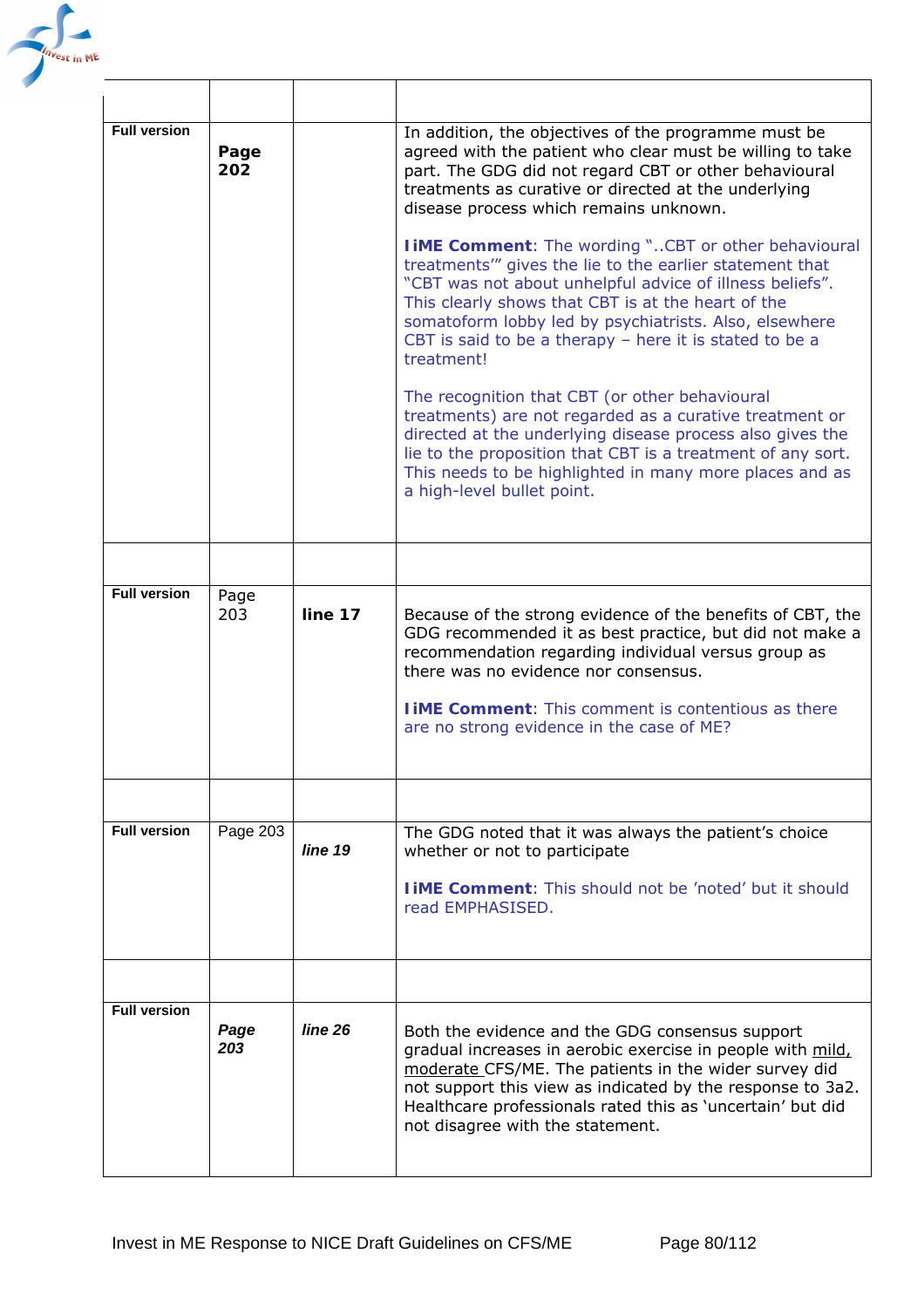

|                     |             |         | <b>TIME Comment:</b> This is not correct and will cause<br>moderate patients to be severely effected. What about<br>research into oxidative stress from exercise?<br>Also, if healthcare professionals are uncertain then they<br>should err on the side of caution.                                                                                                                                                                                                                                                                                                                                                                                                                                                                                                                                                                                                        |
|---------------------|-------------|---------|-----------------------------------------------------------------------------------------------------------------------------------------------------------------------------------------------------------------------------------------------------------------------------------------------------------------------------------------------------------------------------------------------------------------------------------------------------------------------------------------------------------------------------------------------------------------------------------------------------------------------------------------------------------------------------------------------------------------------------------------------------------------------------------------------------------------------------------------------------------------------------|
|                     |             |         |                                                                                                                                                                                                                                                                                                                                                                                                                                                                                                                                                                                                                                                                                                                                                                                                                                                                             |
| <b>Full version</b> | Page<br>204 |         | The view of the GDG was that all treatments have the<br>potential to cause harm as well as provide benefit. GET is<br>no different, but the overall research evidence is that the<br>benefits outweigh any harmful effects<br><b>TIME Comment:</b> Even medication has to have a list of<br>side-effects - this needs to be stated here also. Drugs<br>take years of trials and go through regulation. Where<br>does this exist for GET? If some people become severely<br>affected by GET is it accepted because some people<br>getting better outweigh this.<br>Some patient surveys have described poor experiences<br>with exercise therapies, though these experiences were<br>usually from unstructured or inflexible exercise<br>programmes often delivered by untrained personnel.<br><b>TIME Comment:</b> What makes NICE think this will change<br>in the future? |
|                     |             |         |                                                                                                                                                                                                                                                                                                                                                                                                                                                                                                                                                                                                                                                                                                                                                                                                                                                                             |
| <b>Full version</b> | Page<br>204 | line 15 | There is no evidence to support the 'Envelope Theory' of<br>maintaining levels as substantially less that capacity in<br>order to have a reserve.<br><b>I iME Comment:</b> there is a lot of patient evidence. Surely<br>this is just common sense.<br>Trials are currently in progress should answer this<br>question<br><b>I iME Comment:</b> the trials in progress are using flawed<br>selection criteria and have a broad base of patients with a<br>range of conditions which are not ME.                                                                                                                                                                                                                                                                                                                                                                             |
|                     |             |         |                                                                                                                                                                                                                                                                                                                                                                                                                                                                                                                                                                                                                                                                                                                                                                                                                                                                             |
| <b>Full version</b> | Page<br>204 | line 17 | The results from the wider group indicated that patients<br>generally support this approach while health professionals<br>do not                                                                                                                                                                                                                                                                                                                                                                                                                                                                                                                                                                                                                                                                                                                                            |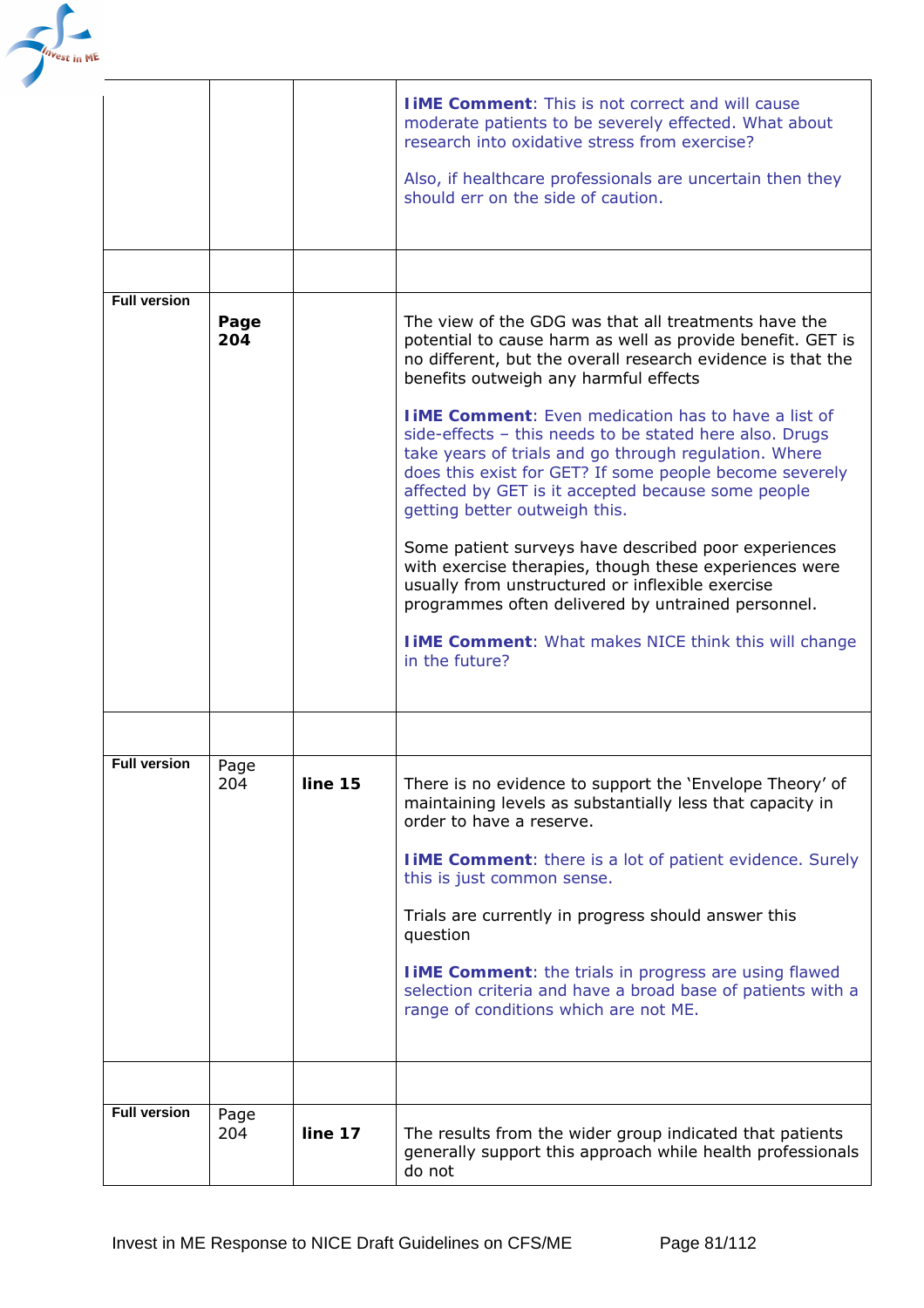

|                     |             |         | <b>I iME Comment:</b> And who knows better - patients living<br>with this illness or health professionals who have not been<br>able to diagnose, treat or understand this illness for many<br>years?                                                                                                                                                                                                                                                                                                                                                                                                                                                                                                                                                                                                           |
|---------------------|-------------|---------|----------------------------------------------------------------------------------------------------------------------------------------------------------------------------------------------------------------------------------------------------------------------------------------------------------------------------------------------------------------------------------------------------------------------------------------------------------------------------------------------------------------------------------------------------------------------------------------------------------------------------------------------------------------------------------------------------------------------------------------------------------------------------------------------------------------|
|                     |             |         |                                                                                                                                                                                                                                                                                                                                                                                                                                                                                                                                                                                                                                                                                                                                                                                                                |
| <b>Full version</b> | Page<br>204 | line 19 | The GDG supported the view that people with CFS/ME<br>need to learn to listen to energy levels of the body in<br>order to manage their daily life and that sudden large<br>increases in activity were not advised, There was<br>however, concern that consistently maintaining activity<br>levels at lower than capacity would not lead to an<br>improvement in symptoms and/or level of functioning<br><b>TIME Comment:</b> This is common sense. This cannot be<br>dictated by a set of general guidelines. The above<br>recognition that the patient must listen to their own<br>energy levels of the body totally contradicts the previous<br>section which repeatedly recommends retaining levels of<br>exercise. These guidelines are full of contradictions and<br>the lack of precision is astounding. |
|                     |             |         |                                                                                                                                                                                                                                                                                                                                                                                                                                                                                                                                                                                                                                                                                                                                                                                                                |
| <b>Full version</b> | Page<br>208 | line 6  | Evidence exists regarding infectious triggers for CFS/ME<br><b>I IME Comment:</b> This should read there is an abundance<br>of evidence which exists. These guidelines should<br>elaborate more on this. If this were discussing GET or CBT<br>then these guidelines would be detailing this evidence<br>with multiple pages!                                                                                                                                                                                                                                                                                                                                                                                                                                                                                  |
|                     |             |         |                                                                                                                                                                                                                                                                                                                                                                                                                                                                                                                                                                                                                                                                                                                                                                                                                |
| <b>Full version</b> | Page<br>229 |         | 6.4.5 Recommendations<br>6.4.5.1<br>[There is no known pharmacological treatment ]<br><b>IIME COMMENT:</b> So what is the MRC and NICE doing to<br>address this position? There are a number of drugs being<br>studied around the world and the results of studies are<br>available to indicate that some drug treatments may help.<br>Where are these considered or listed?<br>6.4.5.1<br>[ may experience greater intolerance ]<br><b>IIME COMMENT:</b> Where is the documentary evidence<br>and the references to published material that supports<br>this statement? Are there any trials evidence that some<br>drugs have reduced effects in ME patients?                                                                                                                                                 |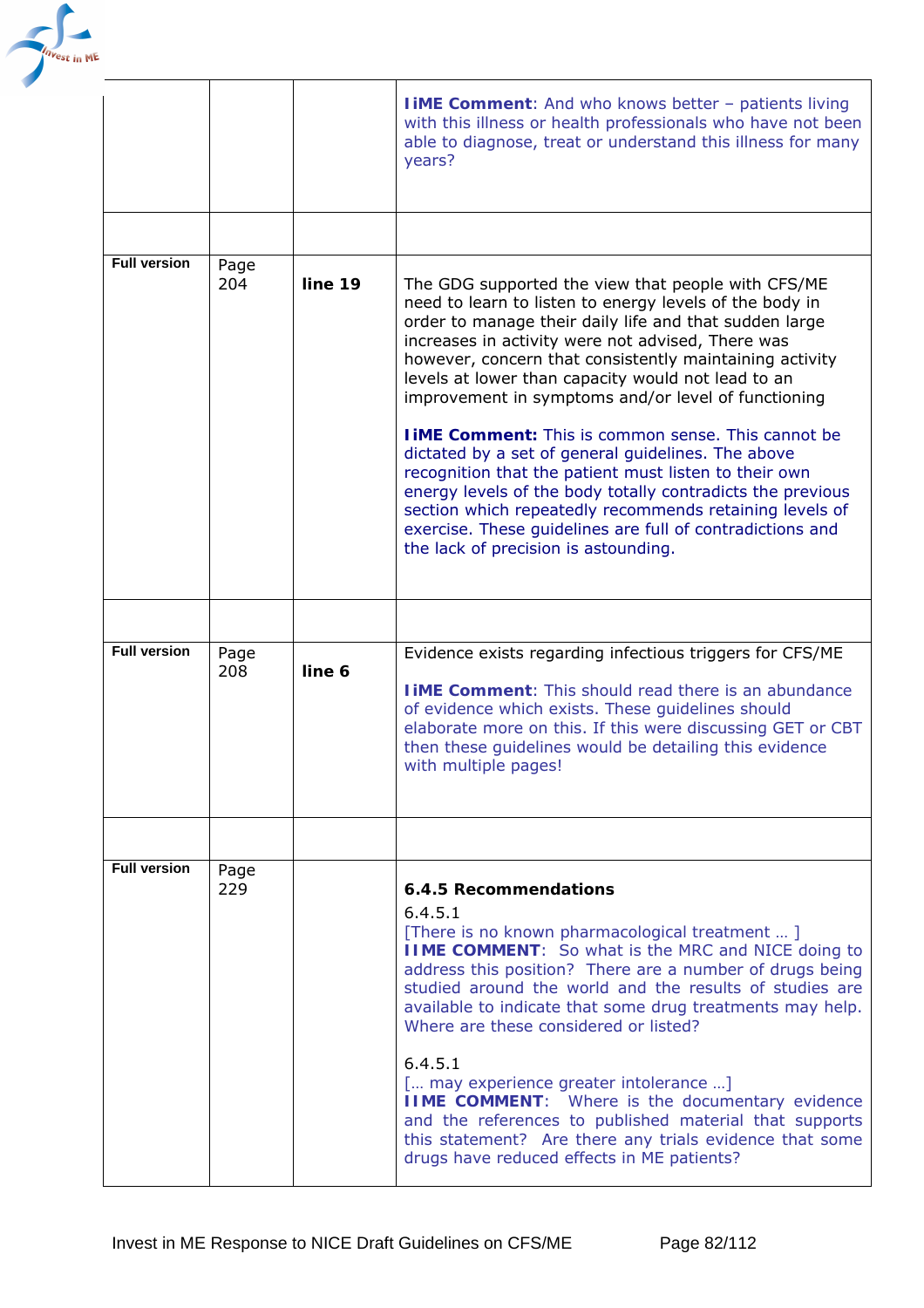| <sup>e</sup> st in Mt |                     |             |                                                                                                                                                                                                                                                                                                                                                                                                                                                                                                                                                        |
|-----------------------|---------------------|-------------|--------------------------------------------------------------------------------------------------------------------------------------------------------------------------------------------------------------------------------------------------------------------------------------------------------------------------------------------------------------------------------------------------------------------------------------------------------------------------------------------------------------------------------------------------------|
|                       |                     |             | 6.4.5.4                                                                                                                                                                                                                                                                                                                                                                                                                                                                                                                                                |
|                       |                     |             | Prescribing of thyroxine should only be considered for<br>adults and children who have low thyroxine levels or for<br>children when standard biochemical tests indicate that<br>they are hypothyroid. Thyroxine should not be prescribed<br>when the adult or child is biochemically euthyroid.                                                                                                                                                                                                                                                        |
|                       |                     |             | <b>IIME COMMENT:</b> [ <i>Thyroxine</i> ] Why is this selected as a<br>named drug? There is some evidence that the standard<br>NHS thyroid testing is inadequate in explaining the role of<br>the T3 and T4 in the operation of the thyroid gland,<br>especially in ME patients, where T1 and t2 levels can<br>appear normal but T3 and T4 levels are modified. Blood<br>tests for thyroid function are still relatively new and can't<br>be trusted yet. So a thorough thyroid examination should<br>be part of a general medical examination always. |
|                       |                     |             | 6.4.5.5<br><b>IIME COMMENT:</b> [Drugs for Bowel symptoms] Some ME<br>patients are known to have severe problems with<br>intestines, e.g. Ulcerative Colitis and Irritable Bowel<br>Syndrome (IBS). The research as to the interactions<br>appears to be needed. Advising drug use to alleviate the<br>symptoms without understanding the causal<br>and<br>interactional factors would need to be questioned in the<br>event of any personal injury claim.                                                                                             |
|                       |                     |             |                                                                                                                                                                                                                                                                                                                                                                                                                                                                                                                                                        |
|                       | <b>Full version</b> | Page<br>230 | 6.4.5.7<br><b>IIME COMMENT:</b> Is the NICE Guideline proposing the<br>use of a "not-licensed" drug in the UK? Melatonin has<br>been studied in other countries and not produced<br>successful outcomes for some ME patients. The details<br>would need to be reviewed to support this statement or<br>otherwise. Has the UK and NICE accessed such research<br>results to support the statement in the Guideline?                                                                                                                                     |
|                       |                     |             | 6.4.5.8<br><b>IIME COMMENT:</b> [Prescribing of low-dose tricyclic<br>antidepressants] Has there been any research on such<br>prescriptions for ME patients? What were the results and<br>were there any contra-indications?                                                                                                                                                                                                                                                                                                                           |
|                       |                     |             | 6.4.5.9                                                                                                                                                                                                                                                                                                                                                                                                                                                                                                                                                |
|                       |                     |             | The following treatments are not generally recommended<br>for the management of CFS/ME.                                                                                                                                                                                                                                                                                                                                                                                                                                                                |
|                       |                     |             | • The use of anti-viral agents                                                                                                                                                                                                                                                                                                                                                                                                                                                                                                                         |
|                       |                     |             | <b>IIME COMMENT: Dr. Jonathan Kerr's research should be</b><br>looked at. There has been a number of research activities<br>reported in the press that include anti-viral agents, for                                                                                                                                                                                                                                                                                                                                                                  |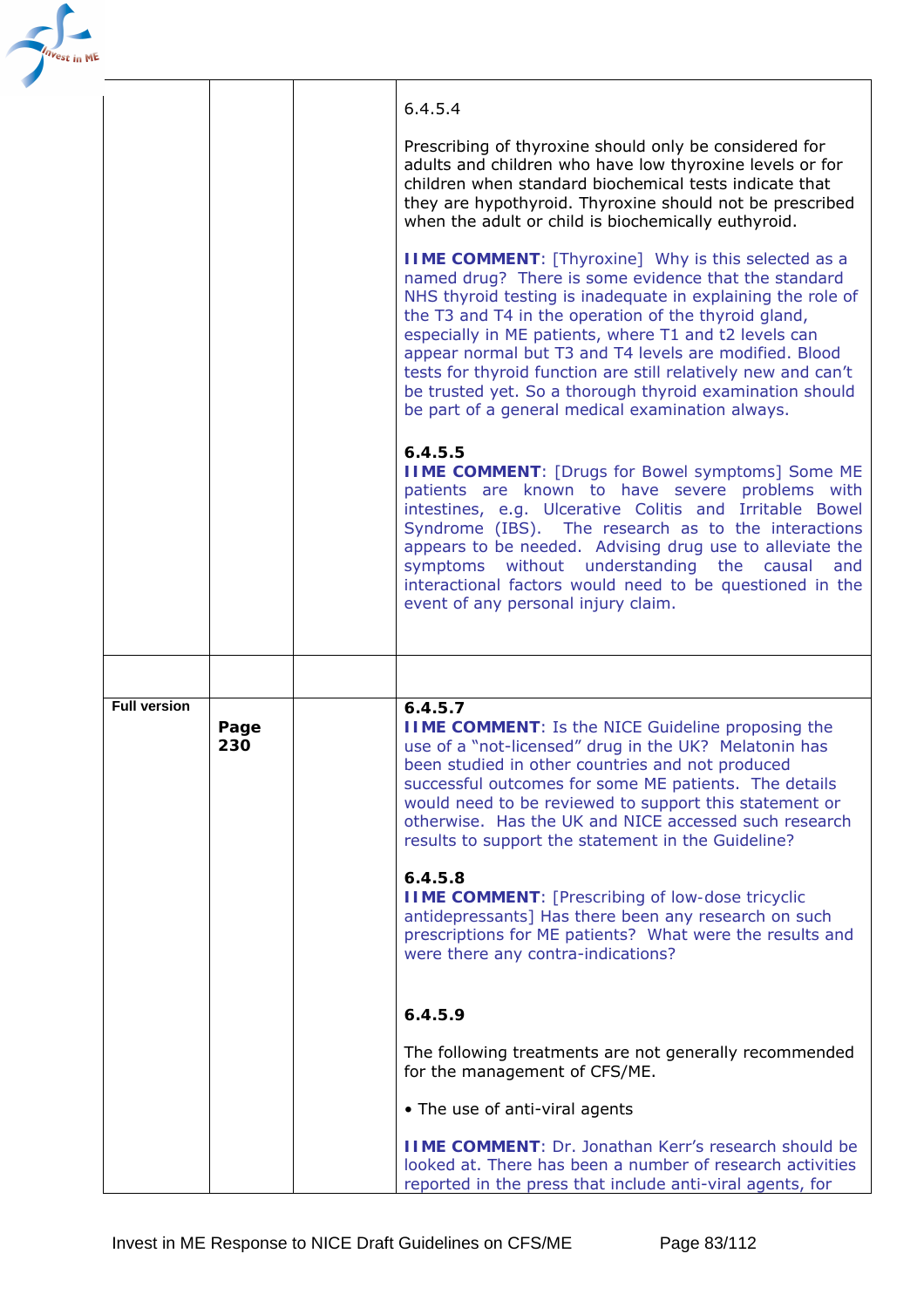

|                     |             |         | example, Dr J Kerr has proposed a trial of beta-Interferon<br>as an anti-viral. Anti-microbials have been found to be<br>helpful where there is evidence of identified infection<br>(Appendix 6 - 18). This should have been part of the<br>search for research.<br>What is the basis for this list of "not recommended<br>treatments"? Are there references to research that could<br>be included to support these statements?<br>Has any<br>clinical research been reviewed?                                                                                                                                                                                                                                                                                                                                                                                                                                                                                                                                                                                                                                      |
|---------------------|-------------|---------|---------------------------------------------------------------------------------------------------------------------------------------------------------------------------------------------------------------------------------------------------------------------------------------------------------------------------------------------------------------------------------------------------------------------------------------------------------------------------------------------------------------------------------------------------------------------------------------------------------------------------------------------------------------------------------------------------------------------------------------------------------------------------------------------------------------------------------------------------------------------------------------------------------------------------------------------------------------------------------------------------------------------------------------------------------------------------------------------------------------------|
|                     |             |         |                                                                                                                                                                                                                                                                                                                                                                                                                                                                                                                                                                                                                                                                                                                                                                                                                                                                                                                                                                                                                                                                                                                     |
| <b>Full version</b> | Page<br>231 | line 3  | "In addition, particularly with immunoglobin studies, there<br>were large dosage variations in the studies which made<br>any comparison difficult; there is not necessarily a dose<br>response effect and different doses may elicit very<br>different effects. It was agreed that the Staphylococcus<br>toxoid papers should be rejected as patients studied were<br>women with muscle pain/fibromyalgia and thus not<br>representative of a CFS/ME population. The complication<br>and side-effect rates were high also very high in the<br>immunoglobin studies. The GDG agreed that it did not<br>want to make any evidence statements on<br>immunotherapy. "<br><b>IIME COMMENT:</b> Yet on Page 35 lines 24-27 the<br>guidelines states that 'several factors have been<br>suggested (as to the cause), including: immunological,<br>genetic, viral, psychological and neuroendocrine.'<br>Of four studies using immunoglobin, one had positive<br>impacts and rated a score of 16. The others did not have<br>statistically significant effects, yet somehow rated scores<br>of 15, 13, and 13 respectively. |
|                     |             |         |                                                                                                                                                                                                                                                                                                                                                                                                                                                                                                                                                                                                                                                                                                                                                                                                                                                                                                                                                                                                                                                                                                                     |
| <b>Full version</b> | Page<br>231 | line 11 | The GDG was also mindful of the side-effects or adverse<br>effects of many of the treatments reviewed. The GDG felt<br>unable to exclude the use of pharmacological<br>interventions where evidence is lacking to support or<br>reject their use and referred included these in the<br>questionnaire. It is felt that much research is needed in<br>this area.<br><b>IIME COMMENT:</b> Side effects were reported for GET too<br>but accepted.                                                                                                                                                                                                                                                                                                                                                                                                                                                                                                                                                                                                                                                                      |
|                     |             |         |                                                                                                                                                                                                                                                                                                                                                                                                                                                                                                                                                                                                                                                                                                                                                                                                                                                                                                                                                                                                                                                                                                                     |
| <b>Full version</b> | Page<br>233 | line 15 | Antivirals and immunoglobins: The consensus was<br>that they do not have benefit in the treatment CFS/ME                                                                                                                                                                                                                                                                                                                                                                                                                                                                                                                                                                                                                                                                                                                                                                                                                                                                                                                                                                                                            |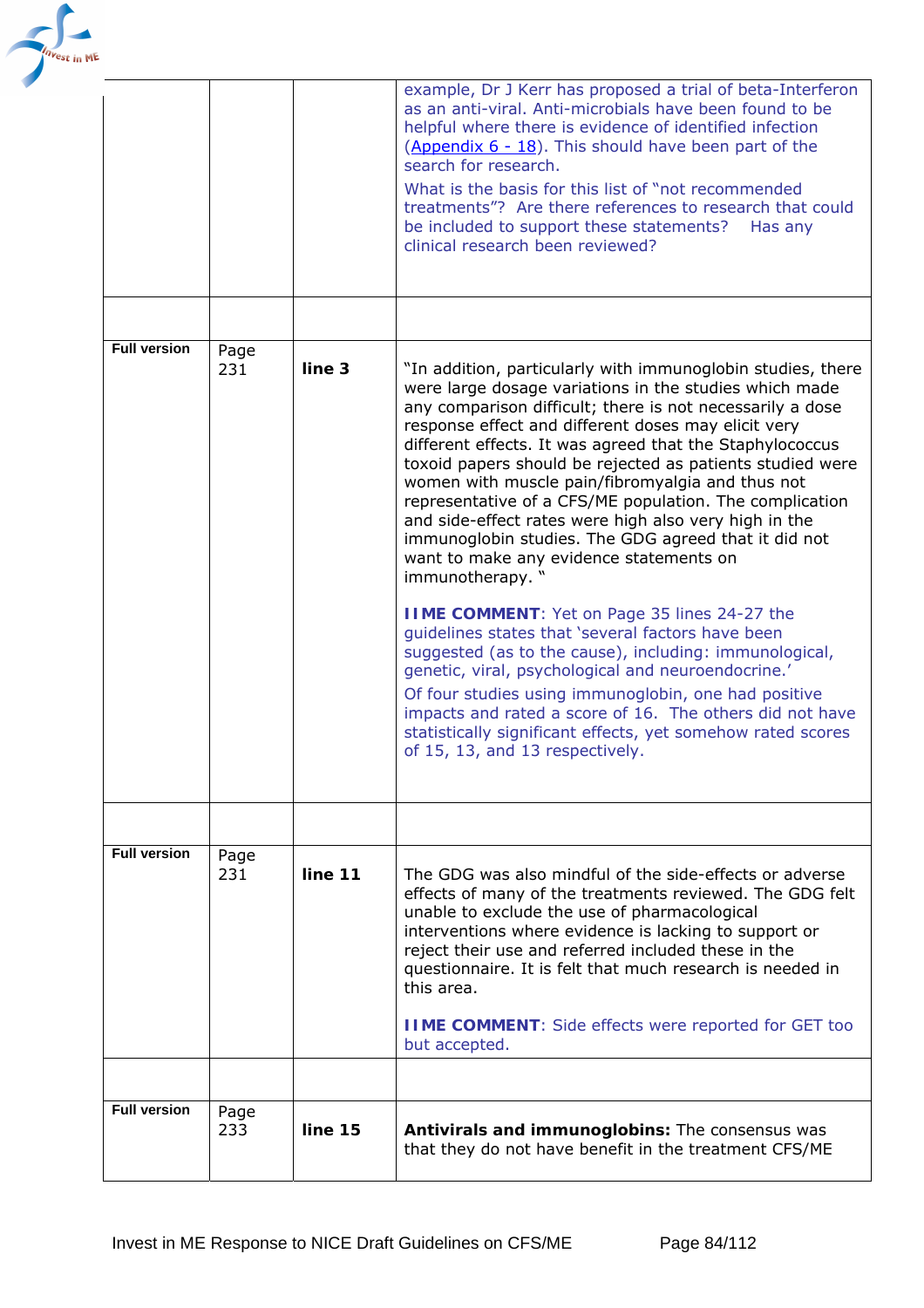

|                     |             |                   | <b>IIME COMMENT:</b> Chia's research proves this is<br>beneficial.                                                                                                                                                                                                                                                                                                                                                                                                                                                                                                               |
|---------------------|-------------|-------------------|----------------------------------------------------------------------------------------------------------------------------------------------------------------------------------------------------------------------------------------------------------------------------------------------------------------------------------------------------------------------------------------------------------------------------------------------------------------------------------------------------------------------------------------------------------------------------------|
|                     |             |                   | Devanur and Kerr (Journal of Virology 2006) state that<br>"there are many infectious agents which are known to<br>trigger and perpetuate CFS(/ME), and which have been or<br>may be targeted with antimicrobial therapy. In some of<br>these instances there has been clear evidence of clinical<br>benefit or cure in infected CFS patients".                                                                                                                                                                                                                                   |
|                     |             |                   | These infections include enteroviruses, EBV,<br>Cytomegalovirus (CMV), human herpes virus-6 (HHV-6),<br>parvovirus B-19, hepatitis-C, Chlamydia pneumoniae and<br>Coxiella burnetii.                                                                                                                                                                                                                                                                                                                                                                                             |
|                     |             |                   |                                                                                                                                                                                                                                                                                                                                                                                                                                                                                                                                                                                  |
| <b>Full version</b> | Page 234    | line <sub>2</sub> | 6.5.1.1 At present, evidence is insufficient to support a<br>beneficial effect of dietary supplements, including<br>essential fatty acids in CFS/ME. [ref. Q3/ES5a]<br><b>IIME COMMENT:</b> Is that it? This is quite a poor<br>document when there is much patient evidence showing<br>benefits. See also later comparison with CBT patient<br>evidence. Anti-oxidants to combat oxidation which is a<br>problem in ME/CFS (Kennedy et al 2005). This topic<br>should be discussed as thoroughly as CBT or GET as many<br>patients find benefits from high quality supplements. |
|                     |             |                   |                                                                                                                                                                                                                                                                                                                                                                                                                                                                                                                                                                                  |
| <b>Full version</b> | Page<br>234 | line 4            | 6.5.2.1 Summary of evidence presented in Appendix 1<br><b>IIME COMMENT:</b> Incredibly poor and limited summary<br>for this important area. Very unprofessional. This is not<br>very detailed compared with the extensive propaganda<br>documented for GET and CBT earlier in the guidelines.<br>See York review tables 1 and 2.                                                                                                                                                                                                                                                 |
|                     |             |                   |                                                                                                                                                                                                                                                                                                                                                                                                                                                                                                                                                                                  |
| <b>Full version</b> | Page 235    | line <sub>9</sub> | 6.5.4 Clinical Scenario Questionnaire to GDG and Wider<br>Group<br>2. All treatments are offered allowing the person with the<br>CFS/ME to refuse without compromising the further<br>therapeutic relationship.                                                                                                                                                                                                                                                                                                                                                                  |
|                     |             |                   | <b>TIME Comment:</b> Will NICE state that nobody should be<br>refused insurance/sickness benefits if they refuse to take                                                                                                                                                                                                                                                                                                                                                                                                                                                         |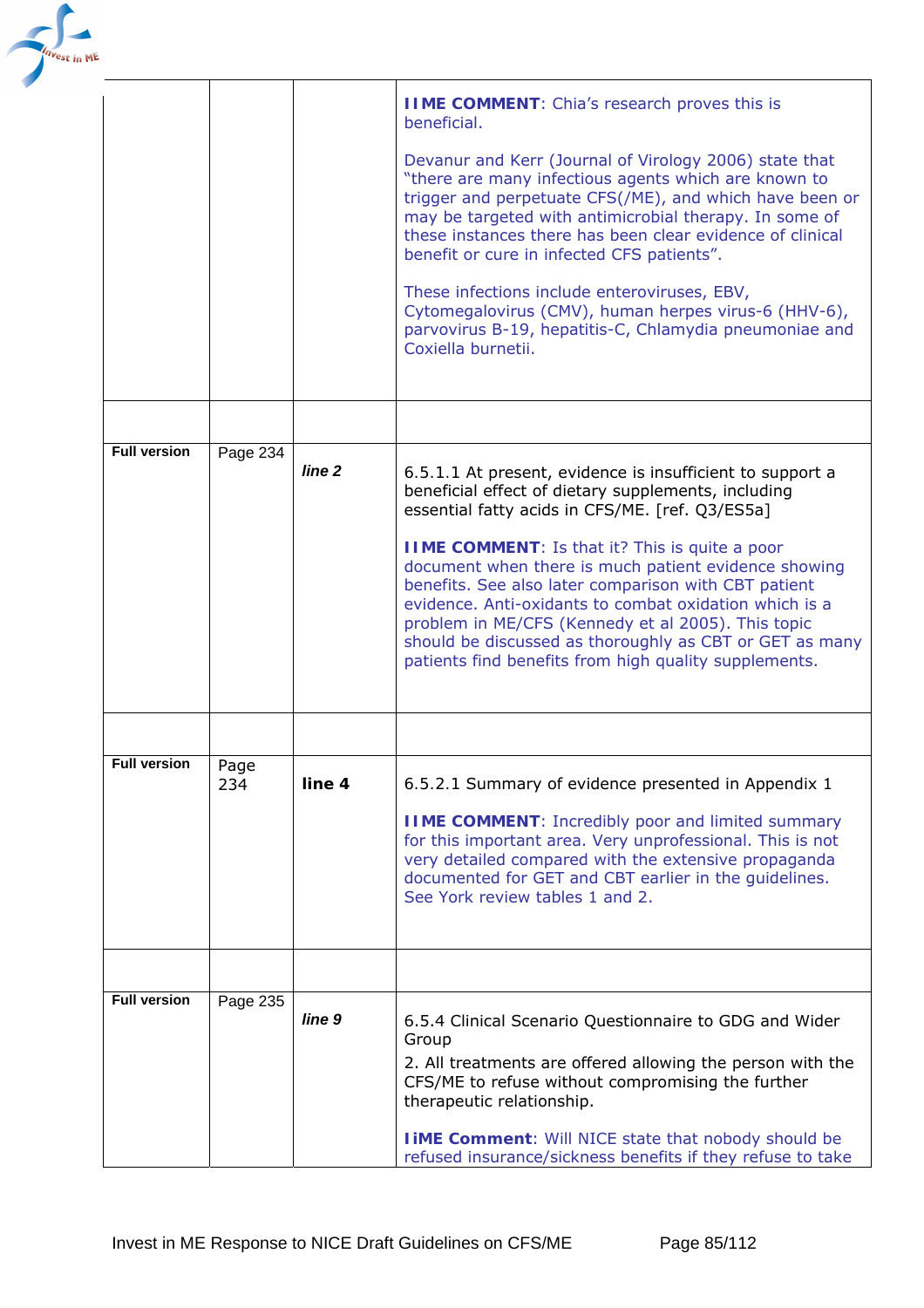

|                     |             |        | anti-depressants or CBT/GET?                                                                                                                                                                                                                                                                                                                                                                                                                                                                                                                                                          |
|---------------------|-------------|--------|---------------------------------------------------------------------------------------------------------------------------------------------------------------------------------------------------------------------------------------------------------------------------------------------------------------------------------------------------------------------------------------------------------------------------------------------------------------------------------------------------------------------------------------------------------------------------------------|
|                     |             |        |                                                                                                                                                                                                                                                                                                                                                                                                                                                                                                                                                                                       |
|                     |             |        |                                                                                                                                                                                                                                                                                                                                                                                                                                                                                                                                                                                       |
| <b>Full version</b> | Page<br>248 | line 1 | 6.5.5.1<br><b>I iME Comment:</b> [ balanced diet  strategies to<br>minimise complications ] Is food purchasing,<br>preparation and eating significantly more important for<br>ME than other illnesses? Is this a standard text inclusion<br>for medical guidelines? If there are specific contra-<br>indications for certain types of food, then these should be<br>defined and alternatives noted.                                                                                                                                                                                   |
|                     |             |        | 6.5.5.2<br><b>I iME Comment:</b> [ <i>tube feeding</i> ] Along with Item<br>1.3.2.2 on sleep management, this paragraph appears to<br>give vent to sadistic/psychotic tendencies but not<br>necessarily for the benefit of the patient. The ability of<br>psychologists to take children away from parents,<br>incarcerate adults under Section 5 of the Mental Health<br>Act and inflict "forced activity" or environment needs to<br>be carefully supervised by the medical profession and<br>society at large to prevent intolerant practices from being<br>imposed on the public. |
|                     |             |        | 6.5.5.3 Where an adult/child experiences nausea or<br>severe bowel symptoms, these should be managed<br>conventionally. Exclusion diets are not generally<br>recommended for the management of CFS/ME. However<br>where an exclusion diet is undertaken for the<br>investigation and treatment of bowel symptoms, it should<br>be clinically supervised by a dietitian because of the risks<br>of a severely limited diet.                                                                                                                                                            |
|                     |             |        | <b>I iME Comment:</b> [Exclusion diet] What is the<br>background and documented evidence to support the<br>inclusion of this paragraph?                                                                                                                                                                                                                                                                                                                                                                                                                                               |
|                     |             |        | In the York review a low-sugar, low-yeast diet had<br>equivocal results yet a score of 11. One remains<br>perplexed at the conclusions drawn. Either there was<br>something wrong with the methodology (the scoring<br>system) - or the conclusions drawn had nothing to do<br>with the study which was conducted.                                                                                                                                                                                                                                                                    |
|                     |             |        |                                                                                                                                                                                                                                                                                                                                                                                                                                                                                                                                                                                       |
| <b>Full version</b> | Page<br>249 | line 3 | This view was supported by the questionnaire. While<br>supplements may be useful for general health, the GDG<br>agreed that they could not be recommended for the<br>management of CFS/ME.                                                                                                                                                                                                                                                                                                                                                                                            |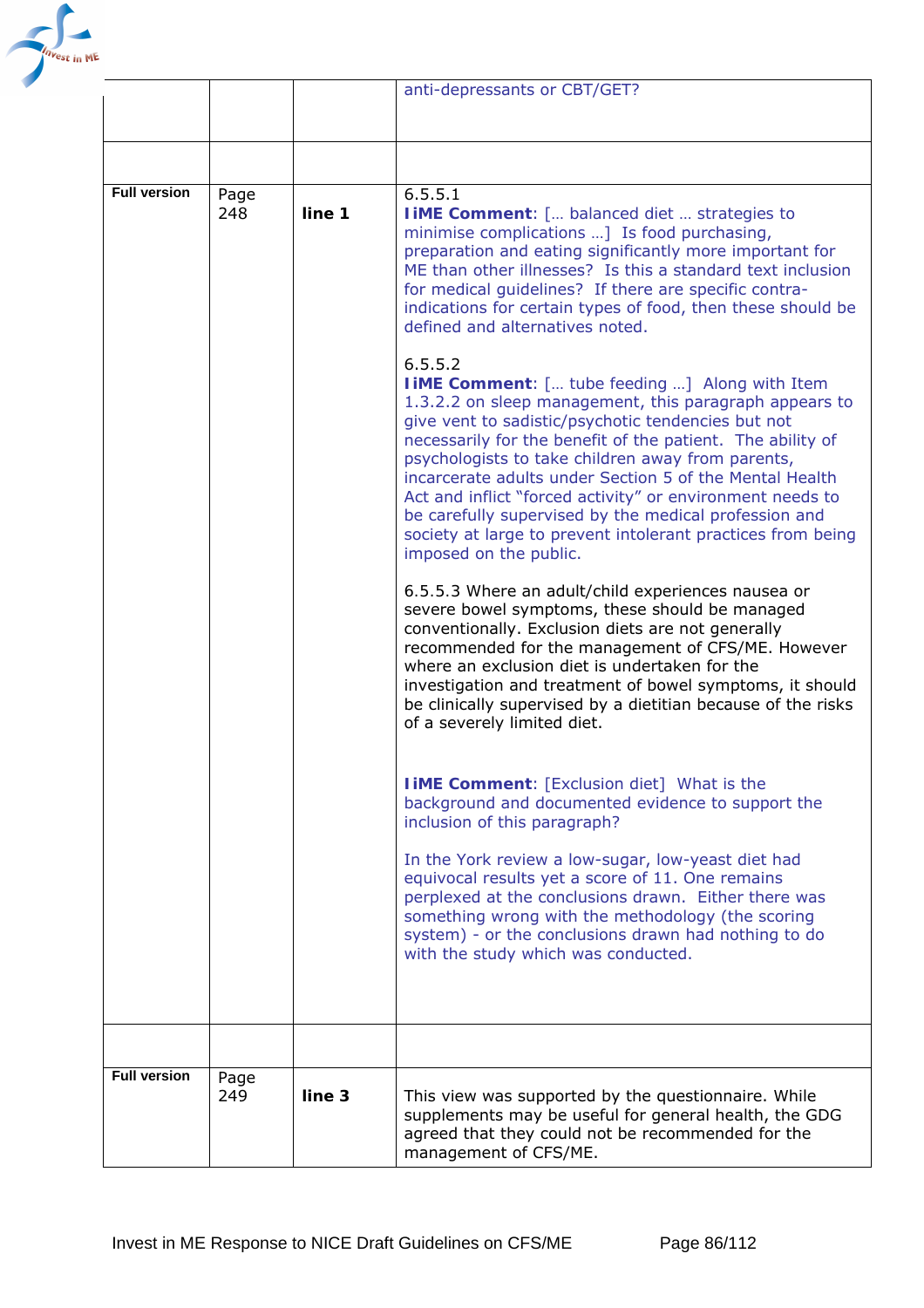

|                     |             |         | <b>IIME COMMENT:</b> They can be a useful part of the diet<br>for pwme who cannot cook always or who cannot eat<br>properly - fish oils, vitamin c, multi-vitamins - surely this<br>is a negligent oversight from NICE.<br>Fish oils score as highly or better than CBT so why does<br>NICE not recommend this as a therapy/treatment?                                                                                                                                                                                                                                                                                                                                                                                                                                                                                                                                                                                                                                                                                                                                                                                                                                                                                                                                                                                                                                                                                                                                                          |
|---------------------|-------------|---------|-------------------------------------------------------------------------------------------------------------------------------------------------------------------------------------------------------------------------------------------------------------------------------------------------------------------------------------------------------------------------------------------------------------------------------------------------------------------------------------------------------------------------------------------------------------------------------------------------------------------------------------------------------------------------------------------------------------------------------------------------------------------------------------------------------------------------------------------------------------------------------------------------------------------------------------------------------------------------------------------------------------------------------------------------------------------------------------------------------------------------------------------------------------------------------------------------------------------------------------------------------------------------------------------------------------------------------------------------------------------------------------------------------------------------------------------------------------------------------------------------|
|                     |             |         |                                                                                                                                                                                                                                                                                                                                                                                                                                                                                                                                                                                                                                                                                                                                                                                                                                                                                                                                                                                                                                                                                                                                                                                                                                                                                                                                                                                                                                                                                                 |
| <b>Full version</b> | Page<br>249 | line 19 | 6.6.2.2 Additional Clinical Evidence<br>No new evidence found.<br><b>IIME COMMENT:</b> isn't this where one listens to patients<br>for evidence?                                                                                                                                                                                                                                                                                                                                                                                                                                                                                                                                                                                                                                                                                                                                                                                                                                                                                                                                                                                                                                                                                                                                                                                                                                                                                                                                                |
|                     |             |         |                                                                                                                                                                                                                                                                                                                                                                                                                                                                                                                                                                                                                                                                                                                                                                                                                                                                                                                                                                                                                                                                                                                                                                                                                                                                                                                                                                                                                                                                                                 |
| <b>Full version</b> | Page 253    | line 1  | 6.6.5.1 There are no complementary therapies that treat<br>CFS/ME for adults and children and their use is not<br>recommended. However, people may choose to access<br>some of these therapies for symptom control and find<br>them helpful.<br><b>IIME COMMENT:</b> [Complementary Therapies] What<br>research has been done in Complementary therapies and<br>documented to support these statements? What<br>assessment work supports the statement that some may<br>be helpful? Without specifics, these statements are not<br>useful. Prof Puri's analysis of long chain fatty acids has<br>resulted in his assessment of EPA products being useful<br>for ME but this is not listed or discussed. This example is<br>not necessarily recommended but included purely as an<br>example that needs to be confirmed by independent<br>assessment.<br>What about the one high quality study $-$ shouldn't people<br>be given a choice instead of CBT and GET? And it would<br>be easier for ME patients if these therapies were available<br>on NHS.<br>Isn't this where one listens to patients for evidence?<br>6.6.5.3 There is no evidence on the use of supplements<br>for adults and children with CFS/ME (for example, vitamin<br>B, vitamin C, co-enzyme Q10, magnesium, NADH, or<br>multivitamins and minerals), and therefore they are not<br>generally recommended for the treatment of the<br>symptoms of CFS/ME<br><b>I iME Comment:</b> In terms of supplements, two "essential |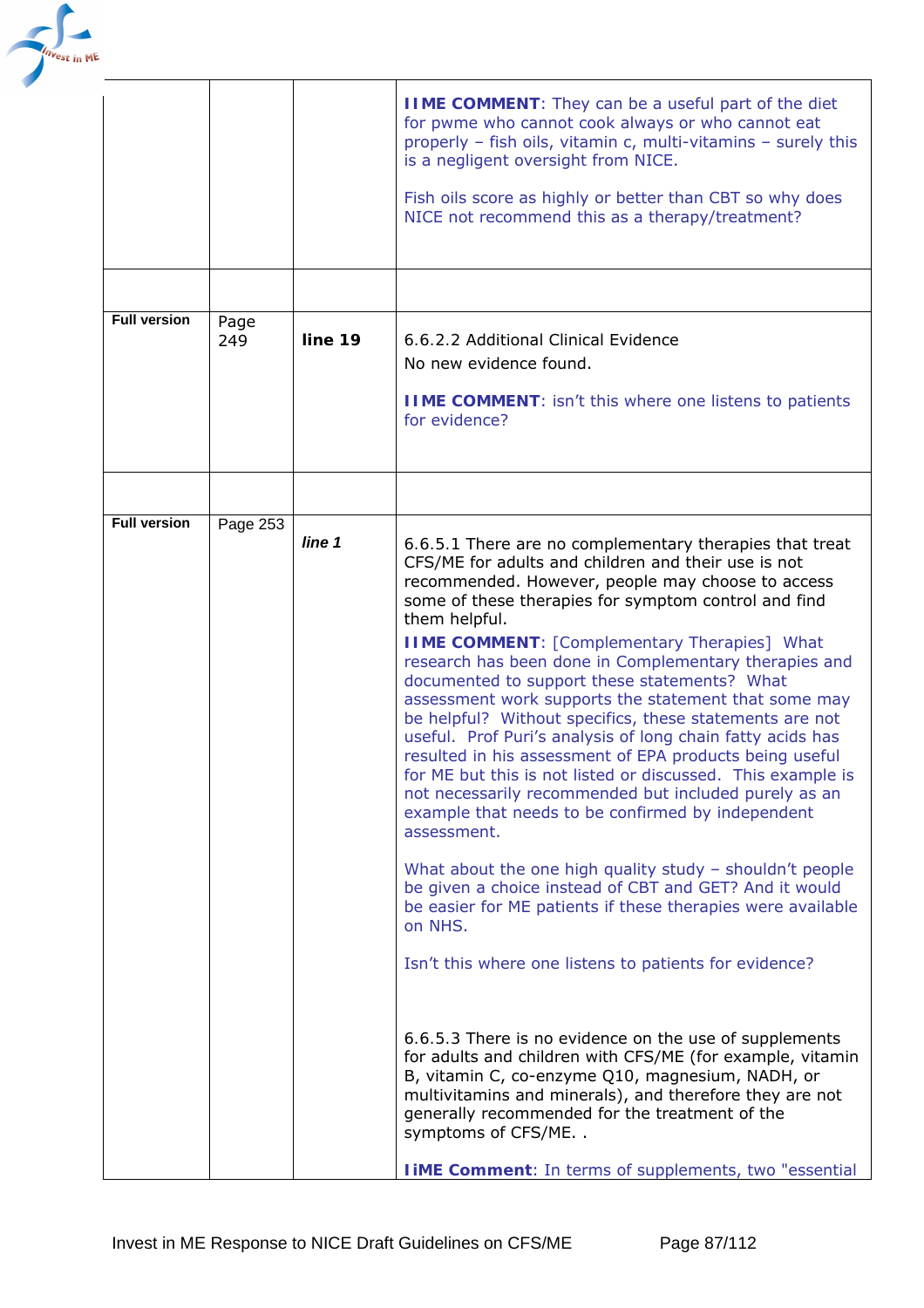

|                     |             |        | fatty acids" studies had positive results and very high<br>rankings - 16 and 17 respectively. Carnitine, liver<br>extract, and magnesium also scored as high as CBT in<br>terms of therapies (10, 10, and 15).                                                                                                                                                                                                                                                                                                                                                                                                                                                                                                                                                                                                                                                                                                                                                                                                                                                                                                                                                                                                                                                                                                                                                                                                                                                                                                                                                                                                                                                                                                             |
|---------------------|-------------|--------|----------------------------------------------------------------------------------------------------------------------------------------------------------------------------------------------------------------------------------------------------------------------------------------------------------------------------------------------------------------------------------------------------------------------------------------------------------------------------------------------------------------------------------------------------------------------------------------------------------------------------------------------------------------------------------------------------------------------------------------------------------------------------------------------------------------------------------------------------------------------------------------------------------------------------------------------------------------------------------------------------------------------------------------------------------------------------------------------------------------------------------------------------------------------------------------------------------------------------------------------------------------------------------------------------------------------------------------------------------------------------------------------------------------------------------------------------------------------------------------------------------------------------------------------------------------------------------------------------------------------------------------------------------------------------------------------------------------------------|
|                     |             |        |                                                                                                                                                                                                                                                                                                                                                                                                                                                                                                                                                                                                                                                                                                                                                                                                                                                                                                                                                                                                                                                                                                                                                                                                                                                                                                                                                                                                                                                                                                                                                                                                                                                                                                                            |
| <b>Full version</b> | Page<br>255 |        | <b>liME Comment:</b> [Reviews] What is an effective review period for<br>different levels of severity of ME? This would be usefully used to<br>indicate the level of support that a service should provide to an<br>individual patient. If the numbers of ME patients with different<br>levels of severity were known, then the NHS could estimate the<br>scale of demand and the potential need for clinics to provide<br>appropriate assessment, treatment and pastoral advice. To this<br>point in the document, no treatments have been specified and only<br>management techniques with (un-detailed) general advice on<br>sleep, diet and use of complementary medicines. The proposed<br>review topics go outside the medical expertise and in to the<br>pastoral and Benefits Agencies regimes. Should NICE Guidelines<br>encompass the pastoral and Benefits Agencies agendas? If so,<br>there are a number of areas of omission. Otherwise, perhaps<br>NICE should consider the political impact of being seen as<br>attempting to manage input to social security and other benefit<br>agendas, unless of course there is a specific remit. In which case,<br>the specific remit should be clearly stated and referenced.<br>[Review Interval] ME is a long-duration illness, where some<br>patients have endured the illness for over 20 years. The concept<br>of reviewing progress and taking action against relatives or friends<br>in addition to the ME patient in the case where improvement is not<br>detected is questionable. This smacks of psycho-babble and the<br>discredited Munchausen's By Proxy Syndrome, where great care<br>should be taken to raise this denounced psychological approach. |
|                     |             |        |                                                                                                                                                                                                                                                                                                                                                                                                                                                                                                                                                                                                                                                                                                                                                                                                                                                                                                                                                                                                                                                                                                                                                                                                                                                                                                                                                                                                                                                                                                                                                                                                                                                                                                                            |
| <b>Full version</b> | Page 256    | line 7 | 7 People who are Severely Affected<br>It is therefore common for this group of people to<br>experience isolation, loneliness and barriers when<br>accessing all forms of care<br><b>IIME COMMENT:</b> This is not only severe pwme. Also<br>moderately affected children can be affected by isolation.<br>Home tuition is often necessary but schools seem unable<br>to handle this and often forget about the child studying<br>from home. They frequently offer no help to involve the<br>child in school activities (via post, email, telephone or<br>visits by colleagues). NICE do nothing to address this.                                                                                                                                                                                                                                                                                                                                                                                                                                                                                                                                                                                                                                                                                                                                                                                                                                                                                                                                                                                                                                                                                                           |
|                     |             |        |                                                                                                                                                                                                                                                                                                                                                                                                                                                                                                                                                                                                                                                                                                                                                                                                                                                                                                                                                                                                                                                                                                                                                                                                                                                                                                                                                                                                                                                                                                                                                                                                                                                                                                                            |
| <b>Full version</b> | Page<br>258 | line 1 | 7.3.1.1 Adults and children who are severely affected<br>should be able to access the same diagnostic and                                                                                                                                                                                                                                                                                                                                                                                                                                                                                                                                                                                                                                                                                                                                                                                                                                                                                                                                                                                                                                                                                                                                                                                                                                                                                                                                                                                                                                                                                                                                                                                                                  |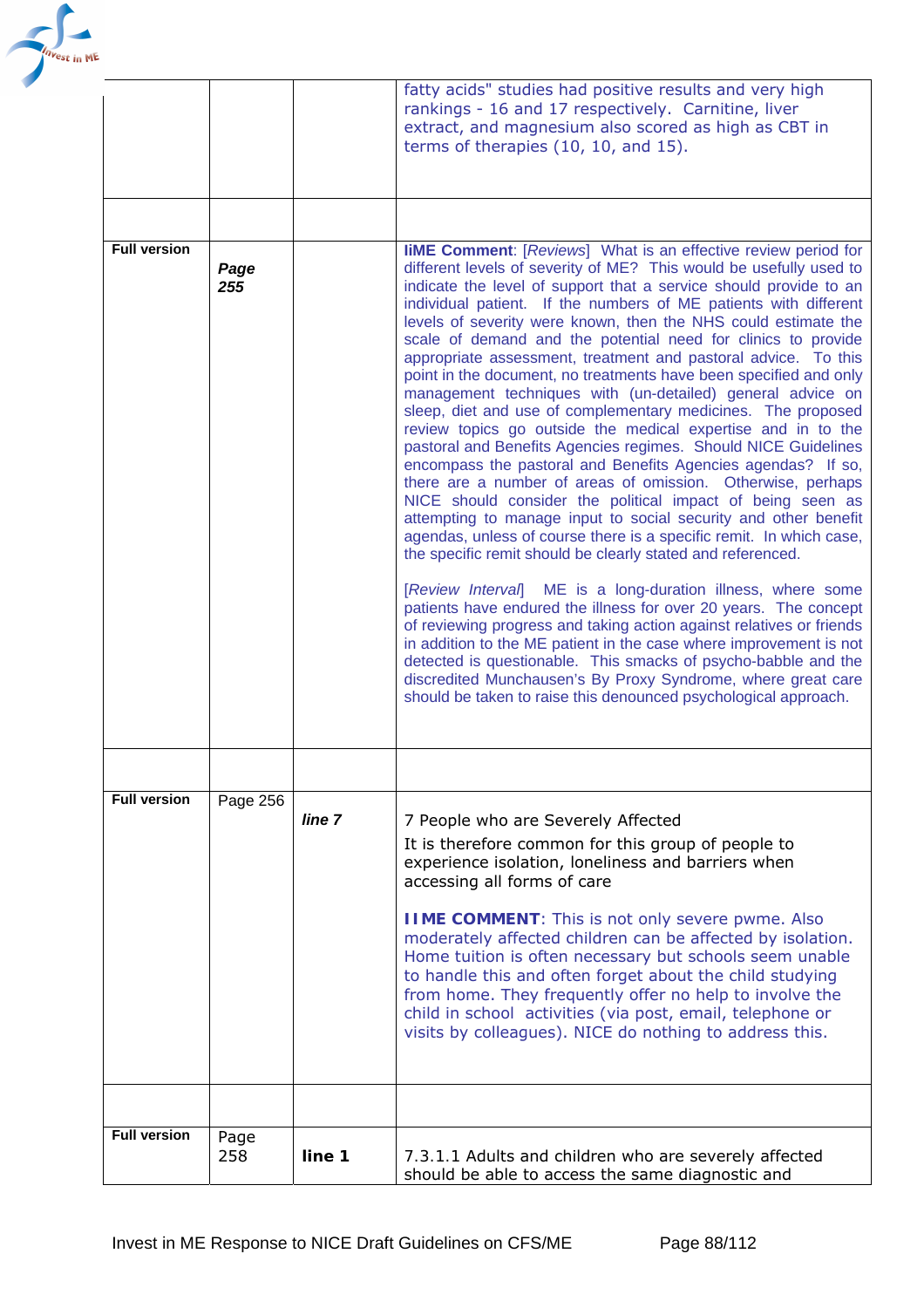

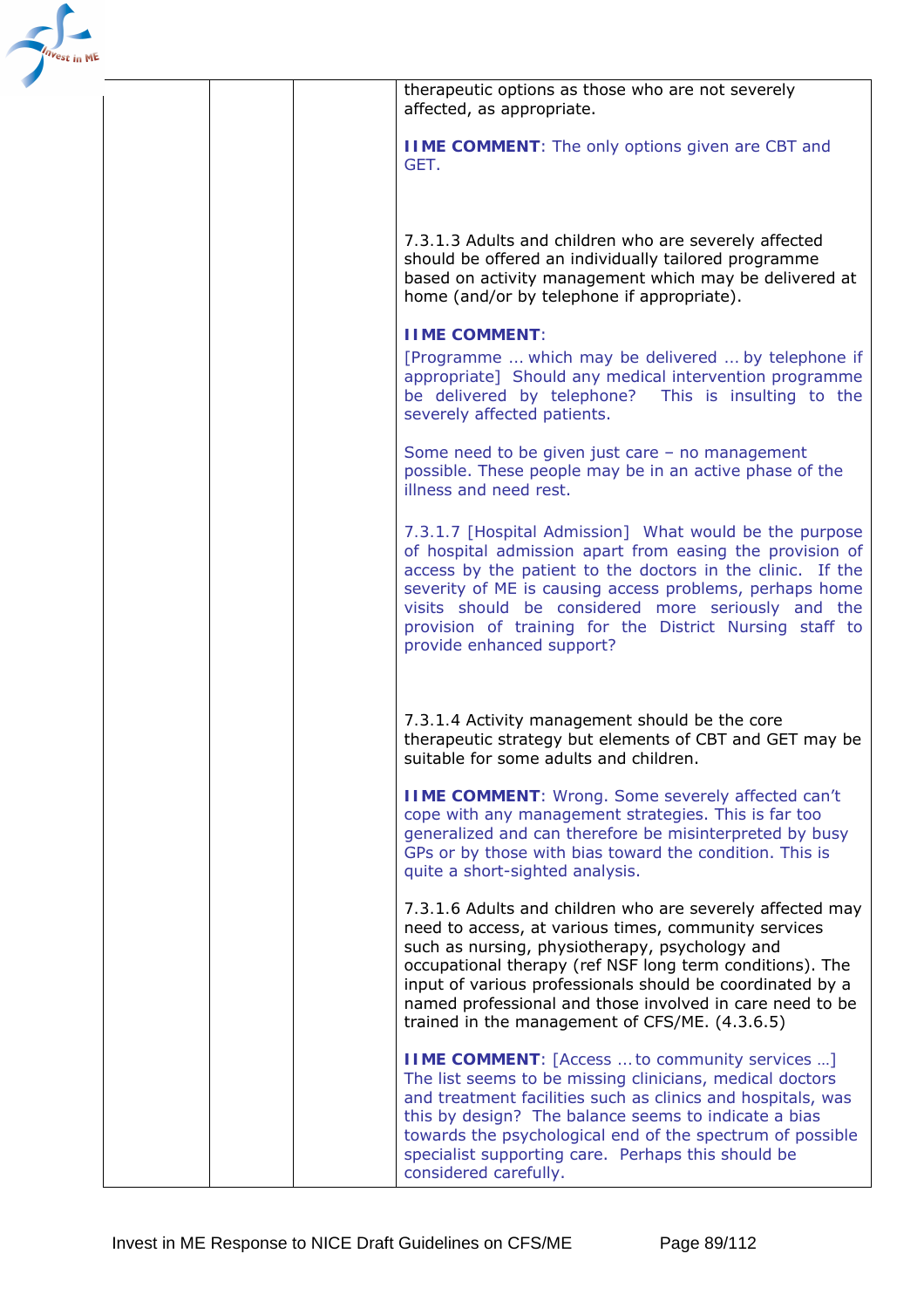

|                     |             |         | We also feel that ME patients may need access to legal<br>advice to prepare for litigation if/when NICE proposed<br>therapies prove harmful to the health of the patient.                                                                                                                                                                                                                                                                                                                                                                                                                                                                                                                                                                                                                                                                                                                                                                                                                                                                  |
|---------------------|-------------|---------|--------------------------------------------------------------------------------------------------------------------------------------------------------------------------------------------------------------------------------------------------------------------------------------------------------------------------------------------------------------------------------------------------------------------------------------------------------------------------------------------------------------------------------------------------------------------------------------------------------------------------------------------------------------------------------------------------------------------------------------------------------------------------------------------------------------------------------------------------------------------------------------------------------------------------------------------------------------------------------------------------------------------------------------------|
|                     |             |         |                                                                                                                                                                                                                                                                                                                                                                                                                                                                                                                                                                                                                                                                                                                                                                                                                                                                                                                                                                                                                                            |
| <b>Full version</b> | Page<br>260 | line 17 | 7.4.3 Carers<br>One of the main difficulties for carers, which may have an<br>impact on their health, is that people with severe CFS/ME<br>find it very difficult to sleep. This means that for the<br>carer, sleep is fragmented and restricted as during the<br>night the carer is often caring for the person with CFS/ME.<br>As a result the primary carer can also feel isolated whilst<br>having given up their job they may experience a loss of<br>their individuality and professional status. Carers may<br>also face difficulties in claiming benefits and access to<br>services whilst the widespread disbelief in the condition<br>can compound the situation.<br><b>TIME Comment:</b> perhaps this could also comment on the<br>intransigence of the medical community to accept<br>neurological ME as a real illness, lack of help from schools<br>for children with ME, and the lack of education of medical<br>staff regarding the research which has been made which<br>proves ME as a neurogical, multi-system illness. |
|                     |             |         |                                                                                                                                                                                                                                                                                                                                                                                                                                                                                                                                                                                                                                                                                                                                                                                                                                                                                                                                                                                                                                            |
| <b>Full version</b> | Page 261    | line 1  | Family life may also be affected as people with severe<br>CFS/ME are often sensitive to sounds and smell.<br><b>I iME Comment:</b> Family life <b>IS</b> affected - there is no<br>may.<br>This is not only the case for severe $ME - so-called 'mild'$<br>or 'moderate' ME can severely affect a family.                                                                                                                                                                                                                                                                                                                                                                                                                                                                                                                                                                                                                                                                                                                                  |
|                     |             |         |                                                                                                                                                                                                                                                                                                                                                                                                                                                                                                                                                                                                                                                                                                                                                                                                                                                                                                                                                                                                                                            |
| <b>Full version</b> | Page 262    | line 21 | 7.6 Additional information related to Chapter 6 -<br>Management<br>Because of the complexity of the illness, they usually are<br>excluded from recruitment into research trials and<br>consequently there is a poor understanding and a lack of<br>agreement over the management of severely affected<br>people<br><b>I IME Comment:</b> This doesn't stop cancer patients being<br>included despite that being a complex illness. Perhaps it is<br>easier to get the desired result by excluding severely                                                                                                                                                                                                                                                                                                                                                                                                                                                                                                                                 |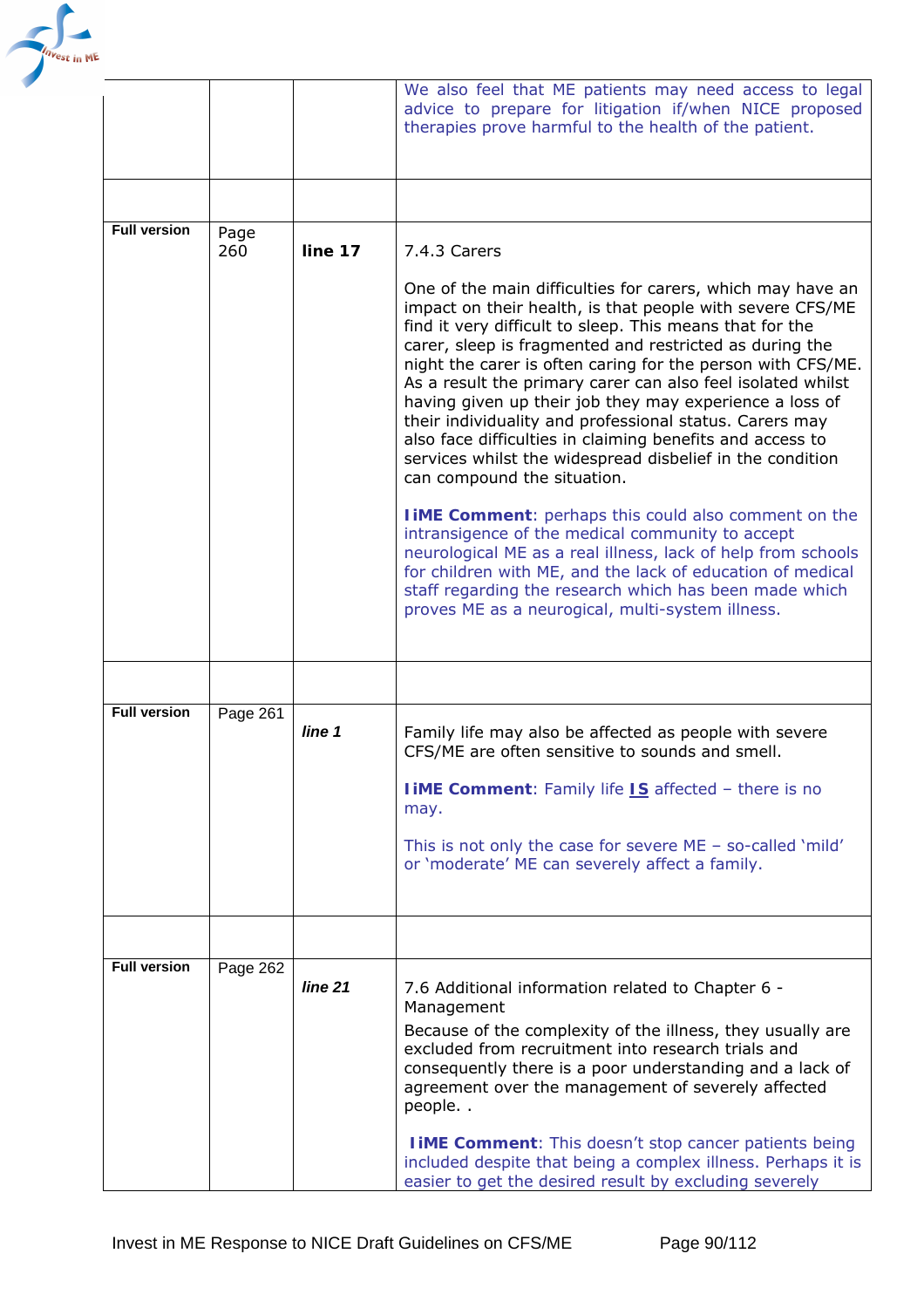

|                     |             |                   | affected ME patients?                                                                                                                                                                                                                                                                                                                                                                                                                       |
|---------------------|-------------|-------------------|---------------------------------------------------------------------------------------------------------------------------------------------------------------------------------------------------------------------------------------------------------------------------------------------------------------------------------------------------------------------------------------------------------------------------------------------|
|                     |             |                   |                                                                                                                                                                                                                                                                                                                                                                                                                                             |
|                     |             |                   |                                                                                                                                                                                                                                                                                                                                                                                                                                             |
| <b>Full version</b> | Page<br>263 | line <sub>2</sub> | For children, the management plan should also include<br>educational arrangements which recognise individual<br>needs.                                                                                                                                                                                                                                                                                                                      |
|                     |             |                   | <b>TIME Comment:</b> How is this achieved. Schools are not<br>compliant in giving children with ME the correct service<br>and often parents have to battle to get the school to act<br>or be pro-active.                                                                                                                                                                                                                                    |
|                     |             |                   |                                                                                                                                                                                                                                                                                                                                                                                                                                             |
| <b>Full version</b> | Page<br>263 | line 6            | As the group is often excluded from research there is a<br>lack of evidence and agreement over the management of<br>severely affected patients.                                                                                                                                                                                                                                                                                             |
|                     |             |                   | <b>I IME Comment: Shouldn't NICE make a recommendation</b><br>that severely affected ME patients are included in<br>research trials on ME.                                                                                                                                                                                                                                                                                                  |
|                     |             |                   |                                                                                                                                                                                                                                                                                                                                                                                                                                             |
| <b>Full version</b> | Page 263    | line 11           | 7.6.1 Self Management Strategies<br>People with severe symptoms may be more susceptible to<br>the cumulative effect, with their bodies being able to<br>neither undertake nor sustain.                                                                                                                                                                                                                                                      |
|                     |             |                   | <b>LIME Comment: Yet GET is advised earlier even for</b><br>severely affected patients.                                                                                                                                                                                                                                                                                                                                                     |
|                     |             |                   |                                                                                                                                                                                                                                                                                                                                                                                                                                             |
| <b>Full version</b> | Page<br>263 | line 13           | In devising a programme the healthcare professional<br>should understand, that to sit up or for some severely<br>affected people to lift their head is an achievement and<br>having a conversation is a good day. As travel may<br>exacerbate symptoms, people with severe CFS/ME may<br>also need support with the rehabilitation or care within<br>the home.<br><b>I iME Comment:</b> And yet these guidelines are<br>recommending GET!!! |
|                     |             |                   |                                                                                                                                                                                                                                                                                                                                                                                                                                             |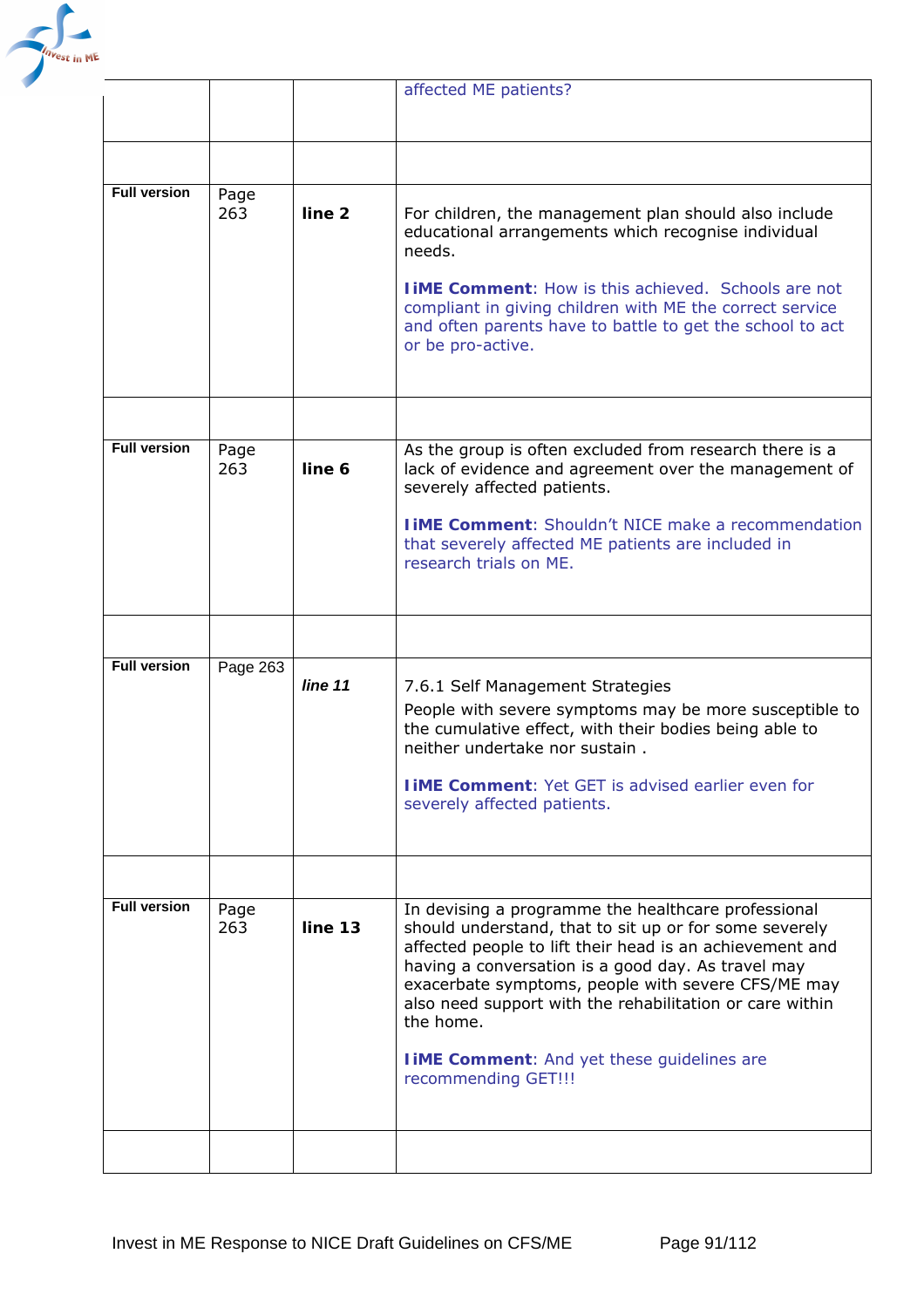

| <b>Full version</b> | Page 264       | line 21 | There may be a need for use of prescribable supplements<br>or where there are severe problems, tube feeding may be<br>required<br><b>I iME Comment: Yet earlier in these guidelines</b><br>supplements were not recommended - it becomes totally<br>confusing which recommendation is meant to be used.<br>Imagine how GPs must react!                                                                                                                                                                                                                                                                                                                                                                                                                                                                                                                                                                                                                                                                                                                                                                                                                                                                                                                                                                |
|---------------------|----------------|---------|-------------------------------------------------------------------------------------------------------------------------------------------------------------------------------------------------------------------------------------------------------------------------------------------------------------------------------------------------------------------------------------------------------------------------------------------------------------------------------------------------------------------------------------------------------------------------------------------------------------------------------------------------------------------------------------------------------------------------------------------------------------------------------------------------------------------------------------------------------------------------------------------------------------------------------------------------------------------------------------------------------------------------------------------------------------------------------------------------------------------------------------------------------------------------------------------------------------------------------------------------------------------------------------------------------|
|                     |                |         |                                                                                                                                                                                                                                                                                                                                                                                                                                                                                                                                                                                                                                                                                                                                                                                                                                                                                                                                                                                                                                                                                                                                                                                                                                                                                                       |
| <b>Full version</b> | Page<br>266    |         | <b>TIME Comment:</b> The references are full of CBT studies. It<br>shows the skewing of these guidelines away from<br>biomedical research and toward psychological therapies<br>as the basis for any form of treatment or service being<br>provided. The bias is incredible.                                                                                                                                                                                                                                                                                                                                                                                                                                                                                                                                                                                                                                                                                                                                                                                                                                                                                                                                                                                                                          |
|                     |                |         |                                                                                                                                                                                                                                                                                                                                                                                                                                                                                                                                                                                                                                                                                                                                                                                                                                                                                                                                                                                                                                                                                                                                                                                                                                                                                                       |
| <b>Full version</b> | <b>general</b> |         | <b>Appendix 1 - President</b><br><b>Norwegian ME Association</b>                                                                                                                                                                                                                                                                                                                                                                                                                                                                                                                                                                                                                                                                                                                                                                                                                                                                                                                                                                                                                                                                                                                                                                                                                                      |
|                     |                |         | At the IACFS medical conference in Madison,<br>Wisconsin in October 2004, professor Charles Lapp<br>chaired the clinical session. He started the session<br>by saying that "CBT has become a dustbin word". He<br>could not have said it better.<br>I am reading your comments and arguments on the<br>IMEGA-e and I am concerned. With respect, I<br>believe that you don't seem to understand that as<br>far as CBT and GET goes, there are now A and B<br>versions of both. The B-versions are coping<br>strategies, and not CBT or GET. This must be made<br>very clear. When CBT is recommended and argued<br>that it has proven helpful in the treatment of cancer<br>or diabetes or whatever other recognised organic<br>disease, it is coping strategies and not the CBT the<br>psychiatric lobby is promoting. They, in contrast,<br>believe that ME-patients are suffering from a<br>'behavioural problems".<br>The usual interpretation by doctors and health<br>personnel of CBT and GET as treatments is that ME-<br>patients suffers from "avoidance behaviour" and<br>"catastrophic thoughts/thinking". At a meeting<br>recently for doctors and health personnel in this<br>country (Norway), ME was the topic and how to treat<br>them. The patients were ridiculed and stigmatised. |
|                     |                |         | "What should we do? They won't take<br>antidepressants. Perhaps the best thing would be to<br>commit them to psychiatric hospitals for their own                                                                                                                                                                                                                                                                                                                                                                                                                                                                                                                                                                                                                                                                                                                                                                                                                                                                                                                                                                                                                                                                                                                                                      |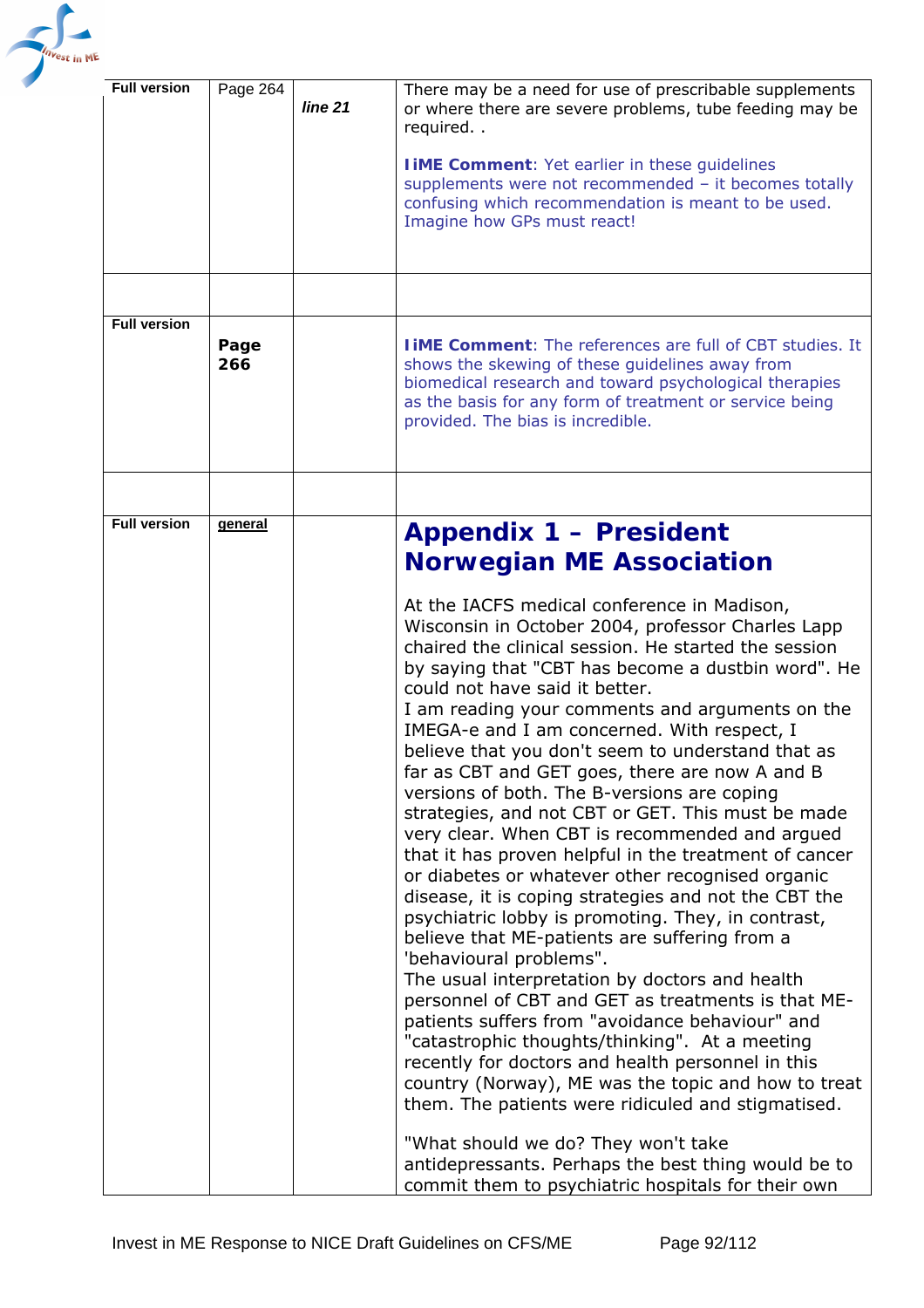| <sup>est</sup> in ME |  |                                                                                                                                                                                                                                                                                                                                                                                                                                                                                                                                                                                                                                                                                                                                                                                                                                                                                                                                                                                                                                                                                                                                                                                                                                                                                                                                                                                                                                                  |
|----------------------|--|--------------------------------------------------------------------------------------------------------------------------------------------------------------------------------------------------------------------------------------------------------------------------------------------------------------------------------------------------------------------------------------------------------------------------------------------------------------------------------------------------------------------------------------------------------------------------------------------------------------------------------------------------------------------------------------------------------------------------------------------------------------------------------------------------------------------------------------------------------------------------------------------------------------------------------------------------------------------------------------------------------------------------------------------------------------------------------------------------------------------------------------------------------------------------------------------------------------------------------------------------------------------------------------------------------------------------------------------------------------------------------------------------------------------------------------------------|
|                      |  | good".<br>This is a result of the recent report from the<br>Norwegian "NICE" which stated clearly that all<br>studies on CBT and GET are weak, but to get this<br>message across they would have<br>to read the report which they don't.<br>Now the psychiatry lobby here is running courses on<br>how to "best treat ME-patients" and taking<br>advantage of GPs uncertainties, confusion and lack<br>of knowledge.<br>We know for a fact that a lot of GPs are totally<br>confused by all the different messages, even when<br>they take ME seriously.<br>If you don't agree 100 per cent with the NICE<br>guidelines, please, please make your protests in the<br>strongest possible way! We did - we pulled out in<br>protest although we agreed in parts of the report,<br>and we went to the press. At the same time we<br>released our comments on our website: key point,<br>short version and full version.<br>It has not been negative as many believed. On the<br>contrary - we have had a lot of support from many<br>sources in the health services and the medical<br>profession. They have read our 'full version' (most<br>read; we see that on the statistical recording) where<br>we argued our points with reference to the medical<br>literature with links to the original<br>articles whenever possible.<br>If the map doesn't match the terrain, it is the map<br>that is wrong and not the terrain.<br>Ellen (in Norway) |
|                      |  |                                                                                                                                                                                                                                                                                                                                                                                                                                                                                                                                                                                                                                                                                                                                                                                                                                                                                                                                                                                                                                                                                                                                                                                                                                                                                                                                                                                                                                                  |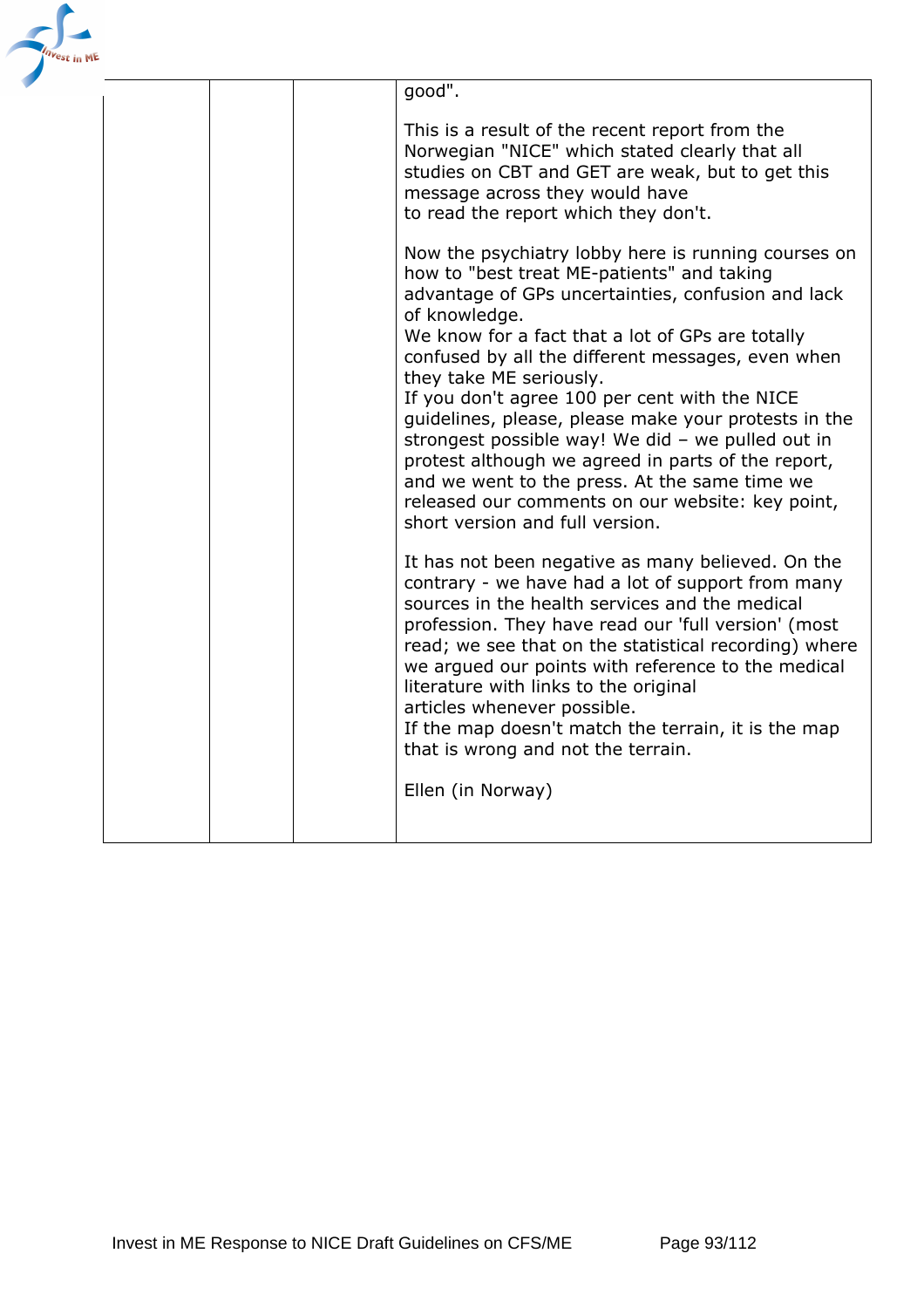

| <b>Full version</b> |  | general                                                                                                                                                                                                                                                                                         | <b>Appendix 2 – References on Epidemics</b> |
|---------------------|--|-------------------------------------------------------------------------------------------------------------------------------------------------------------------------------------------------------------------------------------------------------------------------------------------------|---------------------------------------------|
|                     |  | A Review of The Clinical Syndrome Variously Called Benign Myalgic Encephalomyelitis,<br>$\mathbf{1}$<br>Iceland Disease and Epidemic Neuromyasthenia by ED Acheson (American Journal of<br>Medicine, 1959) by Dr J Gordon Parish, Patron of ME Research UK                                      |                                             |
|                     |  | Acheson ED. The clinical syndrome variously called Benign Myalgic Enchephalomyelitis, Iceland<br>2<br>Disease and Epidemic Neuromyasthenia. Am J Med 1959; 26: 569-595.                                                                                                                         |                                             |
|                     |  | Henderson DA, ShelokovA. Epidemic Neuromyasthenia - Clinical Syndrome. N Engl 1959; 260: 757-<br>3<br>764, 814-818.                                                                                                                                                                             |                                             |
|                     |  | Leading Article A new clinical entity? Lancet 1956; 1: 789-790. Written by ED Acheson, introducing<br>4<br>the term Benign Myalgic Encephalomyelitis.                                                                                                                                           |                                             |
|                     |  | Paul L, Wood L, Behan WMH, Maclaren WM. Demonstration of delayed recovery from fatiguing<br>5.<br>exercise in chronic fatigue syndrome. European J Neurol 1999; 6: 63-69.                                                                                                                       |                                             |
|                     |  | Pellew RA, Miles JA. Further investigations on a Disease resembling Poliomyelitis seen in Adelaide.<br>6<br>Med J Aust 1955; 42: 480-482                                                                                                                                                        |                                             |
|                     |  | Ramsay AM. Encephalomyelitis in North West London. An endemic infection simulating poliomyelitis<br>7<br>and hysteria. Lancet 1957; 2: 1196-1200. Description of 10 cases illustrating the association of<br>behavioural disorders (neurasthenia) with brain disorders (cranial nerve palsies). |                                             |
|                     |  | Acheson ED. The clinical syndrome variously called Benign Myalgic Enchephalomyelitis, Iceland<br>8<br>Disease and Epidemic Neuromyasthenia. Am J Med 1959; 26: 569-595.                                                                                                                         |                                             |
|                     |  | Shelokov A, Habel K, Verder E, Welsh W. Epidemic Neuromyasthenia. An outbreak of poliomyelitis-<br>9<br>like illness in student nurses. N Engl J Med 1957; 257: 345-355. The Chestnut Lodge Epidemic,<br>Washington, USA in 1953.                                                               |                                             |
|                     |  | Sigurdsson B, Sigurjonsson J, Sigurdsson JHJ, Thorkelsson J, Gudmundsson KR. A disease<br>10<br>epidemic in Iceland simulating Poliomyelitis. Am J Hyg 1950; 52: 222-238.                                                                                                                       |                                             |
|                     |  | Wallis AL. An investigation into an unusual illness seen in Epidemic and Sporadic Form in a General<br>11<br>Practice in Cumberland in 1955 and subsequent years.                                                                                                                               |                                             |
|                     |  | White DN, Burtch RB. Iceland Disease - a new infection simulating Acute Anterior Poliomyelitis.<br>12<br>Neurology 1954; 4: 506-516.                                                                                                                                                            |                                             |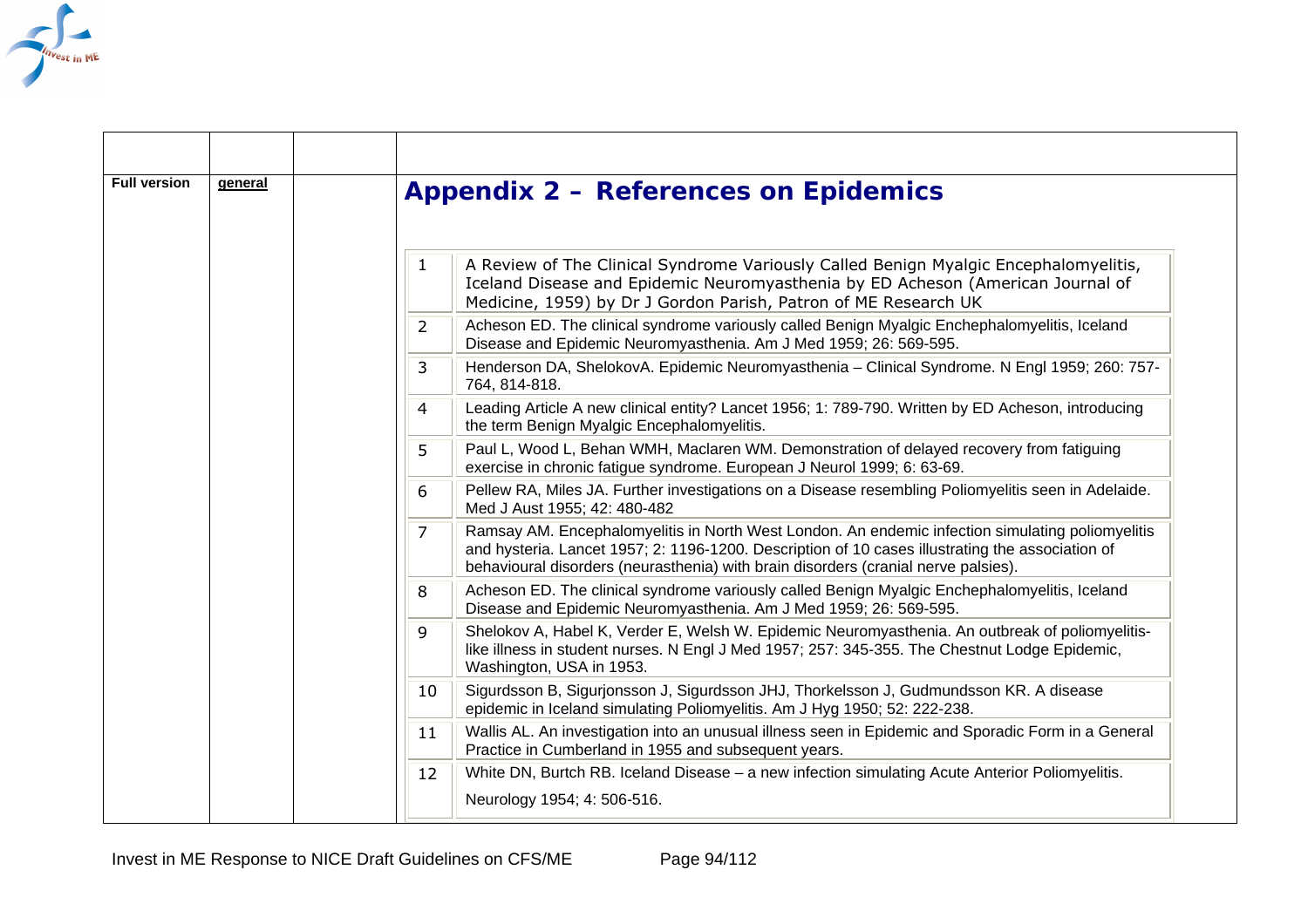

| <b>Full version</b> | general |                                                                                                                                                                                                                                                                                                                                          |
|---------------------|---------|------------------------------------------------------------------------------------------------------------------------------------------------------------------------------------------------------------------------------------------------------------------------------------------------------------------------------------------|
|                     |         | Appendix 3 - Letter from R. Mitchell and V. Mitchell                                                                                                                                                                                                                                                                                     |
|                     |         | (This appendix) outlines concerns with regard to Psychological Therapies designed to 'alter specific brain<br>function' such as CBT. There are important ethical, regulatory and safety considerations to be addressed.<br>We believe this to be a Human Rights concern.                                                                 |
|                     |         | We would be grateful if you would consider the points raised in this paper and reflect them in your response<br>to NICE                                                                                                                                                                                                                  |
|                     |         | 26 October 2006                                                                                                                                                                                                                                                                                                                          |
|                     |         | <b>CBT, GET And Human Rights:</b>                                                                                                                                                                                                                                                                                                        |
|                     |         | The NICE CFS/ME: full guideline DRAFT was published in September 2006 and recommends CBT or GET<br>as the therapies of first choice for CFS/ME (Appendix 3 - 1). Detailed critiques of the draft are appearing on<br>the internet (Appendix $3 - 2$ ) and already the guideline has been declared unfit for purpose (Appendix $3 - 3$ ). |
|                     |         | This paper seeks to show that failures and omissions in the draft guidelines highlight a human rights issue<br>with regard to the application of psychological therapies, with implications for society as a whole.                                                                                                                      |
|                     |         | The failures this paper examines are:                                                                                                                                                                                                                                                                                                    |
|                     |         | the failure to explain the biopsychosocial theory on which NICE recommendations for treatment are<br>based;                                                                                                                                                                                                                              |
|                     |         | the failure to address the scientific and medical dispute with regard to the safety and appropriateness<br>of the use of the biopsychosocial theory and the use of CBT and GET in ME/CFS;<br>the failure to address the moral, ethical and safety issues arising from its recommended therapies.                                         |
|                     |         |                                                                                                                                                                                                                                                                                                                                          |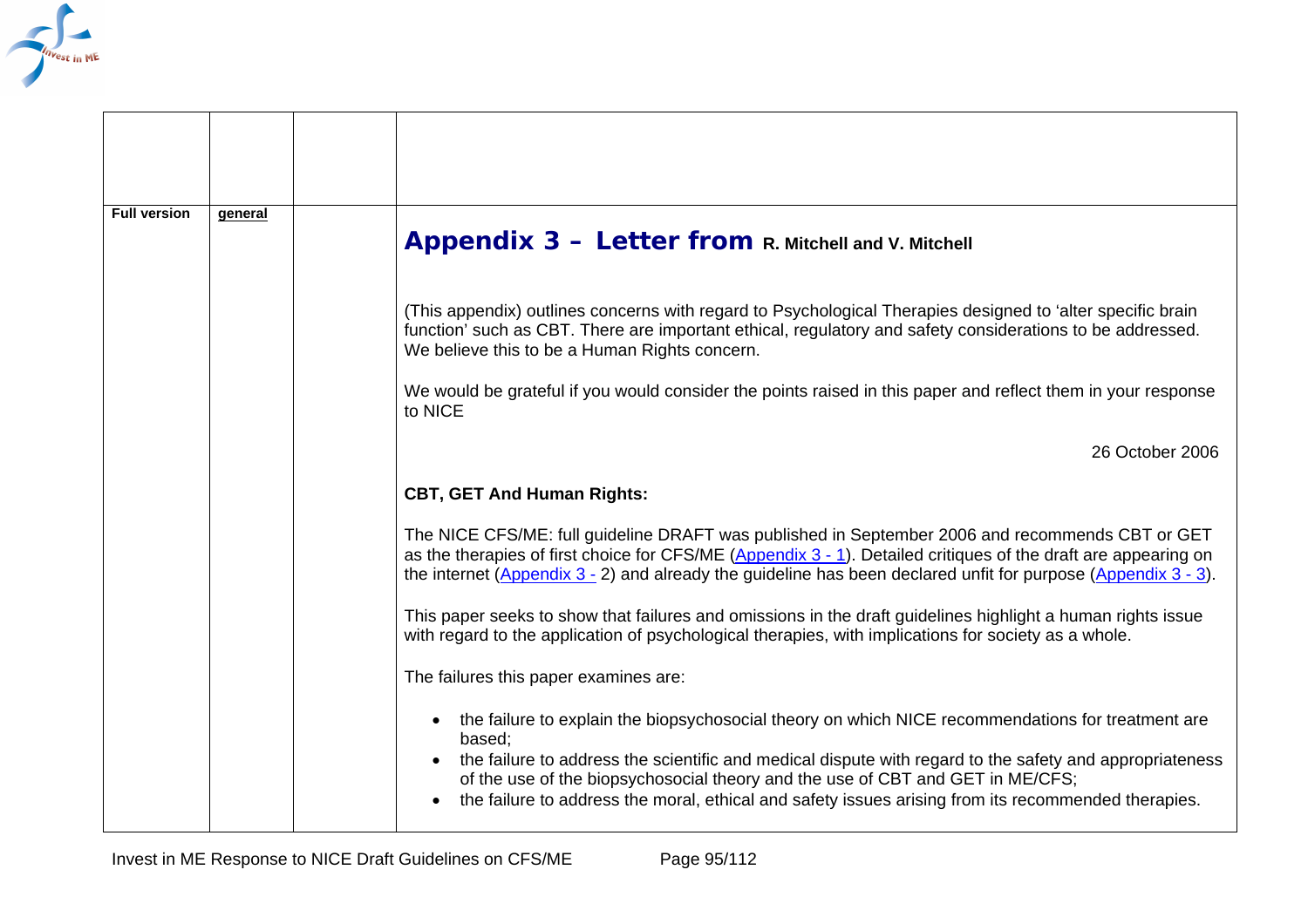

|  | By ignoring these serious issues with regard to CBT and GET, we believe that as currently drafted the NICE<br>Guidelines violate the right of clinicians and patients to the highest, safest standards of Medical practice and<br>care, amounting to a violation of their Human Rights.                                                                                                                                                                                                                                                                                                                                                                                                                                                                                                                                                |
|--|----------------------------------------------------------------------------------------------------------------------------------------------------------------------------------------------------------------------------------------------------------------------------------------------------------------------------------------------------------------------------------------------------------------------------------------------------------------------------------------------------------------------------------------------------------------------------------------------------------------------------------------------------------------------------------------------------------------------------------------------------------------------------------------------------------------------------------------|
|  | Turning first to the issues of the failure to explain the biopsychosocial theory and the scientific and medical<br>dispute with regard to the safety and appropriateness of the use of the theory and CBT and GET in CFS/ME:                                                                                                                                                                                                                                                                                                                                                                                                                                                                                                                                                                                                           |
|  | Carruthers and van de Sand in an Overview of the Canadian Consensus Document on CFS/ME state:                                                                                                                                                                                                                                                                                                                                                                                                                                                                                                                                                                                                                                                                                                                                          |
|  | 'A hypothesis underlying the use of Cognitive Behaviour Therapy (CBT) for ME/CFS is based on the<br>premise that the patient's impairments are learned due to wrong thinking and "considers the<br>pathophysiology of CFS to be entirely reversible and perpetuated only by the interaction of cognition,<br>behaviour, and emotional processes. The patient merely has to change their thinking and their<br>symptoms will be gone. According to this model, CBT should not only improve the quality of the<br>patient's life, but could be potentially curative".'                                                                                                                                                                                                                                                                   |
|  | ' Proponents ignore the documented pathophysiology of ME/CFS, disregard the reality of the patients'<br>symptoms, blame them for their illness, and withhold medical treatment. Their studies have often<br>included patients who have chronic fatigue but excluded more severe cases as well as those who<br>have other symptoms that are part of the clinical criteria of ME/CFS. Further, their studies fail to cure<br>or improve physiological impairments such as OI, sore throat, IBS, etc. Dr. A. Komaroff, a Harvard<br>based world authority, stated that the evidence of biological process "is inconsistent with the<br>hypothesis that (the syndrome) involves symptoms that are only imagined or amplified because of<br>underlying psychiatric distress. It is time to put that hypothesis to rest." $(Appendix 3 - 4)$ |
|  | Hooper (2006) writing in the August Journal Of Clinical Pathology states:                                                                                                                                                                                                                                                                                                                                                                                                                                                                                                                                                                                                                                                                                                                                                              |
|  | 'The challenge of these syndromes to modern medicine is in accord with the growing understanding<br>of the neuroendocrineimmune (NEI) paradigm, sometimes referred to as the psychoneuroimmune<br>(PNI) paradigm. This has emerged as a result of the identification of complex biological messenger<br>molecules that serve to communicate between these NEI systems.'                                                                                                                                                                                                                                                                                                                                                                                                                                                                |
|  | 'This understanding, supported by extensive human and animal studies, provides an extensive<br>intellectual foundation for the biological approach to investigating these complex and challenging<br>syndromes of uncertain origin.'                                                                                                                                                                                                                                                                                                                                                                                                                                                                                                                                                                                                   |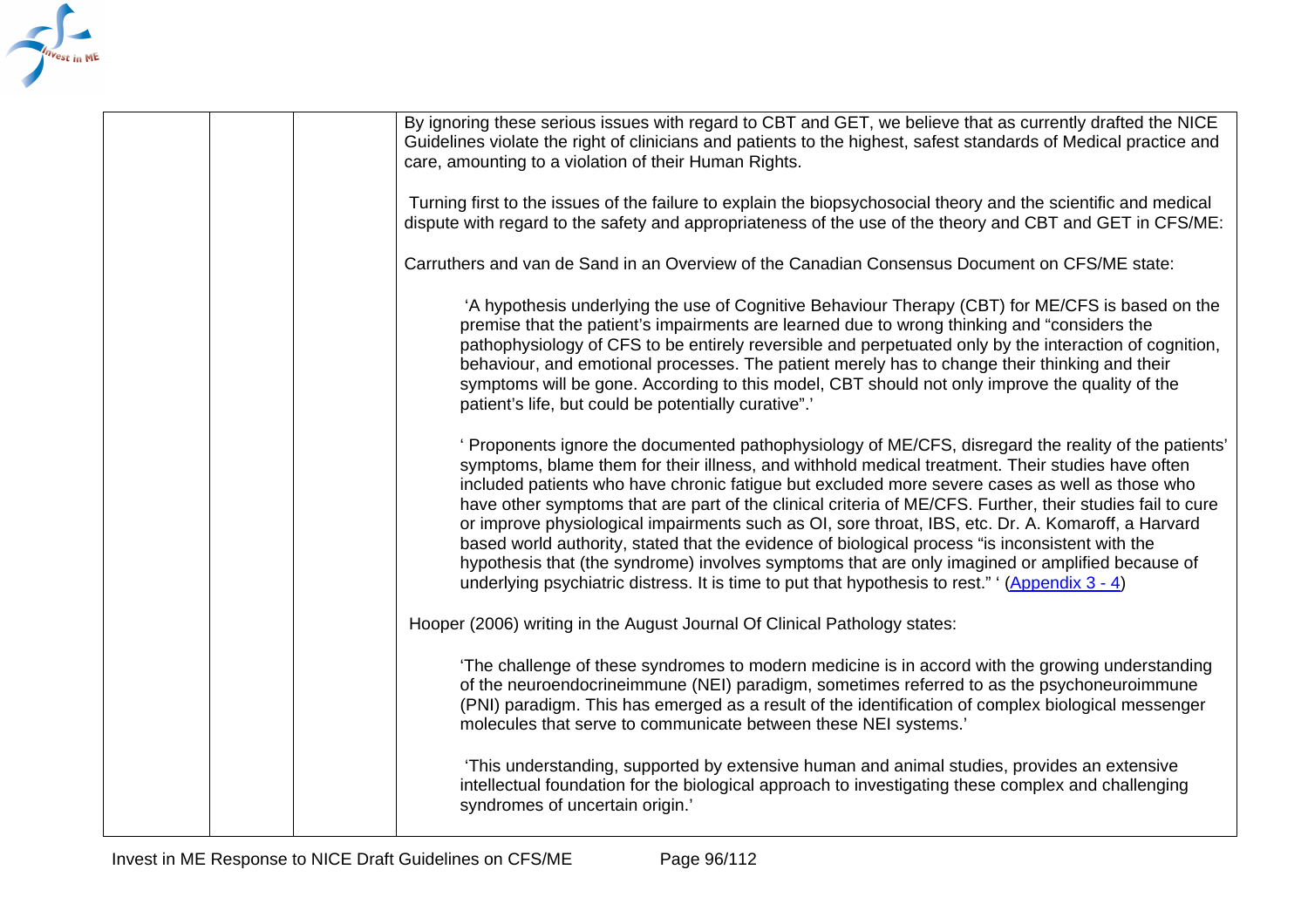

 'On the document you have sent me there is an overwhelming case for the setting up of an immediate independent investigation as to whether the nature, cause and treatment of ME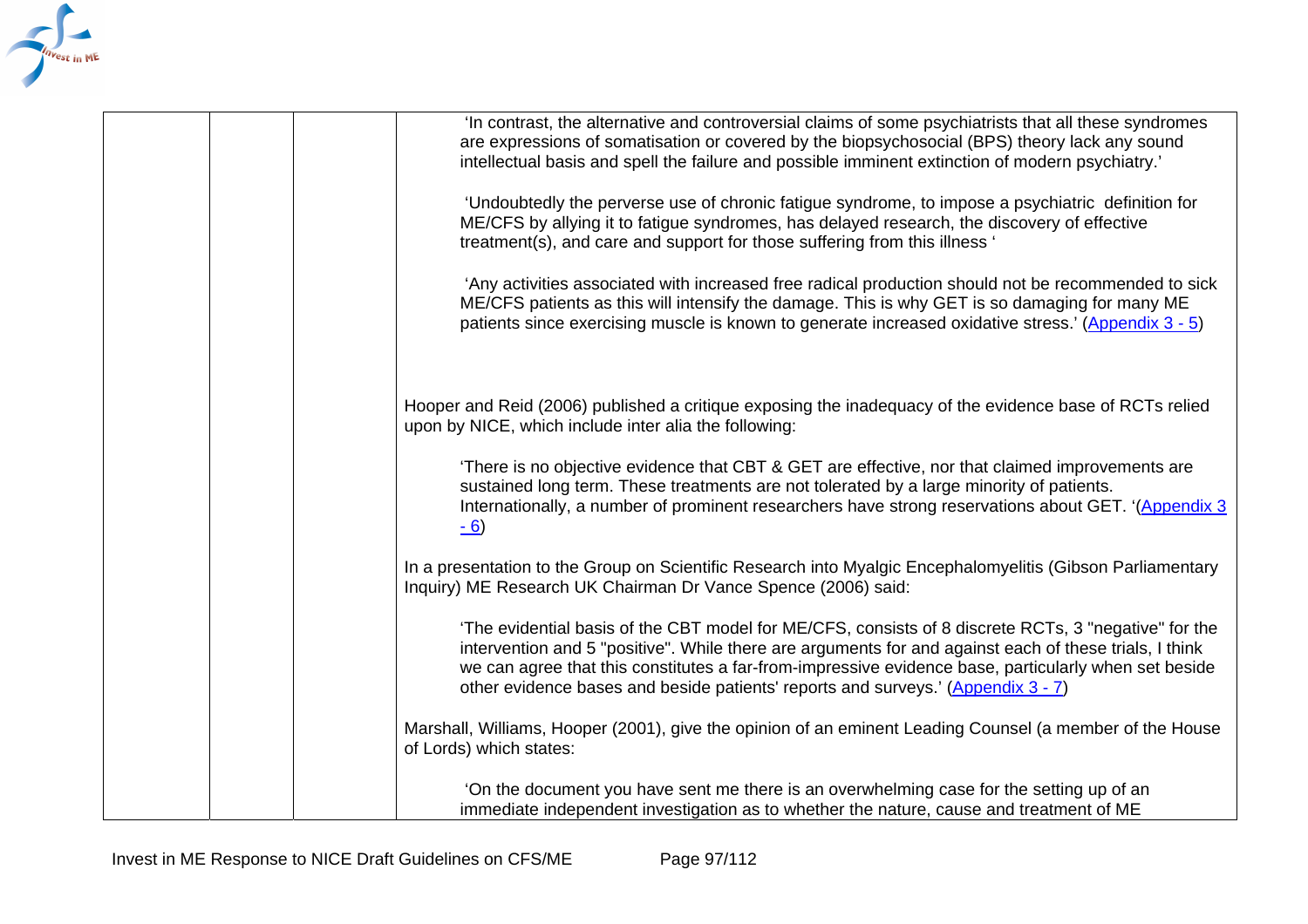

|  | (biopsychosocial theory and the use of CBT and GET) as considered by the Wessely School is<br>acceptable or consistent with good and safe medical practice.                                                                                                                                                                                                                                                                                                                                                                                                                                |
|--|--------------------------------------------------------------------------------------------------------------------------------------------------------------------------------------------------------------------------------------------------------------------------------------------------------------------------------------------------------------------------------------------------------------------------------------------------------------------------------------------------------------------------------------------------------------------------------------------|
|  | There is substantial doubt as to whether such could be the case in view of the clear division of medical<br>opinion.' (Appendix 3 - 8)                                                                                                                                                                                                                                                                                                                                                                                                                                                     |
|  | There are therefore serious concerns within the scientific and medical community as to the safety of both<br>CBT and GET with regard to CFS/ME and the theoretical basis on which they are founded. The draft<br>maintains a deafening silence on these issues.                                                                                                                                                                                                                                                                                                                            |
|  | Turning to the moral and ethical issues with regard to the safety and appropriateness of the use of CBT and<br><b>GET in CFS/ME:</b>                                                                                                                                                                                                                                                                                                                                                                                                                                                       |
|  | Marshall And Williams (2006) draw attention to studies that show Psychological therapy brings about<br>physical changes in the brain comparable to those brought about by drug therapy. They quote Friedman<br>(2002) who describes three brain imaging studies, one looking at obsessive-compulsive disorder and the<br>other two at depression, all of which showed that when patients improved, the changes in their brain, as<br>shown on PET scans, 'looked the same regardless of whether they had received antidepressants or CBT.'                                                 |
|  | They also draw attention to "The MRC Neuroethics Report, April 2005: Session 2 ("Altering the brain") in<br>which Psychiatrists explain 'a growing understanding of neurotransmission at a molecular level has allowed<br>the design of interventions to alter specific brain functions, one such intervention being CBT: Psychological<br>therapies such as CBT have now been shown to alter brain function. These developments may alter our<br>view of individuality.'                                                                                                                  |
|  | The MRC Report also asks; 'What are the risks of changing personality? Is cognitive enhancement<br>acceptable to society? Psychological treatments also raise a number of issues about consent and coercion.<br>How much information should patients be given about the possible effects of therapy on their brain?' and<br>concludes that 'further research is needed to determine whether such therapies are reversible, or if there are<br>persistent adverse effects', noting: 'There is already evidence that in certain situations psychotherapy<br>can do harm.' $(Appendix 3 - 9)$ |
|  | There are therefore serious ethical concerns about whether this type of therapy is 'acceptable to Society', as<br>well as outstanding safety issues. Where are the safeguards for this form of treatment? The draft again<br>maintains a deafening silence on these issues.                                                                                                                                                                                                                                                                                                                |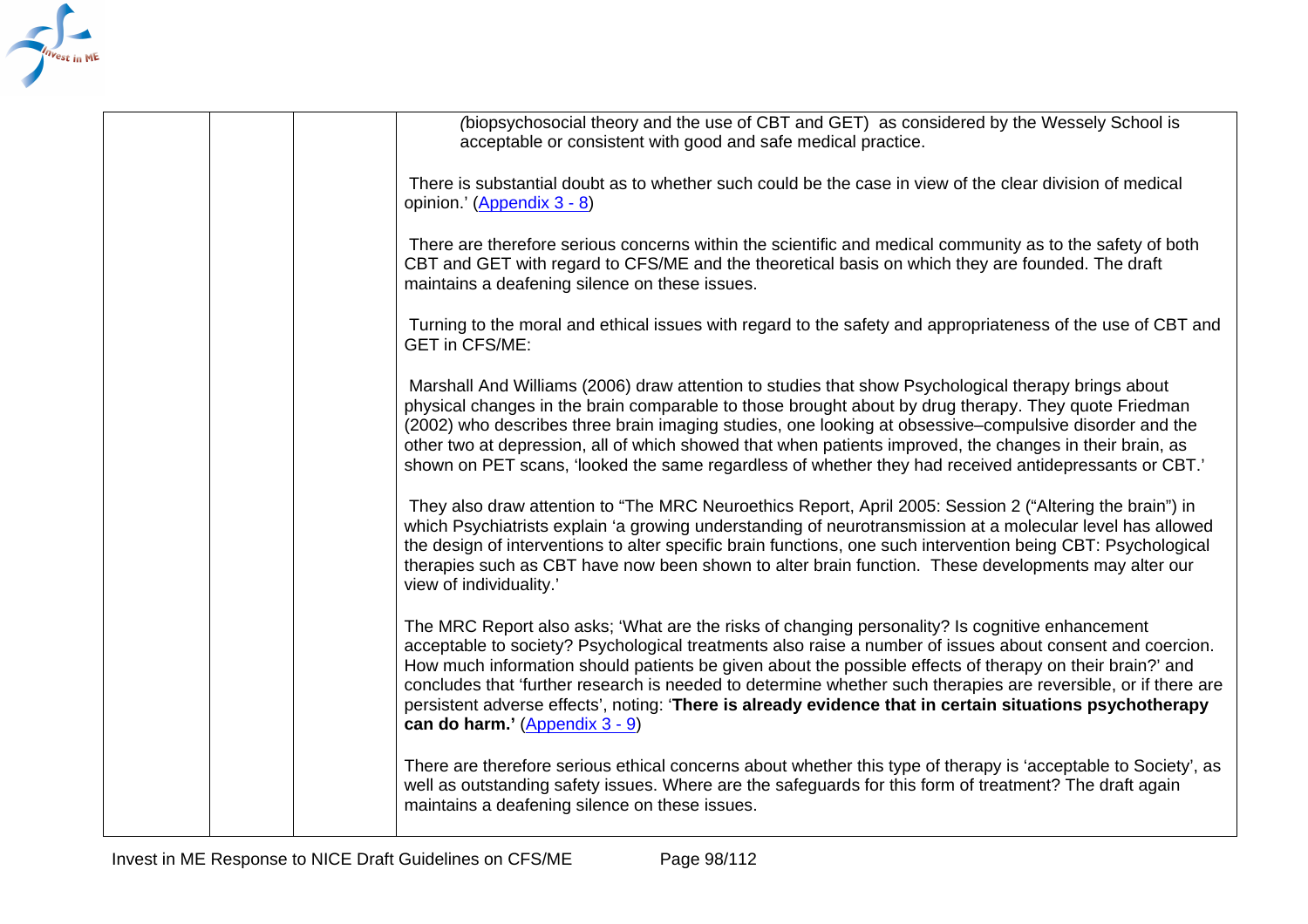

| Drugs undergo exhaustive testing over an extended period of time overseen by an independent body thus<br>ensuring their safety and efficacy. Comprehensive information on the intellectual foundation of the treatment,<br>its effects and counter effects are provided to clinicians and patients. In the US, according to a report by<br>Wierenga and Eaton 'It takes 12 years on average for an experimental drug to travel from lab to medicine<br>chest. Only five in 5,000 compounds that enter preclinical testing make it to human testing. One of these five<br>tested in people is approved.' (Appendix 3 - 10).                                                                                                                                                                                                                                                                             |
|--------------------------------------------------------------------------------------------------------------------------------------------------------------------------------------------------------------------------------------------------------------------------------------------------------------------------------------------------------------------------------------------------------------------------------------------------------------------------------------------------------------------------------------------------------------------------------------------------------------------------------------------------------------------------------------------------------------------------------------------------------------------------------------------------------------------------------------------------------------------------------------------------------|
| Similar rigorous testing processes apply to the UK under European Community regulations. The MHRA UK<br>Regulatory Authority website states:                                                                                                                                                                                                                                                                                                                                                                                                                                                                                                                                                                                                                                                                                                                                                           |
| 'Safety, quality and efficacy are the only criteria on which legislation to control human medicines is founded.<br>It is the responsibility of the MHRA and the expert advisory bodies set up by the Medicines Act to ensure that<br>the sometimes difficult balance between safety and effectiveness is achieved. MHRA experts assess all<br>applications for new medicines to ensure they meet the required standards. This is followed up by a system<br>of inspection and testing which continues throughout the lifetime of the medicine. Safety monitoring is also<br>continuous and the MHRA also ensures that doctors and patients receive up-to-date and accurate<br>information about their medicines. This is achieved by ensuring that product labels, leaflets, prescribing<br>information and advertising meets the required standards laid down by the Regulations.' (Appendix 3 - 11). |
| Contrast the intellectual and scientific rigour applied in the approval process for the licensing of drugs for<br>clinical use, with the lack of scientific and intellectual rigour applied in the NICE draft with regard to the<br>recommendations for the use of Psychological Therapy in CFS/ME. When compared with the extensive<br>clinical trialling over many years and the independent scrutiny a drug therapy is subjected to, the small and<br>heavily criticised evidence base used to justify the recommendation of CBT and GET for CFS/ME in the<br>NICE draft is seen to be totally inadequate.                                                                                                                                                                                                                                                                                          |
| In respect of informed consent, it cannot arise. There simply cannot be informed consent since there are<br>important ethical, safety and regulatory questions arising from these treatments, to be addressed.                                                                                                                                                                                                                                                                                                                                                                                                                                                                                                                                                                                                                                                                                         |
| Ethical and safety questions such as those raised in the MRC Neuroethics Report 2005 should be<br>paramount. It is hard to envisage any Independent authority clearing a drug for Human testing or use<br>without ethical and safety issues, like those surrounding Psychological Therapy, being resolved.                                                                                                                                                                                                                                                                                                                                                                                                                                                                                                                                                                                             |
| By ignoring these serious issues with regard to Psychological Therapy, we believe that, as drafted, the<br>Guidelines violate the right of clinicians and patients to the highest, safest standards of Medical practice and<br>care, amounting to a violation of their Human Rights.                                                                                                                                                                                                                                                                                                                                                                                                                                                                                                                                                                                                                   |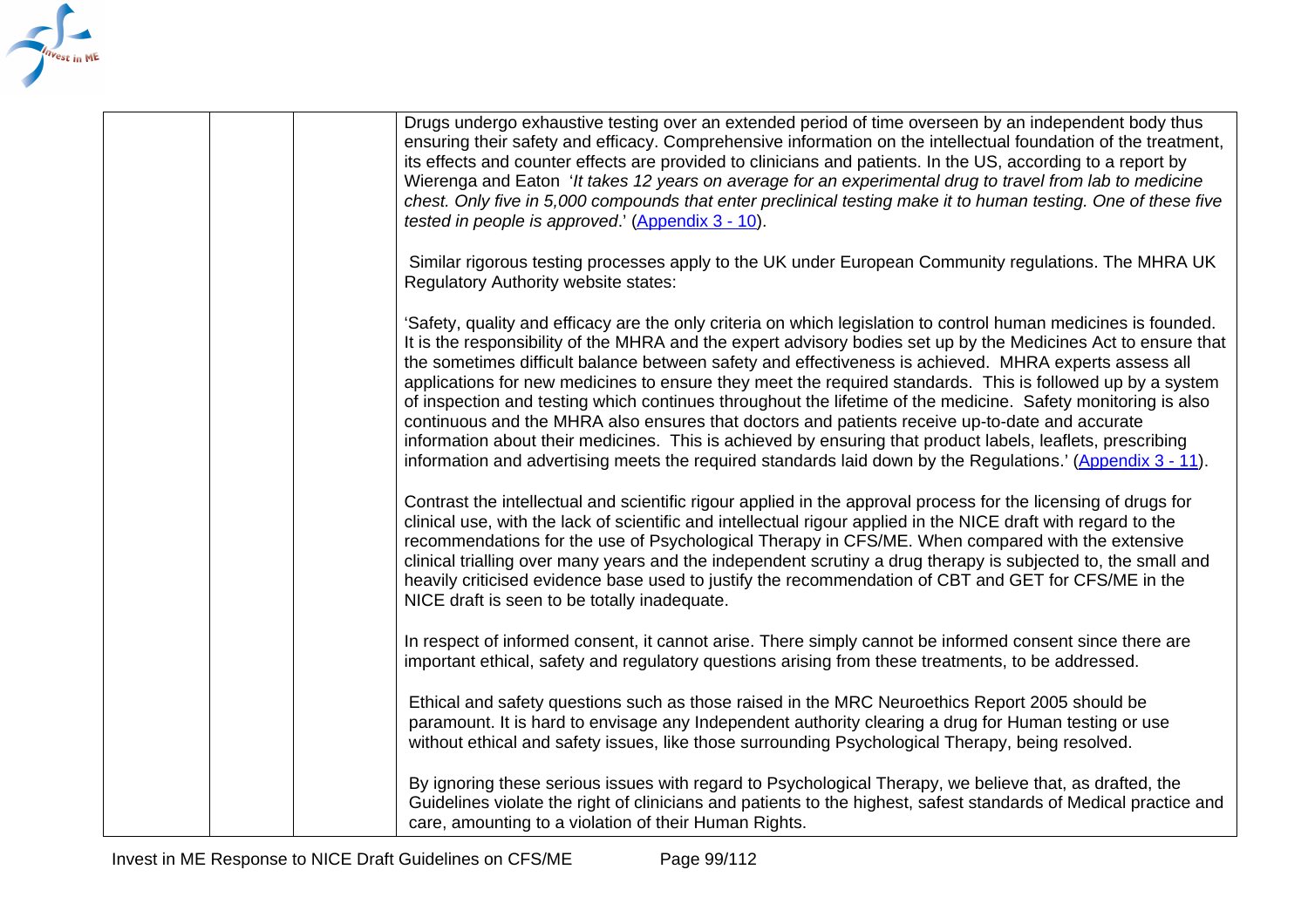<span id="page-99-0"></span>

| This is a Human Rights issue. Without an answer to whether this type of therapy is 'acceptable to Society'<br>and if it is, without an effective Regulatory framework governing its development and use, there is the<br>serious risk that sick and vulnerable people everywhere will be vulnerable to exploitation and abuse at the<br>hands of the vagaries of power, politics and prejudice.<br>Following the consultation process, if NICE does not see the depth and breadth of the failures and<br>omissions in the draft guidelines then a judicial review must be inevitable.<br>R Mitchell, V Mitchell |
|-----------------------------------------------------------------------------------------------------------------------------------------------------------------------------------------------------------------------------------------------------------------------------------------------------------------------------------------------------------------------------------------------------------------------------------------------------------------------------------------------------------------------------------------------------------------------------------------------------------------|
| <b>References for Appendix 3:</b>                                                                                                                                                                                                                                                                                                                                                                                                                                                                                                                                                                               |
| NICE CFS/ME: full guideline DRAFT http://www.nice.org.uk/page.aspx?o=368933<br>1                                                                                                                                                                                                                                                                                                                                                                                                                                                                                                                                |
| Responses to NICE CFS/ME Guidelines available at:<br>$\mathbf{2}^{\mathsf{d}}$<br>http://www.theoneclickgroup.co.uk/documents/NICE/Charities/                                                                                                                                                                                                                                                                                                                                                                                                                                                                   |
| Comprehensive MEA response to NICE Guideline on ME/CFS (draft 2)<br>3<br>http://meassocnews.blogspot.com/                                                                                                                                                                                                                                                                                                                                                                                                                                                                                                       |
| Carruthers and van de Sand: An Overview of the Canadian Consensus Document<br>$\overline{4}$<br>http://www.mefmaction.net/Portals/0/docs//Canadian ME Overview A4.pdf                                                                                                                                                                                                                                                                                                                                                                                                                                           |
| Myalgic Encephalomyelitis (ME): a review with emphasis on key findings in biomedical<br>5.<br>research. Malcolm Hooper University of Sunderland, JCP Online First, published on August<br>25, 2006 as 10.1136/jcp.2006.042408"                                                                                                                                                                                                                                                                                                                                                                                  |
| Hooper and Reid (2006) (Inadequacy of the York (2005) Systematic Review of the CFS/ME<br>6<br>Medical Evidence Base, Comment on Section 3: the Diagnosis, treatment and management<br>of CFS/ME in adults and children: Work to support the NICE Guidelines") available online at<br>www.meactionuk.org.uk/FINAL on NICE for Gibson.html                                                                                                                                                                                                                                                                        |
| $\mathcal{L}$<br>Dr Vance Spence (2006). A presentation to the Group on Scientific Research into Myalgic<br>Encephalomyelitis (Gibson Parliamentary Inquiry) by ME Research UK Chairman.<br>http://www.meresearch.org.uk/archive/gibsonpres.html                                                                                                                                                                                                                                                                                                                                                                |
| Marshall, E.P. Williams, M. Hooper, M. 'What is ME? What is CFS? Information for Clinicians<br>8<br>and Lawyers' December 2001                                                                                                                                                                                                                                                                                                                                                                                                                                                                                  |
| Marshall And Williams in their paper CBT IN ME/CFS More Information dated 23 August 2006<br>9<br>http://www.meactionuk.org.uk/CBT in ME More Information.htm                                                                                                                                                                                                                                                                                                                                                                                                                                                    |
| Dale E. Wierenga, Ph.D. and C. Robert Eaton<br>10                                                                                                                                                                                                                                                                                                                                                                                                                                                                                                                                                               |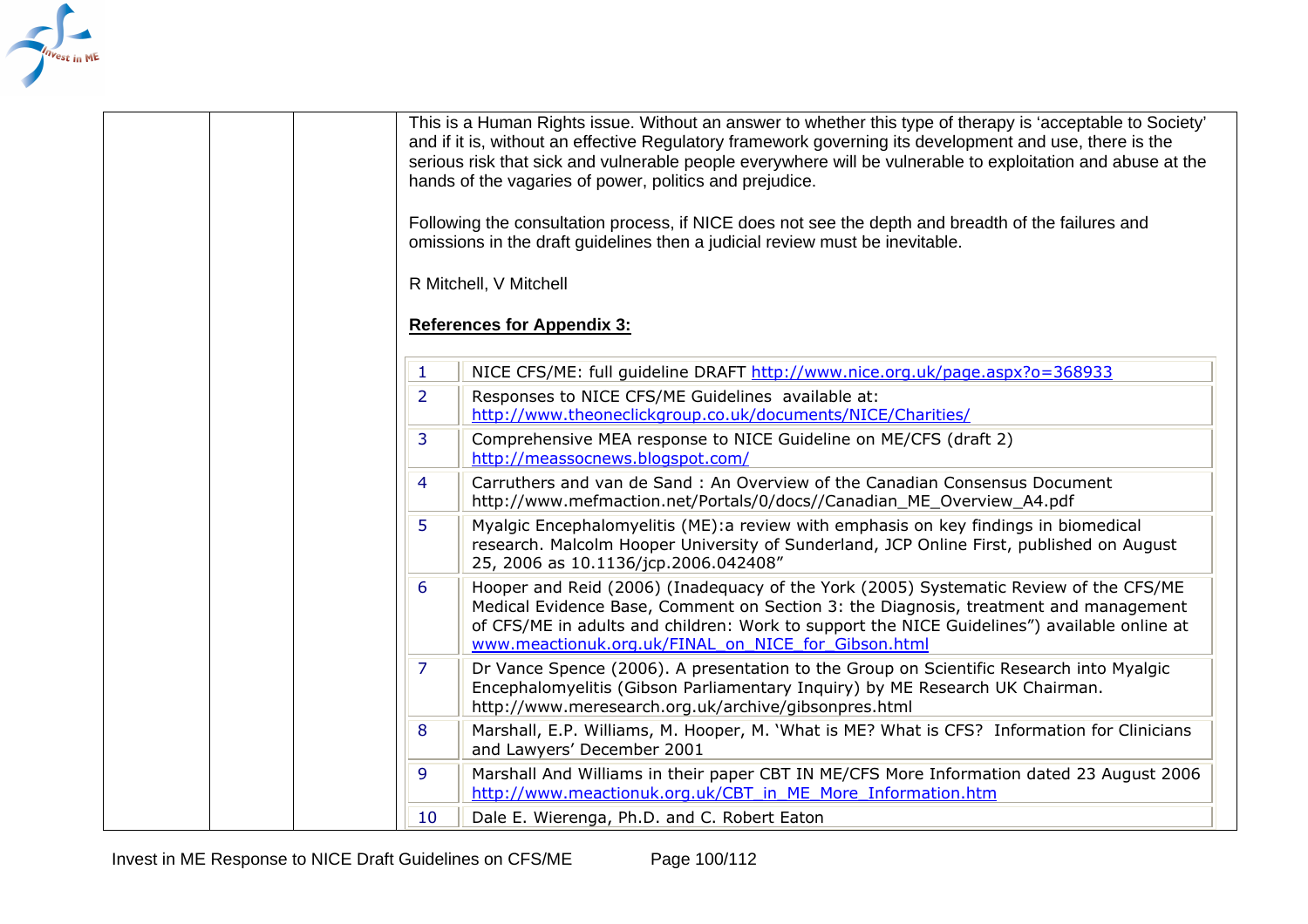<span id="page-100-0"></span>

|                     |         | Office of Research and Development Pharmaceutical Manufacturers Association available at<br>http://www.allp.com/drug_dev.htm<br>. MHRA UK Regulatory Authority website available at :<br>11<br>http://www.mhra.gov.uk/home/idcplq?IdcService=SS GET PAGE&nodeId=27                                                                                                                                                                                                                                                                                                                                                                                                                                                                                                                                                                                                                                                                                                                                                                                                                                                                                                                                                                                                                                                                                                                                                                                                                                                                                                                          |
|---------------------|---------|---------------------------------------------------------------------------------------------------------------------------------------------------------------------------------------------------------------------------------------------------------------------------------------------------------------------------------------------------------------------------------------------------------------------------------------------------------------------------------------------------------------------------------------------------------------------------------------------------------------------------------------------------------------------------------------------------------------------------------------------------------------------------------------------------------------------------------------------------------------------------------------------------------------------------------------------------------------------------------------------------------------------------------------------------------------------------------------------------------------------------------------------------------------------------------------------------------------------------------------------------------------------------------------------------------------------------------------------------------------------------------------------------------------------------------------------------------------------------------------------------------------------------------------------------------------------------------------------|
| <b>Full version</b> | general | Appendix 4 - Letter from S. Pierce and P.W. Pierce                                                                                                                                                                                                                                                                                                                                                                                                                                                                                                                                                                                                                                                                                                                                                                                                                                                                                                                                                                                                                                                                                                                                                                                                                                                                                                                                                                                                                                                                                                                                          |
|                     |         | 8/11/06<br>Sir / Madam,<br>I am writing to you with regard to your recent release of draft guidelines for the treatment of CFS/ME.<br>While I have reservations about several of the recommendations made, I feel that the recommendation of<br>Graded Exercise Therapy (GET) as one of your therapies of first choice is the most inappropriate. If included<br>in the final draft of the guidelines, it would represent the very worst medical practise.<br>Such practise has severe negative implications for the health, well-being and long term prospects for those,<br>like myself, who have the illness. I have enlisted the help of my brother, a biologist (who is thankfully<br>healthy), as principal author of a review of the scientific case for NOT recommending exercise as a form of<br>therapy for those with CFS/ME, a copy of which I have attached to this message.<br>This paper draws on a variety of references, the majority of which have been published in established, peer-<br>reviewed scientific and medical journals. By setting them within the context of exercise as therapy for<br>CFS/ME, we hope that the persuasiveness of the arguments presented will dissuade NICE from<br>recommending the use of GET, or any form of exercise therapy, in their final draft of the guidelines for the<br>treatment of CFS/ME.<br>The charity Action for ME have made estimates about the annual cost of CFS/ME to the UK economy. They<br>range from £3.4 to £6.4 billion a year. The use of GET may well add to this cost. It certainly won't decrease<br>it. |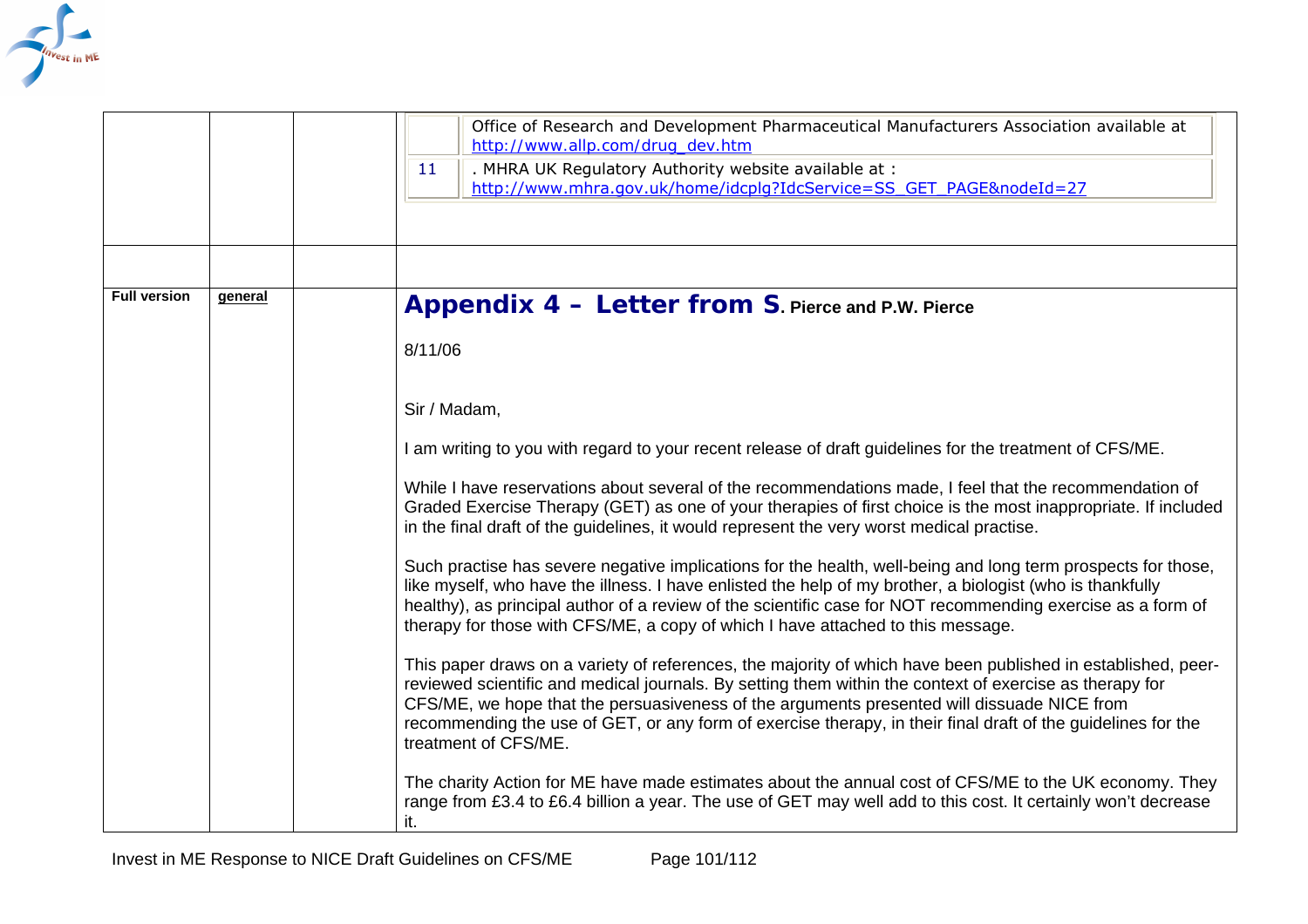

| Thank you,                                                                                                                                                                                                                                                                                                                                                                                                                                                                                                                                                                                                                                                                                                                                                                                                                                                                                                                                                                                                                                                                                                                                                                                                                                                                                                              |
|-------------------------------------------------------------------------------------------------------------------------------------------------------------------------------------------------------------------------------------------------------------------------------------------------------------------------------------------------------------------------------------------------------------------------------------------------------------------------------------------------------------------------------------------------------------------------------------------------------------------------------------------------------------------------------------------------------------------------------------------------------------------------------------------------------------------------------------------------------------------------------------------------------------------------------------------------------------------------------------------------------------------------------------------------------------------------------------------------------------------------------------------------------------------------------------------------------------------------------------------------------------------------------------------------------------------------|
| <b>Phillip Pierce</b>                                                                                                                                                                                                                                                                                                                                                                                                                                                                                                                                                                                                                                                                                                                                                                                                                                                                                                                                                                                                                                                                                                                                                                                                                                                                                                   |
|                                                                                                                                                                                                                                                                                                                                                                                                                                                                                                                                                                                                                                                                                                                                                                                                                                                                                                                                                                                                                                                                                                                                                                                                                                                                                                                         |
| The physiology of exercise intolerance in patients with myalgic<br>encephalomyelitis (ME) and the utility of graded exercise therapy                                                                                                                                                                                                                                                                                                                                                                                                                                                                                                                                                                                                                                                                                                                                                                                                                                                                                                                                                                                                                                                                                                                                                                                    |
| S. Pierce & P.W. Pierce                                                                                                                                                                                                                                                                                                                                                                                                                                                                                                                                                                                                                                                                                                                                                                                                                                                                                                                                                                                                                                                                                                                                                                                                                                                                                                 |
| Department of Structural and Functional Biology, University of Insubria, Via J.H. Dunant 3, I-21100<br>Varese, Italy. simon.pierce@uninsubria.it                                                                                                                                                                                                                                                                                                                                                                                                                                                                                                                                                                                                                                                                                                                                                                                                                                                                                                                                                                                                                                                                                                                                                                        |
| George Eliot Building, Clifton Campus, Nottingham Trent University, Nottingham, NG11 8NS, United<br>Kingdom.                                                                                                                                                                                                                                                                                                                                                                                                                                                                                                                                                                                                                                                                                                                                                                                                                                                                                                                                                                                                                                                                                                                                                                                                            |
| <b>ABSTRACT</b> – This review discusses the suitability of graded exercise therapy for the treatment<br>of myalgic encephalomyelitis (ME), based on current knowledge of the underlying physiology of<br>the condition and the physiological effects of exertion on ME patients. A large body of peer-<br>reviewed scientific literature supports the hypothesis that with ME an initial over-exertion (a<br>period of metabolic stress) in conjunction with viral infection depletes concentrations of the<br>metabolic regulator glutathione, initiating a cascade of physiological dysfunction. The immune<br>system and muscle metabolism (including the muscles of the cardiovascular system)<br>continually compete for glutathione, inducing a state of constant stress that renders the<br>condition chronic. The impairment of a range of functions means that subtly different suites of<br>symptoms are apparent for different patients. Graded exercise therapy has proven useful for a<br>minority of these, and the exacerbation of symptoms for the majority is not subjective but has<br>a physiological basis. Blanket recommendation of graded exercise therapy is not prudent for<br>such a heterogeneous group of patients, most of which are likely to respond negatively to<br>physical activity. |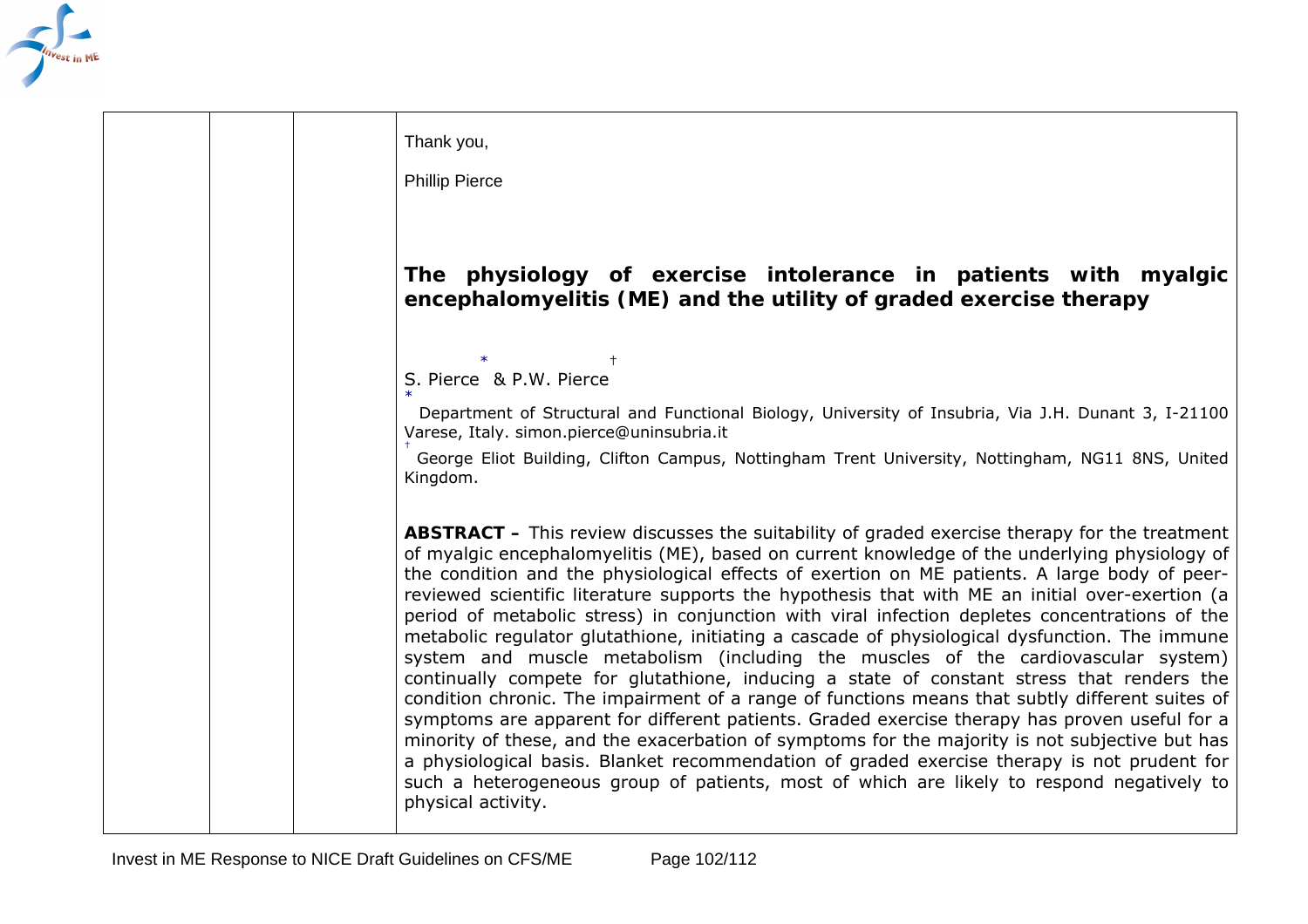

| Following exercise, patients with myalgic encephalomyelitis (ME) uniquely exhibit exacerbated<br>symptoms and a suite of measurable physiological changes indicative of stress (sub-optimal<br>metabolic performance; e.g. reduced respiration and heart rate, increased glycolysis and lactic<br>acid production, and concomitant limitation of activity $\frac{1}{x}$ ). Although these symptoms may not<br>be universal <sup>"</sup> , a significant subgroup of ME patients are affected in this manner <sup>-</sup> . The issue of<br>exercise is critical for the treatment of the condition as one school of thought recommends<br>"graded exercise therapy" as a general remedy for ME whilst another recognises that exercise |
|----------------------------------------------------------------------------------------------------------------------------------------------------------------------------------------------------------------------------------------------------------------------------------------------------------------------------------------------------------------------------------------------------------------------------------------------------------------------------------------------------------------------------------------------------------------------------------------------------------------------------------------------------------------------------------------------------------------------------------------|
| intolerance may have an underlying physiological cause that may actually be aggravated by<br>physical exertion. This difference of opinion influences policy: graded exercise therapy is one of<br>the principal recommendations of the current NICE draft guidelines for the treatment of                                                                                                                                                                                                                                                                                                                                                                                                                                             |
| patients "mildly to moderately affected" by ME (p. 21, lines 20 to 23).                                                                                                                                                                                                                                                                                                                                                                                                                                                                                                                                                                                                                                                                |
| Although recent general reviews of ME exist $\frac{1}{x}$ , our aim is to specifically review evidence for<br>the mechanisms by which physical activity affects ME patients, and to investigate how graded<br>exercise therapy may help or hinder recovery.                                                                                                                                                                                                                                                                                                                                                                                                                                                                            |
| Although no single randomised controlled study has yet attempted to investigate every aspect<br>of ME, the combined weight of empirical evidence to date indicates that the condition is<br>characterised by a complex series of events involving reserves of metabolic regulators such as<br>glutathione, muscle metabolism and the cardiovascular system. A significant body of literature<br>suggests that these imbalances are associated with a dysfunctional immune system impaired<br>by viral infection. Indeed, a hallmark of ME is a range of symptoms, varying in extent between<br>patients, suggesting that a range of functions are impaired to greater or lesser degrees.                                               |
| ME typically follows a flu-like illness, with elevated concentrations of viral particles                                                                                                                                                                                                                                                                                                                                                                                                                                                                                                                                                                                                                                               |
| subsequently detectable in blood and muscle tissues <sup>-</sup> . Post-viral fatigue is a well established                                                                                                                                                                                                                                                                                                                                                                                                                                                                                                                                                                                                                            |
| possible consequence of infection by a range of different viruses , with enteroviruses<br>specifically implicated in the case of $ME -$ elevated concentrations of viral RNA sequences                                                                                                                                                                                                                                                                                                                                                                                                                                                                                                                                                 |
| resembling coxsachie virus B are detectable in muscle tissue Furthermore, the majority of<br>the limited number of ME patients so far treated with antiviral drugs (interferons) were able to                                                                                                                                                                                                                                                                                                                                                                                                                                                                                                                                          |
| return to work following treatment, also suggestive of a persistent 'smoldering infection'.                                                                                                                                                                                                                                                                                                                                                                                                                                                                                                                                                                                                                                            |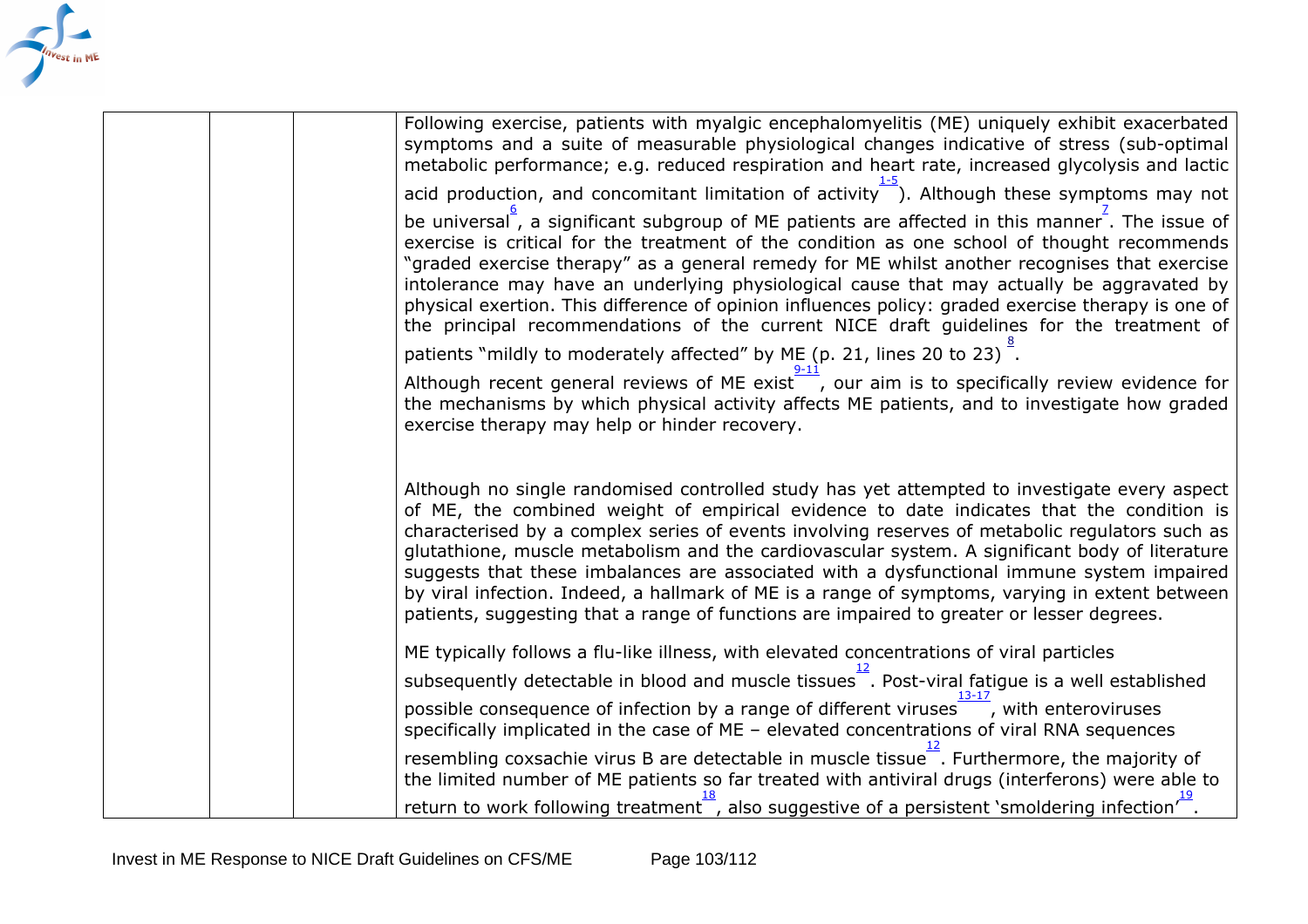| Crucially, post-viral fatigue is not related to the muscle disuse and deconditioning that can result from the                                                                                                                                                                                                                                                                                                                                                                                                                                                                                                                                                                                                                                                                        |
|--------------------------------------------------------------------------------------------------------------------------------------------------------------------------------------------------------------------------------------------------------------------------------------------------------------------------------------------------------------------------------------------------------------------------------------------------------------------------------------------------------------------------------------------------------------------------------------------------------------------------------------------------------------------------------------------------------------------------------------------------------------------------------------|
| initial period of illness. Indeed, the mechanism underpinning post-viral fatigue is a multifaceted                                                                                                                                                                                                                                                                                                                                                                                                                                                                                                                                                                                                                                                                                   |
| physiological imbalance. Nijs and co-workers found that, for ME patients, graded exercise resulted in faulty<br>regulation of the immune system, specifically increased activity of the enzymes "elastase" and "RNase L".<br>RNase L is a key component in the cell's virus detection system and is up-regulated in response to viral<br>infection. However, elastase degrades RNase L and is normally involved in removing it from the cell when<br>concentrations are too high. Why should both be highly expressed in ME patients? Elastase is activated and<br>degrades the RNase L in the absence of metabolic regulators such as glutathione. (Glutathione is an amino<br>acid complex that modifies enzyme activity throughout the body, and ME patients exhibit either lower |
| concentrations or an imbalance between its active and inactive forms. Thus the simultaneous over-<br>activation and mis-regulation of this part of the immune system can be explained by glutathione depletion. A<br>range of factors contribute to glutathione depletion in the general population, including infection, the<br>oxidative stress induced by strenuous or sustained exercise, and the long-term elevation of the stress                                                                                                                                                                                                                                                                                                                                              |
| hormones cortisol and adrenal in. Furthermore, glutathione is also involved in sustaining respiration (i.e. the<br>production of chemical energy compounds such as ATP in the mitochondria) thereby providing energy for<br>active tissues such as muscle. Thus muscle tissue effectively competes with the immune system for                                                                                                                                                                                                                                                                                                                                                                                                                                                        |
| $glutathione^-$ – sustained physical activity reduces the amount of glutathione available to the immune system,<br>resulting in immune dysfunction. Conversely, an overactive immune system reduces the amount of energy<br>available for muscle tissue, also exacerbating oxidative stress, and can account for both the chronic fatigue<br>and pain (by inducing lactic acid production) that characterise ME. Thus, following an initial period of stress,<br>glutathione concentrations may be too low for the optimal function of both the immune system and muscle<br>tissues, paving the way for both persistent viral infection and fatigue, both of which feedback from each other<br>to render the condition chronic.                                                      |
| This situation is compounded by the fact that glutathione not only has a supporting role in the immune<br>response but also directly inhibits the replication of enteroviruses by blocking the formation of one particular<br>protein (glycoprotein B) shared by all - including coxsachie viruses. Indeed, glutathione concentration is a                                                                                                                                                                                                                                                                                                                                                                                                                                           |
| major factor influencing the expression of other persistent viral infections such as HIV <sup>----</sup> . Thus glutathione<br>depletion not only suppresses the immune system, it leaves the body particularly defenceless against<br>enteroviruses. Sustained exercise or stress can deplete glutathione concentrations to the point where viral<br>RNA is no longer prevented from replicating, aiding either an initial infection or the renewed replication of                                                                                                                                                                                                                                                                                                                  |

TRIVEST IN WE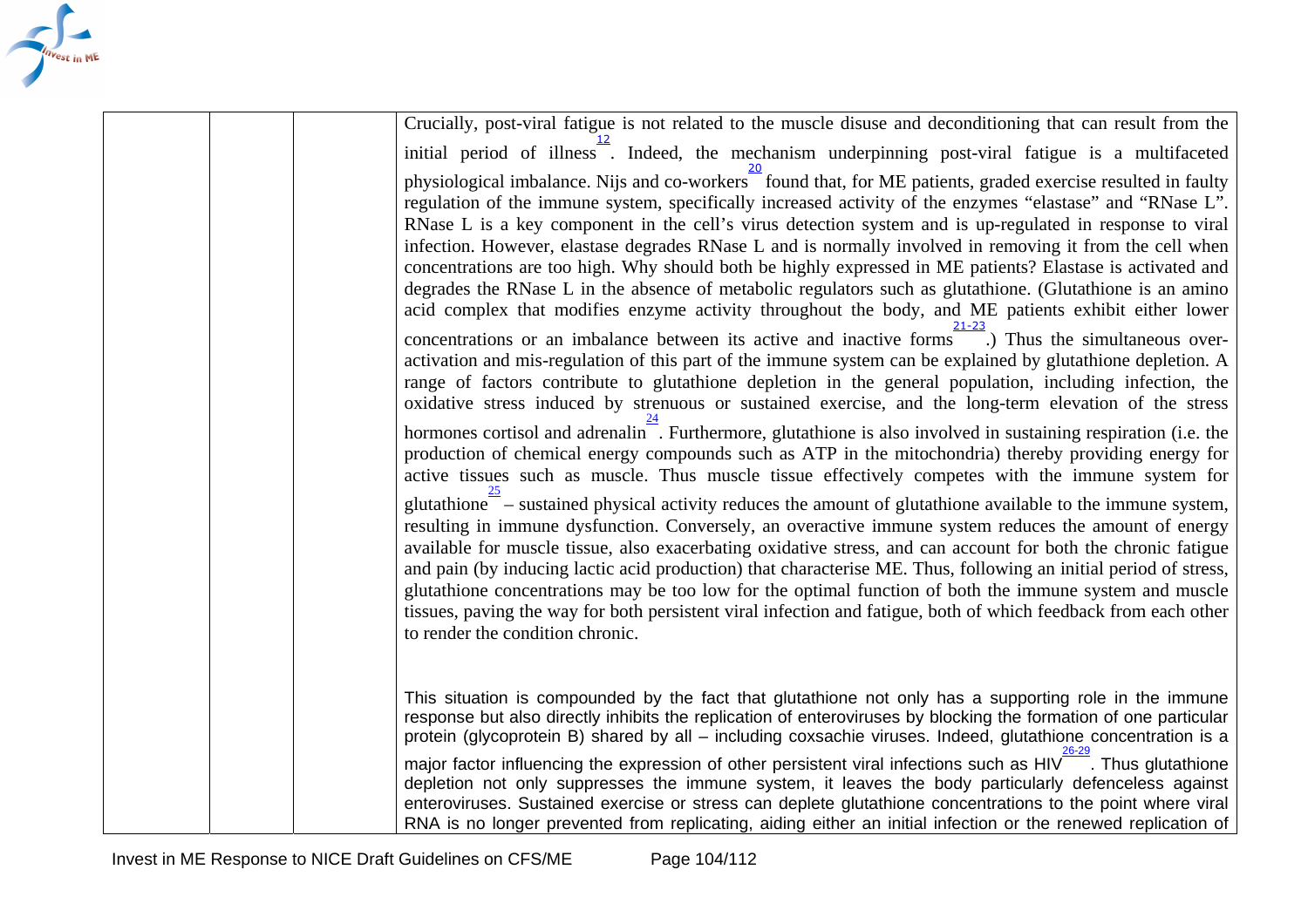

| 27.29<br>previously blocked viral RNA present in muscle tissue and blood<br>. Thus glutathione depletion is a strong<br>candidate for 'the trigger for reactivation of endogenous latent viruses' in ME <sup>-</sup> . A small number of studies<br>demonstrate that foods rich in glutathione or direct glutathione injection help to relieve fatigue in ME patients,<br>and may clear active viral infections                                                                                                                                                                                                                                                                                                                                                                                                                                                                                                                                                                                                                                                                                                                                                                                                                                                                                                                                                         |
|-------------------------------------------------------------------------------------------------------------------------------------------------------------------------------------------------------------------------------------------------------------------------------------------------------------------------------------------------------------------------------------------------------------------------------------------------------------------------------------------------------------------------------------------------------------------------------------------------------------------------------------------------------------------------------------------------------------------------------------------------------------------------------------------------------------------------------------------------------------------------------------------------------------------------------------------------------------------------------------------------------------------------------------------------------------------------------------------------------------------------------------------------------------------------------------------------------------------------------------------------------------------------------------------------------------------------------------------------------------------------|
| Although the above studies have concentrated on skeletal muscle, the heart (and the postural<br>leg muscle involved in pumping blood back to the heart) is not exempt from glutathione<br>depletion. Thus the above mechanism can also account for the range of cardiovascular<br>problems associated with ME, including orthostatic (standing) intolerance (reviewed by Spence                                                                                                                                                                                                                                                                                                                                                                                                                                                                                                                                                                                                                                                                                                                                                                                                                                                                                                                                                                                         |
| and Stewart <sup>7</sup> ). Patients with orthostatic intolerance 'have continuous disability and commonly                                                                                                                                                                                                                                                                                                                                                                                                                                                                                                                                                                                                                                                                                                                                                                                                                                                                                                                                                                                                                                                                                                                                                                                                                                                              |
| have exercise intolerance <sup>r-1</sup> .<br>Together, this evidence suggests that chronic fatigue in ME is symptomatic of the following sequence of<br>events: a period of infection or strenuous physical or mental activity results in glutathione depletion; this<br>renders the immune system relatively ineffective, particularly against enterovirus infection; the immune<br>system becomes constantly activated (and inefficiently governed) because it has insufficient resources<br>(glutathione) to completely rid the body of viral particles; the constantly elevated energy demand of the<br>immune system detracts from other metabolic functions (particularly energy-demanding systems such as<br>skeletal muscles and the cardiovascular system); limitation of respiratory and cardiovascular systems further<br>locks the patient into a vicious cycle of inefficient energy production and use; increased reliance on<br>anaerobic metabolism leads to lactic acid production and associated muscle pain.<br>Clearly, the performance of energy-demanding activities such as exercise can only aggravate this situation.<br>Indeed, 82 % of ME patients in a recent study stated that graded exercise therapy worsened their condition,<br>and only 5 % found it useful (compared to $70 - 75$ % of patients who found either pain management or |
| 'pacing' of daily activities useful). Furthermore, the Canadian Clinical Treatment Protocol warns that<br>"externally paced 'Graded Exercise Programs' or programs based on the premise that patients are                                                                                                                                                                                                                                                                                                                                                                                                                                                                                                                                                                                                                                                                                                                                                                                                                                                                                                                                                                                                                                                                                                                                                               |
| misperceiving their activity limits or illness must be avoided". If exercise is so detrimental, why is graded<br>exercise therapy often recommended as a treatment for ME? Firstly, many of the studies cited here are<br>recent, and the information and implications have perhaps not yet filtered up to policy makers. Secondly, the<br>reclassification of ME as an ambiguous 'chronic fatigue syndrome' (CFS) by members of the psychiatric<br>profession assumes that the symptoms have no physiological basis and are best treated with the traditional<br>psychiatric method of facing and overcoming a problem, rather than direct removal of the problem at source.<br>However, this approach jumps from hypothesis to treatment without investigating the mechanisms involved,                                                                                                                                                                                                                                                                                                                                                                                                                                                                                                                                                                               |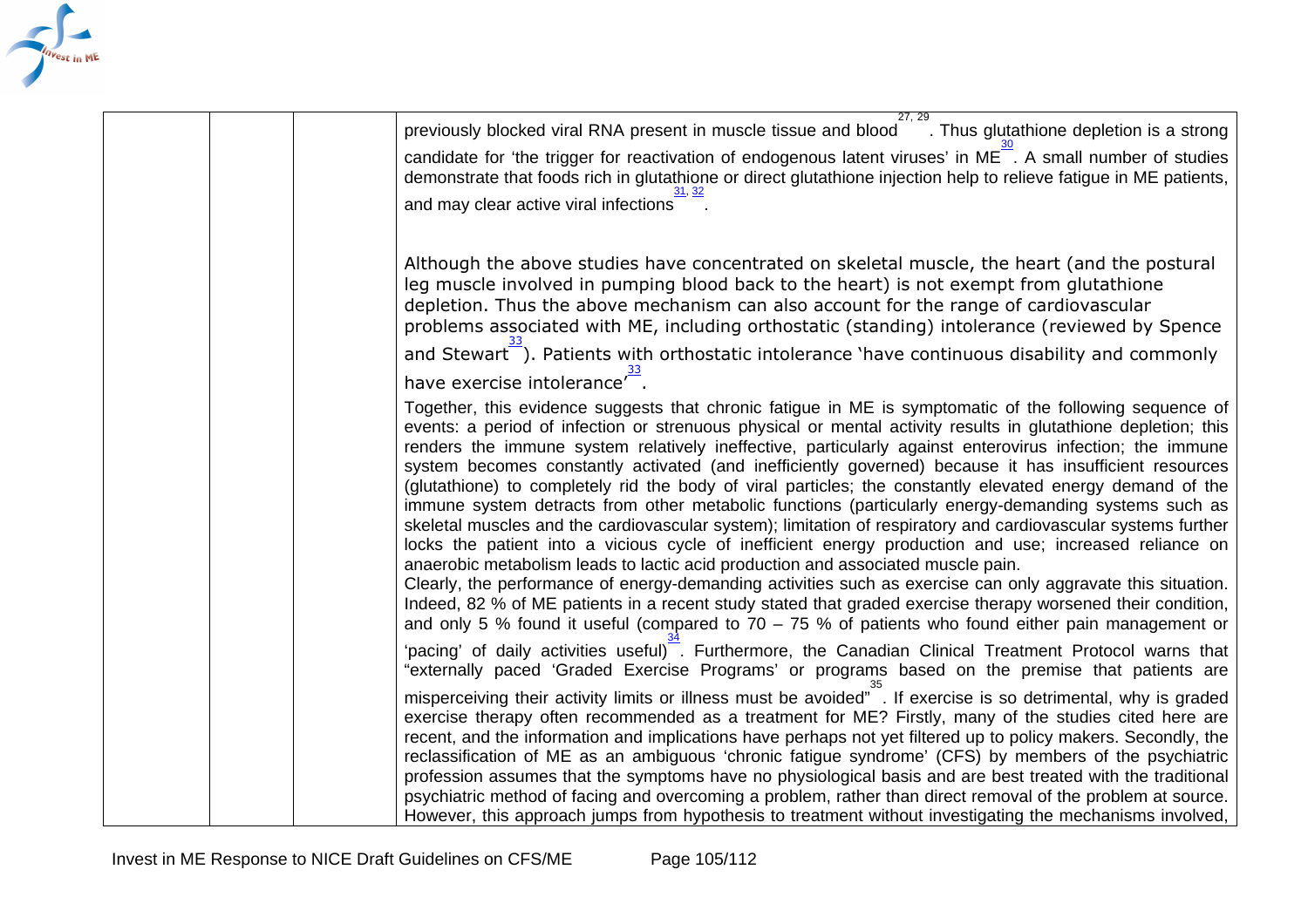<span id="page-105-0"></span>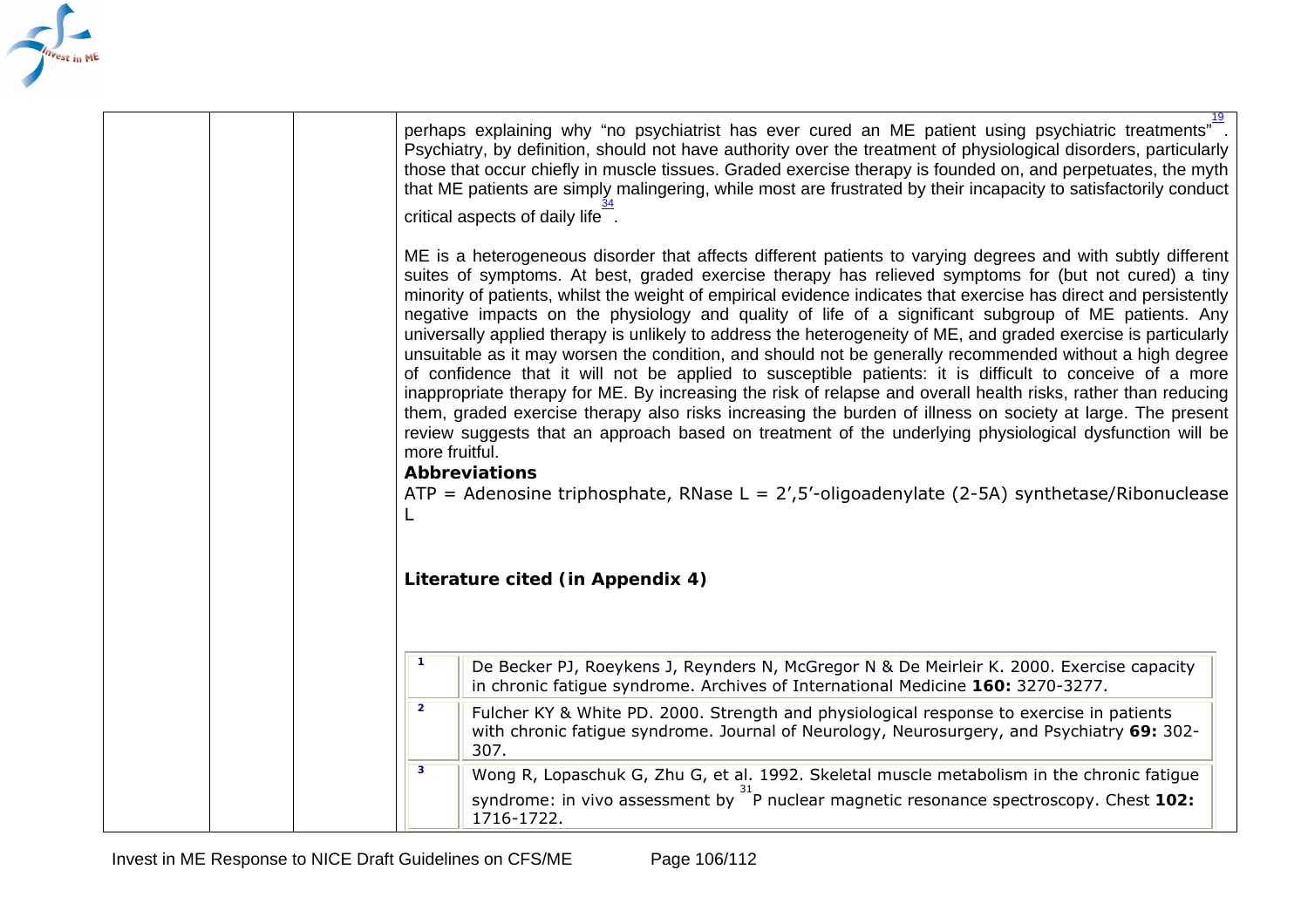<span id="page-106-0"></span>

|  | $\overline{4}$ | Nus J, De Meirleir K, Wolfs S & Duquet W. 2004. Disability evaluation in chronic fatigue<br>syndrome: associations between exercise capacity and activity limitations/participation<br>restrictions. Clinical Rehabilitation 18: 139-148.                                                |
|--|----------------|------------------------------------------------------------------------------------------------------------------------------------------------------------------------------------------------------------------------------------------------------------------------------------------|
|  | 5              | Sorensen B. Streib JE, Strand M, et al. 2003. Complement activation in a model of chronic<br>fatique syndrome. Journal of Allergy and Clinical Immunology 112: 397-403.                                                                                                                  |
|  | 6              | Sargent C, Scroop GC, Nemeth PM, Burnet RB & Buckley JD. 2002. Maximal oxygen uptake<br>and lactate metabolism are normal in chronic fatigue syndrome. Medicine & Science in<br>Sports and Exercise 34: 51-56.                                                                           |
|  | $\mathbf{7}$   | Chia JKS. 2005. The role of enterovirus in chronic fatigue syndrome. Journal of Clinical<br>Pathology 58: 1126-1132.                                                                                                                                                                     |
|  | 8              | National Institute for Health and Clinical Excellence (NICE). CFS/ME: full guideline DRAFT<br>(September 2006).                                                                                                                                                                          |
|  | 9              | Afari N & Buchwald D. 2003. Chronic fatigue syndrome: a review. American Journal of<br>Psychiatry 160: 221-236.                                                                                                                                                                          |
|  | 10             | Patarca-Montero R, Antoni M, Fletcher MA & Klimas NG. 2001. Cytokine and other<br>immunologic markers in Chronic Fatigue Syndrome and their relation to<br>neuropsychological factors. Applied Neuropsychology 8: 51-64.                                                                 |
|  | 11             | Hooper M. 2006. Myalgic Encephalomyelitis (ME): a review with emphasis on key findings in<br>biomedical research. Journal of Clinical Pathology (in press) published online 25 Aug.<br>2006 doi: 10.1136/jcp.2006.042408.                                                                |
|  | 12             | Lane RJM, Soteriou BA, Zhang H, & Archard LC. 2003. Enterovirus related metabolic<br>myopathy: a postviral fatigue syndrome. Journal of Neurology, Neurosurgery, and<br>Psychiatry 74: 1382-1386.                                                                                        |
|  | 13             | Ayres JG, Flint N, Smith EG, et al. 1998. Post-infection fatigue syndrome following Q-fever.<br>Q. J. Med. 91: 105-123.                                                                                                                                                                  |
|  | 14             | Berelowitz JG, Burgess AP, Thanabalasingham T, et al. 1995. Post-hepatitis syndrome<br>revisited. Journal of Viral Hepatitis 2: 133-138.                                                                                                                                                 |
|  | 15             | Kerr JR, Barah F, Matley DL. et al. 2001. Circulating tumour necrosis factor-alpha and<br>interferon-gamma are detectable during acute and convalescent paravirus B19 infection<br>and are associated with prolonged and chronic fatigue. Journal of General Virology. 82:<br>3011-3019. |
|  | 16             | Hotopf M, Noah N, Wesseley S. 1996. Chronic fatigue and psychiatric morbidity following<br>viral meningitis: a controlled study. Journal of Neurology, Neurosurgery, and Psychiatry<br>60: 495-503.                                                                                      |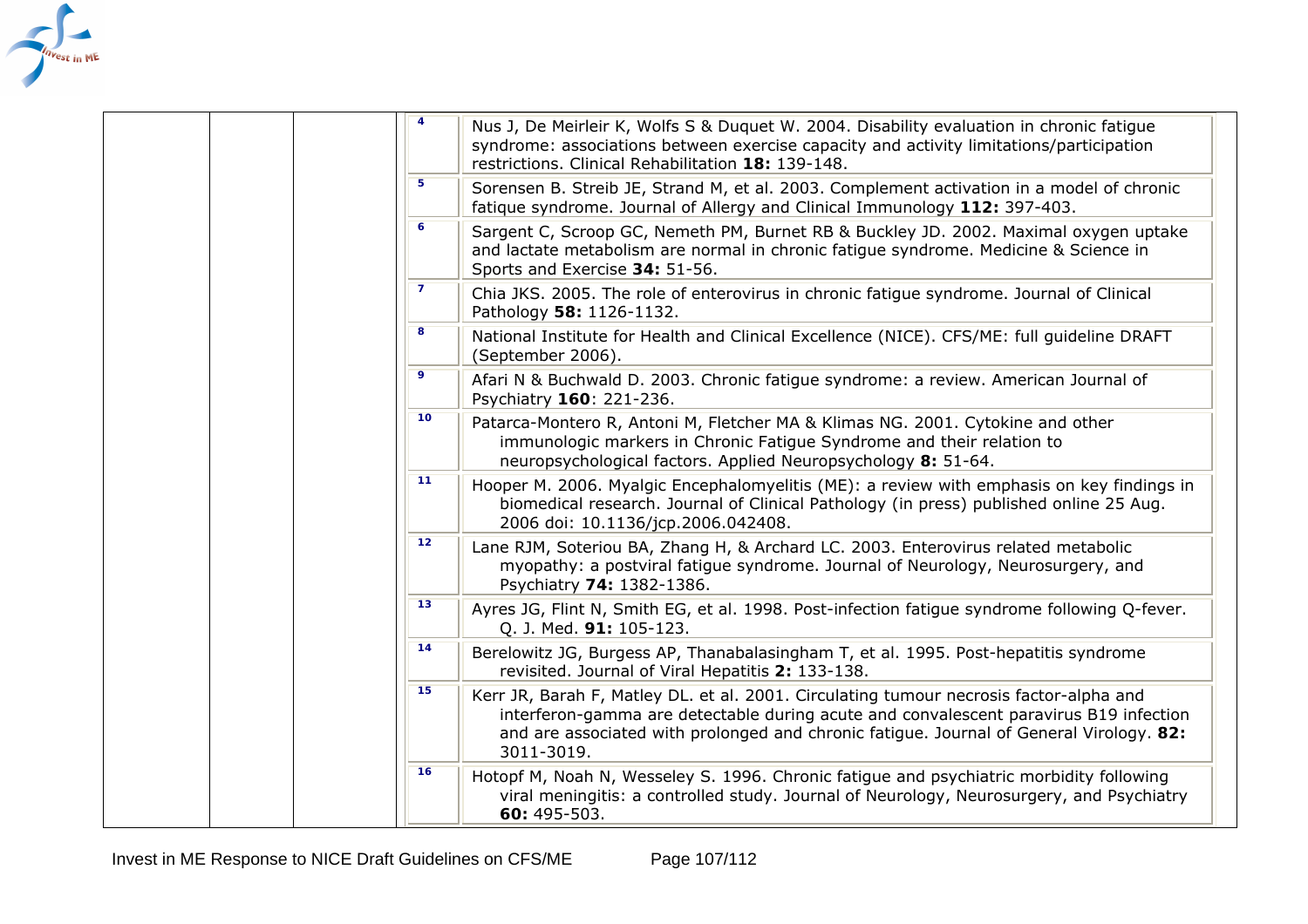<span id="page-107-0"></span>

|  | 17 | White PD, Thomas JM, Amess J, et al. 1995. The existence of a fatigue syndrome after<br>glandular fever. Psychological Medicine 25: 907-916.                                                                                                                                                                                      |
|--|----|-----------------------------------------------------------------------------------------------------------------------------------------------------------------------------------------------------------------------------------------------------------------------------------------------------------------------------------|
|  | 18 | Chia JK, Jou NS, Majera L et al. 2001. The presence of enteroviral RNA (EV RNA) in<br>peripheral blood mononuclear cells (PBMC) of patients with the chronic fatigue syndrome<br>(CFS) associated with high levels of neutralizing antibodies to enteroviruses. Clinical<br>Infectious Diseases 33: 1157.                         |
|  | 19 | Hyde B. 2006. A new and simple definition of myalgic encephalomyelitis and a new simple<br>definition of chronic fatigue syndrome & a brief history of myalgic encephalomyelitis and<br>an irreverent history of chronic fatigue syndrome. Invest in ME, UK.                                                                      |
|  | 20 | Nijs J, Meeus M, McGregor NR, Meeusen R, De Schutter G, Van Hoof E & De Meirleir K. 2005.<br>Chronic fatigue syndrome: exercise performance related to immune dysfunction.<br>Medicine & Science in Sports and Exercise 37(10): 1647-1654.                                                                                        |
|  | 21 | Richards RS, Roberts TK, Dunstan RH, McGregor NR & Butt HL. 2000. Free radicals in<br>chronic fatigue syndrome: cause or effect? Redox Report 5(2-3): 146-147.                                                                                                                                                                    |
|  | 22 | Manuel y Keenoy B, Moorkens G, Vertommen J, Noe M & De Leeuw I. 2000. Magnesium<br>status and parameters of the oxidant-antioxidant balance in patients with chronic<br>fatigue: effects of supplementation with magnesium. Journal of the American College of<br>Nutrition 19(3): 374-382.                                       |
|  | 23 | Kurup RK & Kurup PA. 2003. Hypothalamic digoxin, cerebral chemical dominance and<br>myalgic encephalomyelitis. International Journal of Neuroscience 113: 683-701.                                                                                                                                                                |
|  | 24 | Ji LL. 1995. Oxidative stress during exercise: implication of antioxidant nutrients. Free<br>Radical Biology & Medicine 18(6): 1079-1086.                                                                                                                                                                                         |
|  | 25 | Bounous G & Molson J. 1999. Competition for glutathione precursors between the immune<br>system and the skeletal muscle: pathogenesis of chronic fatigue syndrome. Medical<br>Hypotheses 53(4): 347-349.                                                                                                                          |
|  | 26 | Roederer M, Raju PA, Staal FJT, Herzenberg LA & Herzenberg LA. 1991. N-acetycysteine<br>inhibits latent HIV expression in chronically infected cells. AIDS Research and Human<br>Retroviruses 7: 563-567.                                                                                                                         |
|  | 27 | Staal FJT, Roederer M, Israelski DM, Bubp J, Mole LA, McShane D, Deresinski SC, Ross W,<br>Sussman H, Raju PA, Anderson MT, Moore W, Ela SW, Herzenberg LA & Herzenberg LA.<br>1992. Intracellular glutathione levels in T cell subsets decrease in HIV-infected<br>individuals. AIDS Research and Human Retroviruses 8: 305-311. |
|  | 28 | Ciriolo MR, Palamara AT, Incerpi S, Lafavia E, Bue MC, De Vito P, Garaci E & Rotilio G. 1997.<br>Loss of GSH, oxidative stress, and decrease of intracellular pH as sequential steps in viral                                                                                                                                     |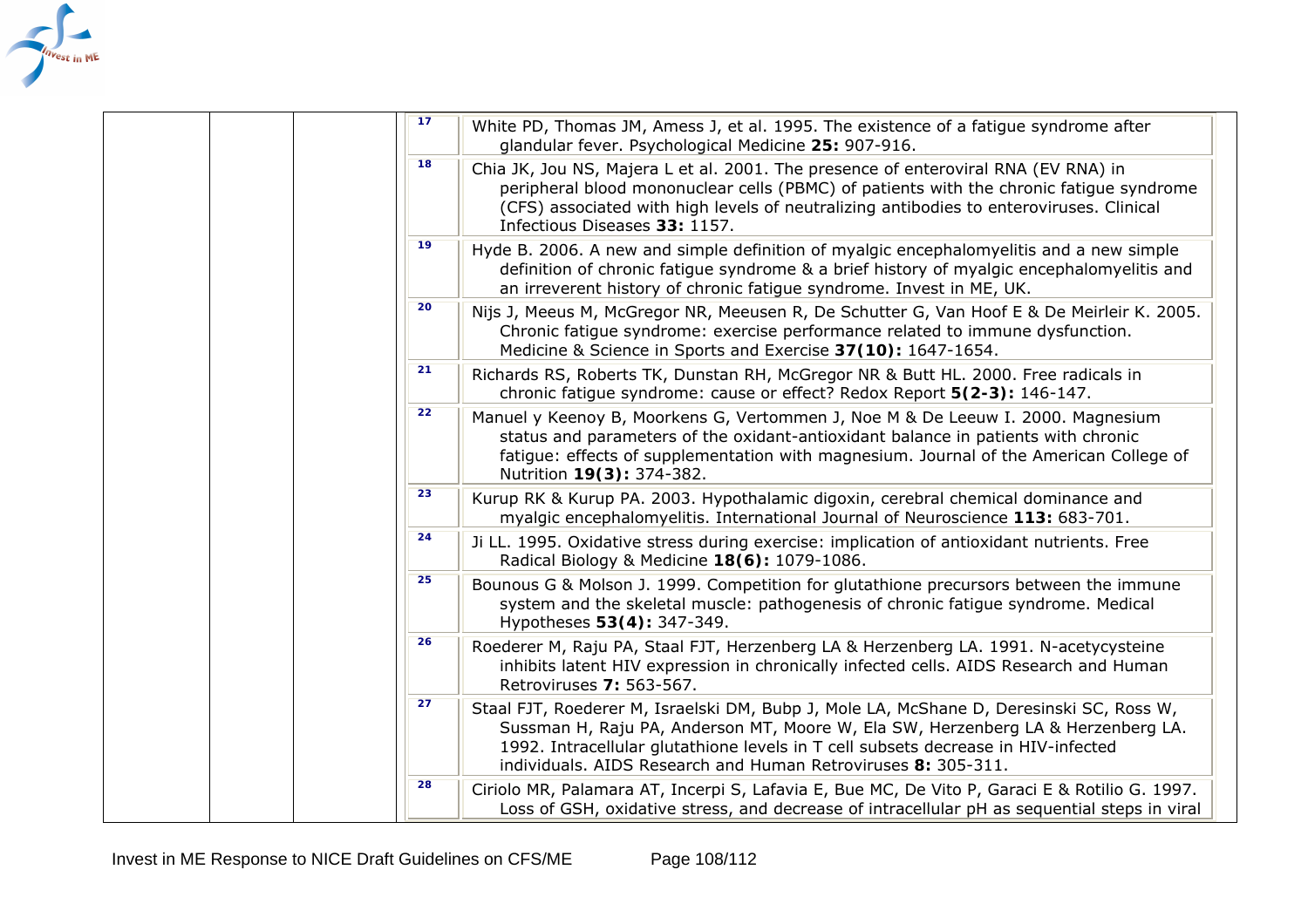

|                     |         |                | infection. Journal of Biological Chemistry 272(5): 2700-2708.                                                                                                                                                                  |  |
|---------------------|---------|----------------|--------------------------------------------------------------------------------------------------------------------------------------------------------------------------------------------------------------------------------|--|
|                     |         | 29             | Cai J, Chen Y, Seth S, Furukawa S, Compans RW & Jones DP. 2003. Inhibition of influenza<br>infection by glutathione. Free Radical Biology & Medicine 34(7): 928-936.                                                           |  |
|                     |         | 30             | Van Konynenburg RA. 2004. Is glutathione depletion an important part of the pathogenesis<br>of chronic fatigue syndrome? Presented at the AACFS Seventh International Conference,<br>Oct. 8-10/2004, Madison, Wisconsin.       |  |
|                     |         | 31             | Salvato P. 1998. CFIDS patients improve with glutathione injections. CFIDS Chronicle<br>January/February 1998.                                                                                                                 |  |
|                     |         | 32             | Cheney PR. 1999. Evidence of glutathione deficiency in chronic fatigue syndrome. American                                                                                                                                      |  |
|                     |         |                | Biologics 11 International Symposium, Vienna, Austria. Tape No. 07-199: available from<br>Professional Audio Recording, P.O. Box 7455, LaVerne, CA 91750.                                                                      |  |
|                     |         | 33             | Spence V & Stewart J. 2004. Standing up for ME. Biologist 51(2): 65-70.                                                                                                                                                        |  |
|                     |         | 34             | 25% ME Group. 2004. Severely affected ME (myalgic encephalomyelitis) analysis report on a<br>questionnaire issued January 2004. 25% ME Group, Troon, Ayrshire, UK. pp. 8.                                                      |  |
|                     |         | 35             | Jain AK, Carruthers BM & Van de Sande MI. 2004. Fibromyalgia Syndrome: Canadian Clinical<br>Working Case Definition, Diagnostic and Treatment Protocols-A Consensus Document.<br>Journal of Musculoskeletal Pain 11(4): 3-107. |  |
|                     |         |                |                                                                                                                                                                                                                                |  |
|                     |         |                |                                                                                                                                                                                                                                |  |
| <b>Full version</b> | general |                | <b>Appendix 5 - References</b>                                                                                                                                                                                                 |  |
|                     |         |                |                                                                                                                                                                                                                                |  |
|                     |         | $\mathbf 1$    | R J M Lane, B A Soteriou, H Zhang, L C Archard<br>Enterovirus related metabolic myopathy: a postviral fatigue syndrome<br>J Neurol Neurosurg Psychiatry 2003;74:1382-1386                                                      |  |
|                     |         | $\overline{2}$ | Jammes Y, Steinberg JG, Mambrini O, Bregeon F, Delliaux S                                                                                                                                                                      |  |
|                     |         |                |                                                                                                                                                                                                                                |  |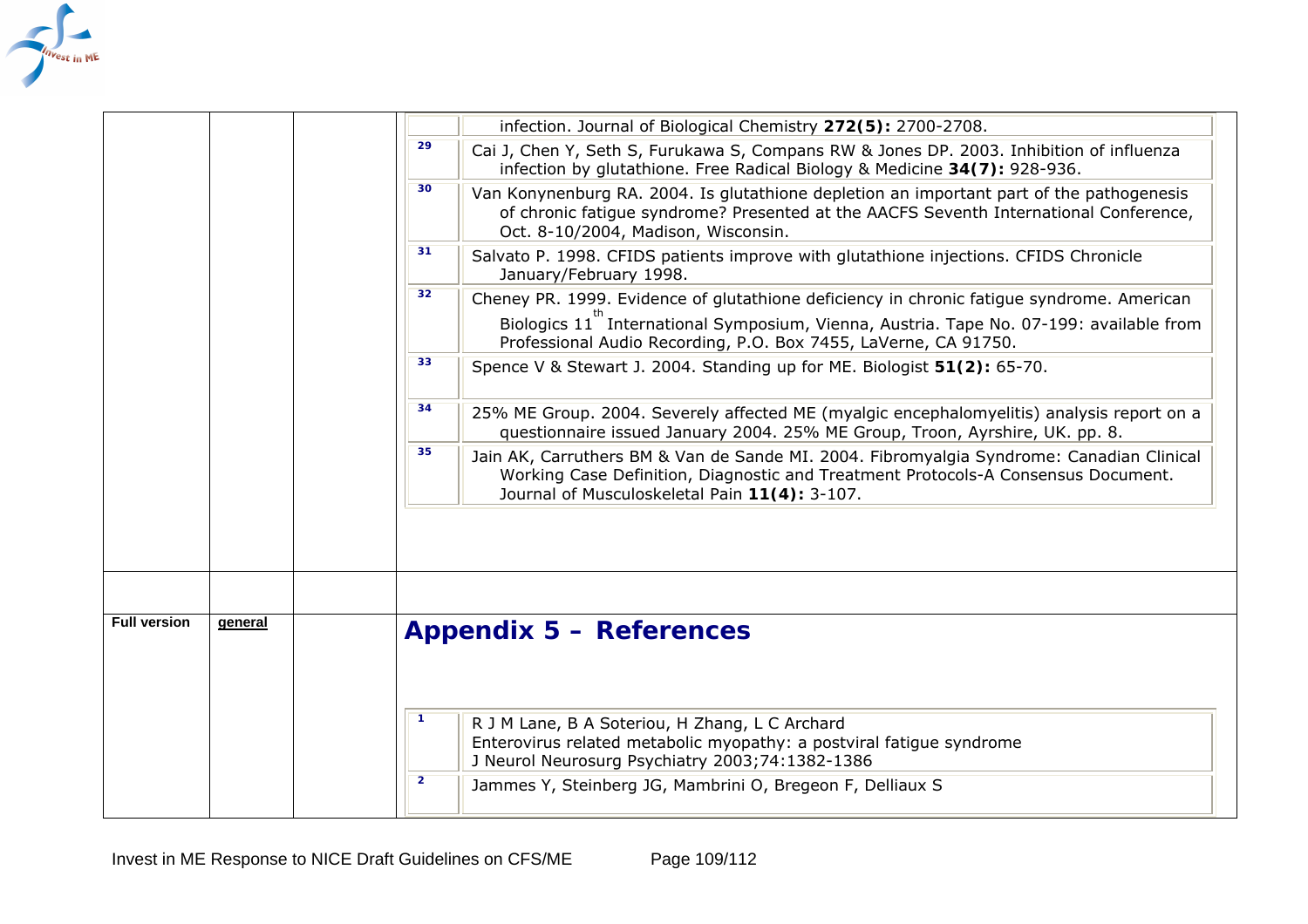

|  |                | Chronic fatigue syndrome: assessment of increased oxidative stress and altered muscle<br>excitability in response to incremental exercise<br>Laboratoire de Physiopathologie Respiratoire (UPRES EA 2201), Faculte de Medecine, Institut<br>Federatif de Recherche Jean Roche, Marseille, France<br>J Intern Med 2005; 257(3): 299-310 |
|--|----------------|----------------------------------------------------------------------------------------------------------------------------------------------------------------------------------------------------------------------------------------------------------------------------------------------------------------------------------------|
|  | $\mathbf{3}$   | Jo Nijs, Mira Meeus, Kenny De Meirleir<br>Chronic musculoskeletal pain in chronic fatigue syndrome: Recent<br>developments and therapeutic implications<br>Manual Therapy, accepted 30 March 2006                                                                                                                                      |
|  | 4              | Malcolm Hooper<br>Myalgic Encephalomyelitis (ME): a review with emphasis on key findings in biomedical<br>research<br>J. Clin. Pathol. published online 25 Aug 2006;                                                                                                                                                                   |
|  | 5              | J K S Chia<br>The role of enterovirus in chronic fatigue syndrome<br>J. Clin. Pathol. 2005;58;1126-1132                                                                                                                                                                                                                                |
|  | $\epsilon$     | Arnold Peckerman, Phd; John J. Lamanca, Phd; Kristina A. Dahl, MD, Rahul Chemitiganti,<br>MD; Bushra Qureishi, MD; Benjamin H. Natelson, MD<br>Abnormal Impedance Cardiography Predicts Symptom Severity in Chronic Fatigue Syndrome<br>The American Journal of the Medical Sciences<br>August 2003 Volume 326 Number 2                |
|  | $\overline{7}$ | J. Mark Vanness, Christopher R. Snell, David R. Strayer, Line Dempsey Iv, and Staci R.<br><b>Stevens</b><br>Subclassifying Chronic Fatigue Syndrome through Exercise Testing<br>Medicine & Science in Sports & Exercise                                                                                                                |
|  | 8              | Bruce M. Carruthers Marjorie I. van de Sande<br>Myalgic Encephalomyelitis/ Chronic Fatigue Syndrome:<br>A Clinical Case Definition and Guidelines for Medical Practitioners<br>An Overview of the Canadian Consensus Document                                                                                                          |
|  |                |                                                                                                                                                                                                                                                                                                                                        |
|  |                |                                                                                                                                                                                                                                                                                                                                        |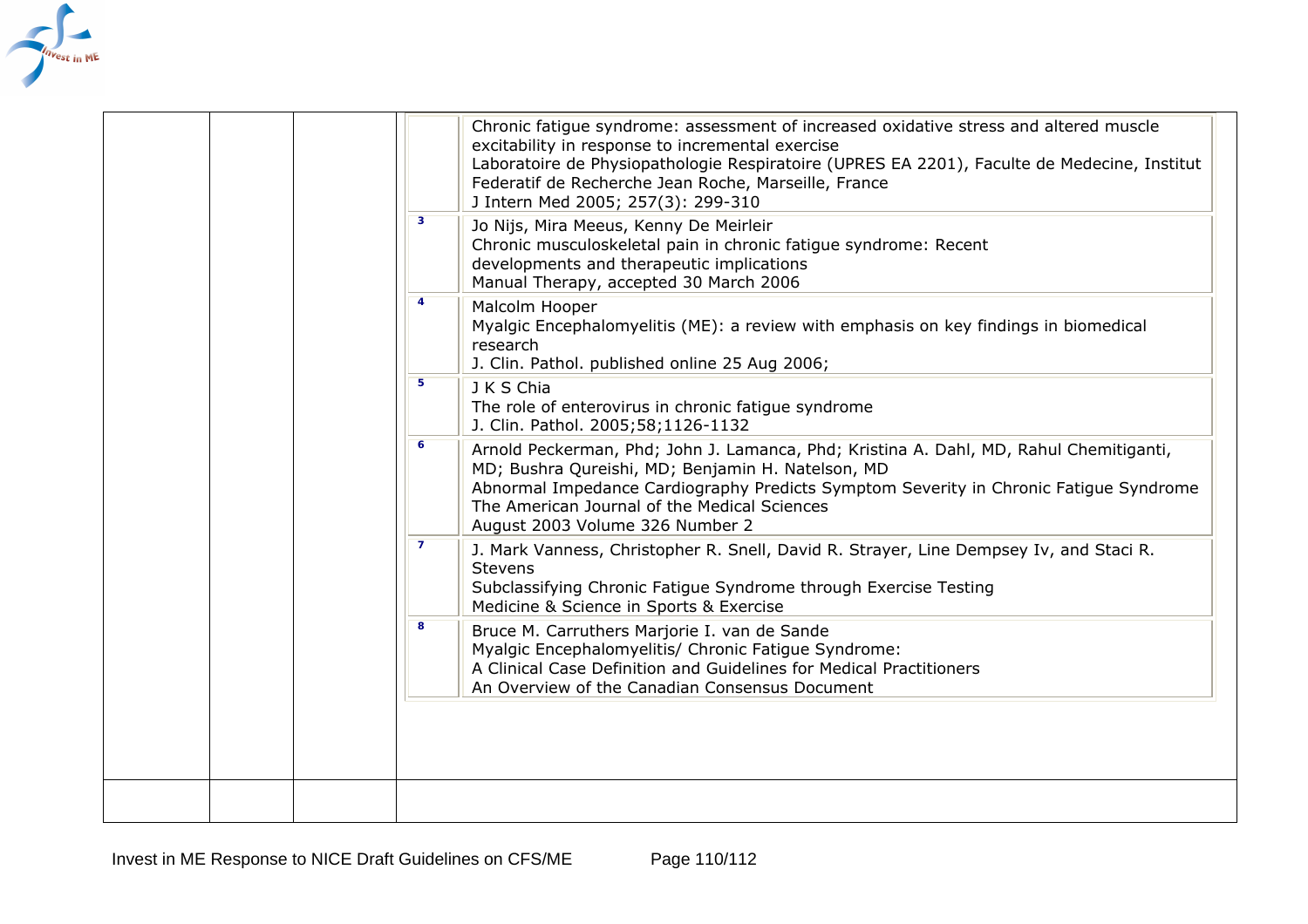

| <b>Full version</b> | general |                          | <b>Appendix 6 – References</b>                                                                                                                                                                                                                                                   |
|---------------------|---------|--------------------------|----------------------------------------------------------------------------------------------------------------------------------------------------------------------------------------------------------------------------------------------------------------------------------|
|                     |         | $\mathbf{1}$             | Spence et al. Prostaglandins, Leukotrienes and Essential Fatty Acids 2004                                                                                                                                                                                                        |
|                     |         | $\overline{2}$           | Kennedy et al, September 2005                                                                                                                                                                                                                                                    |
|                     |         | $\overline{\mathbf{3}}$  | Directly from the Horses' Mouths, Doris M. Jones MSc, Reference Group Member, CMO's<br>Working Group. This survey was part of the Working Group on ME/CFS set up by the Chief<br>Medical Officer Sir Kenneth Calman in 1998. [XVII]                                              |
|                     |         | 4                        | Analysis Report by 25% ME Group March 2004 www.25megroup.org                                                                                                                                                                                                                     |
|                     |         | 5 <sub>5</sub>           | ME and/or CFS paper, September 2001, page 1, V.A. Spence PhD, Chairman of MERGE (ME<br>Research Group for Education and Support). This paper quotes from several published<br>findings. Available from MERGE, The Gateway, North Methven Street, Perth PH1 5PP                   |
|                     |         | $\overline{6}$           | The Biology of the Chronic Fatigue Syndrome, Prof. Anthony Komaroff, The American Journal<br>of Medicine 2000: 108: 99-105.                                                                                                                                                      |
|                     |         | $\overline{7}$<br>8<br>9 | Mitochrondrial abnormalities in the postviral fatigue syndrome, Behan, W.M.H. et al., Acta<br>Neuropathologica 83, 1991, pages 61-65.                                                                                                                                            |
|                     |         |                          | The Negative Effects of Exercise on an ME/CFS Dysfunctional Brain, page vii, The Clinical and<br>Scientific Basis of Myalgic Encephalomyelitis Chronic Fatigue Syndrome 1992, Byron Marshall<br>Hyde, M.D., The Nightingale Research Foundation.                                 |
|                     |         |                          | Journal of Chronic Fatigue Syndrome Vol. 11, No.1, 2003, Canadian Criteria, page 22, The<br>Haworth Press Inc.                                                                                                                                                                   |
|                     |         | 10                       | Oxidative stress levels are raised in Chronic Fatigue Syndrome and are associated with<br>clinical symptoms, Kennedy, Spence, Belch, Free Radical Biology & Medicine 2005:39:584-<br>589                                                                                         |
|                     |         | 11                       | The Human Rights Act 1998, European Convention for the Protection of Human Rights and<br>Fundamental Freedoms, Section 1, Article 10, no.1                                                                                                                                       |
|                     |         | 12                       | World Health Organisation - International Classification of Diseases 10-G93.3                                                                                                                                                                                                    |
|                     |         | 13                       | Ibid., A Physician's Guide to Myalgic Encephalomyelitis Chronic Fatigue Syndrome, page 25                                                                                                                                                                                        |
|                     |         | 14                       | Clinical Observations of Central Nervous System Dysfunction in Post-Infectious, Acute Onset<br>ME/CFS, page 38, The Clinical and Scientific Basis of Myalgic Encephalomyelitis Chronic<br>Fatigue Syndrome 1992, Byron Marshall Hyde, M.D., The Nightingale Research Foundation. |
|                     |         | 15                       | Chronic Fatigue Syndrome: the Need for Subtypes Jason. L. Nueropsychology Review 2005,                                                                                                                                                                                           |